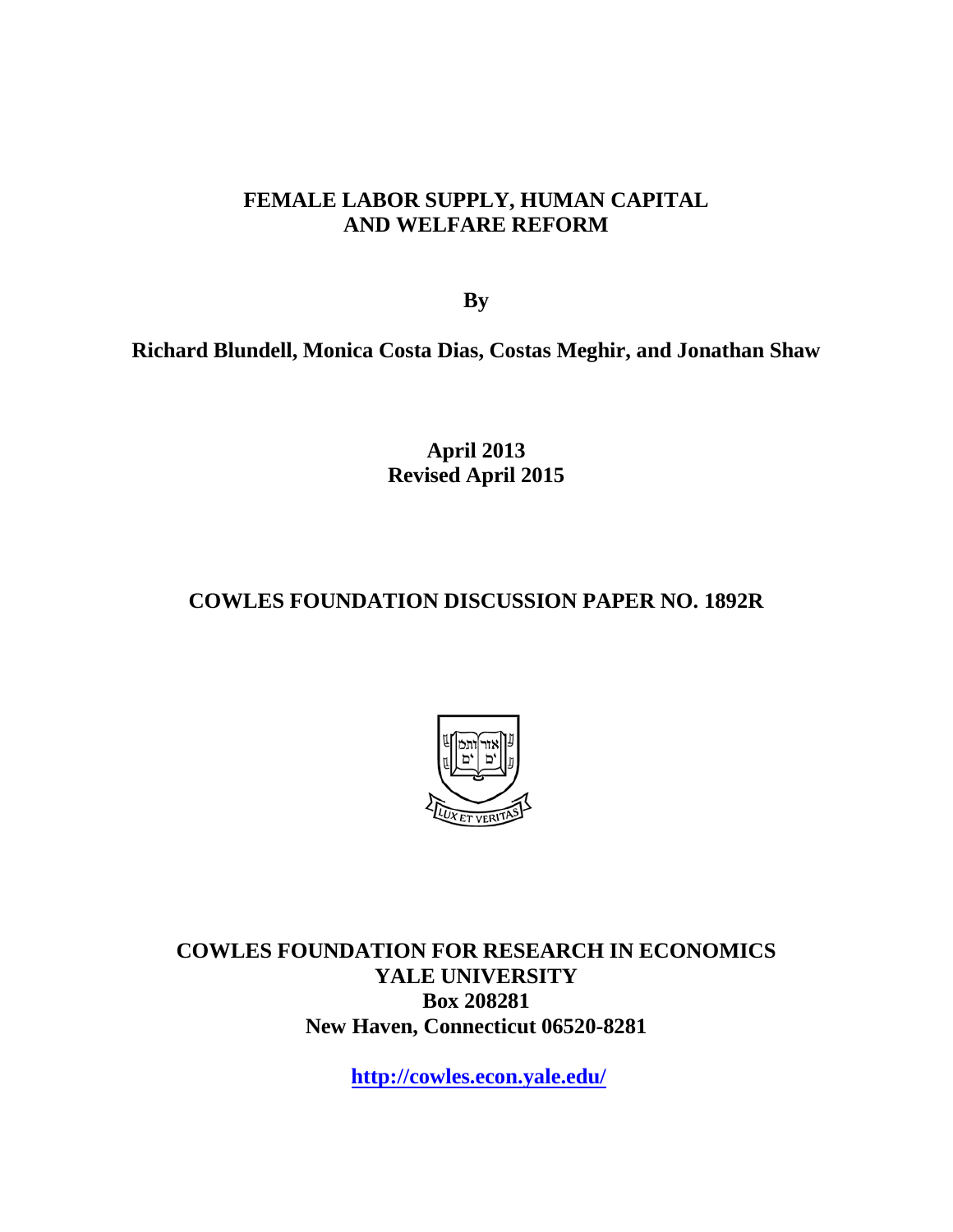# Female Labor Supply, Human Capital and Welfare Reform

# Richard Blundell<sup>\*</sup>, Monica Costa Dias<sup>†</sup>, Costas Meghir<sup>‡</sup>, and Jonathan Shaw<sup>§</sup> April 2013, this draft March 2015

#### Abstract

We estimate a dynamic model of employment, human capital accumulation - including education, and savings for women in the UK, exploiting policy changes. We analyze both the incentive effects and the welfare implications of tax credits and income support programs and we account for their insurance value. We find important incentive effects on education choice and labor supply, with single mothers having the most elastic labor supply. Returns to experience increase with education, but experience only accumulates when in full-time employment. Finally, marginal increases in tax credits are preferred to equally costly income support or to tax cuts.

Acknowledgements: We thanks four anonymous referees and the editor of this journal for helpful comments. This research has greatly benefited from discussions with Joe Altonji, Mike Brewer, David Card, Jim Heckman, Enrico Moretti, Hamish Low and Corina Mommaerts. We are also grateful to participants at the European Economic Association Summer Meetings, the IZA/SOLE transatlantic meeting, the NBER TAPES conference 2014 and seminars at Yale University, the University of Mannheim, IFS, the University of Copenhagen, U. C. Berkeley and the DIW for their comments. This research is funded by the ESRC Centre for the Microeconomic Analysis of Public Policy and of the NCRM node Programme Evaluation for Policy Analysis, both at the IFS. Financial support from the ESRC, grant number RES-000-23-1524, is gratefully acknowledged. Costas Meghir thanks the Cowles foundation and he ISPS at Yale and the ESRC under the Professorial Fellowship RES-051-27-0204 for funding. The usual disclaimer applies.

<sup>∗</sup>University College London and Institute for Fiscal Studies. r.blundell@ucl.ac.uk

<sup>†</sup> Institute for Fiscal Studies and CEF-UP at the University of Porto. monica d@ifs.org.uk.

<sup>‡</sup>Yale University, Institute for Fiscal Studies, IZA and NBER. c.meghir@yale.edu

<sup>§</sup> Institute for Fiscal Studies and University College London. j.shaw@ifs.org.uk.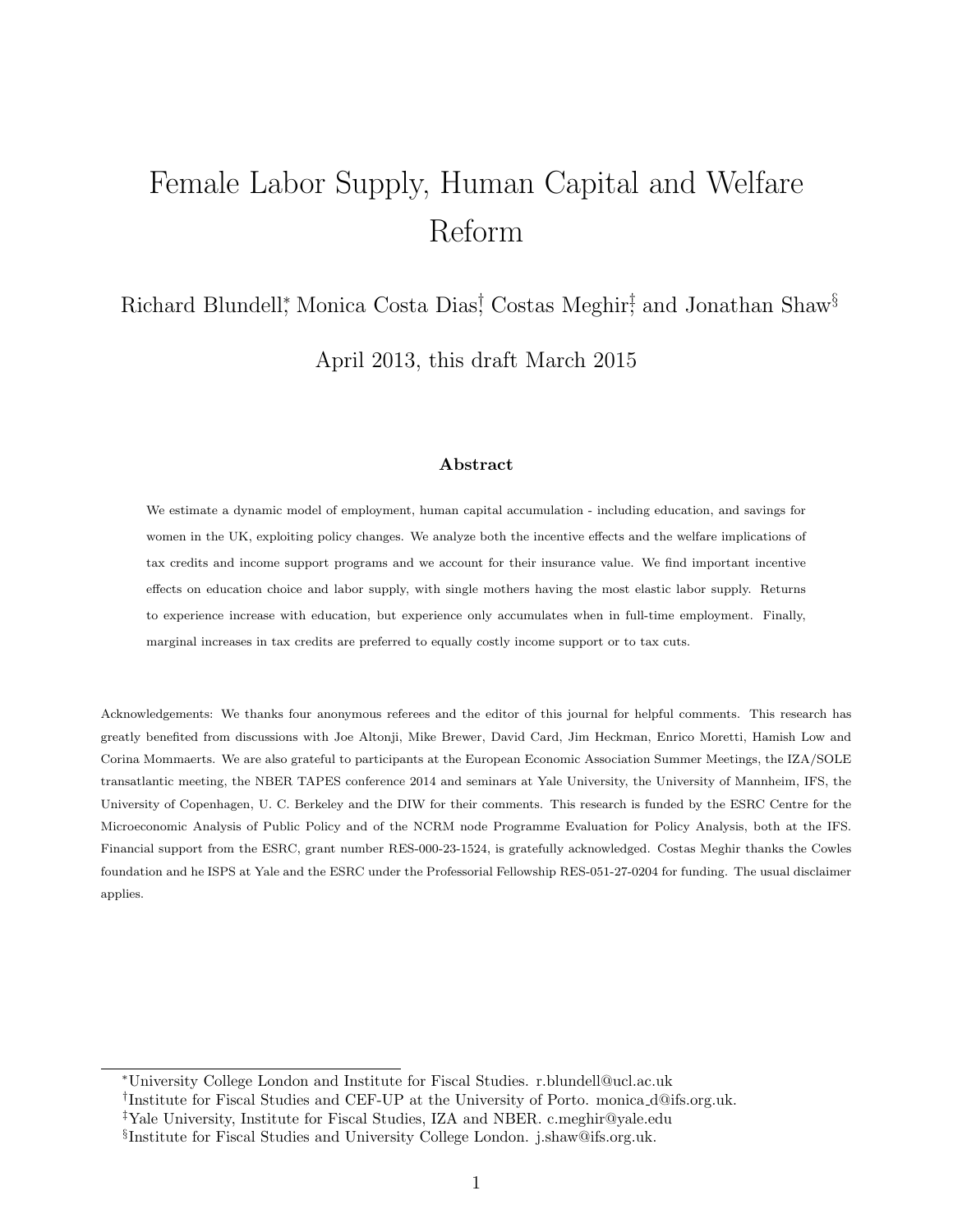## 1 Introduction

The UK, the US and many other countries have put in place welfare programs subsidizing the wages of low-earning individuals and especially lone mothers, alongside other income support measures. Such programs have multiple effects on careers and social welfare: on the one hand, they change the incentives to obtain education, to work and to accumulate human capital and savings; and on the other hand, they offer potentially valuable (partial) insurance against labormarket shocks. We develop an empirical framework for education, life-cycle labor supply and savings that allows us to address the longer-term behavioral and welfare effects of such welfare programs.

At their core, in-work benefits are a means of transferring income towards low-income families conditional on working, incentivizing work and avoiding poverty traps implied by excessive (and often above 100%) marginal tax rates.<sup>1</sup> The schemes are generally designed as a subsidy to working, frequently dependent on family composition and particularly on the presence of children. In the UK they are also conditional on a minimum level of hours worked. Our focus is on female careers and how they might be affected by these welfare programs because most of the associated reforms have been primarily relevant for women with children. Moreover, the consensus view is that women are most responsive to incentives.<sup>2</sup> In addition, over their life-cycle a sizeable proportion of women become single mothers, vulnerable to poverty (see Blundell and Hoynes, 2004, for example). For them, allowing for the effects of human capital accumulation is particularly important because of the career interruptions and the often loose labor-market attachment that the programs we consider attempt to address. These features may be important sources of male-female wage differentials and, more importantly for the aim of our study, they may propagate the longer-term effects of welfare benefits and be a crucial

<sup>1</sup>Throughout the paper we use interchangeably the terms "benefits", "subsidies", "transfers", "welfare" and "welfare programs" to denote government transfers to lower-income individuals. "In-work benefits" or "taxcredits" are subsidies to low-paid workers (conditional on work) and are meant to improve work incentives, while "income support" stands for unconditional (on working) income top-up transfers . We also refer to "welfare effects" or "social welfare" when discussing impacts on total utility of a group.

<sup>2</sup>See Blundell and MaCurdy (1999) and Meghir and Phillips (2012) for surveys of the evidence.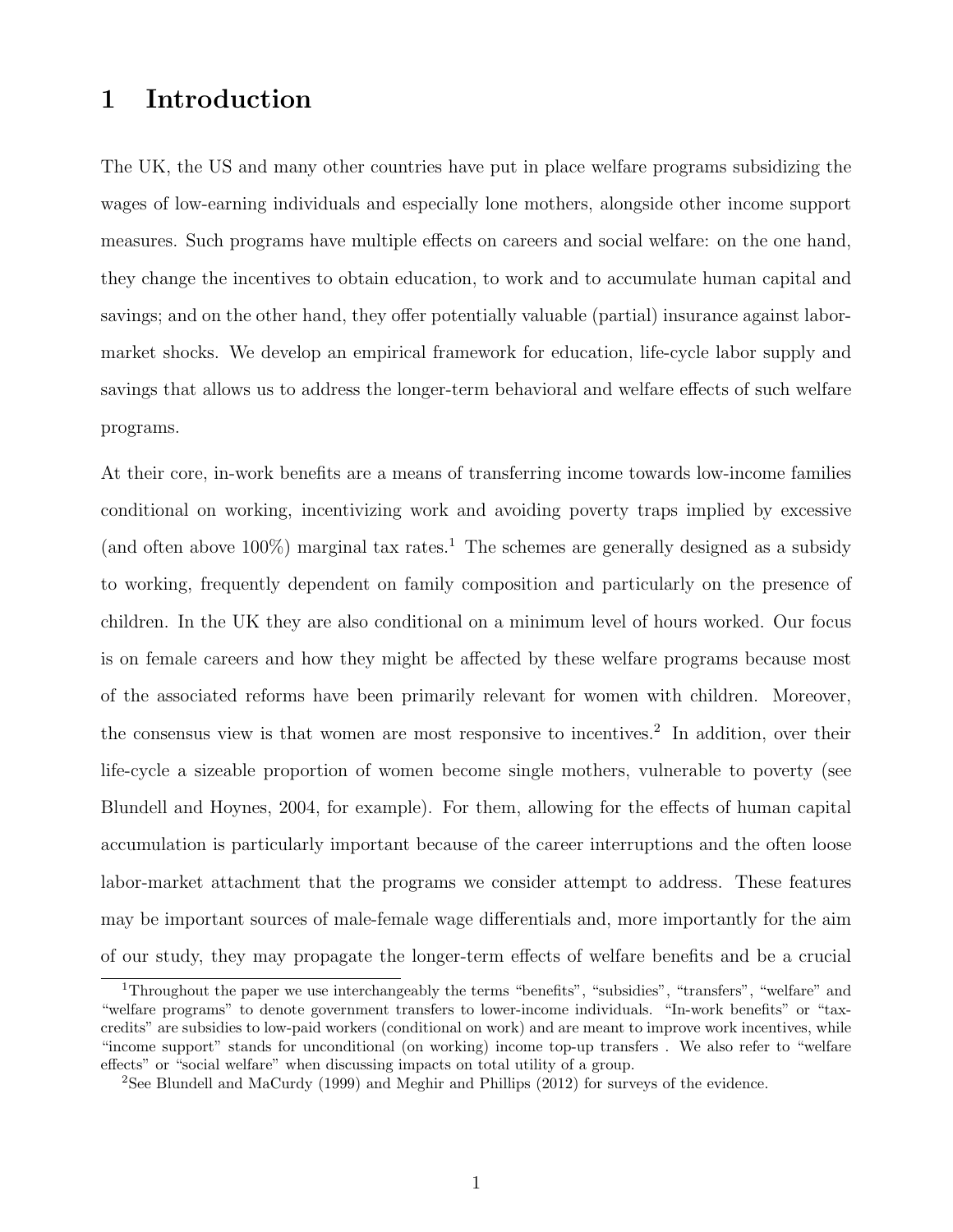determinant of the incentives to work.<sup>3</sup> Indeed, a motivation for in-work benefits is to preserve the labor-market attachment of lower-skill mothers and to prevent skill depreciation.

Several empirical and theoretical studies have contributed to our understanding of the impacts of in-work benefits. With the notable exception of Keane and Wolpin (2007, 2010) most of the attention of empirical studies has been on how they affect work incentives and labor supply. In a seminal paper, Saez (2002) showed that the optimal design of in-work benefits depends on how responsive individuals are at the intensive (hours of work) and extensive (whether to work) margins. Hotz and Scholz (2003) review the literature on the effects of the Earned Income Tax Credit, the main US transfer scheme to the (working) poor. Card and Robins (2005) and Card and Hyslop (2005) assess the effects of the Canadian Self-Sufficiency Project using experimental data, again on employment outcomes. For the UK, Blundell and Hoynes (2004), Brewer et al. (2006) and Francesconi and van der Klaauw (2007) assess the employment effects of the Working Families' Tax Credit reform of 1999, which we also consider here.

In this paper we extend this work by acknowledging that in-work benefits and the other components of the tax and welfare system, may affect life-cycle careers through a number of channels beyond the period-by-period changes in employment. These include educational choice because the returns and indeed the risk properties of alternative choices are affected; human capital accumulation through work experience because of changes in labor supply behavior; asset accumulation because welfare benefits and taxes provide partial insurance against income shocks when markets are incomplete; and of course, all these channels are interrelated, reinforcing or mitigating the effects of each other for various outcomes over the lifecycle, resulting in complex behavioral and welfare effects.

To obtain a better understanding of the effects of in work benefits and more generally of taxes and welfare, we estimate a dynamic model of female education choice, labor supply, wages and consumption/savings over the life-cycle. At the start of their life-cycle, women decide how much to invest in education. They choose between three possible levels (secondary, high school and university), taking into account the implied costs as well as the expected returns and volatility

<sup>3</sup>See Goldin (2007 and 2014), Shaw (1989), Imai and Keane (2004) and Heckman, Lochner and Cossa (2003).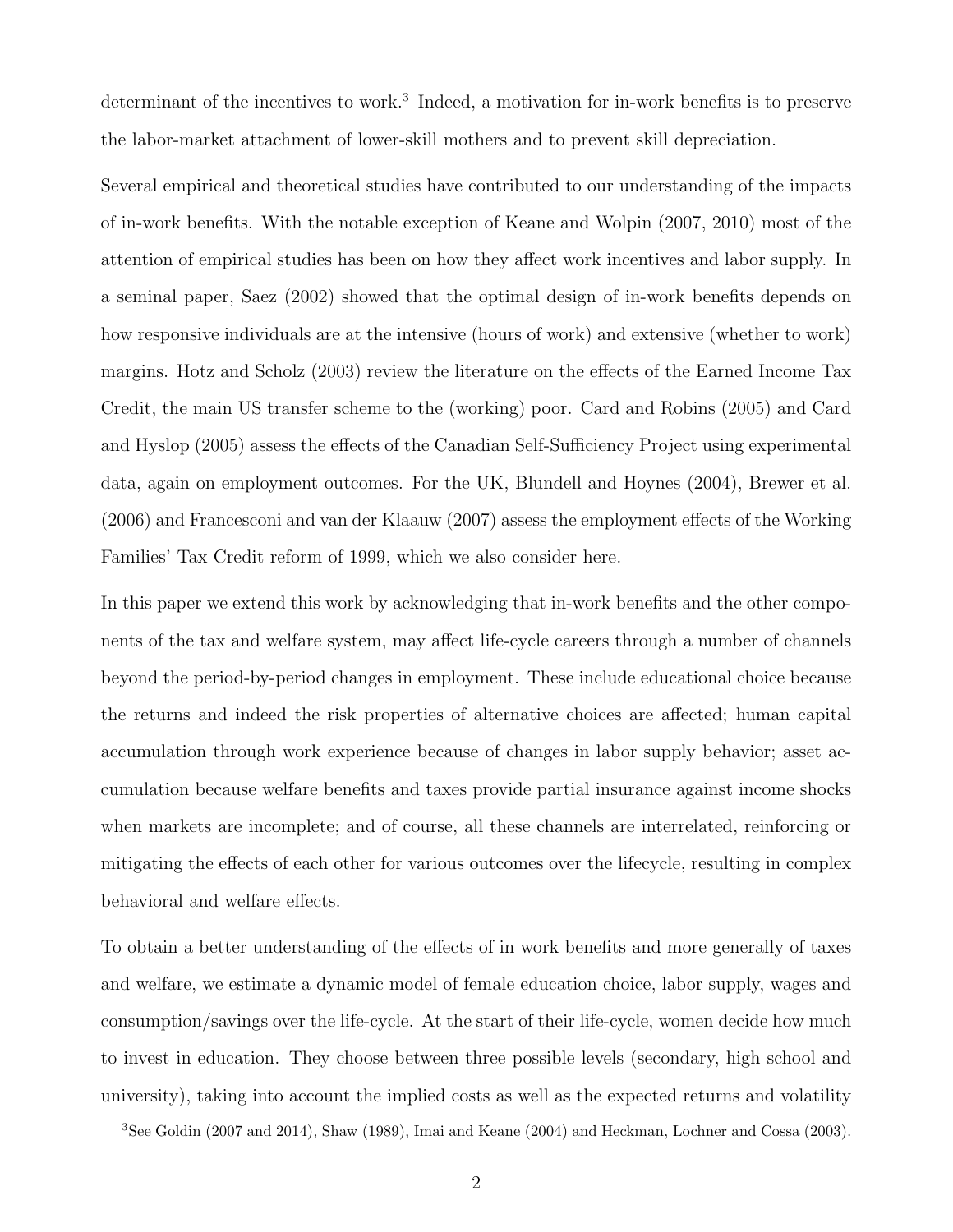associated with each choice, both of which are affected by taxes and benefits. Once education is completed they make period-by-period employment decisions depending on wages, preferences and family structure (married or single and whether they have children). Importantly, wages are determined by education and experience, which accumulates or depreciates depending on whether individuals work full-time, part-time or not at all. While male income, fertility and marriage are exogenous, they are driven by stochastic processes that depend on education and age. In this sense our results are conditional on the observed status quo process of family formation.

Our study addresses a number of important research questions. First, we study the effects of incentives on the labor supply of women. Second, we also look at how individuals make decisions on education and, more generally, at how human capital evolves over the lifecycle depending on the interaction between education, employment and working hours. Third, by developing a framework that can explain the labor supply and education responses to incentives and their long-term effects for earnings capacity and savings, we also contribute to the understanding of the broader impact of taxes and welfare benefits and their role in redistribution, insurance and incentives. Within this context our empirical results are directly relevant for the design of optimal income tax and human capital policies, which balance incentives and insurance as developed by Stantcheva (2015). Clearly, modeling the way individuals save is central to these aims. And finally, we incorporate the use of quasi-experimental policy variation in the estimation of the dynamic model. We show in a difference-in differences setup that these reforms affect both employment and education choices.

The closest model to ours is that of Keane and Wolpin (2007, 2010) who use NLSY data to estimate a dynamic model of schooling and human capital accumulation (through work experience), labor supply, fertility, marriage and welfare participation and to analyze the effects of welfare on these of outcomes. The key distinguishing feature of our model specification is that we allow for savings, a central ingredient given the motivation of our paper. On the other hand, we simplify the fertility and marriage processes by allowing them to depend on education but not modeling them as choices that can be affected by policy. We focus on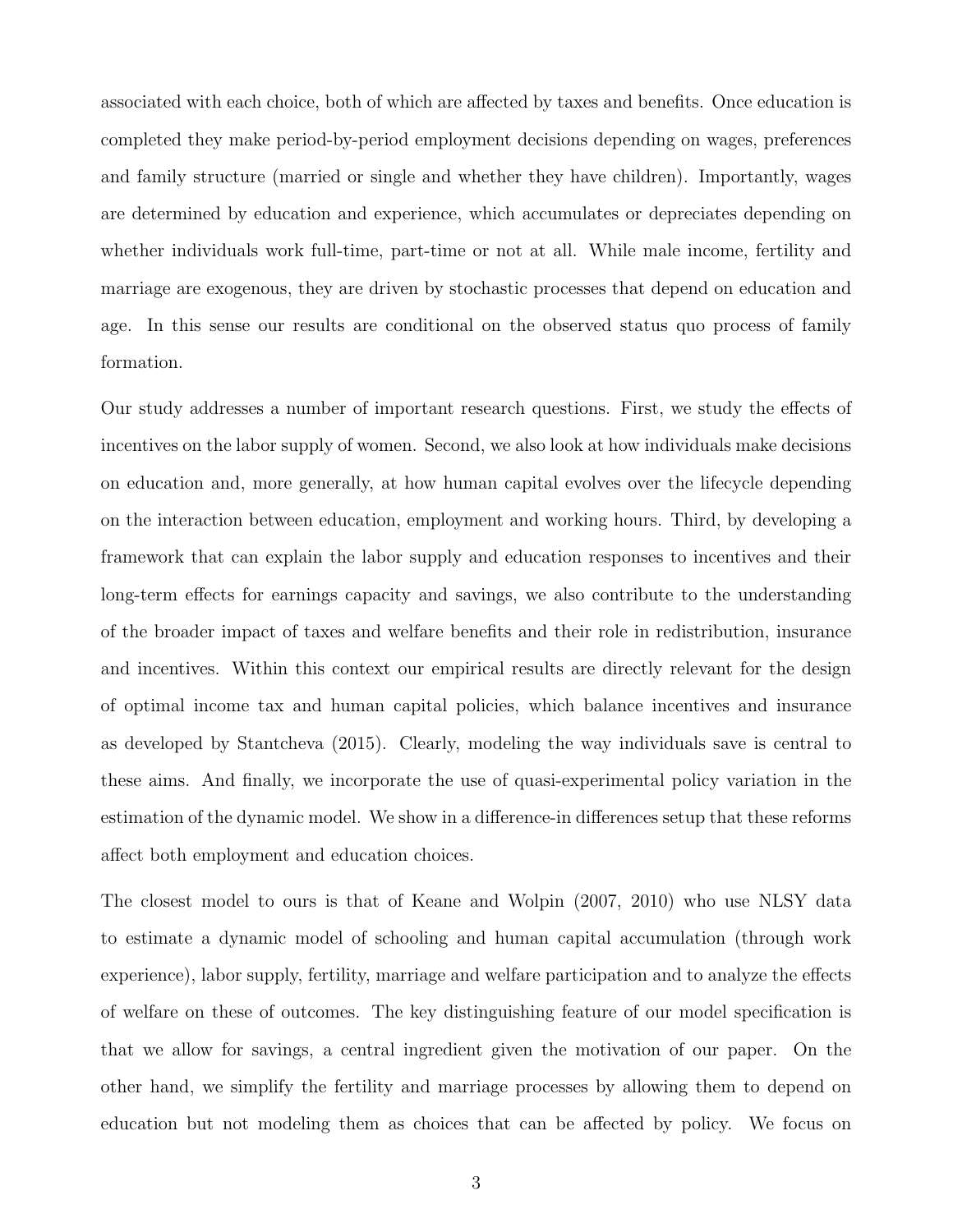savings because in an economy with incomplete insurance and credit markets assets are the main channel for (self) insurance. Savings will be affected by the structure and generosity of the welfare programs. Moreover, when choosing education individuals will take into account the varying degrees of return and risk associated with each choice and the resulting paths of asset accumulation, leading to different possibilities for self-insurance against adverse shocks. Assets are also important because this study relates to the entire population - not just a very low skill and poor subgroup. Indeed we document that holding assets is to varying degrees relevant for all education groups, particularly once we account for housing. Finally, counterfactual simulations that change public insurance programs would give an incomplete picture of the welfare effects if they did not allow individuals to change their savings behavior because they would ignore the change in insurance value.<sup>4</sup> Despite our focus on insurance and savings, we do acknowledge that fertility can respond to welfare reform. Fertility responses may be especially relevant during adolescent years, when even small effects may have sizable consequences for education, female labor supply, earnings capacity and family wellbeing in the long run. We briefly document the impact of the reforms we consider on fertility but we leave a more complete treatment of this interesting issue to future research because of the formidable computational demands that it entails.

Our data is drawn from 18 waves of the British Household Panel Survey (BHPS) covering the years 1991 to 2008. We combine these data with a tax and benefit simulation model to describe in detail the household budget constraint, incorporating taxes and the welfare system and the way it has changed over time. As well as wages, employment and household composition, the data also provide valuable information on family background and parental income.

There have been numerous reforms to the tax and welfare system over the time period we consider, with some of the most important changes taking place between 1999 and 2002. At that point there were large increases in in-work benefits, affecting particularly lone mothers. We

<sup>4</sup>Beyond this the studies have many other differences. For example, we use the exact description of the personal taxes and benefits operating in each year of our observation window to obtain a realistic representation of the work incentives faced by women and how they change over time. Our identification strategy also differs from that adopted in Keane and Wolpin (2010) by drawing heavily on quasi-experimental variation in the incentives to work and study due to tax and welfare reforms.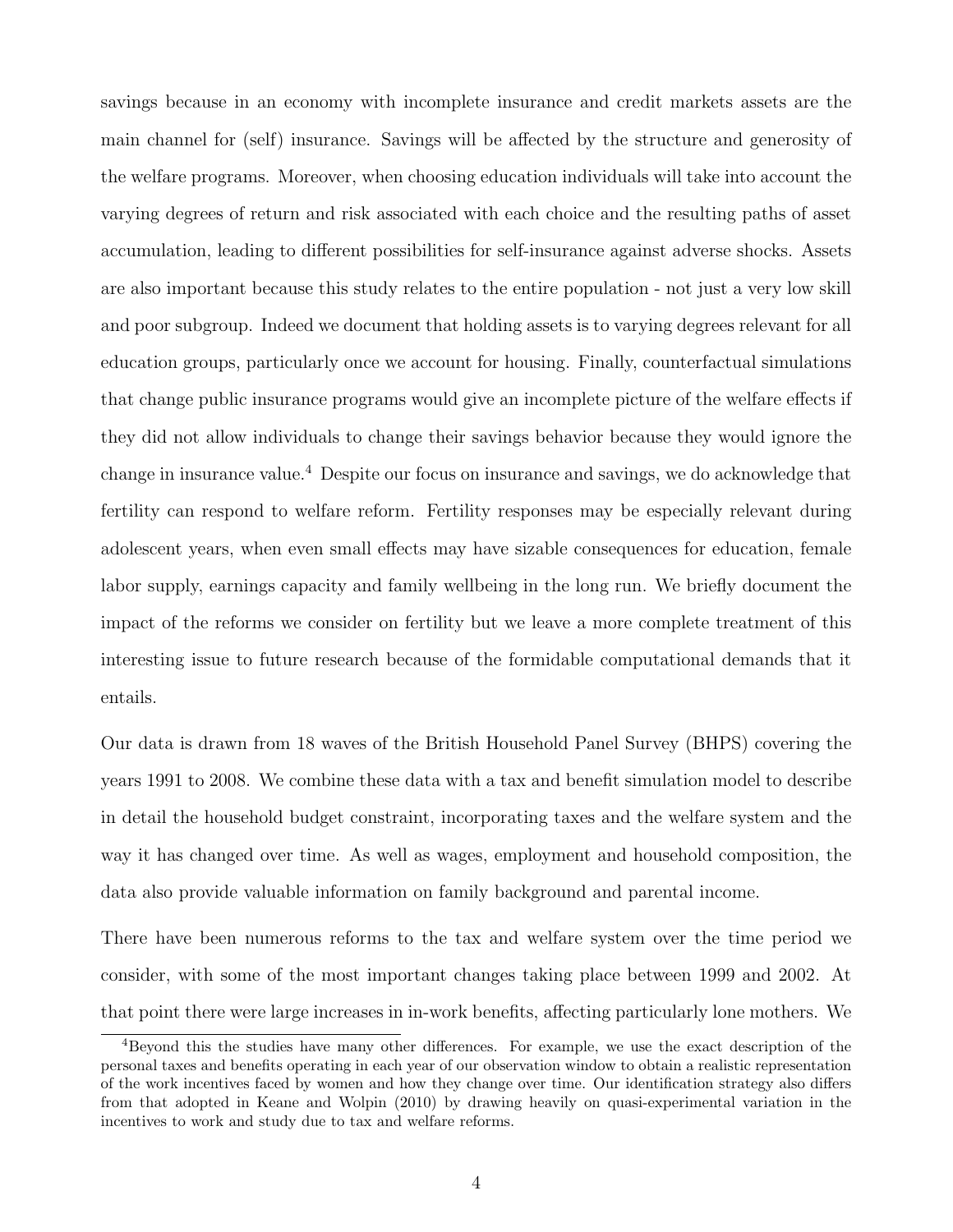use a reduced form difference-in-differences approach to establish that the reforms did indeed increase employment substantially and significantly. Moreover in a relatively simple reduced form model of educational choice we also find evidence that the reform decreased educational attainment, which is consistent with the resulting decline in the returns to education.

The policy reforms, combined with information on parental background and parental income at the time of education choice, constitute important sources of variation for the structural model we estimate. Specifically, we use a number of different birth cohorts each consisting of individuals with different family backgrounds. Cohorts differ in the tax and welfare system they face when they make their education choice. During their lifetime, reforms occur at different ages. We use this exogenous policy variation, to help identify the structural model. We allow for observed heterogeneity using family background variables describing conditions in the individual's parental home. These may affect education choices, wages and preferences. We also allow parental income when the woman was 16 to affect education choices, which adds further identifying information if young people face liquidity constraints for education.

We find moderate labor supply elasticities overall: the Frisch elasticity of labor supply is 0.6 on the extensive (participation) margin and 0.3 on the intensive one (part-time versus full-time). The elasticities are substantially higher for single mothers with secondary education only, who are the main target group of the tax credit program.<sup>5</sup> Relatively large estimated income effects lead to lower Marshallian elasticities. We also find that tax credits, funded by increases in the basic rate of tax, have large employment effects and do reduce university education and increase basic statutory schooling. Ignoring the adjustments to education that could take place in the long run leads to an increase in the estimated effects of the reforms.

Our results display large and significant returns to labor-market experience, especially for women who completed a 3-year university degree or more. Those with secondary education earn little or no returns to experience. Interestingly, returns to experience are also found to be much stronger for full-time employment. Part-time employment contributes very little to expe-

<sup>&</sup>lt;sup>5</sup>Our elasticities are somewhat lower than those estimated by Keane and Wolpin (2010) but exhibit similar variation with education and family demographics.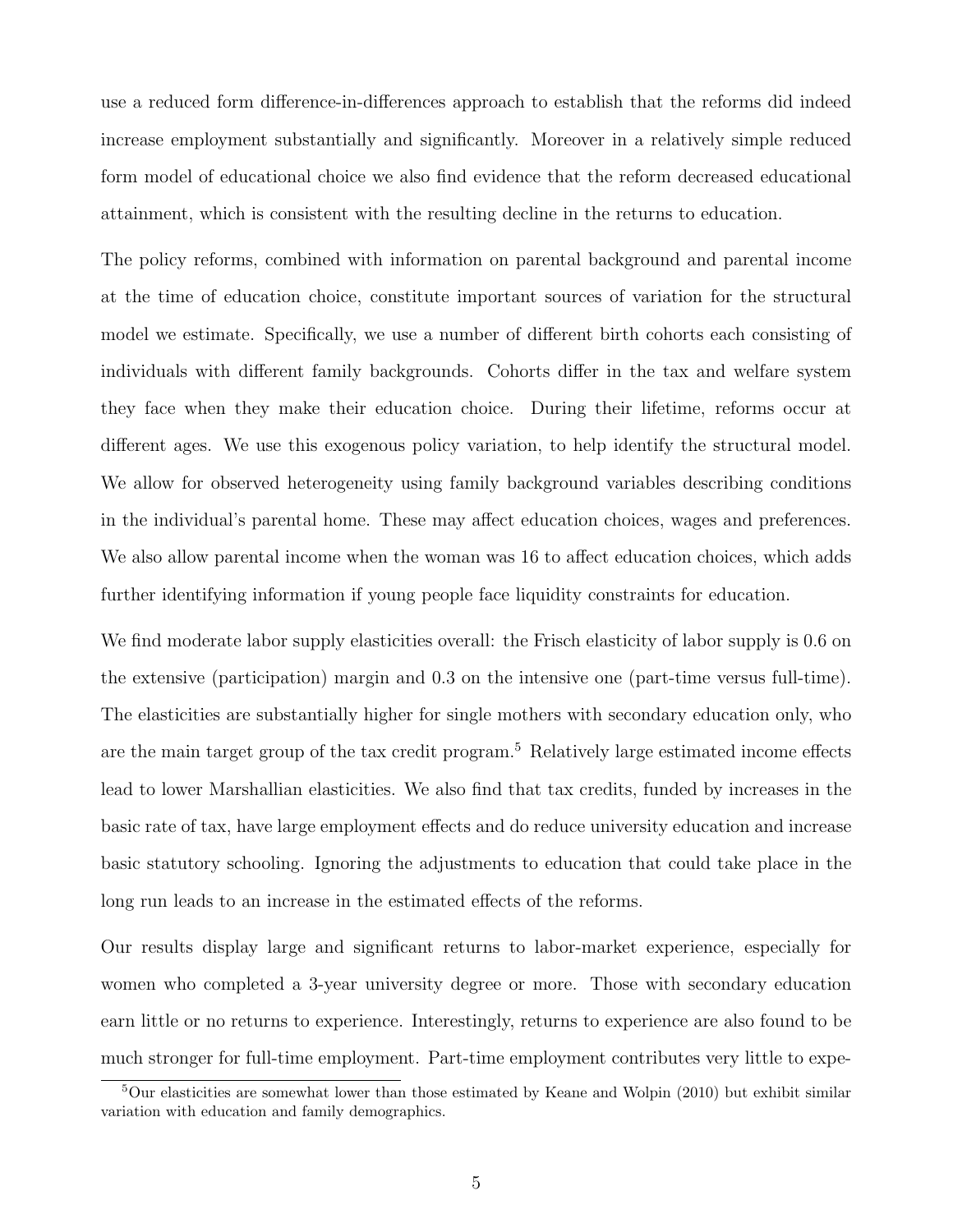rience capital. This differential between full-time and part-time experience capital, as well as the different impact of labor-market experience across education groups, is found to be central in replicating the distribution of female wages over the working life. The strong complementarity of these experience effects are also shown to be a key ingredient in understanding the responses of labor supply and human capital to tax and welfare reform.

Other than income redistribution, benefits are designed for insurance purposes. Increases in the generosity of benefits can increase social welfare (even without a preference for redistribution) to the extent that the distortions to incentives are outweighed by the beneficial increase in insurance in a world with incomplete markets. To assess the insurance properties of the programs for different education groups we carry out two exercises. First we consider the willingness to pay for changes in labor-market risk for the three education groups separately; second we estimate the willingness to pay for equally costly increases in tax credits, income support and tax cuts. We find that secondary educated women are nearly indifferent to increases in risk, demonstrating that the downside is very well insured by the current programs. On the other hand, more educated women are unwilling to accept more risk because these programs do not insure them sufficiently against the uncertainty they face. We also find that the welfare of the secondary educated women increases most with small increases in the scope of tax credits, relative to equally costly increases in income support; moreover, they have no taste for tax cuts. By contrast, university-educated individuals prefer tax cuts to equally costly increases in the generosity of welfare programs. However, from the perspective of a person before they make their education choice, marginal increases in tax credits are preferred to equally costly tax cuts and the lowest welfare gain is obtained by equivalent increases in the highly distortionary income support program.

Amongst others, our paper builds on a long history of dynamic labor supply models: it is related to Heckman and MaCurdy (1980) who developed the life-cycle model of female labor supply, to Eckstein and Wolpin (1989) who introduced a dynamic discrete choice model of labor supply, wages and fertility, to Keane and Wolpin (1997) who estimate a dynamic model of education, occupational choice and labor supply and to Shaw (1989), Heckman, Lochner and Taber (1998)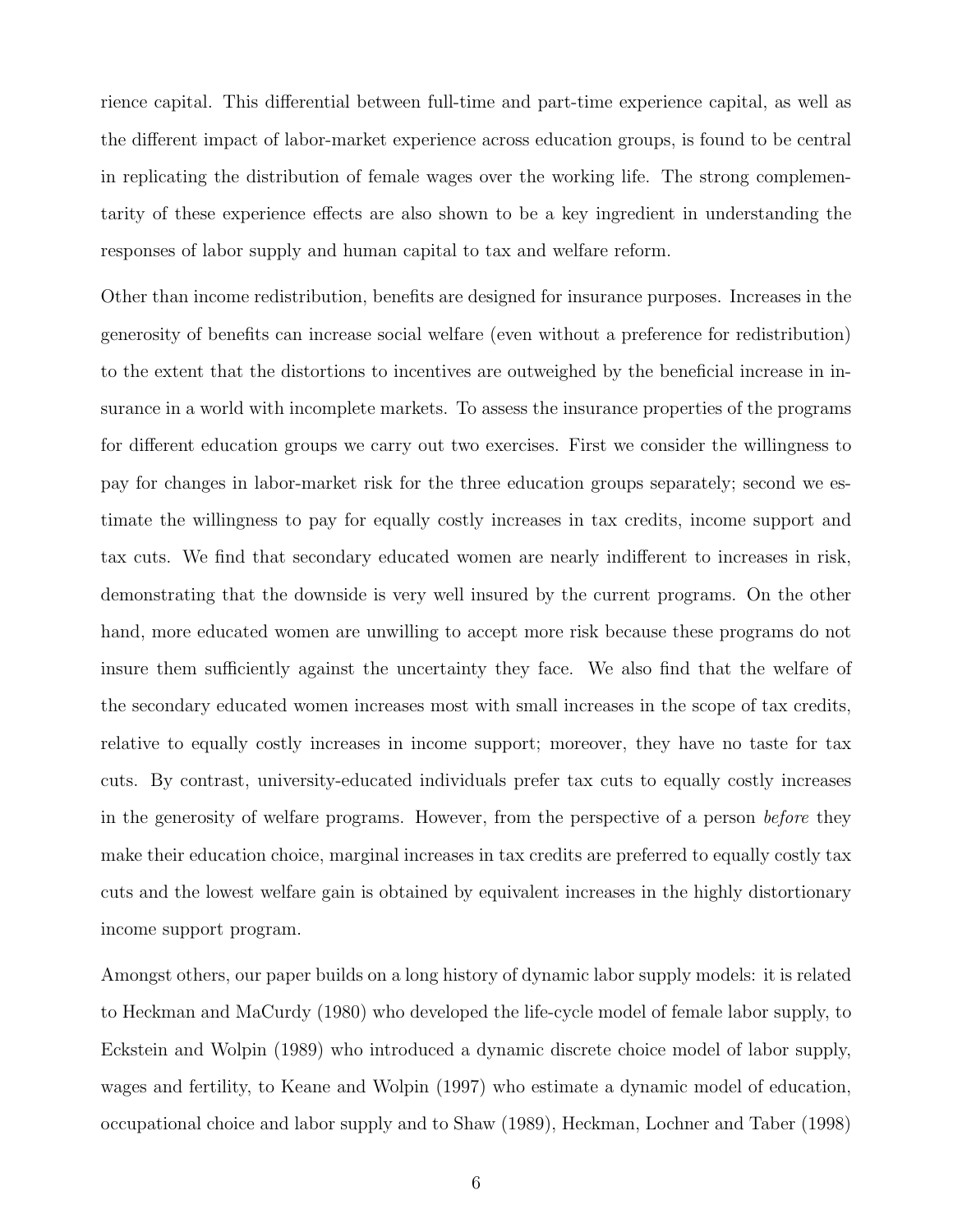and Imai and Keane (2004) who consider lifecycle models of labor supply and consumption with human capital accumulation. It also relates to the life-cycle consistent models of labor supply and consumption developed by MaCurdy (1983), Altonji (1986), Blundell and Walker (1986), Arellano and Meghir (1992), Blundell, Meghir and Neves (1993) and Blundell, Duncan and Meghir (1998).

The plan for the remainder of the paper is as follows. We begin with a description of the tax and welfare policy environment in section 2. Section 3 describes the data used for estimation and presents the quasi-experimental reduced form results. Section 4 provides a description of the main features of the model. Section 5 discusses the key sources of exogenous variation and the estimation procedures. Section 6 presents the estimated parameters. We then investigate the overall model fit, the implications for wage and employment behavior and the underlying elasticities in section 7. In Section 8 we turn to the use of the model for policy evaluation by an application to the 1999 WFTC and Income Support reforms operating in the UK. Finally section 9 presents some concluding remarks.

## 2 Tax and Welfare Policy in the UK

The UK personal tax and transfer system comprises a small number of simple taxes (mostly levied at the individual level), and a set of welfare benefits and tax credits (usually means-tested at the family level). Over the period of our data, which extends from 1991 to 2008, there have been numerous reforms to most aspects of this system and this will help us identify the model. In this section we focus on reforms between April 1999 and April 2002 which are particularly important from a policy perspective. Appendix F sets out the changes over the whole period of our data in more detail.<sup>6</sup>

Reforms between April 1999 and April 2002 primarily affected Income Support (IS), Family Credit (FC) and Working Families' Tax Credit (WFTC). IS is a benefit for families where

<sup>6</sup>For a more comprehensive discussion of UK taxes and transfers, see Browne and Roantree (2012) and Browne and Hood (2012).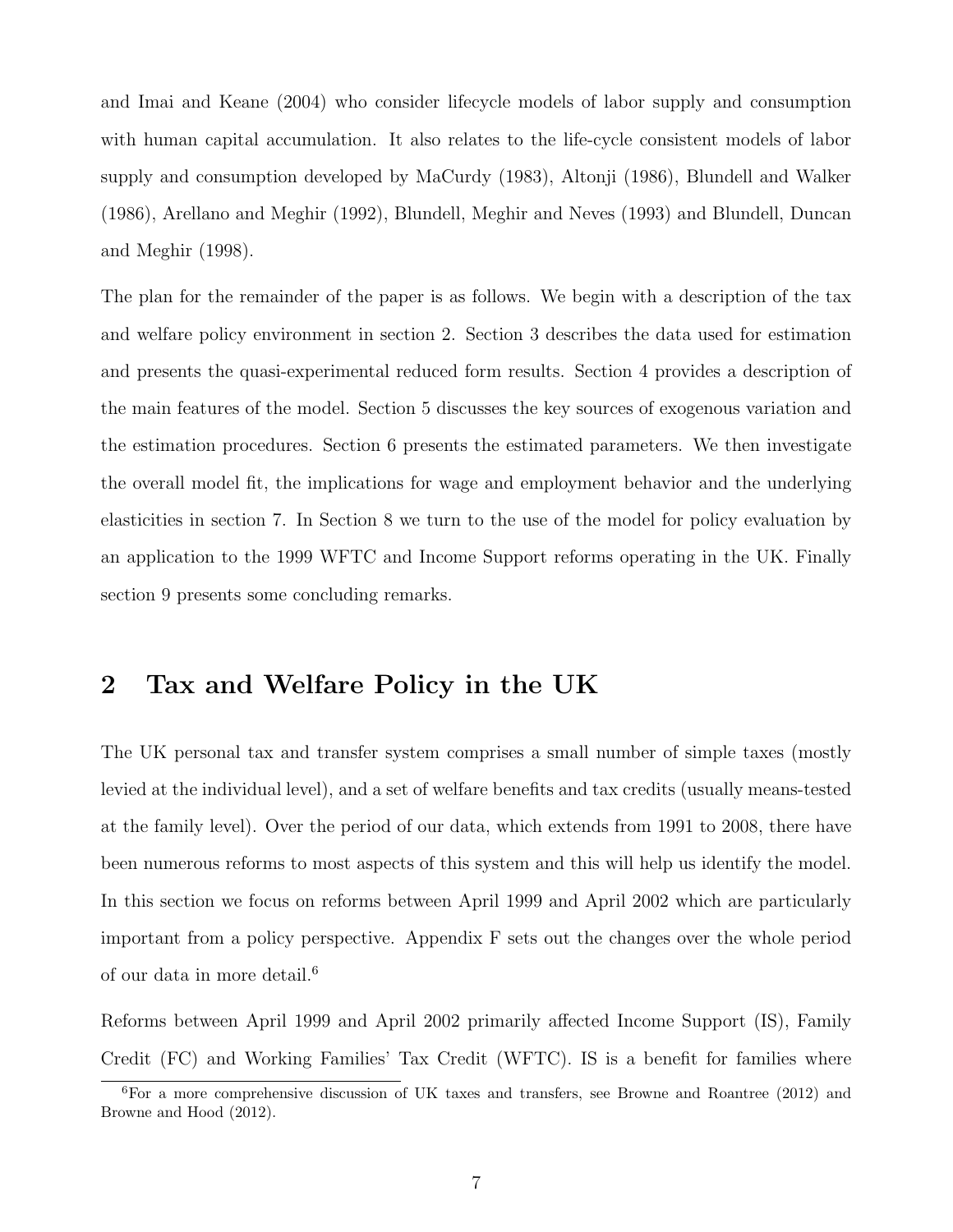no one is working working 16 hours or more a week (24 hours for partners) that tops family income up to a level that depends on family circumstances including the the number and age of children, and the number and age of adults (under 18, 18-24 or 25 and older). An asset test limits eligibility; in 2002, only families holding assets (excluding housing) below £9,730 (2008 prices) were entitled to IS.<sup>7</sup> Between April 1999 and April 2002, there was a big increase in the generosity of these child additions for younger children, coinciding with the Working Families' Tax Credit (WFTC) reform (see below). Since IS is an income top-up, it implicitly creates a 100% marginal tax rate.

Family credit (FC) existed as part of the April 1999 system and provided means-tested support for working families with children. To be eligible, families had to have at least one adult working 16 or more hours a week and have at least one dependent child. Eligibility was conditional on the same asset test as IS, but this rule was abolished in 2004. The maximum credit depended on family circumstances and hours of work. Above a threshold, FC was tapered away at a rate of 70%. There was a generous childcare disregard acting to reduce net income before the taper calculation.

By April 2002, FC had been replaced by WFTC, with a similar but more generous design in three main ways: maximum awards were higher, the means-testing threshold was higher (rising in real terms by  $10\%$ ) and awards were tapered away more slowly (55% rather than 70%). The increase in maximum awards was particularly large. For example, for a lone parent working 20 hours at the minimum wage with one child aged 4 and no childcare expenditure, the maximum rose by 25% in real terms. The main structural difference between FC and WFTC was the treatment of childcare. The FC childcare disregard was replaced by a childcare credit worth 70% of childcare expenditure up to a limit of £135 per week (£200 per week for families with two or more children) by April 2002. This meant that the maximum award rose enormously for parents spending considerable amounts on childcare. The combined effect of these changes was to increase substantially awards for existing claimants and extend entitlement to new (richer)

<sup>7</sup>This changed little over the period. For the majority of families, particularly for those of low educated women who are more likely to be on IS, this rule is unlikely to bind.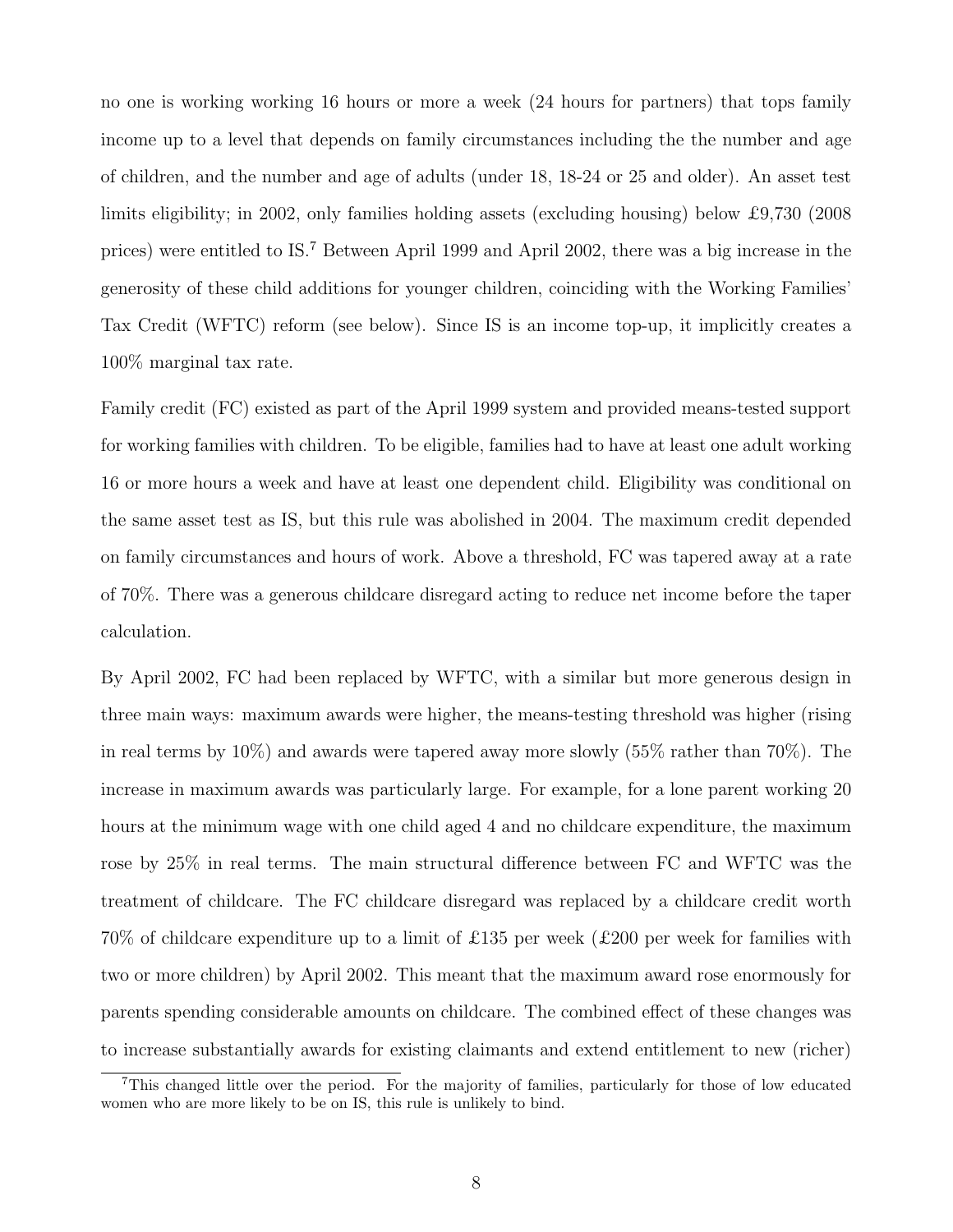

Figure 1: IS/tax credit award and budget constraint for low-wage lone parent

Notes: Lone parent earns the minimum wage  $(£5.05)$  and has one child aged 4 and no expenditure on childcare or rent. Tax system parameters uprated to April 2006 earnings levels.

families.

Figure 1 compares the overall generosity of the two systems for a lone parent family with one child aged 4 with no childcare expenditure. The increase in net income is not as big as the increase in maximum tax credit award described above because tax credits count as income in the calculation for some other benefits. Figure 2 provides the corresponding transfers and budget constraints for a woman with same characteristics but with a partner working full time (if the partner does not work, the budget constraint is similar to that in Figure 1).

Previous studies have highlighted the heterogeneous nature of the impact of these reforms, depending in particular on family circumstances and interactions with other taxes and benefits (Brewer, Saez and Shephard, 2010). One particularly important example is Housing Benefit (HB), a large means-tested rental subsidy program potentially affecting the same families as are eligible to tax credits. HB covers up to 100% of rental costs for low-income families, but the withdrawal rate is high (65% on net income). Families eligible for HB face strong disincentives to work that the WFTC reform does not resolve. Our model will account for the entire tax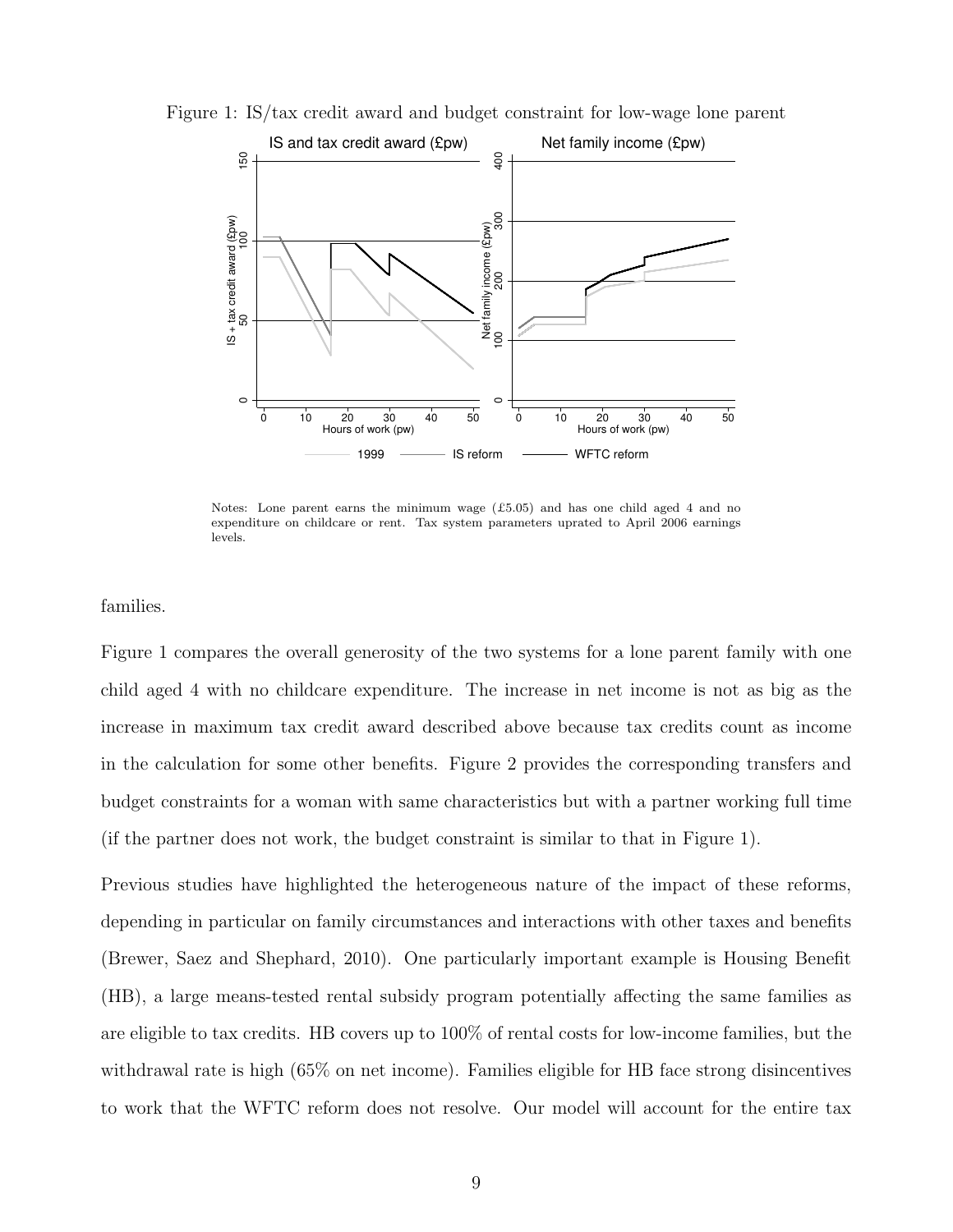

Figure 2: IS/tax credit award for low-wage parent with low-wage partner working full time

Notes: Parents earn the minimum wage  $(£5.05)$  and have one child aged 4 and no expenditure on childcare or rent. Partner works 40 hours per week. Tax system parameters uprated to April 2006 earnings levels. IS reform absent from figure because family not entitled to IS.

and welfare system and hence the integration between the various programs and their impact on incentives will be fully taken into account.

Beyond the reforms described above there have been other reforms to the tax and welfare system over our observation period. From an empirical point of view these are important because they offer sources of exogenous variation, which we exploit as we explain below. In our dynamic model below the tax system acts as a state variable and consequently accounting for all possible small changes makes the problem computationally intractable without adding much to the substance. We thus construct four distinct tax and benefit regimes: the 1995 system covers the period up to 1996; the 1999 system covers 1997 to 1999; the 2002 system covers 2000 to 2002 and the 2004 system covers 2003 to 2008. These groupings represent the major reforms and abstract from minor adjustments mainly to the tax allowances and thresholds. Appendix F includes tables describing the various changes over these years.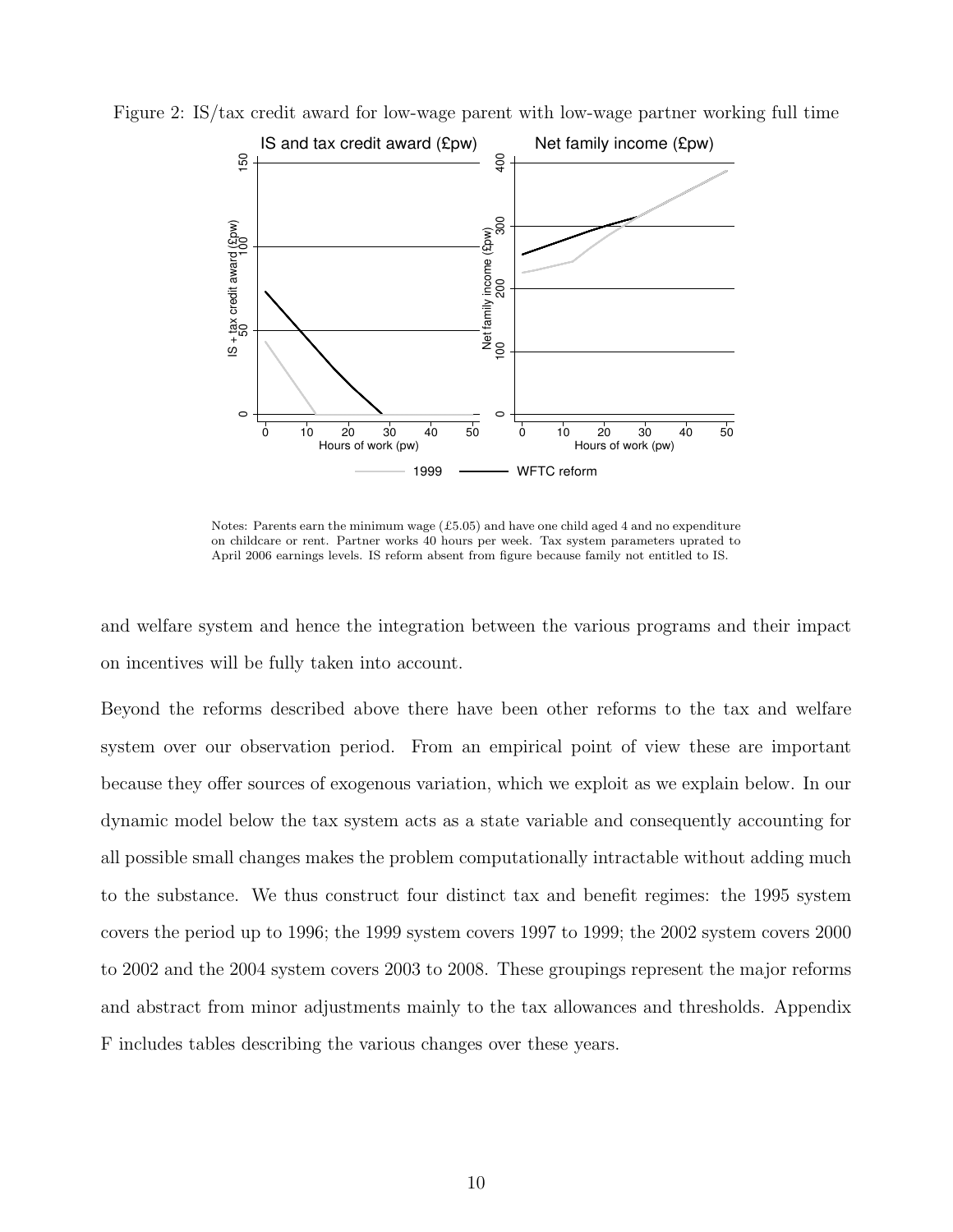## 3 Data and reduced form analysis

#### 3.1 The Panel Data Sample

In estimation we make use of 18 waves (1991 to 2008) of the British Household Panel Survey (BHPS). In this panel, apart from those who are lost through attrition, all individuals in the original 1991 sample and subsequent booster samples remain in the panel from then onwards. Other individuals have been added to the sample in subsequent periods – sometimes temporarily – as they formed families with original interviewees or were born into them. All members of the household aged 16 and above are interviewed, with a large set of information being collected on demographic characteristics, educational achievement, employment and hours worked, income and benefits, and some expenditures, particularly those relating to childcare. Information on assets is collected only every 5 years.

We follow women over the observation period, so the sample represents families with one or two working-age adults. Families where the female is self-employed have also been dropped to avoid the difficulties relating to measuring their hours.<sup>8</sup> Our full data set is an unbalanced panel of just under 3,900 women aged between 19 and 50 observed at some point during the 1991-2008 period. Almost 60% of those are observed for at least 5 years and over 20% are observed for at least 10 years, 25% are observed entering working life from education. Some key sample descriptive statistics by education and family composition are presented in Table 1. Further details are provided in Appendix A.

One important element of our model is accounting for savings behavior. Table 2 shows that assets are important, to varying degrees, for all education groups. This is particularly true when we account for housing, which is by far the most important asset held by individuals. Moreover, since the choice of different education levels leads to different earnings trajectories, labor market attachment and welfare benefit utilization we would expect different asset trajectories. The same table confirms that higher educated individuals hold on average over the lifecycle more

<sup>8</sup>The entire histories of 2.9% of self-employed women were dropped and partial histories (from the moment they move to self employment) were dropped for another 3.1% of women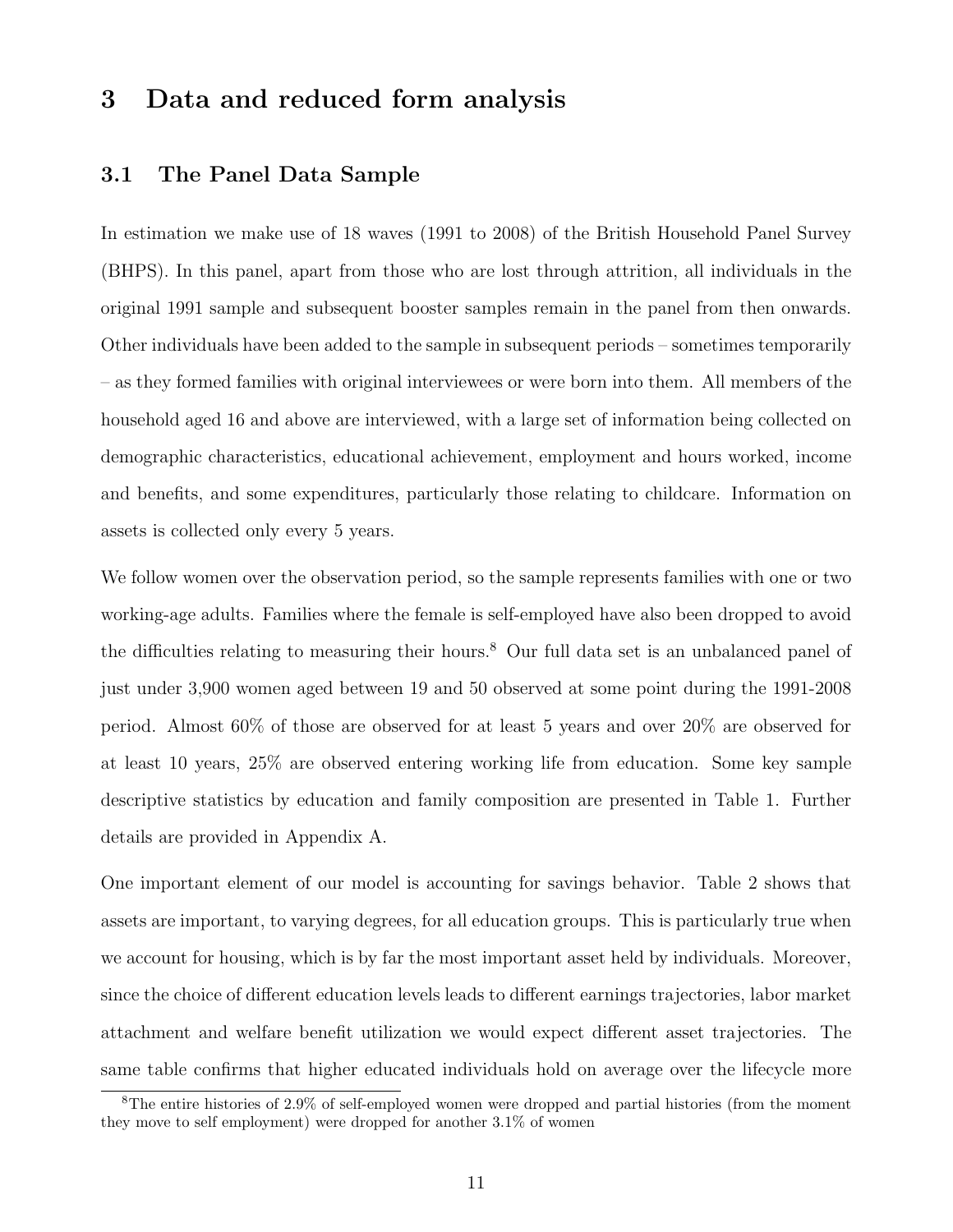|              | Mothers |            | Childless | Number of    |  |
|--------------|---------|------------|-----------|--------------|--|
|              | singles | in couples | women     | observations |  |
| All          | 0.10    | 0.44       | 0.46      | 2,096        |  |
|              | (0.007) | (0.011)    | (0.011)   |              |  |
| By education |         |            |           |              |  |
| secondary    | 0.15    | 0.49       | 0.36      | 839          |  |
|              | (0.012) | (0.017)    | (0.017)   |              |  |
| high school  | 0.08    | 0.42       | 0.50      | 853          |  |
|              | (0.010) | (0.017)    | (0.017)   |              |  |
| university   | 0.03    | 0.39       | 0.58      | 404          |  |
|              | (0.008) | (0.024)    | (0.025)   |              |  |

Table 1: Family demographics – women aged 19-50 in 2002

Notes: Based on BHPS data for 2002. Standard errors in parenthesis under estimates.

assets. Taken together this means that it is important to allow for savings if we are to understand the welfare effects of social programs and the overall level of insurance that individuals enjoy.

Table 2: Assets by Education

|             | <b>Financial Assets</b> |                             |                | Housing    |                             |               |
|-------------|-------------------------|-----------------------------|----------------|------------|-----------------------------|---------------|
|             | Proportion              | Net assets $(\pounds1,000)$ |                | Proportion | For owners $(\pounds1,000)$ |               |
| Education   | positive                | average                     | [p10,p90]      | Owners     | Value                       | [p10,p90]     |
| Secondary   | 0.58                    | 3.0                         | $[-1.9, 8.3]$  | 0.69       | 127.4                       | [51.9, 225.6] |
| High-school | 0.74                    | 4.9                         | $[-2.9, 16.1]$ | 0.74       | 158.7                       | [57.0, 287.7] |
| University  | 0.82                    | 9.9                         | $[-5.1, 28.2]$ | 0.85       | 206.2                       | [75.0, 379.1] |

Notes: Values in 1,000s British pounds, 2008 prices. Excludes private and public pension wealth. Housing value is gross: information on mortgages not available. Financial assets net of debts, includes zeros. [p10,p90] in columns 3 and 6 stands for inter-decile range.

Our structural model does not deal with macroeconomic growth and fluctuations; in estimating the model we first remove aggregate wage growth from all monetary values. The monetary parameters in the tax and welfare system (such as tax thresholds and eligibility levels) were similarly adjusted. To limit the importance of measurement error in earnings and especially working hours, the wage distribution was trimmed at percentiles 2 and 99 from below and above, respectively.<sup>9</sup>

<sup>&</sup>lt;sup>9</sup>The censoring of the distribution from below is at £3.4 per hour in 2008 prices, well below the minimum wage.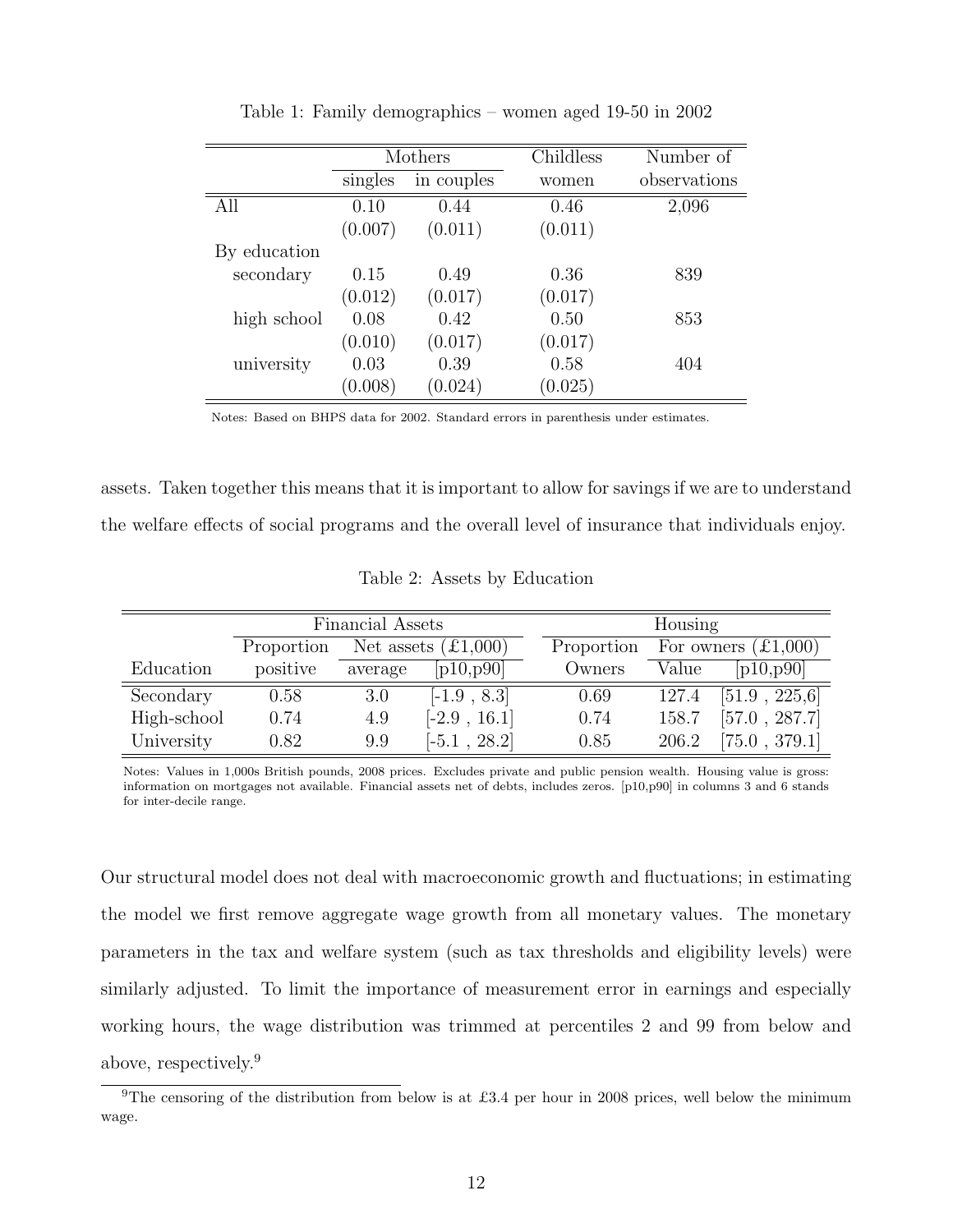#### 3.2 Reduced-form estimates: labor supply

As already mentioned, estimation of the structural model will in part rely on the reforms for the purposes of identification. With this in mind, here we explore the effect of the 1999-2002 welfare reforms on labor supply and education choices. We also discuss further exogenous sources of variation that will help identify our model.

The WFTC reform substantially increased the maximum benefit award both directly and through increases in support for childcare. It also decreased the rate at which benefits are withdrawn when earnings increase. It thus improved the incentives for single mothers to work. The contemporaneous reform to the income support (IS) system reduced the adult related benefit, affecting all women (irrespective of children), but increased the child related benefit. This latter reform counteracted somewhat the improved incentives for mothers with children due to the WFTC reform. Both reforms reduce the returns to education and may be expected to reduce educational achievement.

We use single women without children as a comparison group to estimate the effect of the WFTC and IS reforms on the labor supply of single mothers, using a difference-in-differences design, an approach first used to estimate the effects of EITC on labor supply by Eissa and Liebman (1996) and also used in the UK by Brewer et al. (2006). While the effect we estimate is specific to this institutional context, it serves to show that the combined reforms did indeed cause increases in the labor supply of single mothers and establishes the order of magnitude that we can expect our model to replicate. It also shows that the reforms are an important source of exogenous variation for the model.

Table 3 shows results by education groups, using the same categories as will later be considered in the structural model: secondary (compulsory level, completed by age 16), high school (Alevel or similar further-education qualifications) and university education (three-year degree and above). The results indicate that the employment rates for secondary and high school educated lone mothers increased by between four and six percentage points above the employment rates of similar single women, and the effects are highly significant. Those who have completed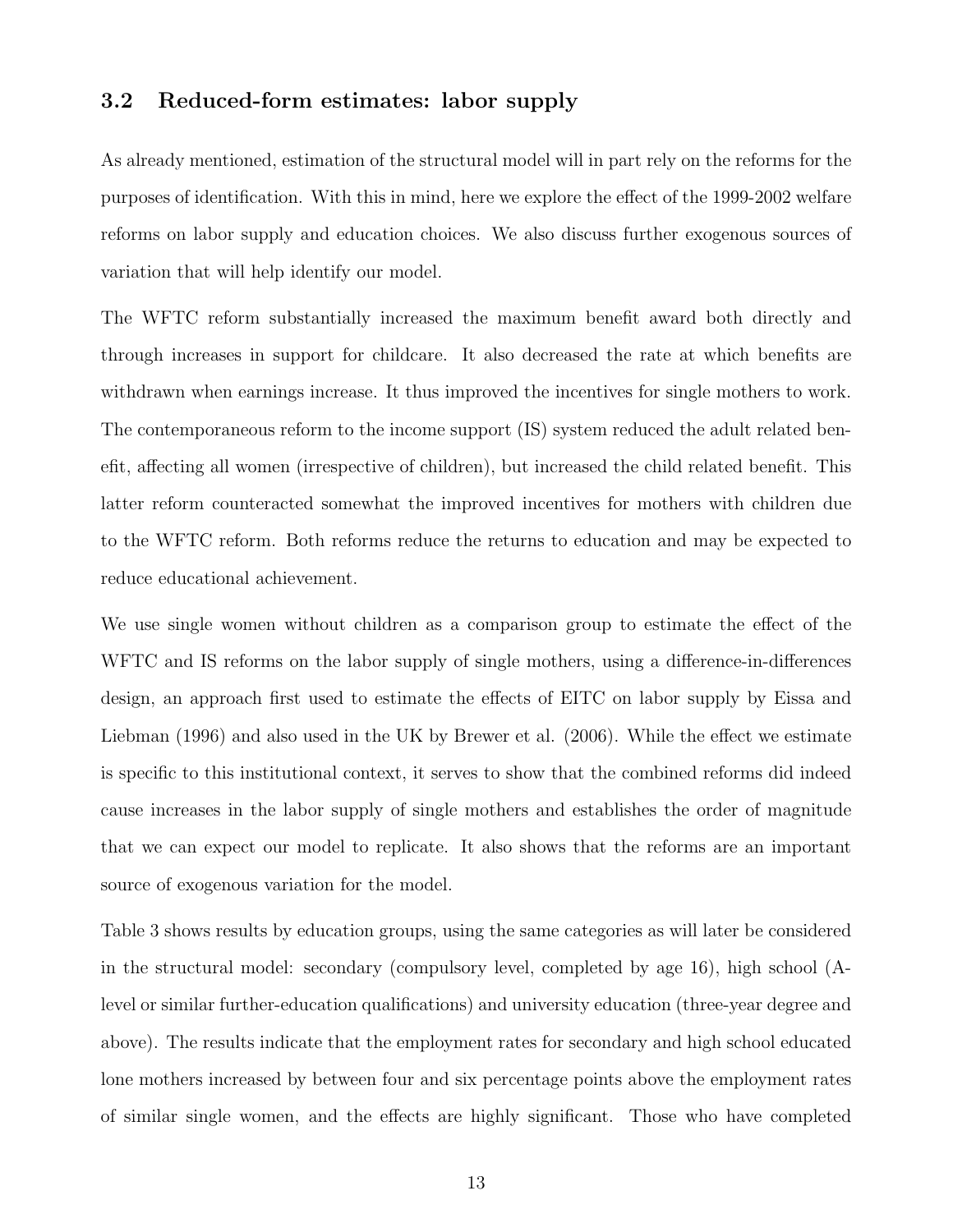university are unaffected, as we expect, because typically their earnings will be too high to benefit from the more generous support.

|                      | Secondary | High school University |         |
|----------------------|-----------|------------------------|---------|
|                      |           | $^{\prime}2)$          | ΄3      |
| Impact on Employment | .042      | .055                   | $-.005$ |
| Standard Error       | (.011)    | (.015)                 | (.016)  |
|                      | 24.225    | 8,911                  | 5,749   |

Table 3: Difference-in-differences estimates: effects of 1999-2002 reforms on the employment of lone mothers aged 22 and above

> Notes: Estimates on data from the Labour Force Survey. Difference-in-differences compares lone mothers with single women with no children (treatment and comparison groups) in 1999 and 2002 (before and after treatment). OLS estimates from a regression model with time, group and time x group dummies. Other covariates include age and age of youngest child.

### 3.3 Reduced form estimates: education choice

The WFTC and IS reforms may also change education choices for young people if they are perceived as permanent. This is an important dimension to consider when evaluating the longer-run effects of these reforms because it has implications for women's employment and earnings capacity over their entire working life. Before using our structural model, we investigate whether the 1999-2002 reforms might have affected the education choices of young women. We use two simple reduced form multinomial logit models of the three alternative levels of education (secondary, high school and university) to explore the factors that drive investments in education.

The empirical strategy behind the regression in columns (1) and (2) of Table 4 relies on the idea that, depending on their family background, the WFTC and IS reforms have affected people differently. We thus include in the education choice model the two first principal components drawn from a set of family background variables.<sup>10</sup> Since the reforms would not have affected the

<sup>&</sup>lt;sup>10</sup>Family background variables summarize information on the education of both parents (five levels each), number of siblings and sibling order (dummies for no siblings, three or more siblings, and whether respondent is the first child), books in childhood home (three levels) and whether lived with both parents when aged 16. The first two principal components account for 17% and 10% of the data variability. The first factor is associated with more educated parents, fewer siblings, being the eldest child and more books at home. Factor 2 is also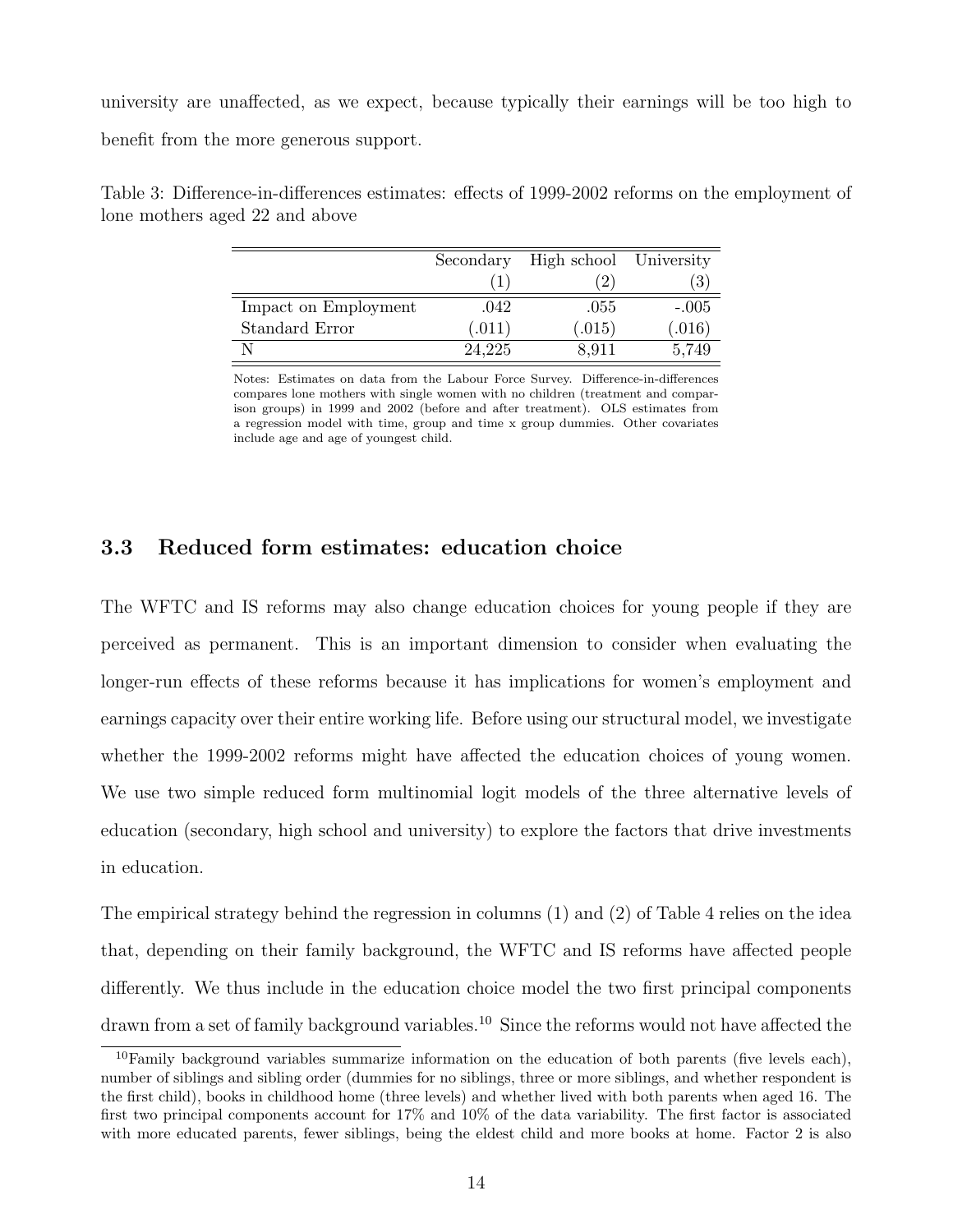|                             | cohort x background    |             | lifetime income |            |  |  |
|-----------------------------|------------------------|-------------|-----------------|------------|--|--|
|                             | high school university |             | high school     | university |  |  |
|                             | (1)                    | (2)         | (3)             | (4)        |  |  |
| background factor 1: f1     | $0.335***$             | $0.580***$  | $0.363***$      | $0.673***$ |  |  |
|                             | (0.05)                 | (0.09)      | (0.05)          | (0.08)     |  |  |
| background factor 2: f2     | 0.076                  | $0.429***$  | 0.008           | $0.299***$ |  |  |
|                             | (0.07)                 | (0.10)      | (0.06)          | (0.07)     |  |  |
| 80s cohort                  | $-0.161$               | 0.171       |                 |            |  |  |
|                             | (0.17)                 | (0.20)      |                 |            |  |  |
| 80s cohort x f1             | $-0.197**$             | $-0.180$    |                 |            |  |  |
|                             | (0.08)                 | (0.12)      |                 |            |  |  |
| 80s cohort x f2             | $-0.081$               | $-0.308**$  |                 |            |  |  |
|                             | (0.11)                 | (0.13)      |                 |            |  |  |
| log parental income         | $1.697***$             | $2.942***$  | $1.740***$      | $2.926***$ |  |  |
|                             | (0.38)                 | (0.45)      | (0.40)          | (0.51)     |  |  |
| parental inc missing        | $1.199**$              | $1.328**$   | $1.186**$       | $1.263**$  |  |  |
|                             | (0.51)                 | (0.54)      | (0.50)          | (0.60)     |  |  |
| away from parents           | $-0.601$               | $-1.749*$   | $-0.506$        | $-1.634*$  |  |  |
|                             | (0.42)                 | (0.92)      | (0.43)          | (0.94)     |  |  |
| observed after 18           | 0.177                  | $0.656***$  | 0.247           | $0.556**$  |  |  |
|                             | (0.17)                 | (0.21)      | (0.19)          | (0.23)     |  |  |
| log lifetime income (sec)   |                        |             |                 | $-5.545**$ |  |  |
|                             |                        |             | (2.35)          |            |  |  |
| $log$ lifetime income $(s)$ |                        |             | 2.107           | 0.019      |  |  |
|                             |                        |             | (2.73)          | (2.06)     |  |  |
| constant                    | $-0.046$               | $-1.729***$ | 32.100          | $50.662**$ |  |  |
|                             | (0.16)                 | (0.22)      | (22.91)         | (24.03)    |  |  |
| Log likelihood              | $-1091.0$              |             | $-967.9$        |            |  |  |
| N                           | 1030                   |             | 1030            |            |  |  |

Table 4: Educational attainment at the age of 23: multinomial logit on BHPS data

Notes: Standard errors clustered by decile of distribution of f1 and generation.

Background factors are the first two principal components from a set of historical information about the parental home when the woman was aged 16. Parental income measured in parents' interviews when parents and daughter are first observed together while she is 16 to 18. Variables "parental inc missing", "away from parents" and "observed after 18" account for missing information on parental income due to non-response, respondent not living with parents at 16 or not observed at 16; overall, parental income is observed for about half of the sample. Lifetime (net of taxes and transfers) income is the structural model prediction of each woman's present value income up to age 60. It is evaluated at each alternative education option under the assumption that she expects the tax and benefit system that she faces when deciding about education to be permanent. Hence the tax and benefit system used in predicting lifetime income varies by year of birth but remains unchanged for each woman. The expected lifetime income by education is the simple average over 100 predictions of Y per individual, each based on a different draw of the entire sequence of shocks to income and family composition. The model in columns 3 and 4 restricts the parameter on expected lifetime income were the woman to leave school after secondary education to be constant across education options. It also controls for expected lifetime income in the woman's preferred education level if  $s = 2$  (high school) or  $s = 3$  (university).

education choice of those born before 1980 we also include a cohort dummy for 1980 onwards,

capturing the time trends in educational choice. The causal effect of the reforms on education

associated with more educated parents but of larger families, not being the eldest and living with both parents when aged 16.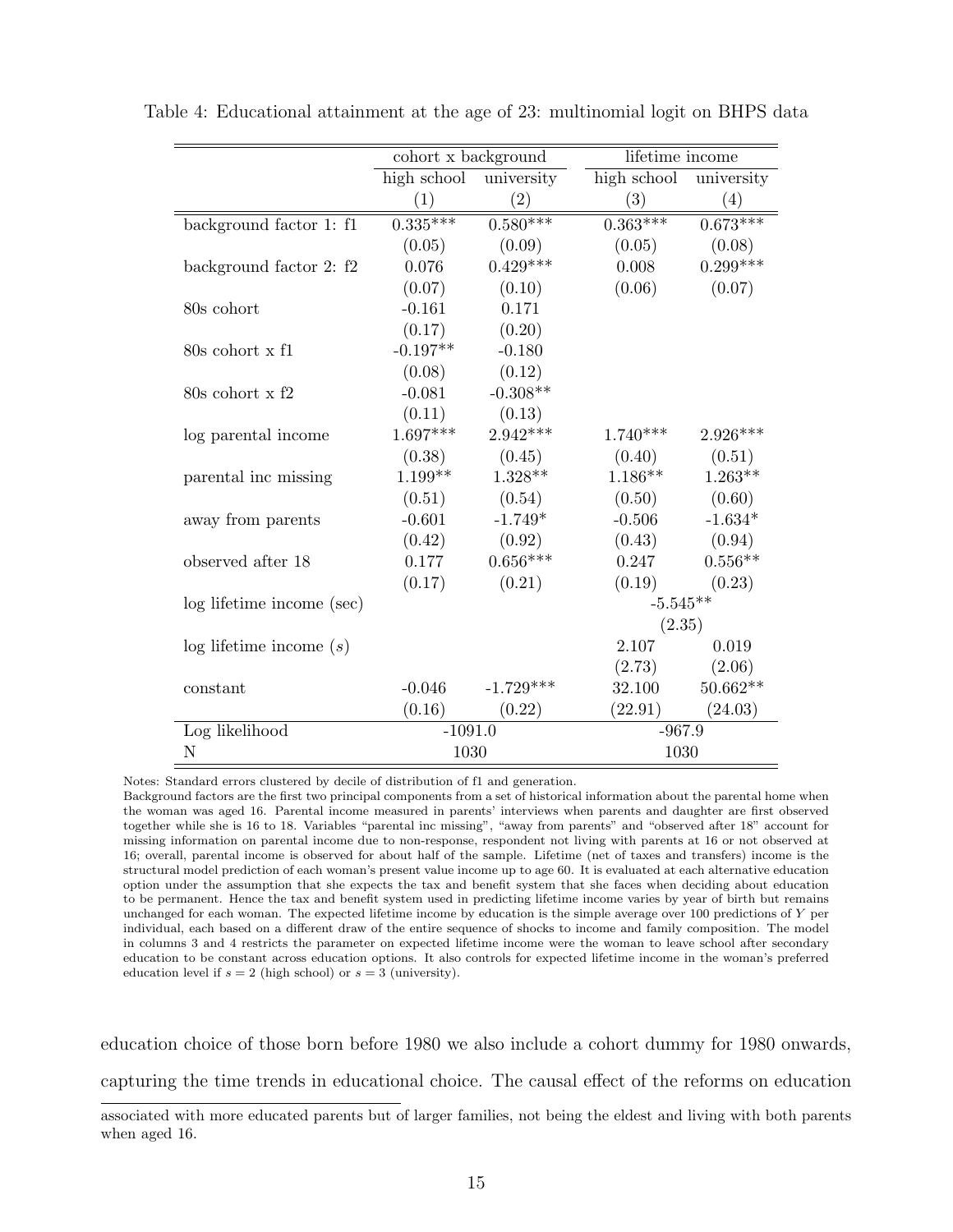is then estimated as the interaction between each of these two factors and the cohort dummy, akin to a difference-in-differences design.

When estimating the model, the family background factors will also be included in wages and preferences – they cannot be justified as exclusion restrictions when estimating the full structural model. Exclusions will be generated by the way that reforms to the tax and benefit system over the entire observation period (1991 to 2008) affect various birth cohorts at the time of the educational choice. In addition we also assume that, conditional on family background, parental income at the time when the woman is deciding about education investments represents a liquidity shock that affects educational attendance but can be excluded from other parts of the model (wages and preferences).

The results of the reduced form multinomial logit model containing all these elements are presented in the first two columns of Table 4. The first column reflects the probability of completing high school relative to the compulsory education level; the second column relates to the choice of university, again relative to compulsory schooling. More of factor 1 is associated with both high school and university completion, while more of factor 2 is associated with more university. Moreover, parental income has a strong positive effect on educational attainment – consistent with the presence of liquidity constraints. More importantly, there are significant interactions between the cohort dummy and the two factors, implying that the WFTC and IS reforms affected education choices. Specifically, women with higher values of factor 1 became comparatively less likely to complete high-school education, while women with higher values of factor 2 became comparatively less likely to complete university. Hence, this suggests that the reforms over the 1999-2002 period had a heterogeneous impact depending on baseline characteristics. Moreover, the reforms seem to have affected education choices at both the secondary to high-school and the high-school to university margins.<sup>11</sup>

<sup>&</sup>lt;sup>11</sup>This procedure cannot disentangle the effect of welfare reforms from that of other contemporaneous changes in the policy and economic environment. One concern is the reform to the funding of higher education that happened in 1998, with the introduction of a university fee of £1,000 per year. Like the welfare reform, the introduction of university fees also reduces the incentives to invest in education, but unlike the welfare reform, it changes the cost rather than the return. So we could expect the impact of the new fees to work through the liquidity shocks captured by parental income, conditional on background factors. To test whether the change in education choices might have been (partly) driven by the introduction of university fees, we included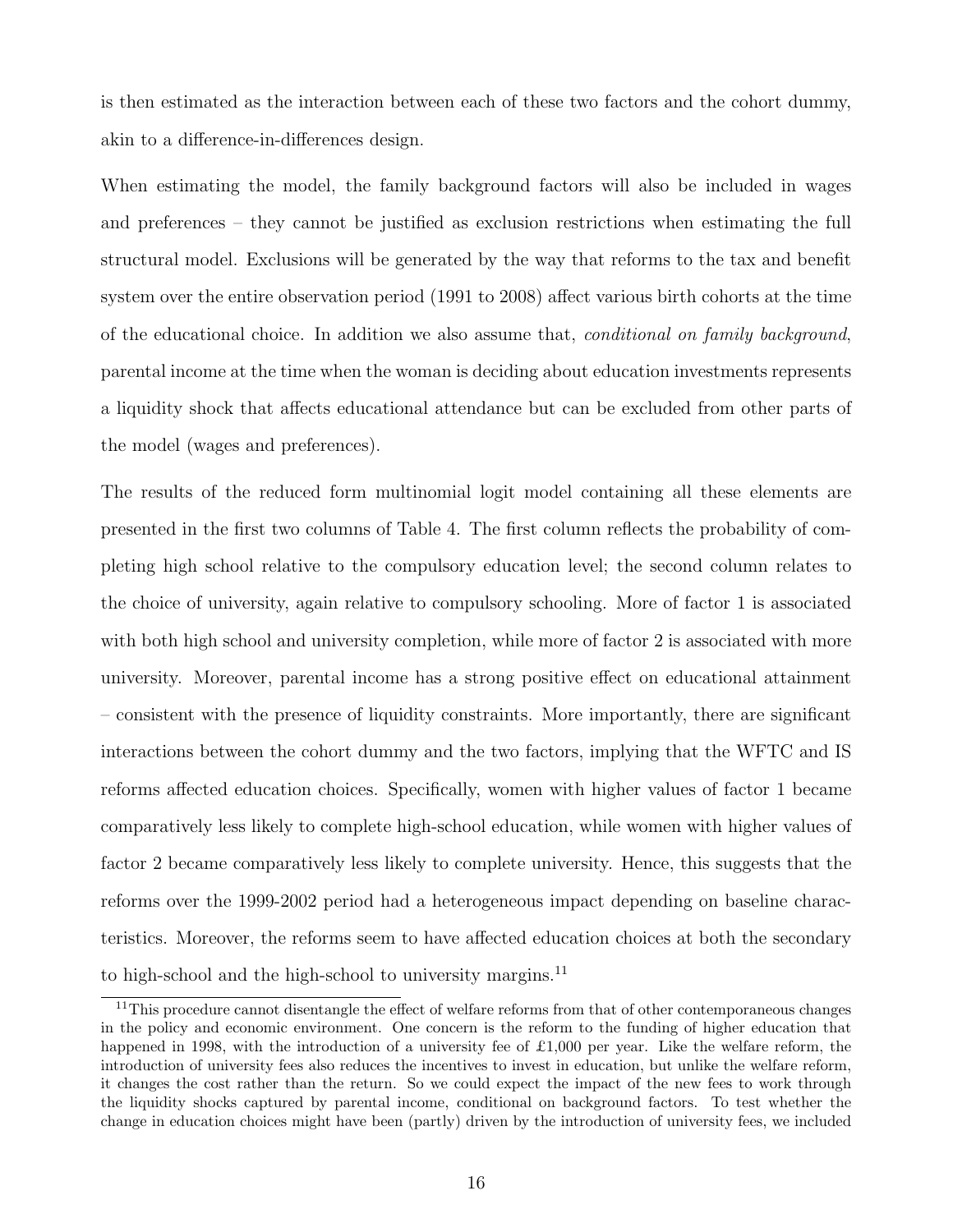To gain further insight into how the reforms affected education choice, we construct expected lifetime disposable income under each possible education option, predicted using the structural model described in section 4. These expected income measures are a function of the tax and welfare system in place at the time, which they assume to be permanent. So variation in expected lifetime income captures changes in the returns to education by cohort driven by the tax and welfare reforms. As in a random utility model of education choice, we control for expected lifetime income in the omitted category (secondary education) and the relevant choice  $(s = 2, 3$  for high-school and university educated women, respectively), while restricting the coefficient on the former to be the same across education levels. This approach, which is a step closer (but much simpler) than the full model quantifies the role of changing expected income by education in shaping educational choices. However, it is not complete because it ignores the insurance value of education and how this interacts with the various tax and welfare systems.

The estimates are shown in columns (3) and (4) of Table 4. In line with the previous results, both background factors and parental income are important determinants of education attainment. But beyond this, we can now see that an increase in expected lifetime income under secondary education significantly reduces the take up of high school and university education. Since the in-work benefits reform of the 1999-2002 period increases the income of low-paid workers, and since low wages are more likely if women leave education at 16, then this result suggests that overall the reform decreased educational attendance.<sup>12</sup> This is exactly what we would expect, since the reform to in-work benefits decreased the returns to education.

The broader conclusions from these results is that education choice depends on parental background, on available liquidity and on the institutional framework that affects the returns to education. We use these results to specify and estimate our model.

an interaction between parental income and the 1980 cohort dummy in the regression model. We found no evidence of a significant effect of this interaction on education choice.

<sup>&</sup>lt;sup>12</sup>Model simulations indeed indicate that the WFTC and IS reforms increased on average by about  $1\%$  the expected lifetime income were women to complete only secondary or high-school education, and has no significant impact on expected lifetime income if women graduate from university.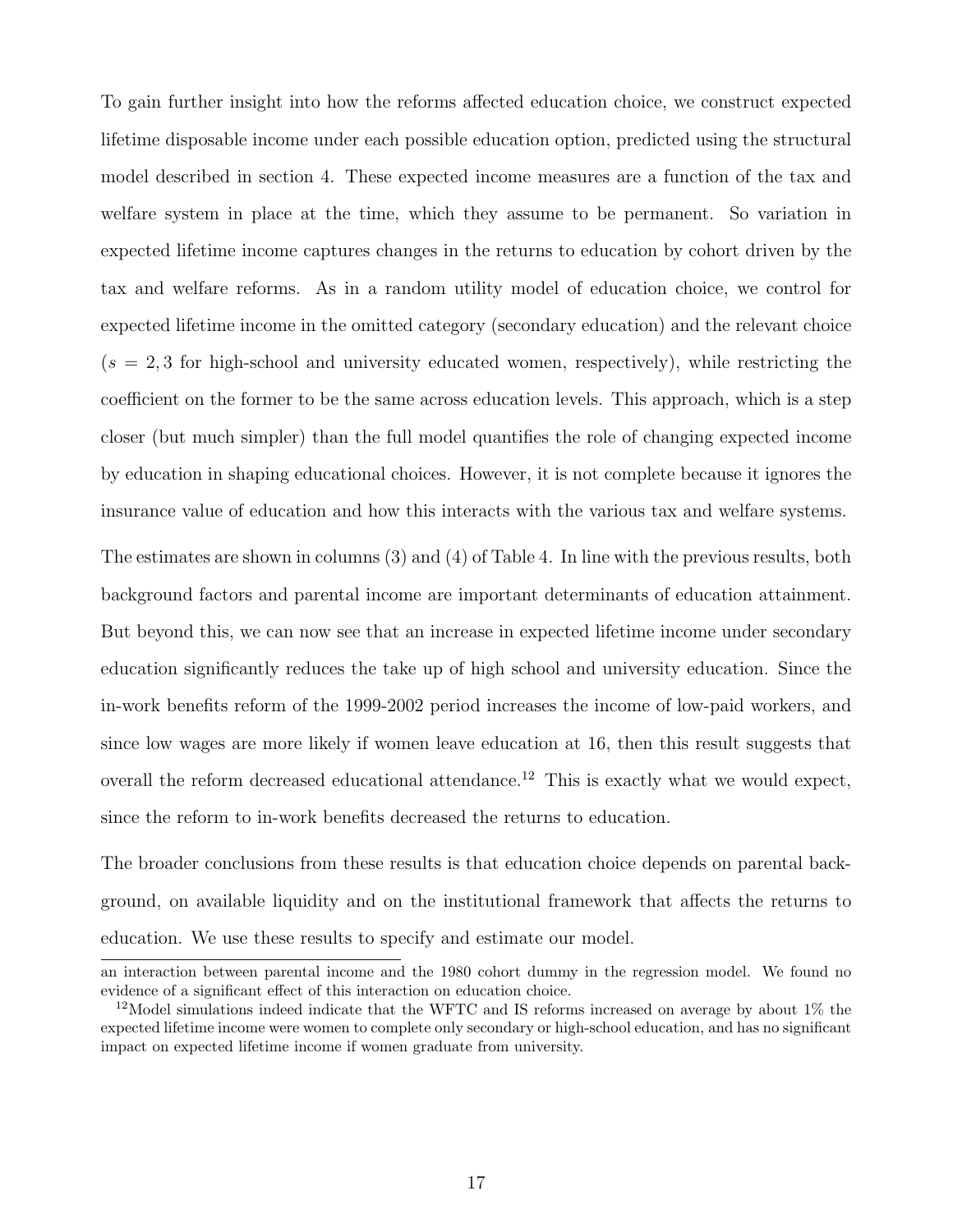Fertility Our study focuses on human capital accumulation and for practical reasons we have not extended it to fertility choices. However, we have carried out some reduced form analysis on this subject using exactly the same specification as that for education choice but with an indicator for being a mother by ages 18, 19 and 20 as dependent variables respectively. About 27% of women with no high school degree (by the age of 23) are mothers by the age of 19. For high school and university graduates at the same age the numbers are  $8\%$  and  $0\%$ , respectively. The effect of the reforms was to decrease the proportion of women who had a birth by the age of 18 by 0.34 percentage points (p-value 0.0002) and to increase the proportion of those who had a birth by the ages of 19 and 20 by 0.11 and 0.23 pp respectively (p-values 0.31 and 0.06 respectively). These are interesting effects, which we leave for further analysis in future work. Practically this means that our counterfactual simulations condition on the fertility patterns estimated from the data over this period.

## 4 Model

The reduced form analysis establishes the responsiveness of important decisions to changes in taxes and transfers. However, it is not rich enough to provide a full explanation of how human capital is formed over the lifecycle and how the various decisions interact to generate an observed career path. A formal dynamic model would allow us to understand better the effects of policy on behavior and on welfare and to address important policy issues from a normative perspective as well. We now develop a framework that allows us to do precisely this.

We develop a life-cycle model of education choice, consumption and labor supply with onthe-job human capital accumulation and a detailed characterization of the budget constraint induced by welfare benefits and taxes. We do not allow for general equilibrium effects. Below, we first summarize the key features of the model, emphasizing the timing of events, and then detail its specification.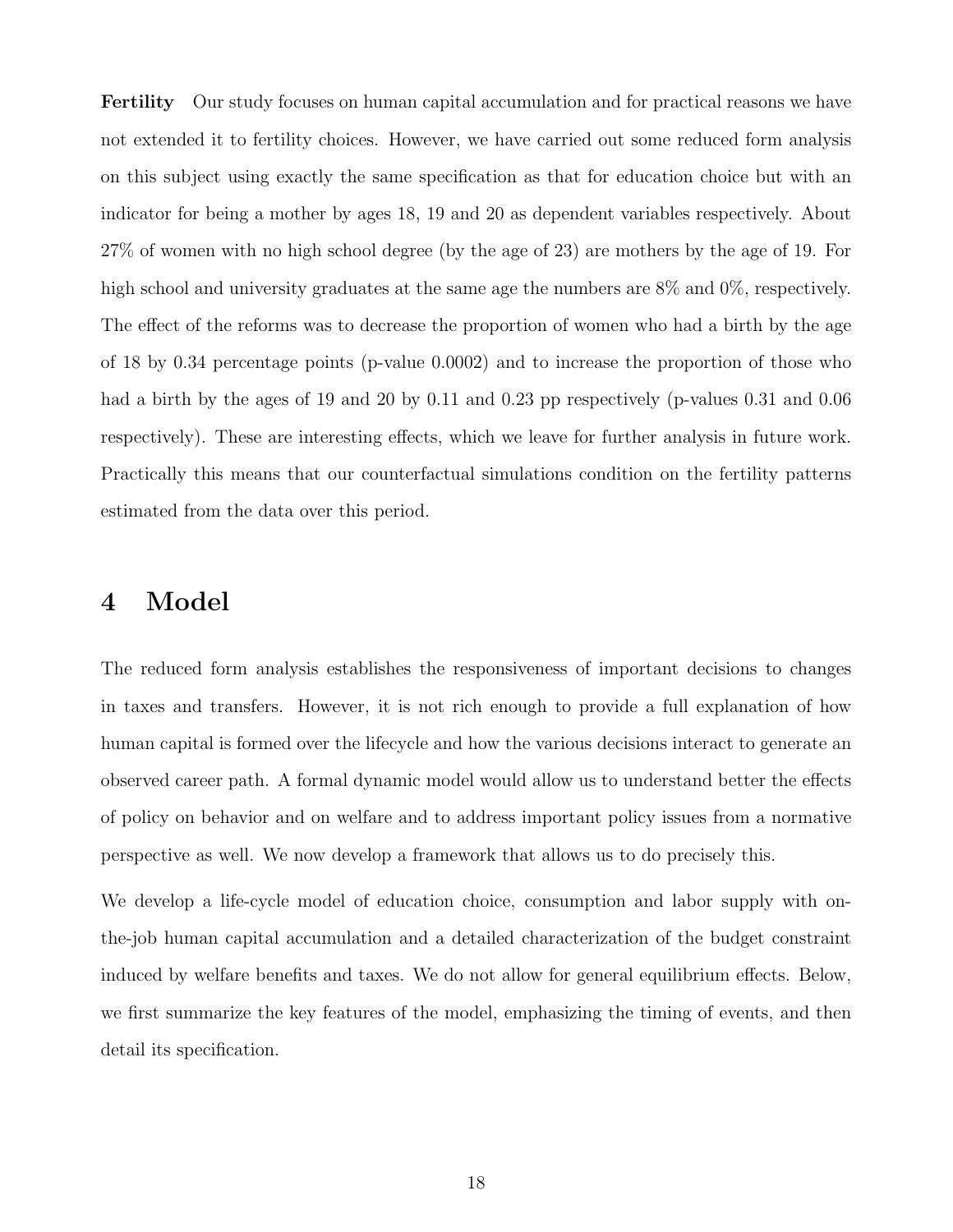#### 4.1 The timing of events and decisions

We start tracking women's decisions from the age of 17 with the choice of education.<sup>13</sup> This choice is the first step in defining a woman's career, potentially affecting future human capital accumulation as well as the chances of marrying an educated man and of being a single mother.<sup>14</sup> Women choose between the three alternatives described before: secondary (compulsory, completed by age 16), high school (A-levels, completed at 18) and university education (three-year degree and above, completed at 21) depending on the balance of expected benefits and realized costs, which include foregone earnings, direct financial costs (representing fees) and idiosyncratic (dis)taste for education.

Upon leaving education, women enter the labor market. We model annual labor supply choices – from a discrete menu of unemployment, part-time and full-time employment – and consumption. To simplify computations we assume working life ends deterministically at the age of 60, after which women are assumed to live for another 10 years when they consume their accumulated savings. This is necessary to ensure a realistic accumulation of assets throughout life, and to avoid relying excessively on labor supply as a way of smoothing consumption.

Some of the features we introduce are especially important for our analysis. First, we specify human capital accumulation as an ongoing process of acquisition and depreciation. This allows us to capture the dynamic links in the earnings process of women, for whom career breaks and short working hours are frequent and may have long-lasting consequences. In our model, the rate of female human capital accumulation depends on education choices made earlier in life, on persistent heterogeneity that is related to productivity at the start of working life, and on the level of human capital accumulated so far. Furthermore, working part-time may affect the accumulation of experience more than proportionally, and taking time out of the labor market

<sup>&</sup>lt;sup>13</sup>Some recent studies have added education decisions to the standard structural life-cycle model. Most have focused on men, e.g. Keane and Wolpin (1997), Lee (2005), Adda et al. (2013) and Abbot et al. (2013). Studies focussing on women include Keane and Wolpin (2007, 2010), Adda et al. (2011).

<sup>&</sup>lt;sup>14</sup>This is consistent with literature showing that the marriage market is responsible for substantial returns to education, e.g. van der Klaauw (1996), Francesconi (2002), Keane and Wolpin (2010), Larsen et al. (2011), Chiappori, Iyigun and Weiss (2012).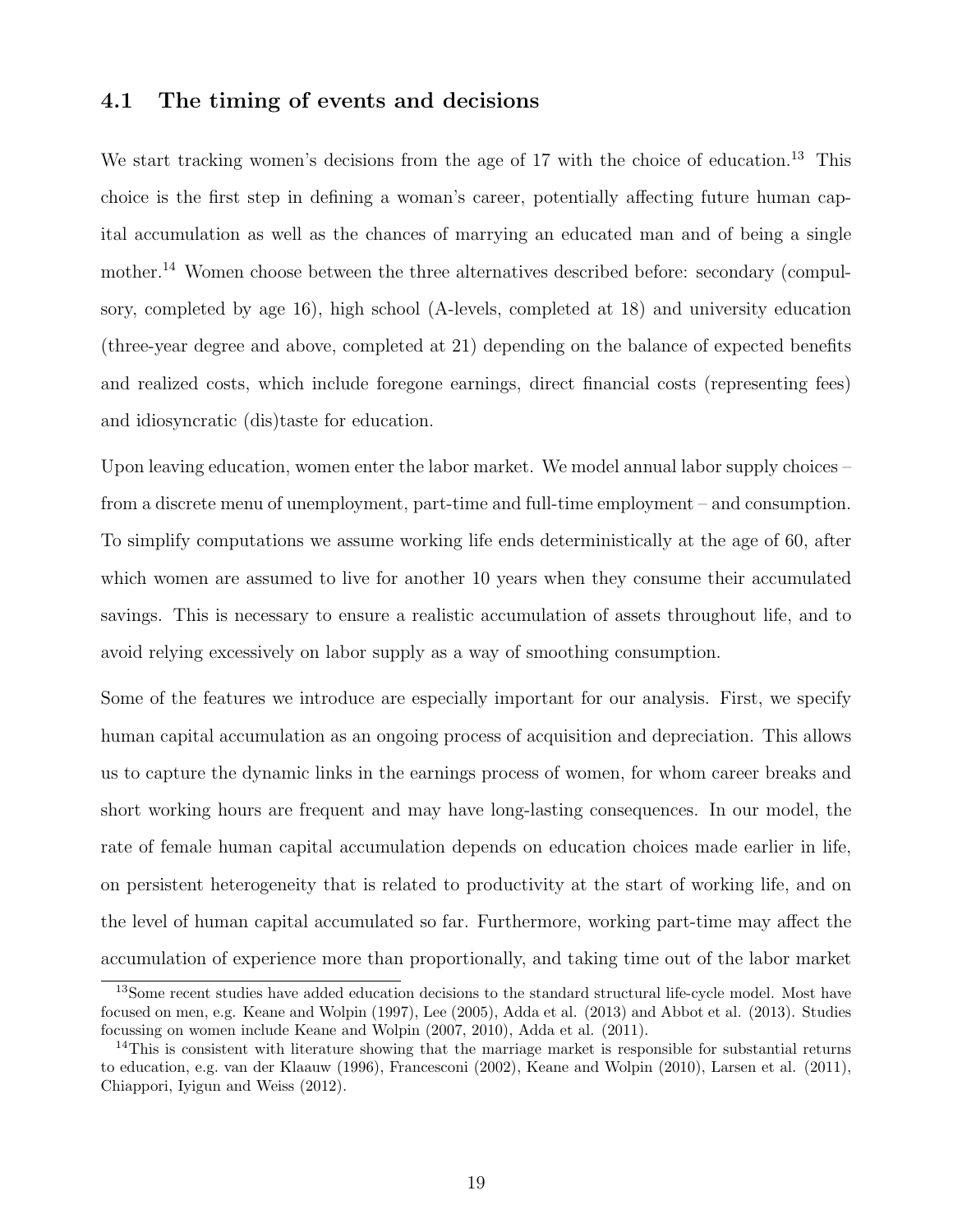leads to human capital depreciating.<sup>15</sup> Women's earnings are then determined by a combination of hours worked, their idiosyncratic level of human capital and skill-specific market wage rates. Second, we include a consumption/savings decision.<sup>16</sup> Ignoring savings would overstate the role that labor supply plays in achieving consumption smoothing, and would compromise the model's ability to reproduce labor supply profiles over the life-cycle. However, we do assume that households are credit constrained: other than university loans, it is not possible to borrow when net worth is negative.

Third, family circumstances are a major determinant of female labor supply and human capital investment decisions. Their relation with labor supply have long been acknowledged in the literature on structural female life-cycle models, but their consequences for education investments have not been considered. We do not model marriage or fertility choices, but we estimate the probabilities of marriage, separation and childbirth to reproduce the dynamics of family formation observed in the data.<sup>17</sup>

Our focus is on modeling the life-cycle behavior of women abstracting from decisions such as marital choice and fertility. Yet being single, marrying and having children are important factors affecting choices, whether endogenous or not. Similar to Browning and Meghir (1991), our model is conditional on these other decisions; the main cost of this is that we take marriage and fertility as unchanged in counterfactual simulations, and thus cannot work through implications of changes in behavior in those dimensions. To capture the impact of marriage and fertility on preferences and on decisions as observed in the data, we characterize men by a reduced-form earnings and employment model depending on education level. Men's earnings are subject to persistent shocks, adding to the uncertainty faced by women. Single women draw partners randomly with a probability that depends on her own characteristics, including her education, thus replicating the sorting patterns in the data. Likewise, childbearing and the probability of

<sup>15</sup>See also Huggett et al. (2011), who consider heterogeneity in wage profiles, and Adda et al. (2011), who allow for a flexible specification of human capital accumulation by working hours.

<sup>16</sup>See also Attanasio, Low and Sanchez-Marcos (2008) and, for men, French (2005), van der Klaauw and Wolpin (2005).

<sup>&</sup>lt;sup>17</sup>Studies that endogenize marriage and fertility decisions include van der Klaauw (1996), Francesconi (2002), Keane and Wolpin (2010) and Adda et al. (2011).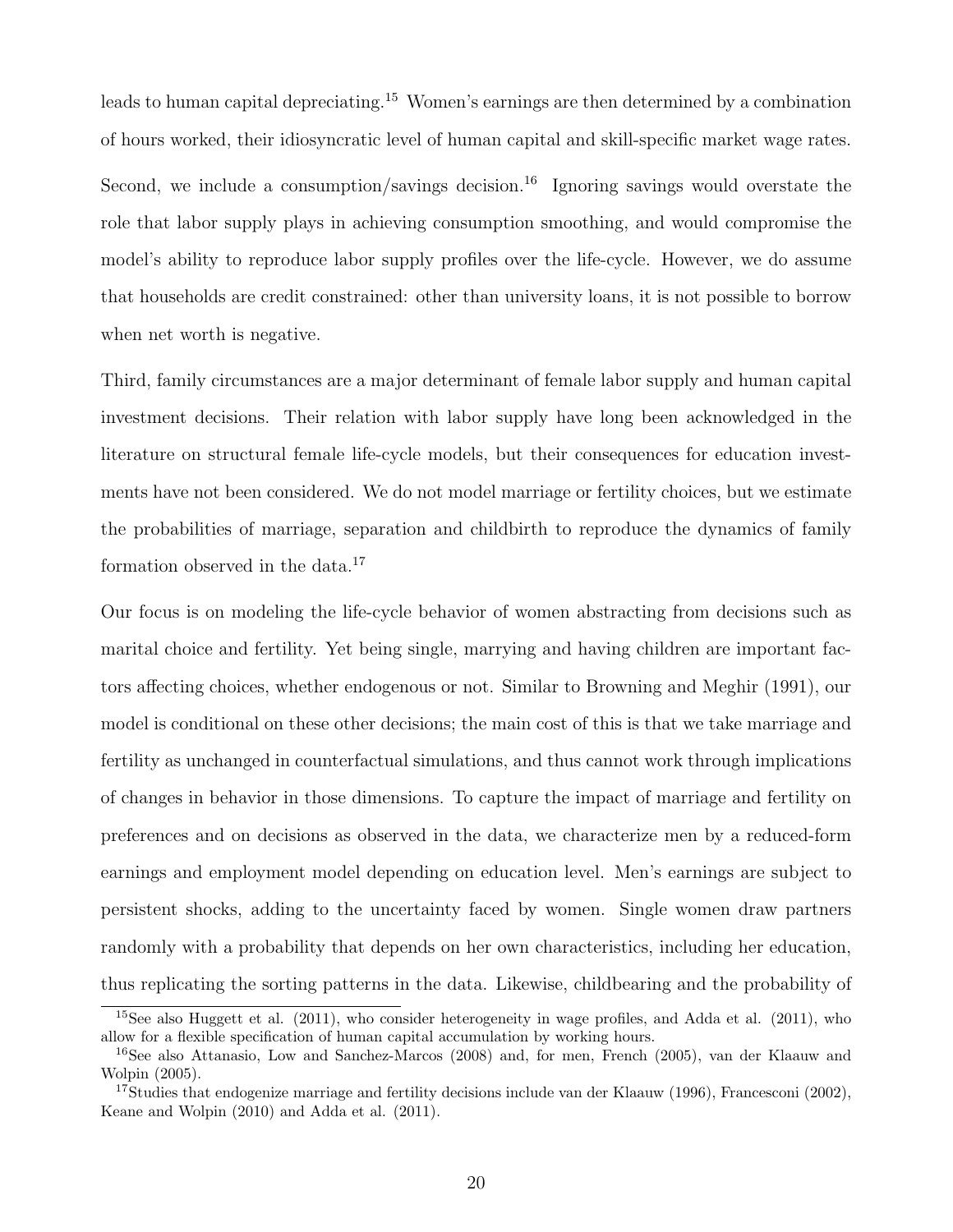the couple separating also depend on female education. Thus this specification recognizes that the marriage market, divorce, fertility and lone-motherhood are part of the implications of education and accounted for when making choices, but are not allowed to change in counterfactual simulations.

Finally, public transfers constitute the other source of household income, offering minimum income floors during periods of unemployment or low income, and potentially affecting employment and education choices. We use FORTAX, a tax and benefit micro-simulation tool to draw accurate budget constraints by family circumstances, thereby describing the financial incentives to undertake work and invest in education.<sup>18</sup>

#### 4.2 Working life

In each period of her adult life, which we take to be a year, a woman maximizes expected lifetime utility taking as given her current characteristics and economic circumstances. These are described by her age  $(t)$ , education  $(s)$ , accumulated assets  $(a)$ , work experience  $(e)$ , idiosyncratic productivity  $(v)$ , her family background  $(x_1, x_2)$  and an unobserved factor characterising her preferences for working full time  $(\theta_F)$  or part time  $(\theta_P)$ .<sup>19</sup> They also include her family circumstances and related information: the presence of a partner  $(m)$ , his education  $(\tilde{s})$ , labor supply  $(\tilde{l})$  and productivity  $(\tilde{v})$ , the presence of children  $(k)$ , age of the youngest child  $(t^k)$  and whether she has access to free childcare  $(d_{cc})$ . We denote by  $X_t$  the state space in period t, including these two sets of variables. In all that follows, lowercase letters represent individual observed characteristics, the tilde denotes men's variables, uppercase letters are for market prices and sets of variables, and Greek letters are reserved for the model parameters and unobserved shocks. Except for unobserved preferences for work and productivity, all other shocks and random components of the model are independent of each other.<sup>20</sup>

<sup>&</sup>lt;sup>18</sup>See Shephard (2009) and Shaw (2011).

<sup>&</sup>lt;sup>19</sup>To economize in the size of the state space we summarize each of the two family background factors into a binary high/low value, leading to four observable types.

 $^{20}$ To be clear, the random components of the model are the female preferences for work, whether she has access to free childcare when working, her productivity, the arrival of a child, the arrival and departure of a partner, and his education and productivity.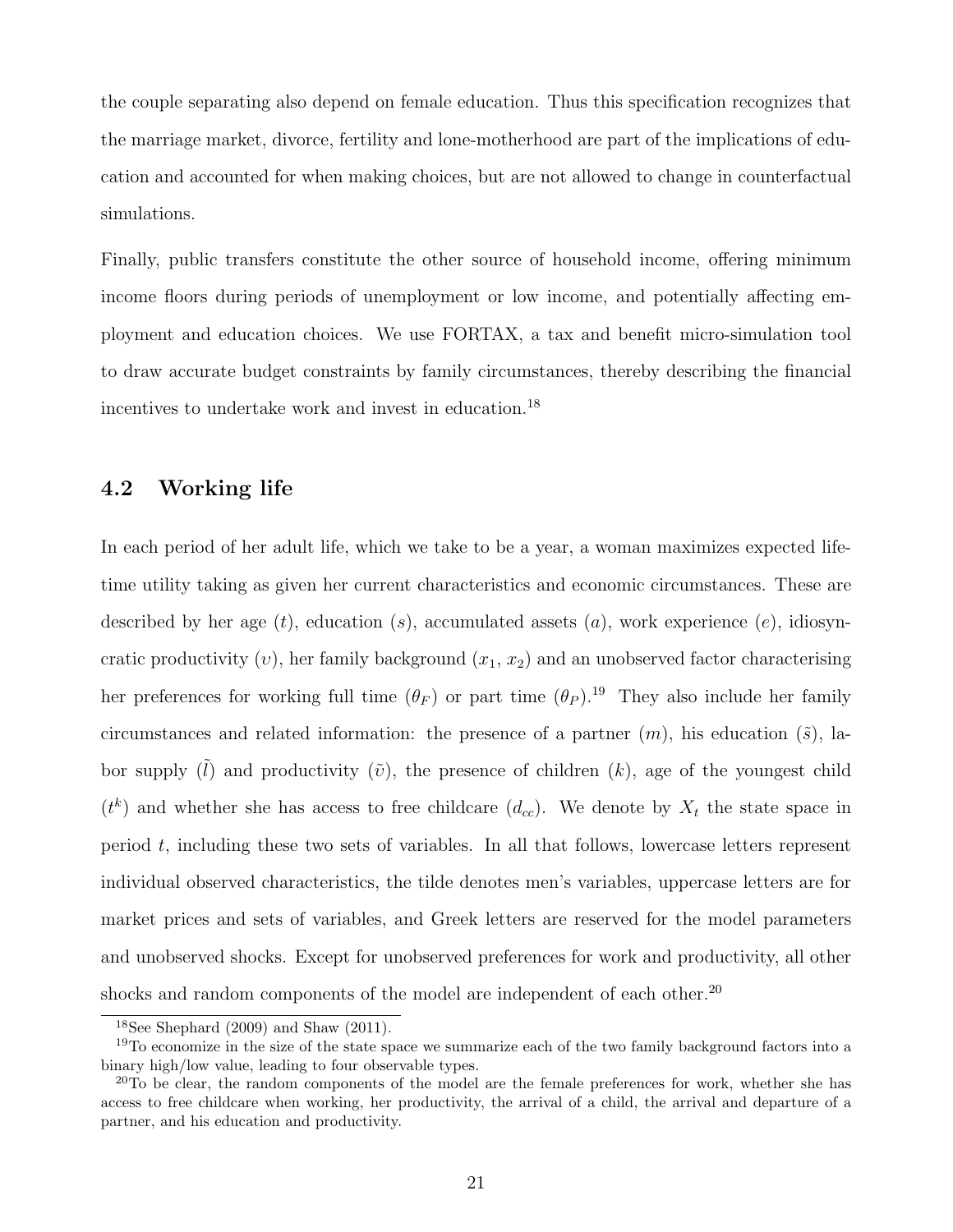We assume that utility is intertemporally separable, and that instantaneous utility depends on consumption per adult equivalent, female labor supply, family background, family circumstances and preferences for work. Her instantaneous utility is non-separable between consumption and leisure. It is given by

$$
u\left(c_{t}, l_{t}; \theta, Z_{t}\right) = \frac{\left(c_{t}/n_{t}\right)^{\mu}}{\mu} \exp\left\{f\left(l_{t}, \theta, Z_{t}\right)\right\}
$$
(1)

where n is the equivalence scale,<sup>21</sup> c is total family consumption, l is female labor supply and assumes the three possible values: not working  $(O)$ , working part-time  $(P)$  and working full-time  $(F)$ . The function f reflects how the marginal utility of consumption changes with working, by the woman's education, background characteristics and family demographics; it is normalised to zero if the woman is not working. Finally,  $\mu$  is the curvature parameter determining both risk aversion and the elasticity of intertemporal substitution. We use  $\mu < 0$  in line with empirical evidence on these measures. A positive f for  $l = P, F$  implies that working reduces the utility of consumption and that consumption and labor supply are complements as indeed is the case in Blundell, Browning and Meghir (1994), who use consumption data from the UK.<sup>22</sup> f is specified as follows

$$
f(l_t, \theta, Z_t) = \begin{cases} 0 & \text{if } l_t = O \\ \theta_l + Z_t \alpha_{l,s} & \text{if } l_t = l \neq O \end{cases}
$$
 (2)

where  $Z_t \in X_t$  is a subset of the woman's characteristics, including whether she is single or with a partner, and whether she is a mother; these are interacted with a dummy for the three education levels (secondary, high school or university). It also includes a dummy for the age of the youngest child  $(0-2, 3-5, 6-10)$  or  $(1+1)$ , a dummy for the partner working or not and two variable reflecting the background factors derived from principal component analysis of the parental background variables. To economize in the size of the state space these are summarized by two dummy variables indicating whether the respective factor is above or below the median for this person. The parameters  $\alpha_l$  depend on whether the woman works full-time or part time:

 $^{21}n=1$  for singles, 1.6 for couples 1.4 for mother with child and 2 for a couple with children.

 $^{22}$ For more evidence on this see Ziliak and Kniesner (2005) and Shaw (1989).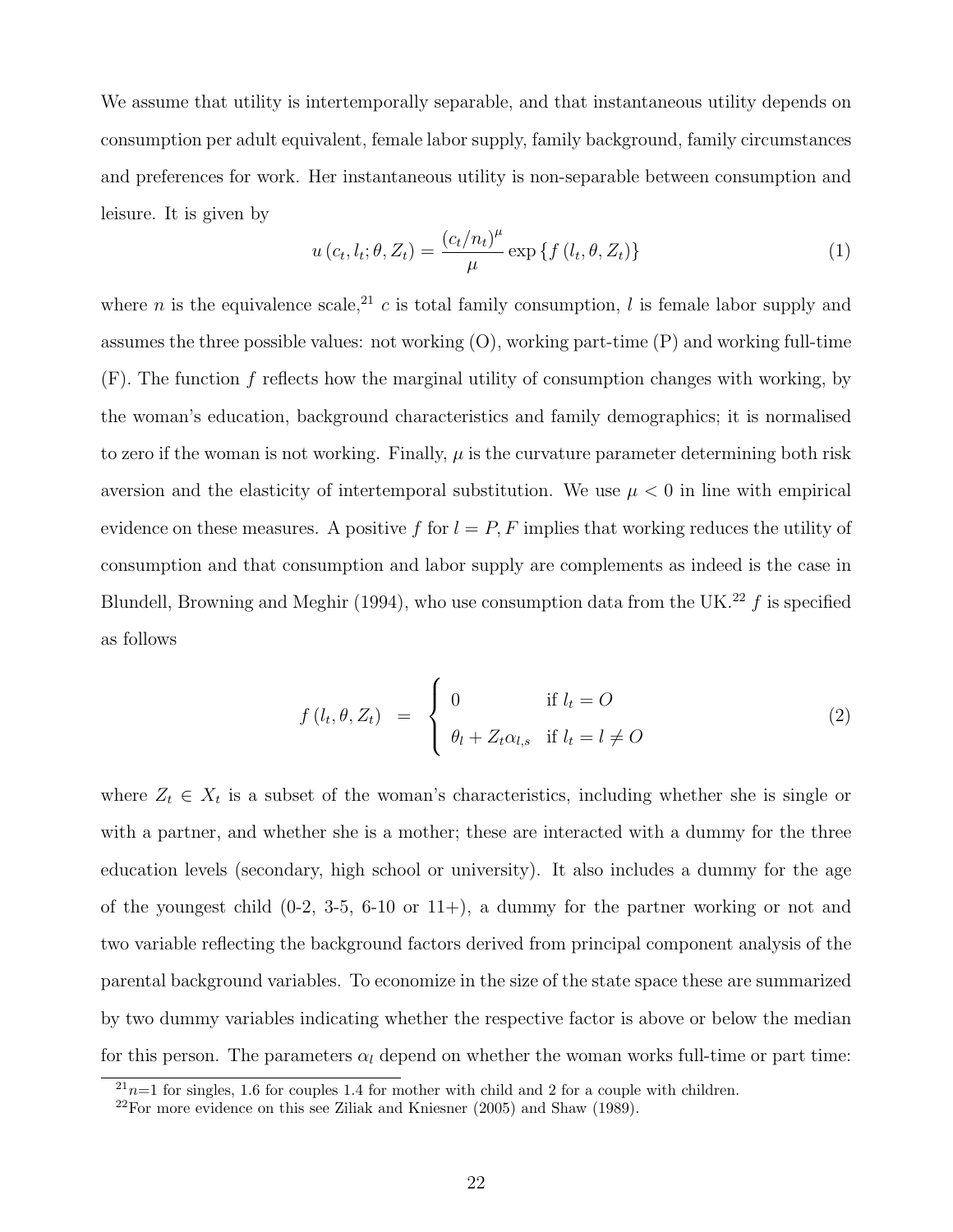we specify  $\alpha_l = \alpha_F + \alpha_P \times \mathbf{1}(l = P)$  for  $l = P, F$ . Finally,  $\theta_{l,s}$  is the permanent individual-specific random cost of work if she has education s, which we model as being drawn from a two point discrete distribution whose points of support and probability mass both depend on whether the woman works part time or full time. The parameters of this distribution are estimated alongside the other parameters of the model.

At any age t during working life, the woman's problem can be written as:

$$
V_t(X_t) = \max_{\{c_\tau, l_\tau\}_{\tau=t,...\bar{t}}} \mathbb{E}\left\{\sum_{\tau=t}^{\bar{t}} \beta^{\tau-t} u\left(c_\tau, l_\tau; \theta, Z_\tau\right) \middle| X_t\right\}
$$

where E is the expectation operator conditional on the available information at age  $t$  over all future random events,  $\beta$  is the discount factor and  $V_t$  is the optimum value of discounted present and future utility.  $\bar{t}$  is 10 years after retirement and the family lives off its savings during the retirement period.<sup>23</sup>

Maximization must respect a number of constraints, which we now describe.

The budget constraint is described in terms of the asset evolution equation

$$
a_{t+1} = (1+r)a_t + h_t y_t + m_t \tilde{h}_t \tilde{y}_t - T(l_t, X_t) - CC\left(t^k, h_t, \tilde{h}_t, m_t\right) - c_t \tag{3}
$$

$$
a_{t+1} \geqslant a_s \tag{4}
$$

where r is the risk-free interest rate,  $(y, \tilde{y})$  are the wage rates of wife and husband,  $(h, \tilde{h})$  are the working hours of wife and husband (respectively 0, 18 and 38 hours corresponding to O, P and F for women, and 0 and 40 corresponding to O and F for men), and  $\underline{a}_s$  represents the borrowing limit; the latter is either zero or the amount of the student loan borrowed (a negative number). T is the net transfer to the public sector (taxes less welfare) that depend on demographic characteristics, household income, female earnings, all reflected in the state space

<sup>&</sup>lt;sup>23</sup>This ensures that individuals save towards retirement above their social security contributions, which in the UK only replaces a small proportion of their working earnings.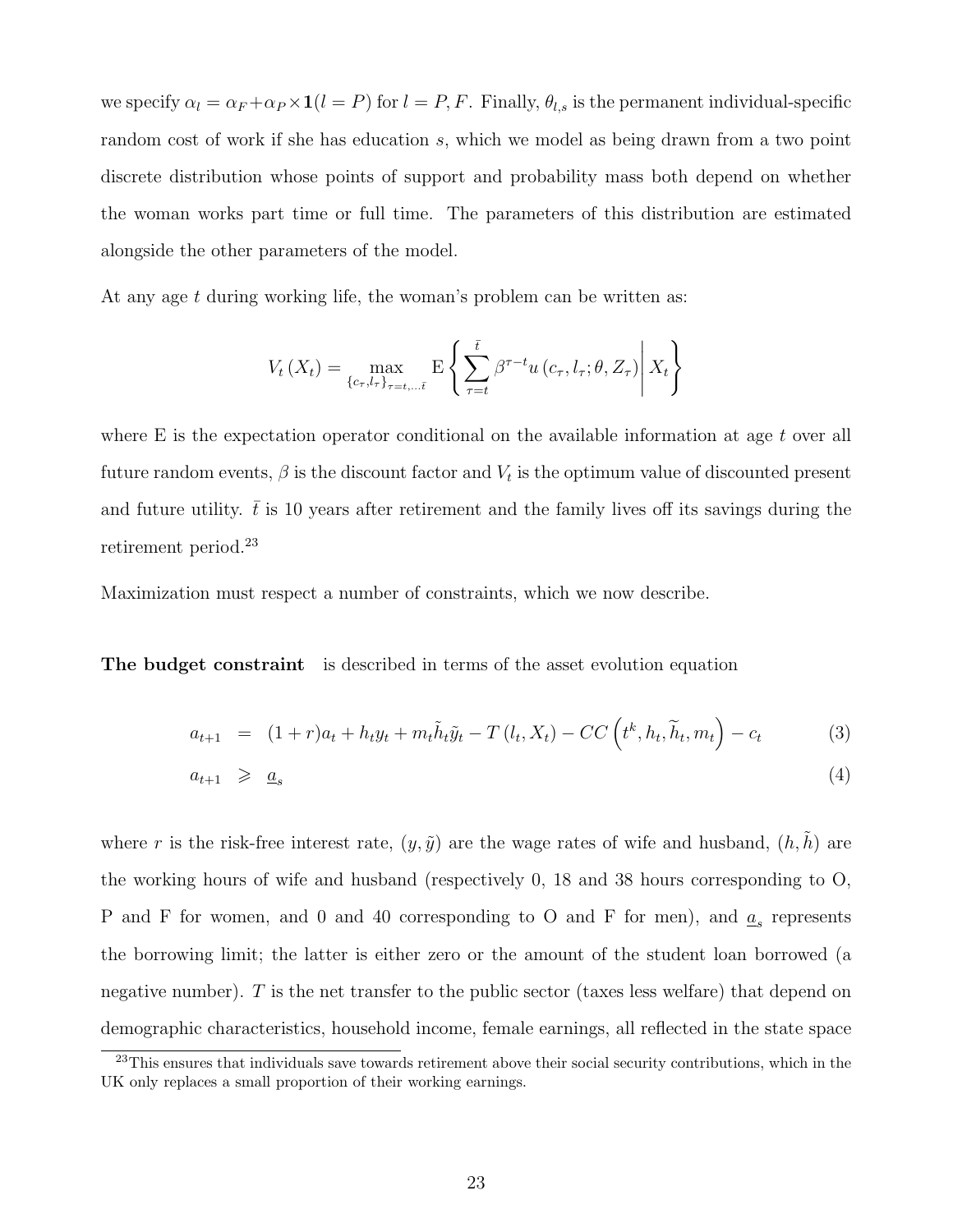$X_t$ , as well as on labor supply because of the way tax credits operate in the UK.<sup>24</sup> Households face changes in this transfer system as reforms take place. These are treated as unanticipated. The age at which the reforms occur varies depending on the cohort to which individuals belong. Finally, CC are childcare costs. Pre-school children need childcare whenever both adults are away from home working; however school-age children only need childcare outside the school day as education is publicly provided. To capture these requirements we specify

$$
CC\left(t^k, h_t, \widetilde{h}_t, m_t\right) = \begin{cases} h_t * cc_h & \text{if } t^k \leq 5 \text{ and } \left(\widetilde{h}_t = 40 \text{ or } m_t = 0\right) \\ 18 * cc_h & \text{if } 5 < t^k \leq 10 \text{ and } h_t = 38 \text{ and } \left(\widetilde{h}_t = 40 \text{ or } m_t = 0\right) \\ 0 & \text{all other cases} \end{cases}
$$

where  $cc_h$  is the constant per-hour rate, which we set to a number obtained from the data. Thus overall childcare costs only depend on the age of the youngest child and on male and female hours and employment respectively. This structure economizes on computational requirements by limiting the state space, while not giving up much on substance since, in practice, it is younger children who are most demanding in terms of childcare. We assume that only some women face positive childcare costs, in line with empirical information; others may have informal arrangements in place. The probability that this happens is estimated within the model.

The tax and transfer function, T, unifies the tax and welfare system, describing the total incentive structure faced by an individual at all income levels and turns out to be a complex non-concave, non-smooth and often discontinuous function of income, hours of work and family composition. The dependence on hours reflects the way the tax credit system in particular is designed: for example, eligibility requires a minimum of 16 hours of work per week.

 $^{24}T$  includes income tax, social security contributions, and the main subsidies for working-age families, namely income support, job-seekers allowance, tax credits, housing benefit, council tax benefit, child benefit. These are described in appendix F, together with the main reforms over 90s and 00s.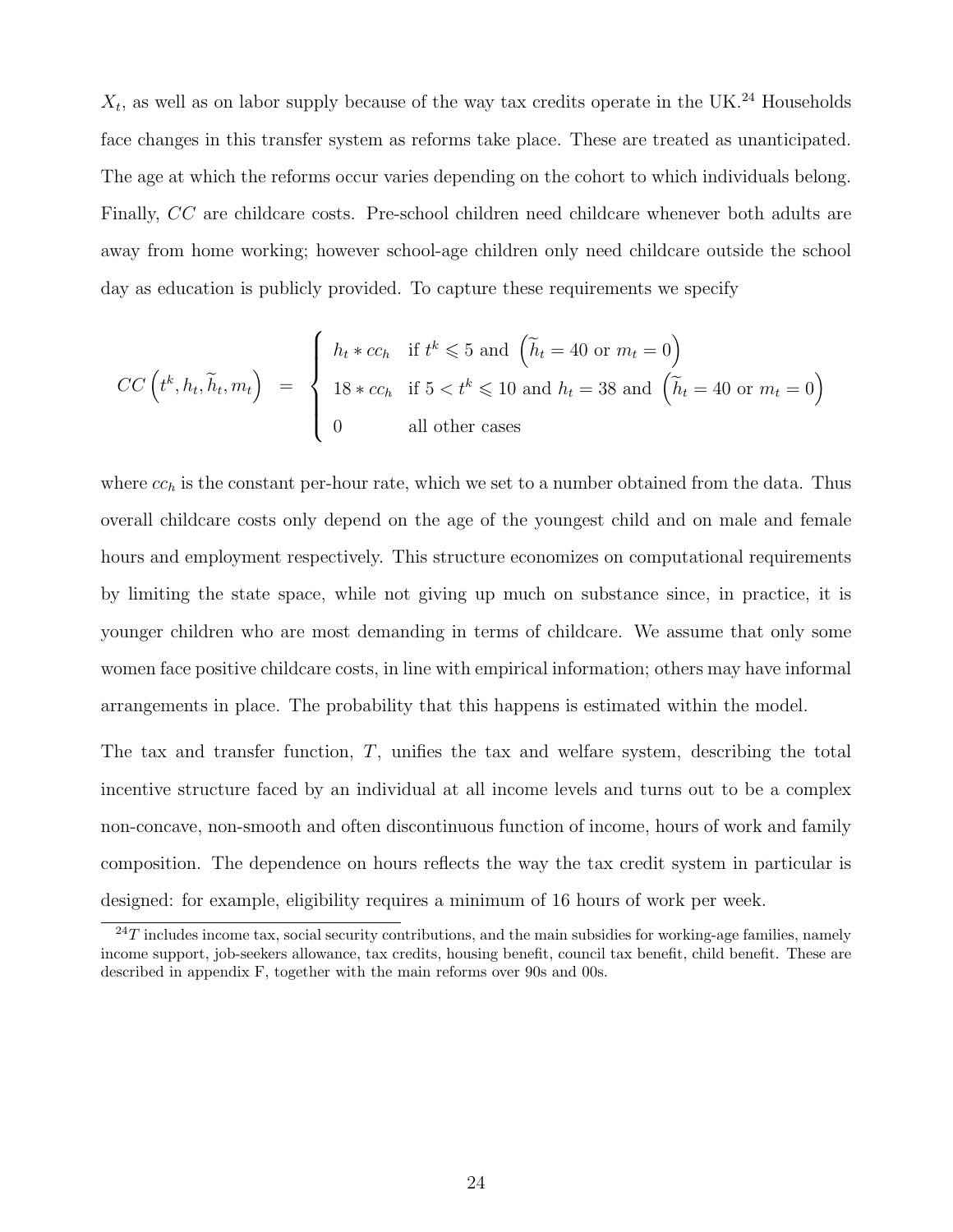Female human capital and earnings dynamics The female earnings process is educationspecific and is determined by the following set of equations

$$
\ln y_t^m = \ln Y_s(x_1, x_2) + (\gamma_{s,0} + \gamma_{s,1}x_1 + \gamma_{s,2}x_2) \ln(e_t + 1) + \nu_t + \xi_t \tag{5}
$$

$$
\ln y_t = \ln y_t^m - \xi_t \tag{6}
$$

$$
e_{t} = e_{t-1} (1 - \delta_{s}) + g_{s} (l_{t-1}) \tag{7}
$$

$$
v_t = \rho_s v_{t-1} + \zeta_t \tag{8}
$$

where  $\ln y_t^m$  is the observed hourly wage rate<sup>25</sup>,  $\ln y_t$  is the wage rate on which individual decisions are based and  $\xi$  is assumed to be iid Normal measurement error.<sup>26</sup>  $Y_s(x_1, x_2)$  is the market wage rate for women with education s and background factors  $(x_1, x_2)$ . The stochastic idiosyncratic productivity process,  $v$ , follows an AR(1) process with innovations,  $\zeta$ . We allow for the initial productivity shock to be related with preferences for working (type  $\theta$ ) by assuming it is distributed as a mixture of two normals with type-specific means; the innovations  $\zeta$  follow a normal distribution with mean zero. Experience, e, is accumulated while working, with returns measured by parameters  $\gamma_s$ . This dynamic process for earnings distinguishes between endogenous state dependence, through experience effects, and heterogeneity in wage profiles, through persistent productivity which is correlated with preferences for work at the start of working life. We also allow for observed heterogeneity, through the family background variables that also enter education and labor supply decisions, to affect both the market wages and the returns to experience. All unobserved components in the wage equation are education-specific random variables, and all parameters in these distributions left unspecified above are estimated alongside the parameters of the model.

The process of experience accumulation is crucial for our analysis as it captures the potential cost of career interruptions and of short working hours, thus determining the earnings profiles of women. We allow for a concave profile of experience effects, with  $\gamma_s$  estimated to be positive but well below 1 for all s. The accumulation of experience happens on the job depending on

<sup>&</sup>lt;sup>25</sup>This is the ratio of usual weekly earnings by usual weekly hours, the latter being capped at 70.

<sup>26</sup>In other words we attribute the entire transitory shock to measurement error.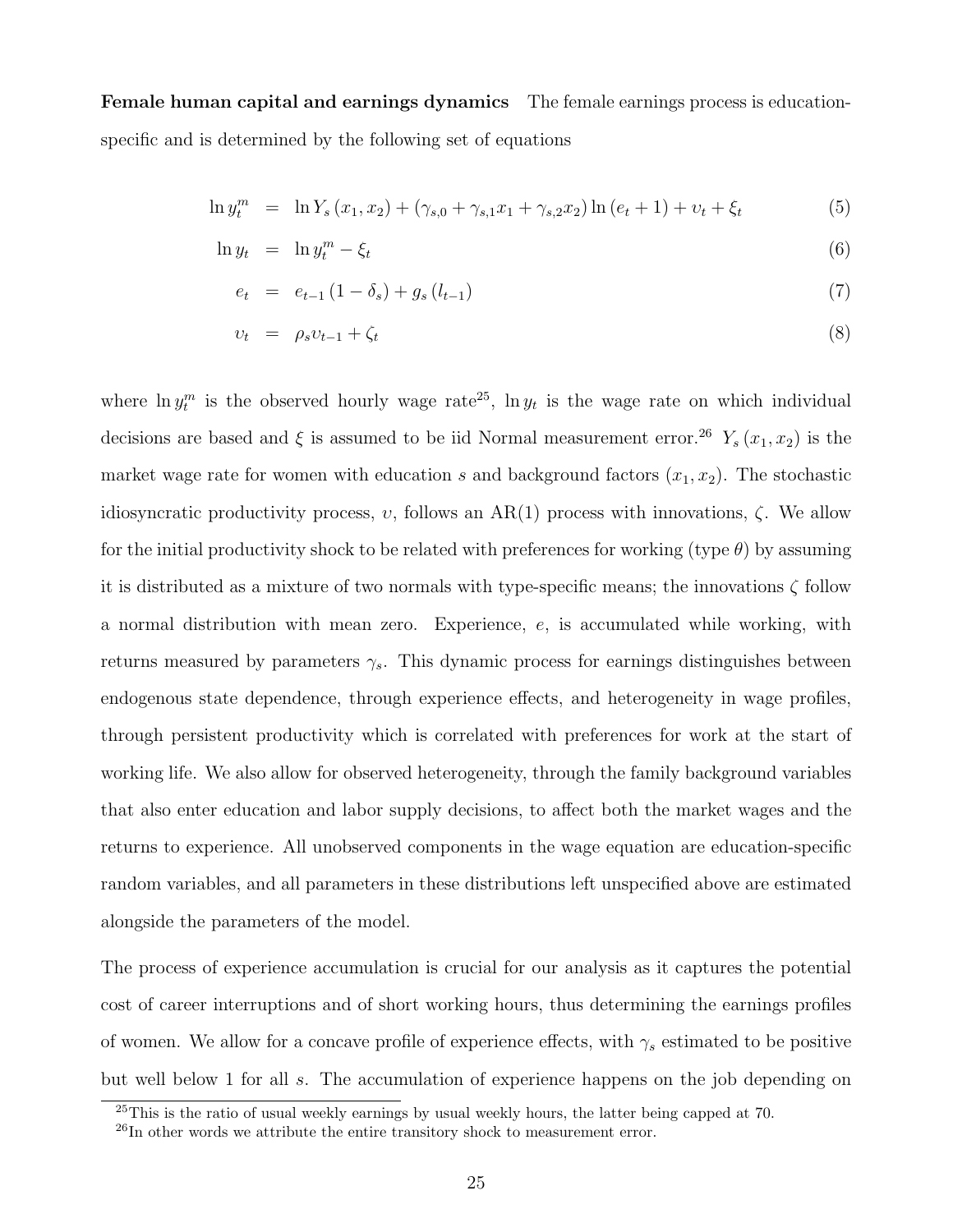working hours, with learning-by-doing. Function  $g_s(l)$  describes this process: it equals 1 unit if the woman works full time and is estimated for part-time work (and is 0 for non-working women). Moreover, experience depreciates, at an annual rate  $\delta_s$ . Thus, the profile of wages with respect to experience is concave for continuously employed women, with diminishing increments as experience increases (as in Eckstein and Wolpin, 1989). We also allow for the possibility that skills depreciate when women are working part-time, reflecting the possibly lower learning content of part-time jobs. This effect is driven by the relative size of  $\delta_s$  and  $g_s(l)$  for part-time workers.

Male employment and earnings Male employment and earnings are exogenously set to follow a simple parametric, education-specific model. We assume men in couples either work full-time  $(\tilde{l} = F)$  or are unemployed  $(\tilde{l} = O)$ . We specify their employment and wages as follows:

$$
\text{Prob}\left[\tilde{l}_t = \mathcal{F} | X_t\right] = \begin{cases} \text{Prob}\left[\tilde{\nu}_{1t} > b_1\left(t, \tilde{s}_t, \tilde{l}_{t-1}\right)\right] & \text{if } m_{t-1} = 1\\ \text{Prob}\left[\tilde{\nu}_{0t} > b_0\left(t, \tilde{s}_t\right)\right] & \text{if } m_{t-1} = 0 \end{cases}
$$
\n(9)

$$
\ln \tilde{y}_t^m = \ln \tilde{Y}_{\tilde{s}} + \tilde{\gamma}_{\tilde{s}} \ln (t - 18) + \tilde{v}_t + \tilde{\xi}_t, \quad t > 18 \tag{10}
$$

$$
\ln \tilde{y}_t = \ln \tilde{y}_t^m - \tilde{\xi}_t \tag{11}
$$

$$
\tilde{v}_t = \tilde{\rho}_{\tilde{s}} \tilde{v}_{t-1} + \tilde{\zeta}_t \tag{12}
$$

where  $\ln \tilde{y}_t^m$  is measured earnings,  $\ln \tilde{y}_t$  is the earnings that matter for decisions and  $\zeta$  is a transitory wage shock that is interpreted as iid normal measurement error. The earnings process in equations  $(10)-(12)$  is similar to that of women but simpler, where instead of controlling for working experience we include a concave age profile.<sup>27</sup> This simplifies the problem by reducing the state space without much loss since men rarely have long spells of unemployment and tend not to work part-time. However, we do allow for persistent shocks to earnings:  $\tilde{v}_t$ , is assumed

 $27$ In order to avoid including both male and female age in the state space and so as to allow for the fact that female and male age are highly correlated in practice, we include female age in the male earnings equation instead of male age. This simplifies the computations, while allowing age effects on male earnings, which is important in a lifecycle model.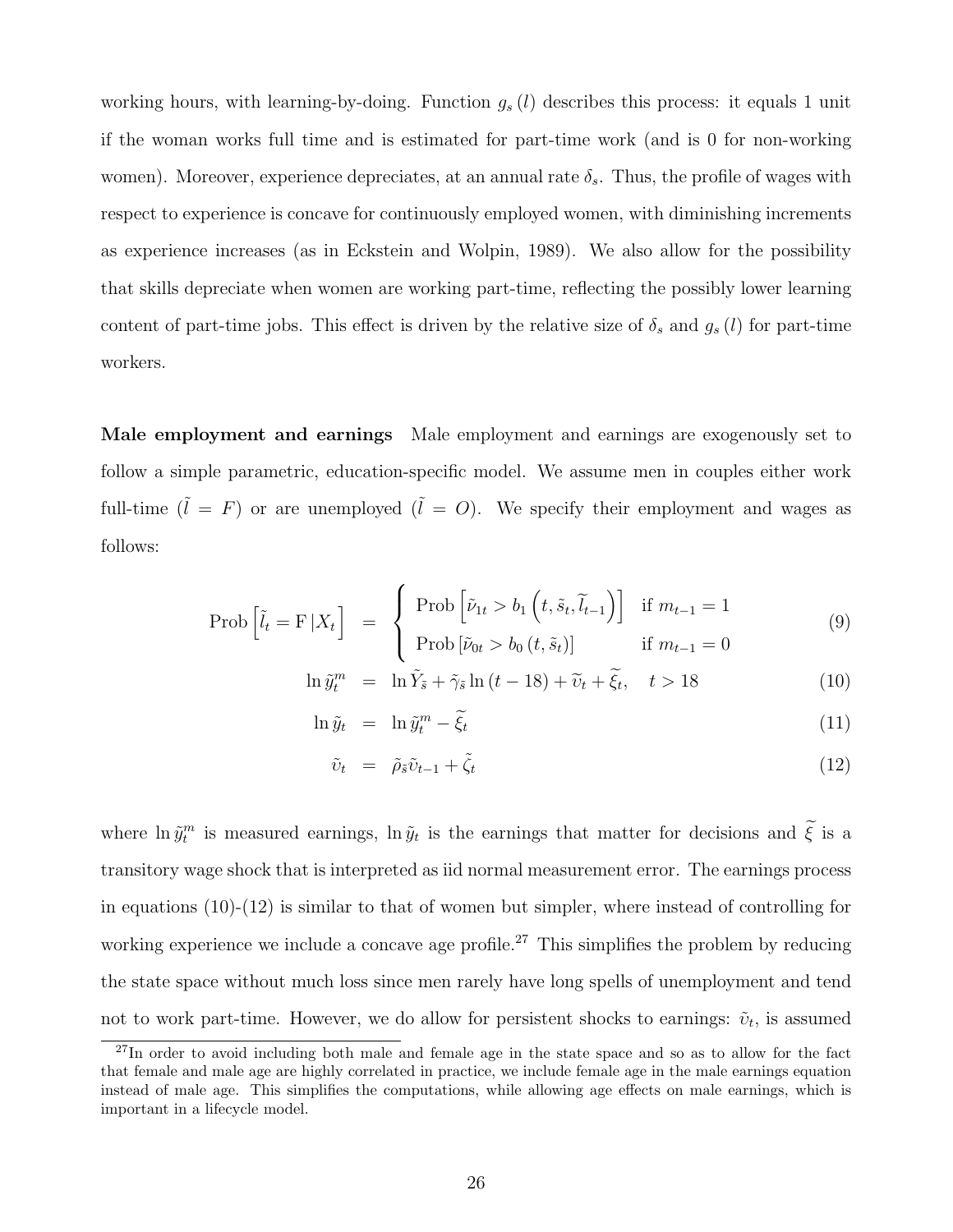to follow an AR(1) process with normal innovations and normal initial values, all dependent on his education,  $\tilde{s}$ . The dependence between the earnings and employment of spouses is captured by the correlation in their education levels, as will be detailed below.

Male employment and wages are estimated separately, prior to the estimation of the main model. We assumed joint normality of the unobserved terms  $(\tilde{\nu}_{0t}, \tilde{\nu}_{0t}, \tilde{\nu}_t)$  and estimated two separate Heckman (1979) selection models: one in first differences for men who were present in two consecutive periods; the other in levels for men in newly formed couples. Despite using a number of alternative employment selection equations with different combinations of instruments for selection including (in addition to age, education and past employment) family demographics, family income if the man is not working (the latter being a function of the tax and benefit system), different measures of assets and of asset income, the selection correction term was never significant. We therefore assumed independence between the unobservables in employment and wages,  $(\tilde{\nu}_{0t}, \tilde{\nu}_{1t})$  and  $\tilde{\nu}_t$ , and adopted the simple specification of men's employment described in equation (9).

The dynamics of family composition Family dynamics are stochastic but exogenously set to reproduce the patterns observed in the data by female education. If a child is present then  $k = 1$  and  $t^k$  is her/his age. In the model only the age of the youngest child matters for preferences and costs. Hence, when a new child arrives we just reinitialize  $t^k$  to zero. The probability that a new child arrives depends on the age and education of the woman, whether she has other children and the age of the youngest child, and whether she is married. It is given by

$$
Prob[tk = 0 | t, s, kt-1, tkt-1, mt-1]
$$
\n(13)

Once a child is born, she/he will live with the mother until 19 years of age.

Similarly, the probability of being married to a man with education  $\tilde{s}$  depends on the woman's age and education, whether she was married in the previous period – in which case it is assumed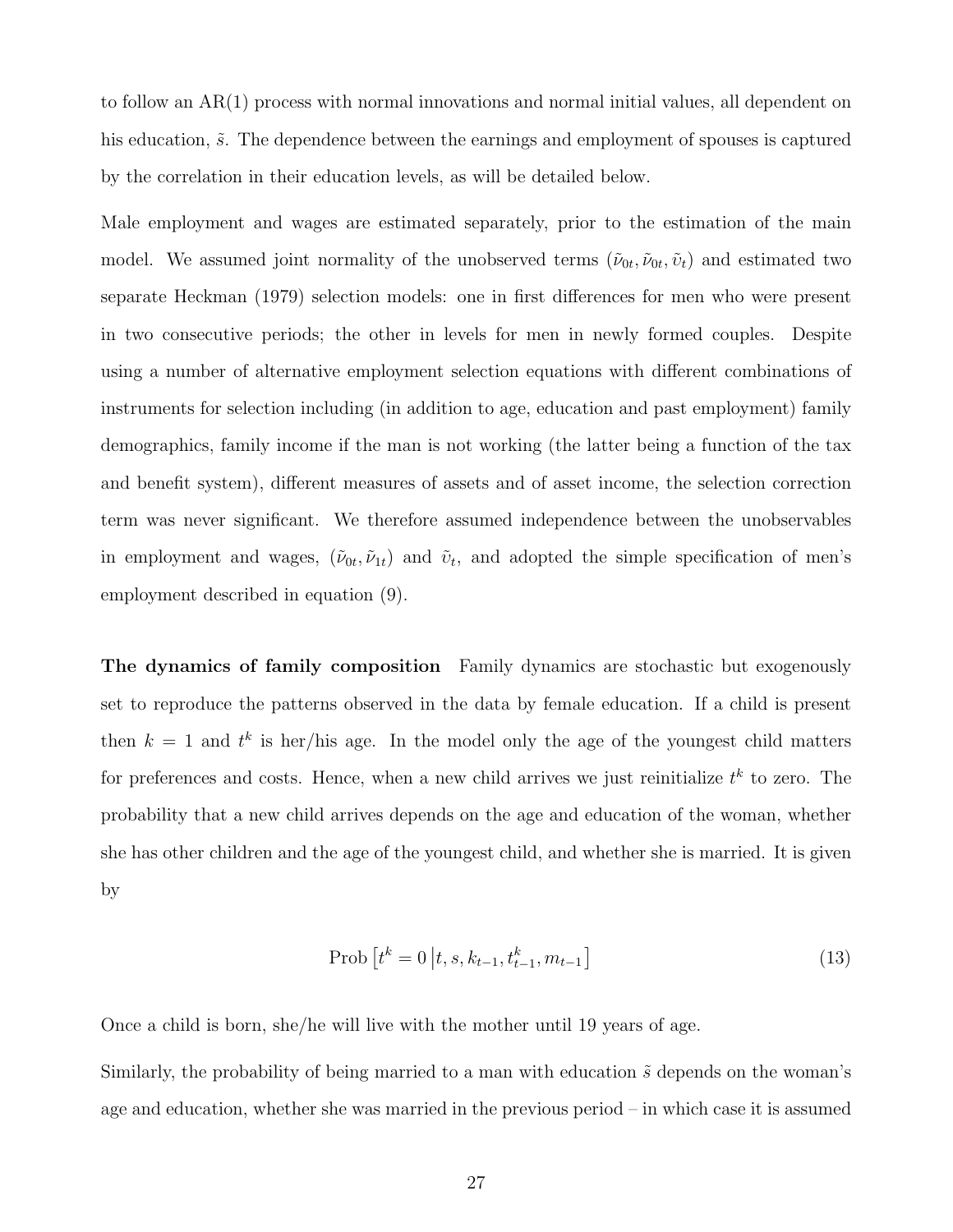she remains in the same couple – and on the presence of children. It is given by

$$
\text{Prob}\left[\tilde{s}_t \left| t, s, m_{t-1}, \tilde{s}_{t-1}, k_{t-1}\right.\right] \tag{14}
$$

where  $\tilde{s}_{t-1}$  is only observed if  $m_{t-1} = 1$ . Thus the model allows both for couple formation and for dissolution, all probabilities depending on a rich set of demographic circumstances.<sup>28</sup>

#### 4.3 Educational choice

Investments in education are decided at the start of active life, when the woman is aged 17, based on the balance of realized costs and expected returns to education. The choice is conditional on the current available information, denoted by  $X_{17}$ . It includes family background (which determines both the costs of and the returns to education), current parental income (representing liquidity shocks driving the cost of education), permanent preferences for leisure (correlated with initial productivity), utility costs of education and access to free childcare.

Whatever the education choice, entry to the labor market does not happen before age 19 in the model; parents are assumed to provide for their children between ages 17 to 18.<sup>29</sup> The opportunity cost of education for those aged 17-18 is captured by the estimated non-pecuniary costs of education. Education and labor supply are assumed to be mutually exclusive activities once employment becomes an option. Entrance in the labor market is at age 19 for both secondary school  $(s = 1)$  and high school graduates  $(s = 2)$ , and at age 22 for university graduates ( $s = 3$ ).

The optimal choice of education is defined by

$$
s = \underset{s \in \{1,2,3\}}{\text{argmax}} \{ W_s \left( X_{17} \right) - q_s \left( X_{17} \right) \}
$$

<sup>&</sup>lt;sup>28</sup>As specified, fertility, marriage and the type of spouse depend on education but not on other choices such as labor supply, and does not depend on experience. This simplification allows us to estimate these processes outside the full dynamic model, simplifying considerably the computations.

<sup>&</sup>lt;sup>29</sup>Individuals choosing to acquire professional education, including that providing on-the-job training, are classified as students when agee 17 to 18. It is being assumed that individuals 18 and younger have loose labor-market attachment, not conducive of experience accumulation.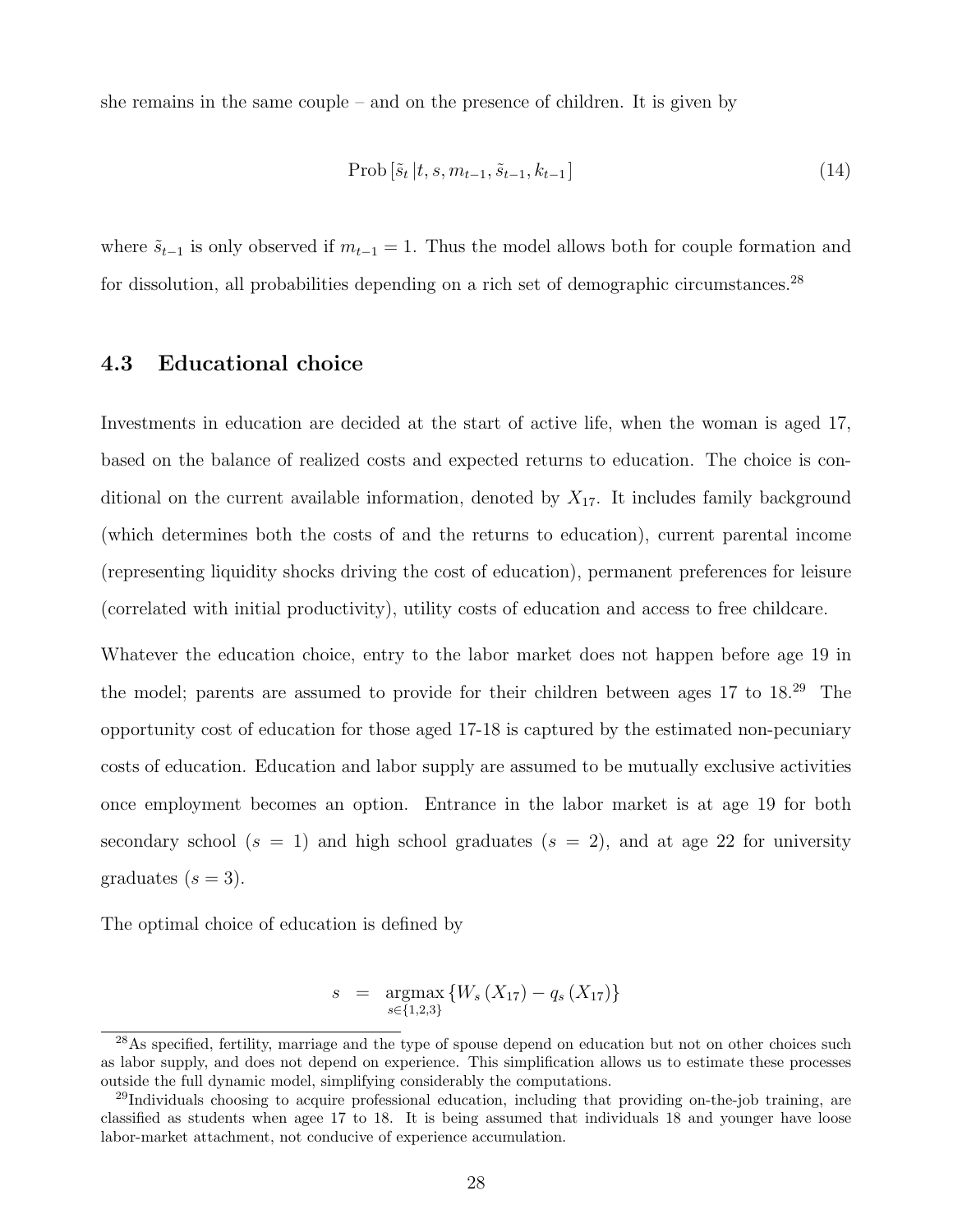where  $q_s$  measures the utility costs of the investment, defined as

$$
q_s(X_{17}) = \pi_{1s}x_1 + \pi_{2s}x_2 + \pi_{3s}y_p + \varpi_s.
$$

 $y_p$  is (log) parental income at the time of the decision,  $(x_1, x_2)$  are the family background factors and  $\varpi_s$  is the unobserved utility cost of education s, assumed to be normally distributed with variances  $\sigma_s^2$ . W<sub>s</sub> is the discounted expected value of lifetime utility if the woman chooses education level s. It is given by

$$
W_s(X_{17}) = \begin{cases} \mathbf{E}\left[V_{19}\left(X_{19}\right)|X_{17},s\right] & \text{if } s = 1,2\\ \mathbf{E}\left[\max_{c_{19}\ldots c_{21}}\left\{\sum_{t=19}^{21}\beta^{t-19}u\left(c_t,l_t = F;\theta_F,Z_{17}\right)+\beta^{22-19}V_{22}\left(X_{22}\right)\right\}\bigg|\,X_{17},s\right] & \text{if } s = 3 \end{cases}
$$

where  $Z_{17}$  summarises the relevant information for the instantaneous utility (as in equation (1)) and it is assumed that university years carry an utility cost similar to that of full-time work in excess of the education specific preferences described by  $\varpi_s$ .

University students need to fund their consumption needs and education costs out of their institutional student loans; they are allowed to borrow in the open market up to  $\pounds$ 5000, which can cover tuition costs of  $\pounds 3000$  (for 3-year university degrees) and some living expenses. Optimization is therefore subject to the budget constraint

$$
a_{19} = (1+r)^2 a_{17}
$$
  
\n
$$
a_{22} = (1+r)^3 a_{19} - (1+r)^2 c_{19} - (1+r) c_{20} - c_{21} - D \text{ if } s = 3
$$

with D being the university fee for a three year university degree. In practice, we set initial assets  $a_{17}$  to zero, consistently with the (limited) information we have on assets for women of this age.<sup>30</sup>

<sup>30</sup>BHPS data shows that that savings are zero in two thirds of the cases, and otherwise small.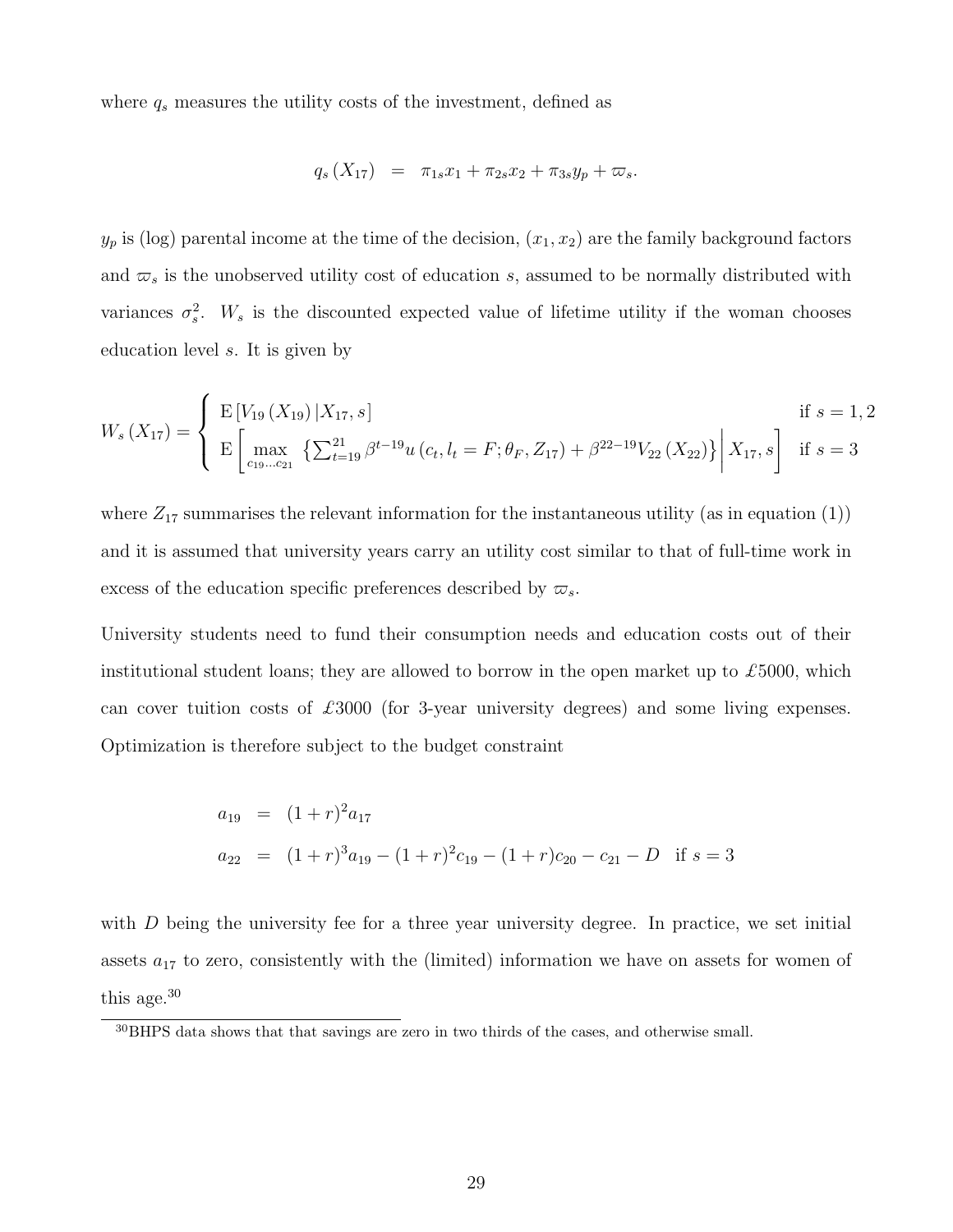## 5 Estimation

#### 5.1 Sources of exogenous variation

In our model, education and working experience are endogenous for both wages and labor supply. As is typical of structural approaches, this endogeneity is fully taken into account by the model; in addition, we use exclusion restrictions to help identify the structural parameters driving the returns to education and experience. Exogenous variation is given by a number of observed factors that differ across individuals and lead them to make different education decisions, as well as the tax and benefit reforms that happened over the 1991-2008 period and affect the values of education and experience.

More specifically, our data consists of many different birth cohorts, who make their education and employment choices under different policy environments. The expected value function for education s at the start of active life  $(W_s(X_{17}))$  and of labour supply l in period t,  $(V_t(X_t | l_t)),$ depend on the current tax and benefit system, which individuals assume permanent. We then allow the costs and returns to education and working hours to depend on family background, reflecting intergenerational linkages in educational attainment, preferences for working and ability, as well as different parenting practices<sup>31</sup>. Finally, we also allow costs of education to vary by parental income at the time of the choice: in the presence of liquidity constraints, the availability of parental income can make the difference between being able to attend or not.

Now consider how exogenous variation affects the model. First parental income, which affects education choice but none of the other decisions or wages, acts as an exclusion restriction in driving education choice, conditional on family background and the policy environment at the time of the decision. These choices are also driven by the tax and benefit reforms because they affect the value functions corresponding to each education level. The reforms also affect labor supply, as they affect women in different cohorts at different parts of their lifecycle, in ways that depend on their education and realized family circumstances. The sequence of reforms

<sup>&</sup>lt;sup>31</sup>For intergenerational links in Human Capital see for example Black and Deveraux (2011) and Lindahl et al. (2015).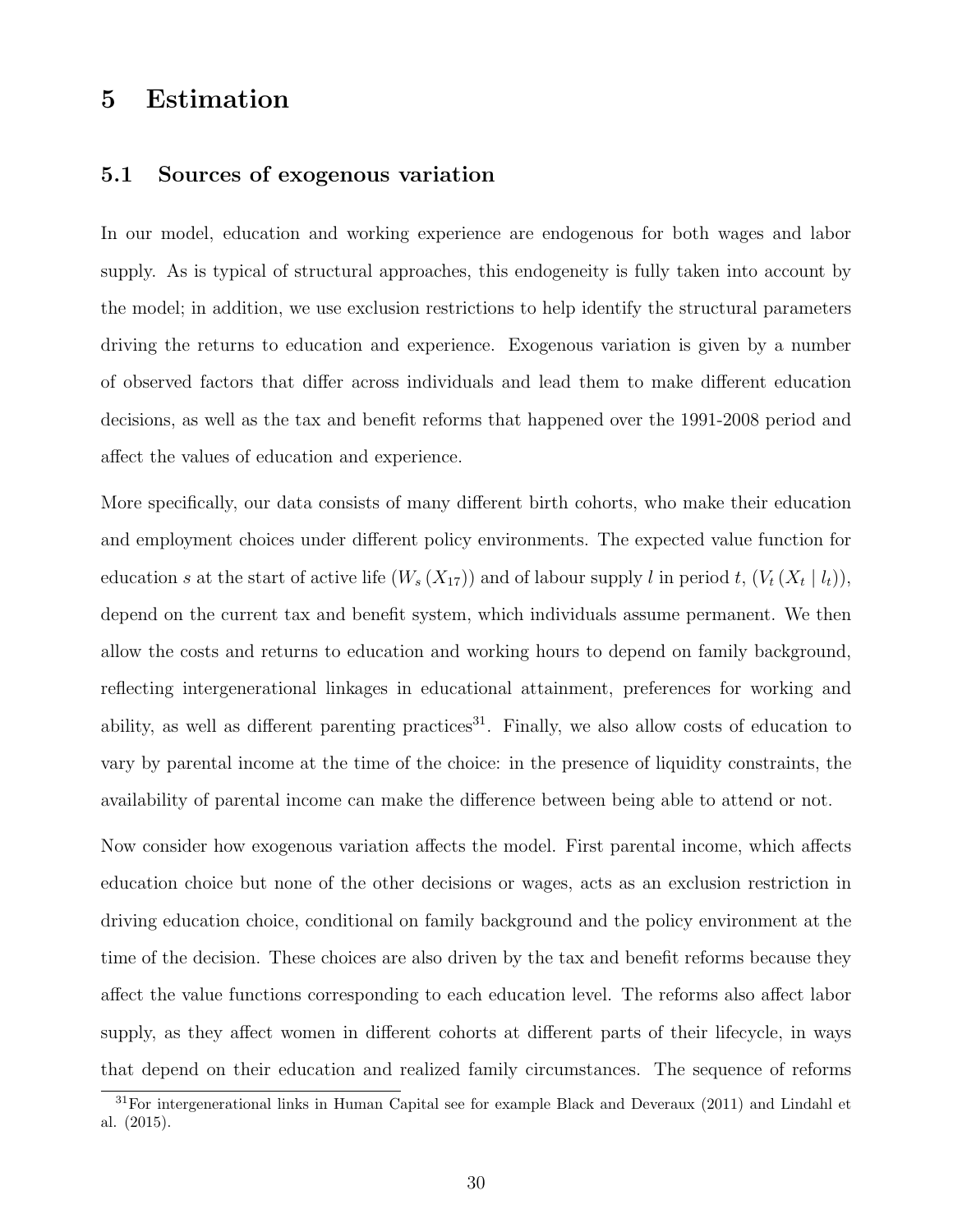and their differential effects on the work incentives of heterogeneous women in different cohorts form natural comparison groups, very much like in the difference-in-differences framework.

To summarize, identification in our model is in part driven by variation in family background and parental income, as well as policy reforms and the way these interact. Of course these do not lead to global nonparametric identification: the implicit restrictions on the dynamics as well as the distributional assumptions also contribute to identification. We therefore also validate our model by showing that it matches the labor supply responses estimated using the reduced form analysis, without these having been used in estimating the structural model.

#### 5.2 Simulated Method of Moments estimation

We follow a two-step procedure to recover the parameters of the model. In a first step we estimate the equations for the exogenous elements of the model, including the dynamics of marriage, divorce, fertility, male labor supply, male earnings and the cost of childcare. Details and estimates can be found in Appendix B. In addition, two parameters are fixed based on pre-existing estimates: the coefficient  $\mu$  is set to -0.56 giving a risk aversion coefficient of 1.56, consistent with evidence in Blundell, Browning and Meghir (1994) and Attanasio and Weber (1995), while the discount factor  $\beta$  is set to 0.98 as for example in Attanasio, Low and Sanchez-Marcos (2008). The risk-free interest rate is set to 0.015, which is slightly lower than the discount rate thus implying that agents have some degree of impatience. The tuition cost of university education is set to  $\pounds 3,000$  for the three-year program and the credit limit for university students (and graduates throughout their life) is  $\mathcal{L}5,000$ , both reflecting the university education policy of the late 1990s in the UK. No further credit is allowed.

The remaining parameters determining preferences and wages are estimated using the method simulated of moments in the second step (Appendix C provides some detail on computational issues).<sup>32</sup> Specifically, the estimation procedure in this second step is implemented as an iterative process where each iteration itself involves a number of computation steps. We start

<sup>&</sup>lt;sup>32</sup>Original references are Lerman and Manski (1981), McFadden (1989) and Pakes and Pollard (1989). See also Gourieroux, Monfort and Renault (1993a and 1993b) or Gallant and Tauchen (1996).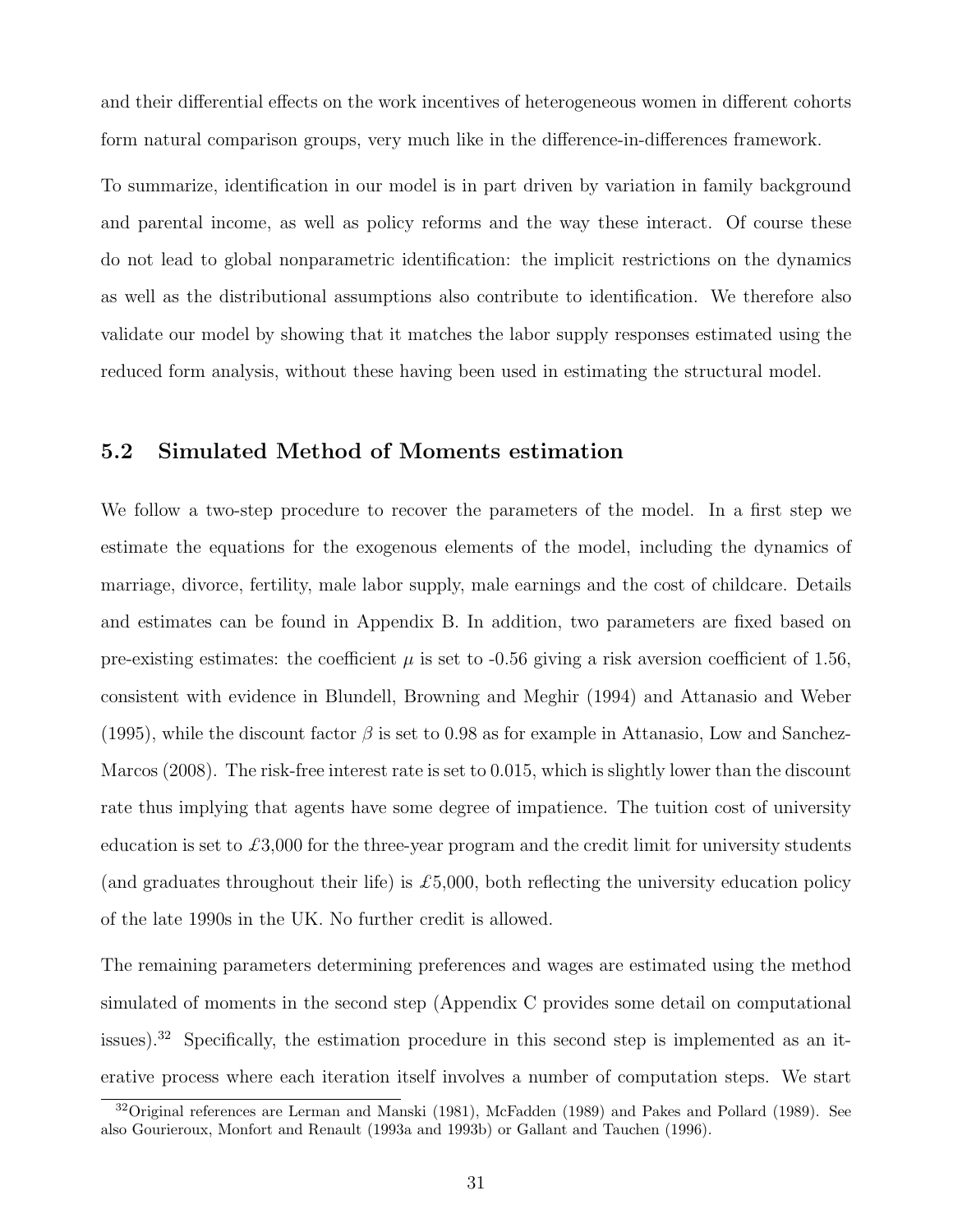by solving the female lifecycle problem given a set of parameter values. We then simulate the lifecycle choices of 19,490 women (5 replications of the 3,898 women profiles observed in the BHPS) using the observed distribution of family background and parental income. For each woman, we select an observation window so that the overall simulated sample exactly reproduces the time and age structure of the observed data. The simulations assume women face up to four policy regimes over the observation window, representing the main tax and benefits systems operating during the 1990s and early 2000s.<sup>33</sup> Individuals are assumed to have static expectations of the tax and benefit system, and thus all reforms arrive unexpectedly. Finally, we compute the moments using the simulated dataset, equivalent to those computed using observed data. These moments feed the objective criterion used in estimating the parameters  $\Theta$ by an iterative numerical minimization routine<sup>34</sup>

$$
\hat{\Theta} = argmin_{\Theta} \{ \sum_{k=1}^{K} [(M_{kn}^d - M_{ks}^m(\Theta))^2 / Var(M_{kN}^d)] \}
$$
(15)

where the sum is over the K moments,  $M_{kn}^d$  denotes the  $k_{th}$  data moment estimated over n observations,  $M_{ks}^m(\Theta)$  represents the kth simulated moment evaluated at parameter value  $\Theta$ over s simulations. Note that we do not use the asymptotically optimal weight matrix because of its potentially poor small-sample properties.<sup>35</sup>

The simulation procedure controls for any initial conditions problem by starting the simulation at the start of life. Unobserved heterogeneity is allowed for in the construction of the simulated moments. The moments we match are listed in Appendix D.

We compute asymptotic standard errors following Gourieroux, Monfort and Renault (1993). This corrects for the effects of simulation noise.<sup>36</sup>

<sup>33</sup>As mentioned earlier, we adopted the 1995, the 1999, the 2002 and the 2004 regimes and assumed they operated over the periods prior to 1996, 1997 to 1999, 2000 to 2002 and 2003 onwards, respectively.

<sup>&</sup>lt;sup>34</sup>We use the Bound Optimization By Quadratic Approximation implemented by the Numerical Algorithms Group (Nag, see Powell, 2009).

<sup>&</sup>lt;sup>35</sup>See Altonii and Segal (1996) on the small sample issue of weighted minimum distance estimators.

<sup>36</sup>Estimation of the standard errors of the structural parameters takes the parameters estimated in the first estimation stage as fixed. Allowing for the variation in first stage to be accounted in estimating second-stage standard errors is prohibitively demanding in terms of computation time.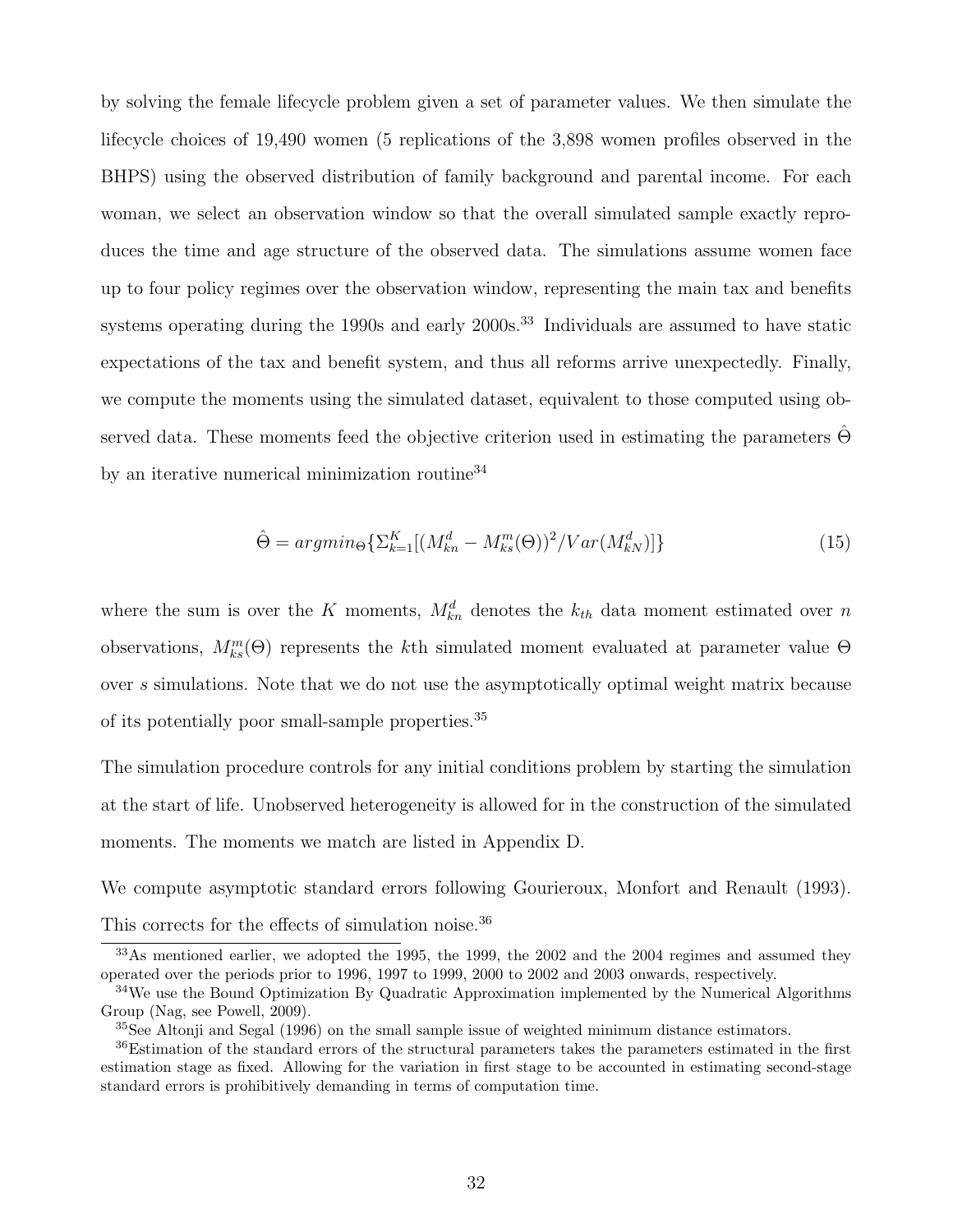## 6 Parameter estimates

Table 5 reports the estimates for the female wage process. Both the wage rates at the start of the working life and the returns to experience increase with education. The former is summarised in row 4, which shows the mean wage rates by education for 25 years old women who have continuously worked full-time; the latter is clear from the mean returns to experience by education reported in row 8, and demonstrates the complementarily between returns to experience capital and education level. Human capital depreciates between 5.7% and 11% a year depending on the education group (row 14), which imposes a very large cost for time spent out of work. Importantly, though, when working part time the amount of human capital accumulated is a fraction of that accumulated in full time jobs (row 13), barely counteracting the effects of depreciation. For example, a year of part-time work is worth only 17% of a full time one in terms of acquired experience among the lowest skill group. Effectively working part time leads to almost no improvements in human capital. This result, together with the persistence of working choices, contributes to explaining why in the cross section women working part-time are paid on average a lower hourly rate than those working full-time – we term this the part-time penalty.

A key element of the model is the stochastic process of wages. The autocorrelation coefficient,  $\rho_s$ , reported in row 9, is very high but not quite a unit root. The standard deviation of the shocks (row 10) implies a high degree of uncertainty for next period's wage rate and there is substantial heterogeneity in wages at the start of life (row 12). Finally, the family background factors have only a limited effect on wage levels and growth.

In Table 6 we report the preference parameters determining the f function in equation 2. In reading the table note that positive and larger values of the coefficients make working less attractive because utility is negative (i.e, the parameter driving risk aversion,  $\mu$  in equation (1), is negative). Moreover the coefficients in column (3) on part time work are incremental to those in full time work and reflect the difference of part-time from full-time work.

The parameters in column  $(1)$  of Table 6 imply that f for full time work is always positive,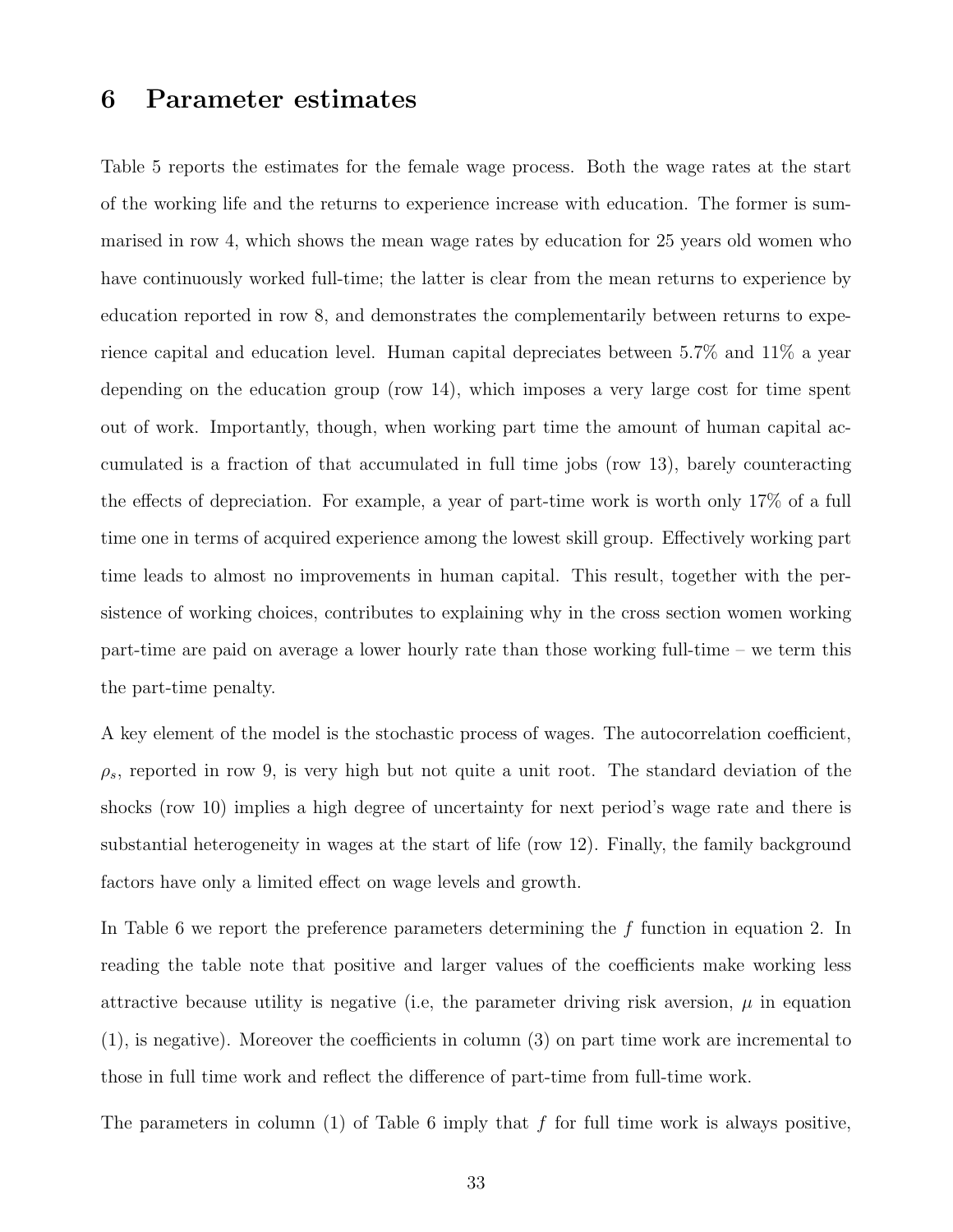|                  |                                                                | Education |             |            |
|------------------|----------------------------------------------------------------|-----------|-------------|------------|
|                  |                                                                | secondary | high school | university |
|                  |                                                                | (1)       | (2)         | (3)        |
|                  | Hourly wage rates (0 experience) $Y_s(x_1, x_2)$               |           |             |            |
| (1)              | baseline                                                       | 5.40      | $5.55\,$    | 6.94       |
|                  |                                                                | (.042)    | (.045)      | (.214)     |
| (2)              | increment: high factor 1                                       | $0.005\,$ | 0.018       | 0.061      |
|                  |                                                                | (.004)    | (.045)      | (.183)     |
| (3)              | increment: high factor 2                                       | 0.014     | $-0.186$    | 0.045      |
|                  |                                                                | (.057)    | (.049)      | (.147)     |
| (4)              | Mean hourly wage rate at 25                                    | 7.19      | 8.64        | 10.55      |
|                  |                                                                | (.050)    | (.067)      | (.317)     |
|                  | Returns to experience $(\gamma_s, \gamma_{s,1}, \gamma_{s,2})$ |           |             |            |
| (5)              | baseline                                                       | $0.15\,$  | 0.23        | 0.31       |
|                  |                                                                | (.009)    | (.006)      | (.018)     |
| (6)              | increment: high factor 1                                       | $0.054\,$ | 0.014       | 0.001      |
|                  |                                                                | (.013)    | (.009)      | (.013)     |
| (7)              | increment: high factor 2                                       | $-0.002$  | 0.029       | $-0.006$   |
|                  |                                                                | (.012)    | (.010)      | (.012)     |
| $\overline{(8)}$ | Mean value of the coefficient                                  | 0.16      | 0.25        | 0.31       |
|                  |                                                                | (.011)    | (.012)      | (.025)     |
|                  | Distribution of unobserved productivity                        |           |             |            |
| (9)              | autocorrelation coefficient: $\rho_s$                          | 0.925     | 0.916       | 0.880      |
|                  |                                                                | (.009)    | (.008)      | (.013)     |
| (10)             | st. error innovation in productivity: $\sqrt{V(\zeta_s)}$      | 0.120     | 0.154       | 0.139      |
|                  |                                                                | (.007)    | (.007)      | (.009)     |
| (11)             | mean initial productivity for type I: $E(v_{0s} $ type I)      | 0.150     | 0.121       | 0.306      |
|                  |                                                                | (.025)    | (.017)      | (.035)     |
| (12)             | st. error initial productivity: $\sqrt{\text{Var}(v_{0s})}$    | 0.175     | 0.252       | 0.223      |
|                  |                                                                | (.015)    | (.015)      | (.031)     |
|                  | Human capital dynamics                                         |           |             |            |
| (13)             | while in P work: $g_s(l = P)$                                  | 0.170     | 0.096       | 0.116      |
|                  |                                                                | (.017)    | (.024)      | (.023)     |
| (14)             | depreciation rate: $\delta_s$                                  | 0.111     | 0.057       | 0.073      |
|                  |                                                                | (.011)    | (.008)      | (.011)     |

Table 5: Estimates of the parameters in the female wage equation and experience accumulation

Notes: Standard errors in parenthesis under estimates. Mean hourly wages (row 4) are assessed at age 25 for women who worked full time since the start of their working life. This and the mean value of the coefficient on returns to experience (row 8) are averages over the population, conditional on education. The mean initial productivity in row 11 is for individuals with high preferences for working (type I). The (population) mean initial productivity is zero.

meaning that working carries a utility cost for all groups. The parameters in column (3) are negative but smaller in absolute terms than the ones in column (1), implying part-time work yields a lower disutility than full-time work. The utility cost of working is higher for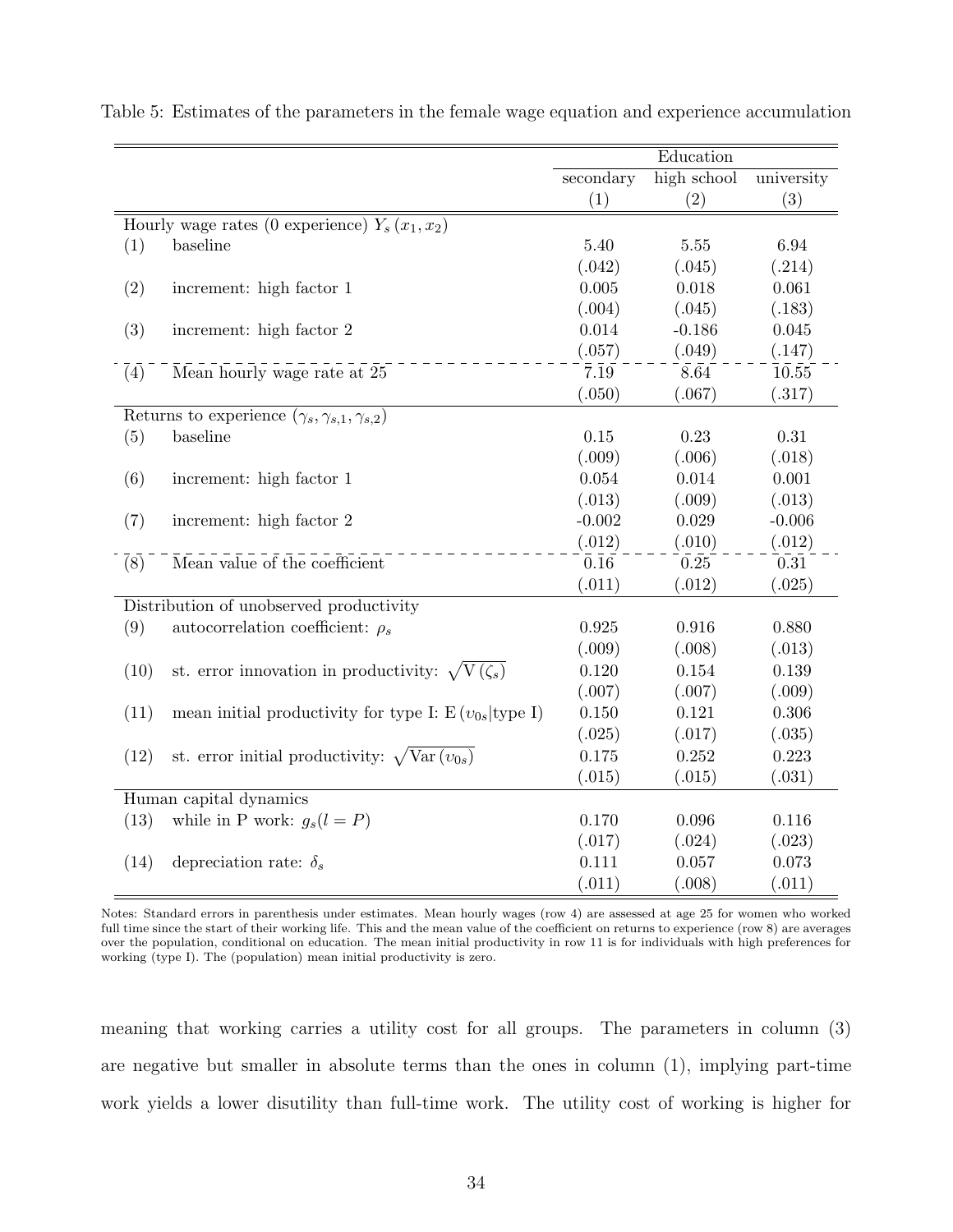|                   |                                                      |          | all employment |          | part-time employment |
|-------------------|------------------------------------------------------|----------|----------------|----------|----------------------|
|                   |                                                      | value    | st. error      | value    | st. error            |
|                   |                                                      | (1)      | (2)            | (3)      | (4)                  |
|                   | Women with no children                               |          |                |          |                      |
| (1)               | Singles: Sec                                         | 0.344    | (.011)         | $-0.269$ | (.010)               |
| (2)               | Singles: HS                                          | 0.412    | (.011)         | $-0.315$ | (.006)               |
| (3)               | Singles: Univ                                        | 0.555    | (.015)         | $-0.382$ | (.008)               |
| $\left( 4\right)$ | In couples: Sec                                      | 0.216    | (.010)         | $-0.149$ | (.010)               |
| (5)               | In couples: HS                                       | 0.222    | (.012)         | $-0.156$ | (.011)               |
| (6)               | In couples: Univ                                     | 0.276    | (.009)         | $-0.180$ | (.010)               |
| Mothers           |                                                      |          |                |          |                      |
| (7)               | Singles: Sec                                         | 0.355    | (.008)         | $-0.151$ | (.002)               |
| (8)               | Singles: HS                                          | 0.330    | (.009)         | $-0.152$ | (.007)               |
| (9)               | Singles: Univ                                        | 0.372    | (.014)         | $-0.184$ | (.026)               |
| (10)              | In couples: Sec                                      | 0.226    | (.011)         | $-0.168$ | (.011)               |
| (11)              | In couples: HS                                       | 0.233    | (.013)         | $-0.180$ | (.011)               |
| (12)              | In couples: Univ                                     | 0.282    | (.015)         | $-0.212$ | (.013)               |
| (13)              | Child aged 0-2                                       | 0.156    | (.010)         | $-0.095$ | 008)                 |
| (14)              | Child aged 3-5                                       | 0.093    | (.009)         | $-0.067$ | (.007)               |
| (15)              | Child aged 6-10                                      | 0.047    | (0.007)        | $-0.027$ | 006)                 |
| (16)              | Partner working                                      | $-0.077$ | (.010)         | 0.066    | (.010)               |
| (17)              | High background factor 1                             | 0.002    | 006)           | 0.000    | (.004)               |
| (18)              | High background factor 2                             | 0.006    | (.006)         | 0.001    | (.004)               |
| (19)              | Type I: utility cost of work: $\theta_l$ $(l = F/P)$ | $-0.093$ | (.006)         | $-0.193$ | (.008)               |
| (20)              | Type I: probability                                  | $0.36\,$ | (.005)         |          |                      |

Table 6: Estimates of preference parameters – function  $f_l$  in equation (1)

Notes: The utility costs of working full-time and part-time for women of preference type II is set such that the averages over the population of the utility parameters  $\theta(F)$  and  $\theta(P)$  are zero. The utility function is  $\frac{e^{\mu}}{\mu}e^{f(x)}$ , where x are the characteristics in the table. Note that the level of utility is negative because  $\mu = -0.56$ . This means that a positive f decreases utility and consequently any factor that increases  $f$  increases the disutility from work. Also this specification implies that consumption and leisure are substitutes.

single women than for women in couples, conditionally on the different monetary incentives to work that each group faces. These results are consistent with similar employment rates across marital status for women without children and lower employment rates among uneducated single mothers than among their married counterparts. Children, particularly of pre-school age, increase the utility costs of working and more so for full-time. Preferences depend on education, particularly amongst singles. Indeed to rationalize the data given the budget constraint, the single university graduates are attributed a higher disutility from full-time work. We also find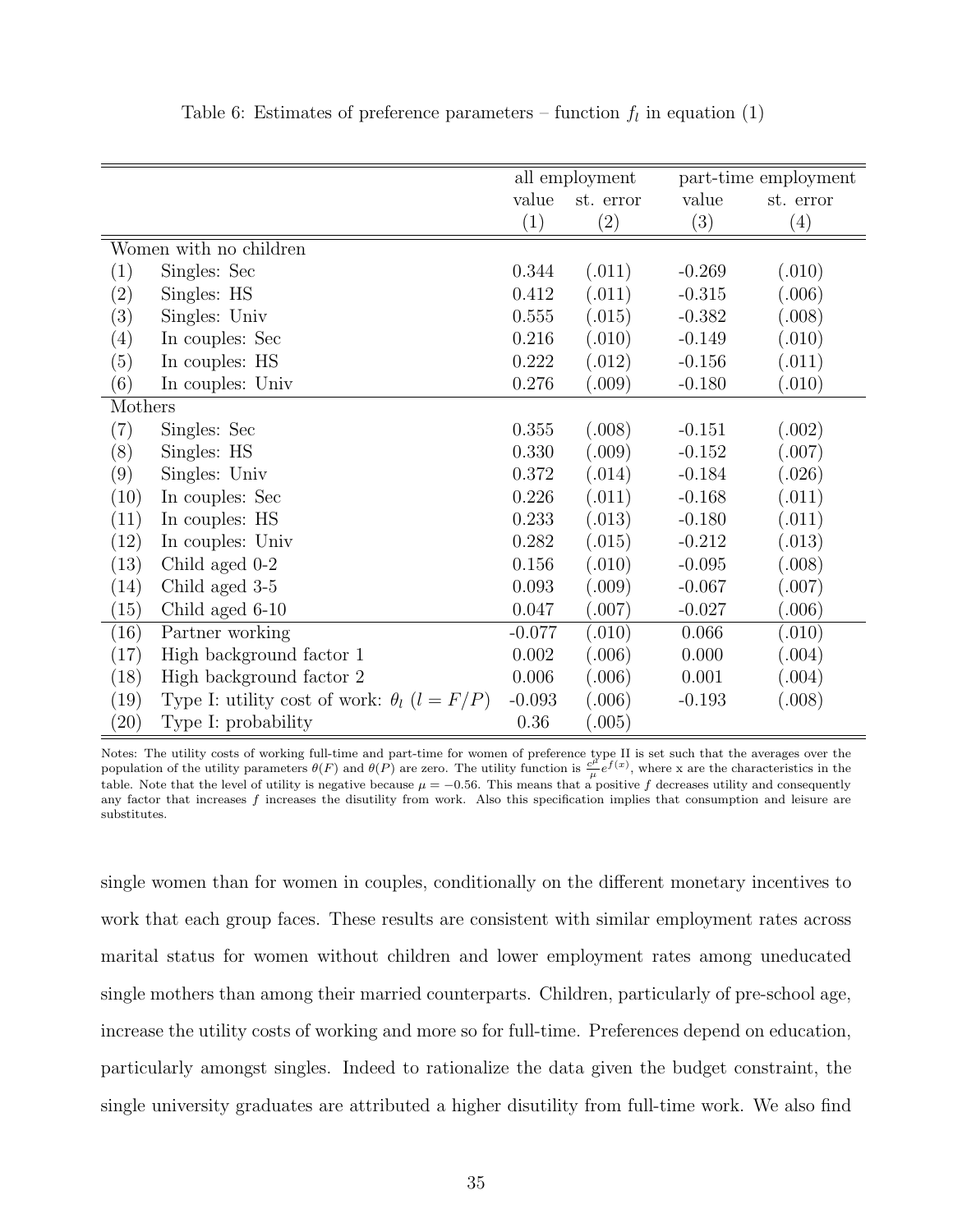that the presence of a working partner (row (16)) further reduces the cost of working, implying some complementarity between the labour supply of partners (as in Blundell, Pistaferri, and Saporta-Eksten, 2012). It is interesting that family background does not affect preferences.

Table 7: Estimates of preferences for education and probability of positive childcare costs if working

|                   |                                                                     | Education attainment |                   |
|-------------------|---------------------------------------------------------------------|----------------------|-------------------|
|                   |                                                                     | high school          | university        |
|                   |                                                                     | (1)                  | $\left( 2\right)$ |
| (1)               | intercept                                                           | $-0.383$             | $-0.652$          |
|                   |                                                                     | (.046)               | (.078)            |
| (2)               | background factor 1                                                 | 0.157                | 0.283             |
|                   |                                                                     | (.017)               | (.018)            |
| $\left( 3\right)$ | background factor 2                                                 | $-0.009$             | 0.269             |
|                   |                                                                     | (.036)               | (.020)            |
| (4)               | parental income when aged 16                                        | 0.055                | 0.125             |
|                   |                                                                     | (.006)               | (.006)            |
| (5)               | mother at home when aged 16                                         | $-0.008$             | 0.456             |
|                   |                                                                     | (.020)               | (.041)            |
| (6)               | father at home when aged 16                                         | 0.088                | 0.336             |
|                   |                                                                     | (.015)               | (.038)            |
| (7)               | st. error unobserved utility cost of education $(\sqrt{V\omega_s})$ | 1.579                | 1.015             |
|                   |                                                                     | (.255)               | (.108)            |
| (8)               | Probability of positive childcare costs                             | 0.576                |                   |
|                   |                                                                     | (.010)               |                   |

Notes: Standard errors in parenthesis under estimates. The indicators for living with parents when aged 16 included to scale

As in the reduced form analysis, Table 7 shows that family background and the presence of parents at age 16 matters for education choice as does parental income when aged 16. Thus background primarily operates through educational attainment and moreover, liquidity at the time of education choice matters, over and above the longer term family factors. Beyond this, the unobserved random costs of education are also important in driving education choices.

Mothers may face positive childcare costs if all adults in the household are working, in which case the cost of childcare is £2.60 per working hour for children under the age of 5 or per working hour in excess of 18 hours per week for children aged 5 to 10. The probability that this happens is estimated to be about  $58\%$  (row 5 of Table 7), meaning that the rest have informal sources of childcare.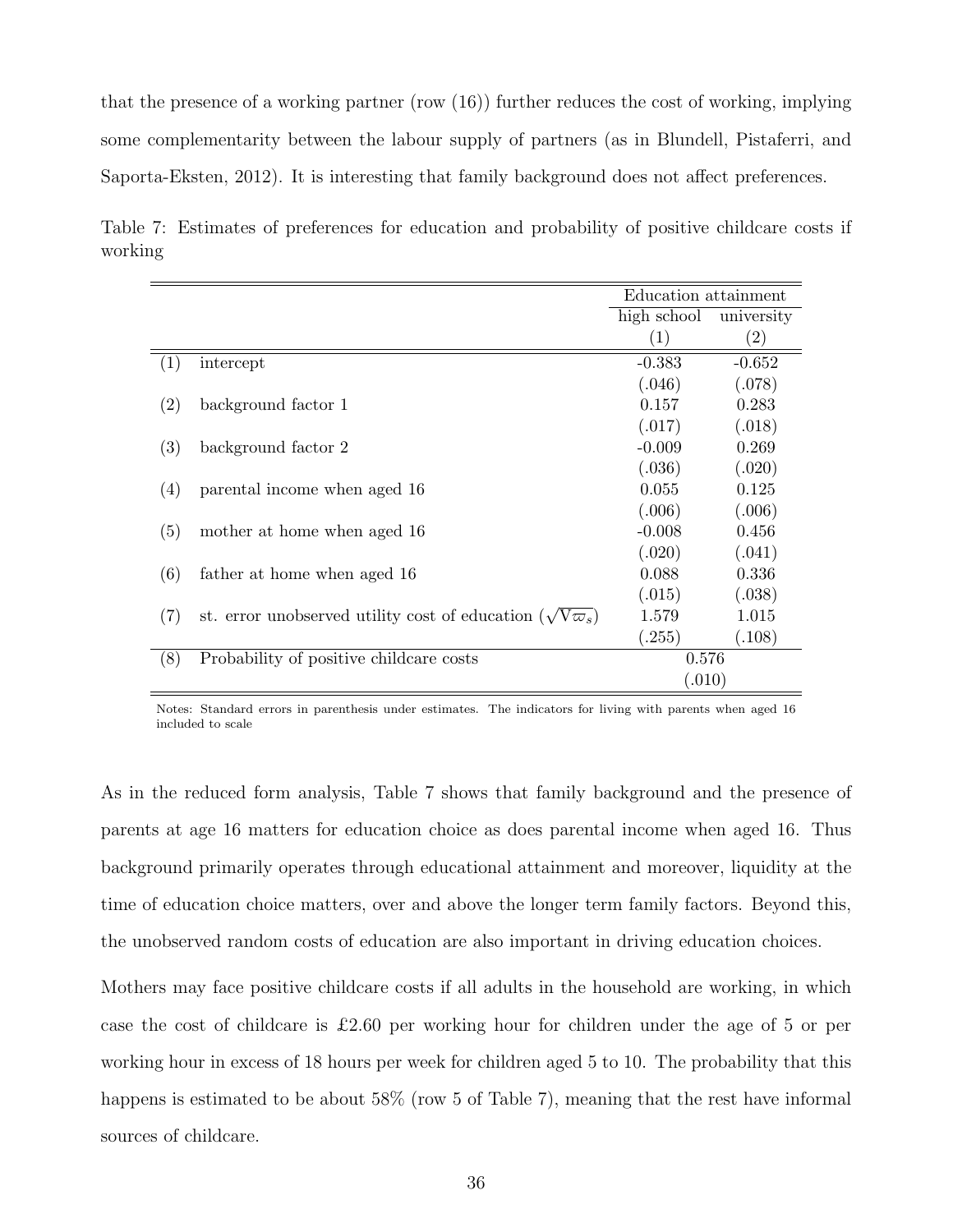Appendix B includes estimates of the model for male earnings and employment as well as of the transitions in household composition, including the arrival of partners and of children as well as the departure of a partner.

### 7 Implications for Behavior

#### 7.1 Wages and Employment

To assess the properties of the model we first examine its ability to reproduce the basic features of earnings and employment observed in our sample by comparing model simulations to observed data.<sup>37</sup> The simulations evaluating the fit allow for the tax and benefit reforms as we did in estimation. For each of the simulated life-cycle profiles we only keep an observation window chosen to ensure that the simulated dataset reproduces the time and age structure of the BHPS sample.

The life-cycle profiles of wage rates for working women are presented in Figure 3 for each education group. These fit the observed profiles reasonably well and show the lowest education group having the most flat profile becoming steeper for higher education groups. Figure 4 shows that this pattern is replicated across the percentiles of the life-cycle wage distribution and demonstrates that the model can reproduce the dispersion of wages.<sup>38</sup>

The flattening out in the profiles represents a number of different effects. The first is the impact of cumulative experience which leads to a continuous rise in the profile. The second is the increasing occurrence of part-time work which off-sets the growth through the part-time experience penalty. The third is endogenous selection into full-time or part-time work. Finally there are depreciation effects. The part-time experience effect is clearly shown in Figure 5 which displays the expected profile of the part-time penalty in wage units for women who work

<sup>&</sup>lt;sup>37</sup>The comparisons are based on a simulated dataset of 19,490 women, 5 times the size of the BHPS sample, where observable background variables are drawn from their empirical distribution, while the unobservables from their estimated distributions.

<sup>&</sup>lt;sup>38</sup>Figure 10 in the Appendix D shows the fit broken down by the combination of family background factors.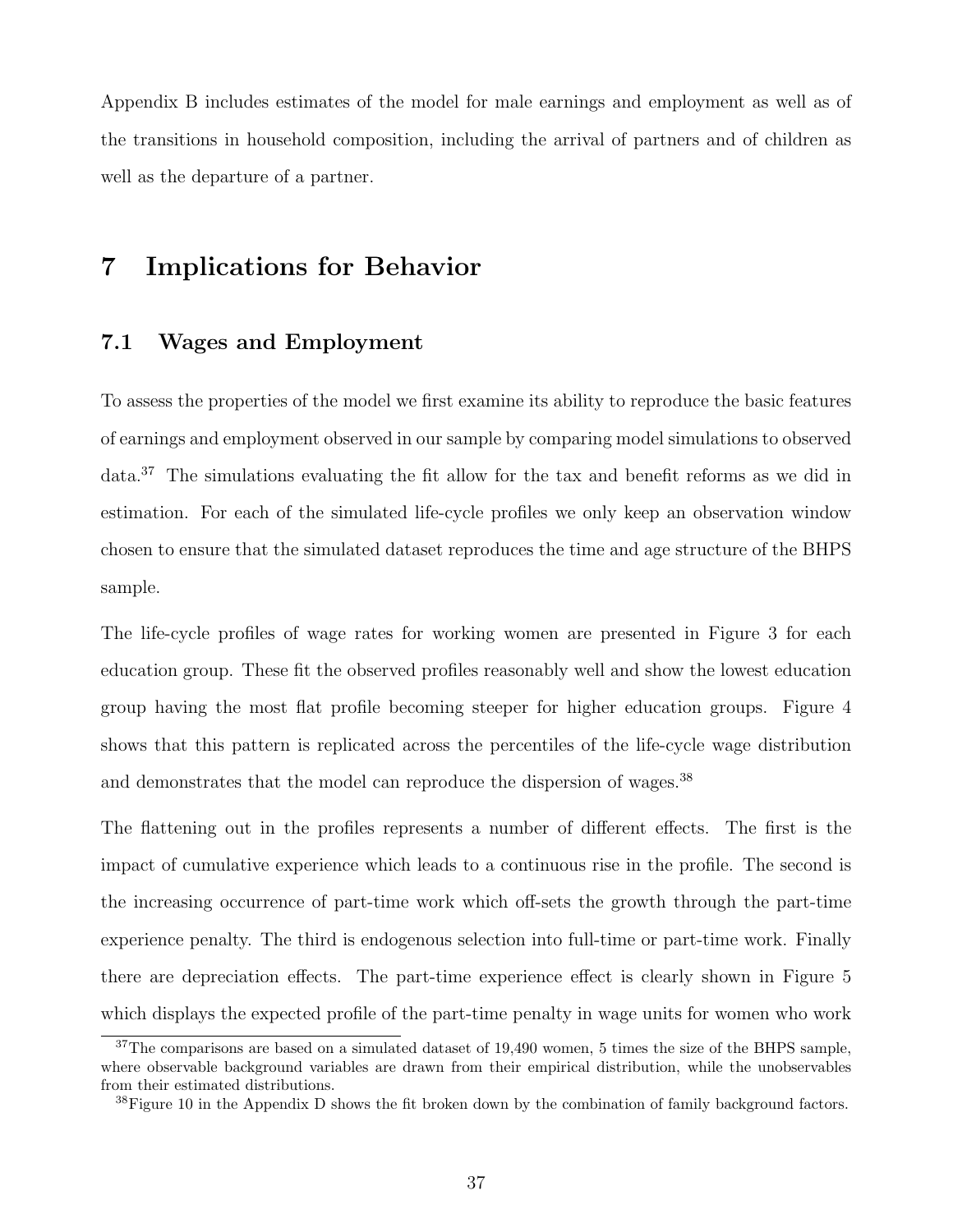

Figure 3: Mean log wage rates for working women over the life-cycle by education: data versus model

Notes: BHPS versus simulated data, in solid and dashed lines respectively. 2008 prices.

full-time until they are aged 30 then move in to part-time work. The severity of the penalty increases with education.

The top panel of Figure 6 confirms that employment rates increase with education and that employment profiles are U-shaped irrespective of education, although the dip occurs earlier and is more pronounced for lower levels of education, reflecting the different timing of births and the decreased labor-market attachment among secondary educated women. The model explains differences in the labor-market attachment by returns to experience, different human capital depreciation rates, and self-selection of higher unobserved ability women among the university educated. In the bottom panel of the same figure we compare the model predictions to smoothed employment profiles obtained from the data for each education group relative to years from childbirth. Again these replicate closely the patterns in the data. A full set of model comparisons with the data moments used in estimation is presented in Appendix D.

As a final validation exercise in Table 8 we emulate the differences-in-differences estimator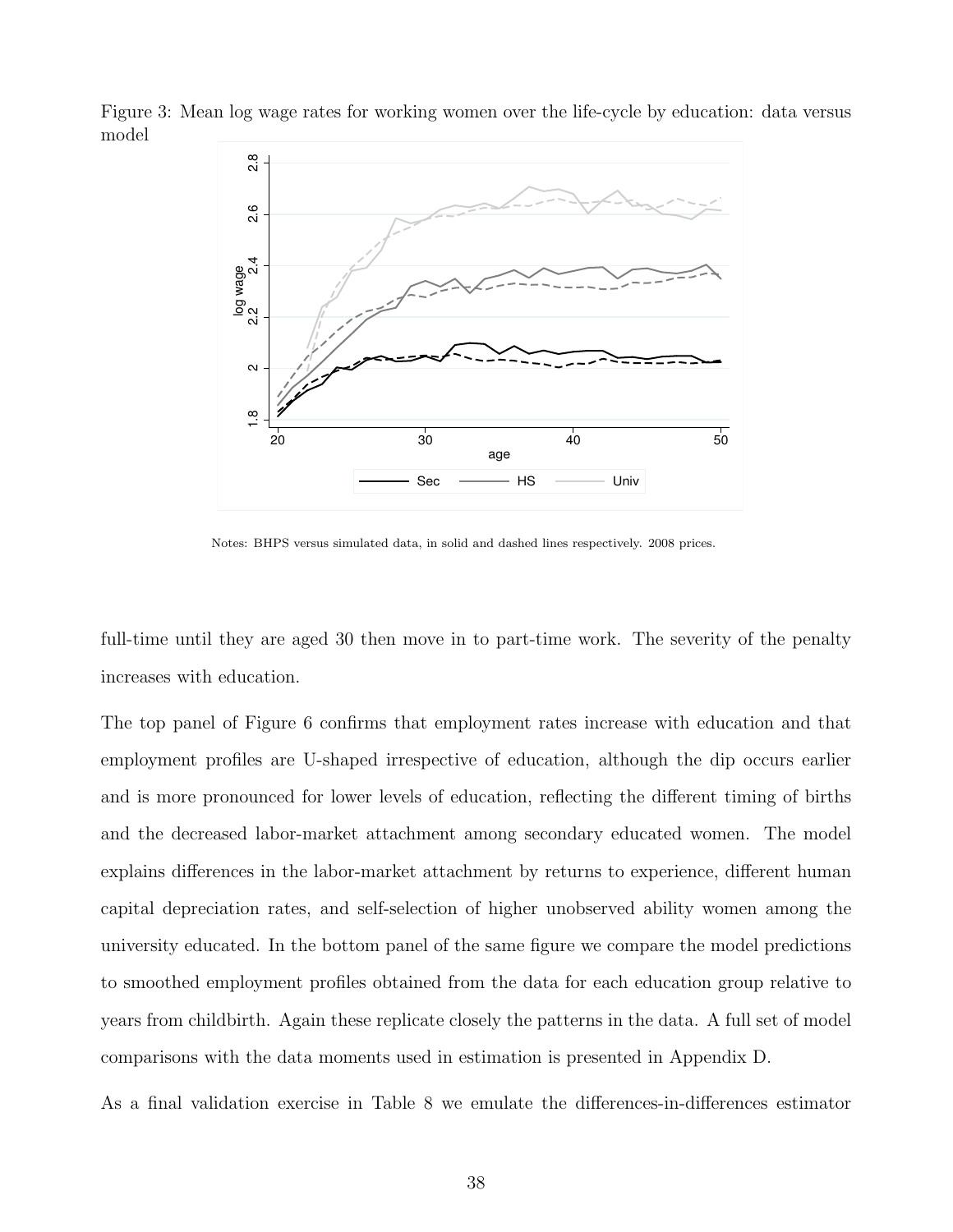Figure 4: Distribution of log wage rates for working women over the life-cycle by education: data versus model



Notes: BHPS versus simulated data. 2008 prices. All curves smoothed using kernel weights and a bandwidth of 2 years.

Figure 5: Experience gap for women in part-time work from the age of 30; by education



Notes: All values in wage units. Curves represent difference in accumulated experience between women taking parttime work from the age of 31 onwards as compared to taking full-time work over the same period, all conditional on full-time employment up to the age of 30.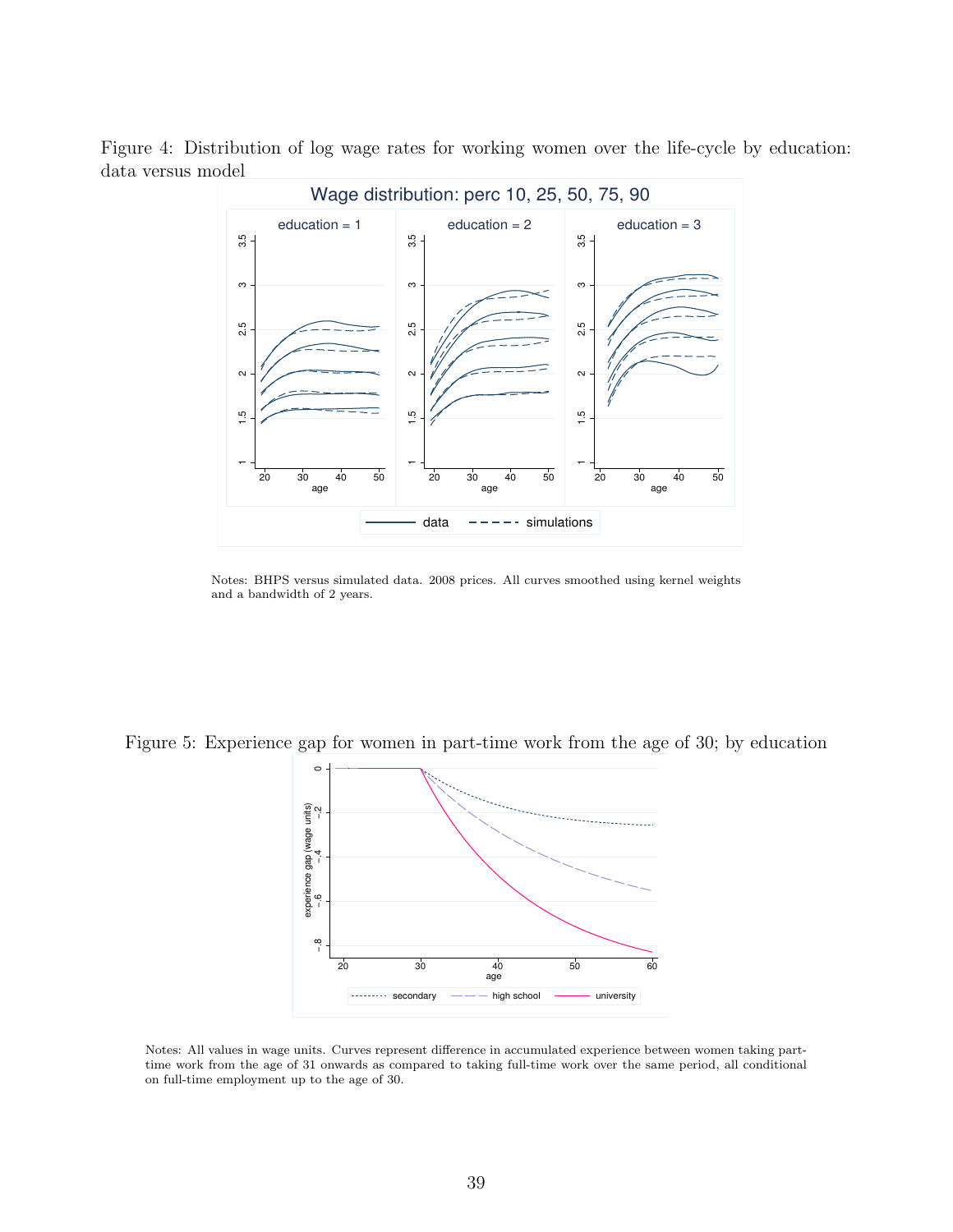

Figure 6: Female employment rates over the life-cycle and by time to/since childbirth: data versus model

Notes: BHPS versus simulated data, in solid and dashed lines respectively. Lines by time to/since childbirth in the bottom panel are smoothed using kernel weights and a bandwidth of 2 years.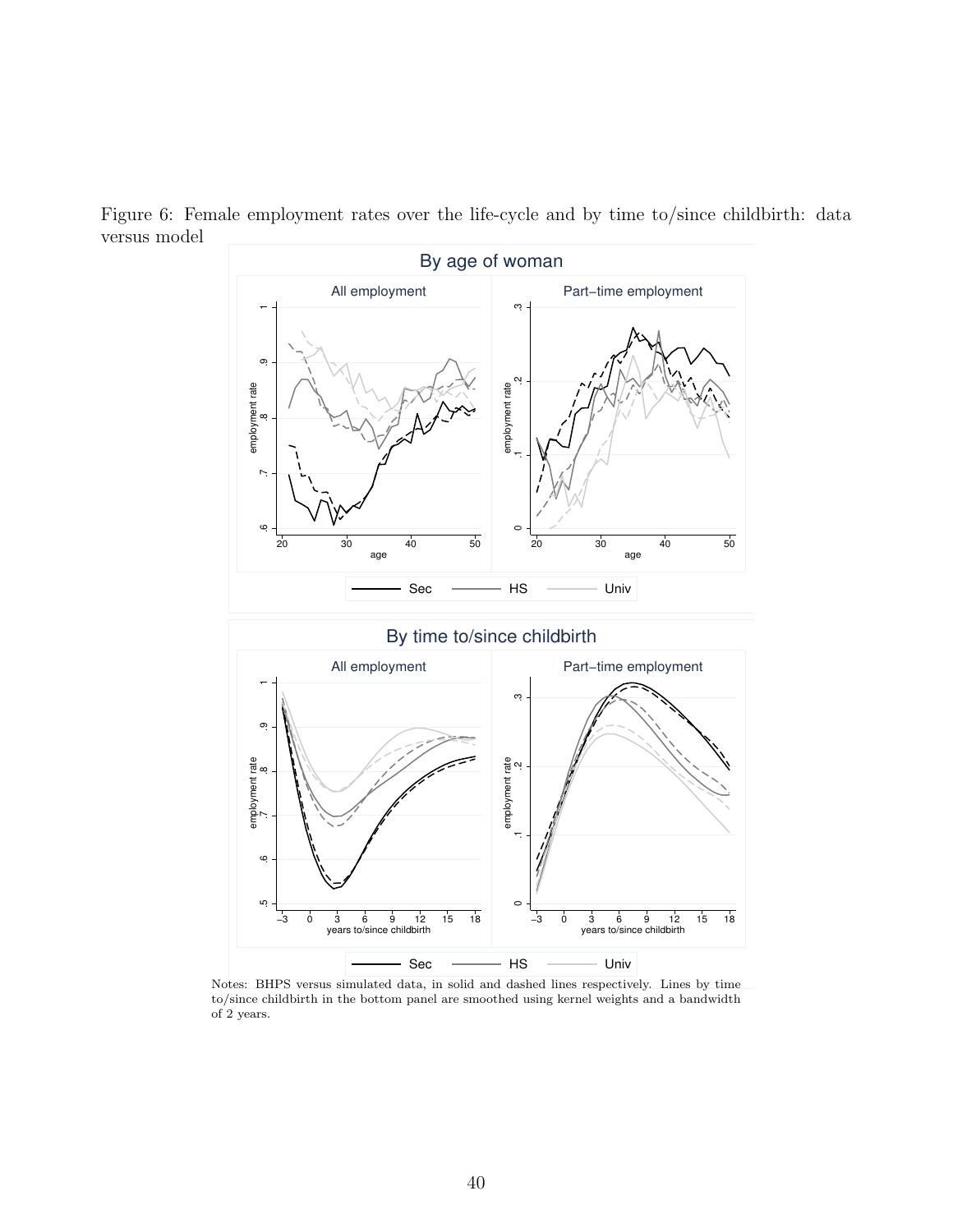|                             | Secondary High school University |        |
|-----------------------------|----------------------------------|--------|
| Estimates based on LFS data | 5.5                              | $-0.5$ |
| St. Error                   | (1.5)                            | 1.6)   |
| Model simulation            |                                  |        |

Table 8: The impact of the reforms on the employment rates of lone mothers – model simulations versus data estimates

Notes: Row 2 displays the result from DID calculations of the impact of the welfare reforms implemented between 1999 and 2002 using simulated data and comparing lone mothers to childless single women. Row 1 shows similar calculations based on data from the Labour Force Survey.

for the full set of reforms implemented in late 1999. Given the nature of the exercise, where we are looking at immediate short-run effects, we do not allow education choices to respond. This estimator compares the employment of single mothers (the treatment group) to similar single women without children. The simulation in Table 8 produces an estimated differencein-differences parameter of 4.4 percentage points (pp) increase in employment resulting from the reforms for the secondary education group. This compares to a DiD estimate from the data of 4.2pp. For high school graduates the simulation and the estimate are 3.4pp and 5.5pp respectively: a small difference which is well within the margin of estimation error; similarly for the university group.<sup>39</sup>

### 7.2 Elasticities of labor supply

Simulated wage elasticities of labor supply are presented in Table 9. Marshallian elasticities are obtained by perturbing the entire profile of wages and comparing the outcome of the simulation across the original and new profile keeping education choices fixed. The Frisch elasticities are obtained by perturbing wages at one age at a time and computing the effect at each age separately. Since the perturbation in the latter case is very small there are no wealth effects; this together with the anticipated nature of the perturbation allows us to interpret this as a wealth constant or Frisch elasticity.

Frisch elasticities differ from Marshallian elasticities due to wealth effects, although with expe-

<sup>39</sup>see Eissa and Liebman (1996) for similar differences-in-differences estimates of the US Earned Income Tax Credit in the US.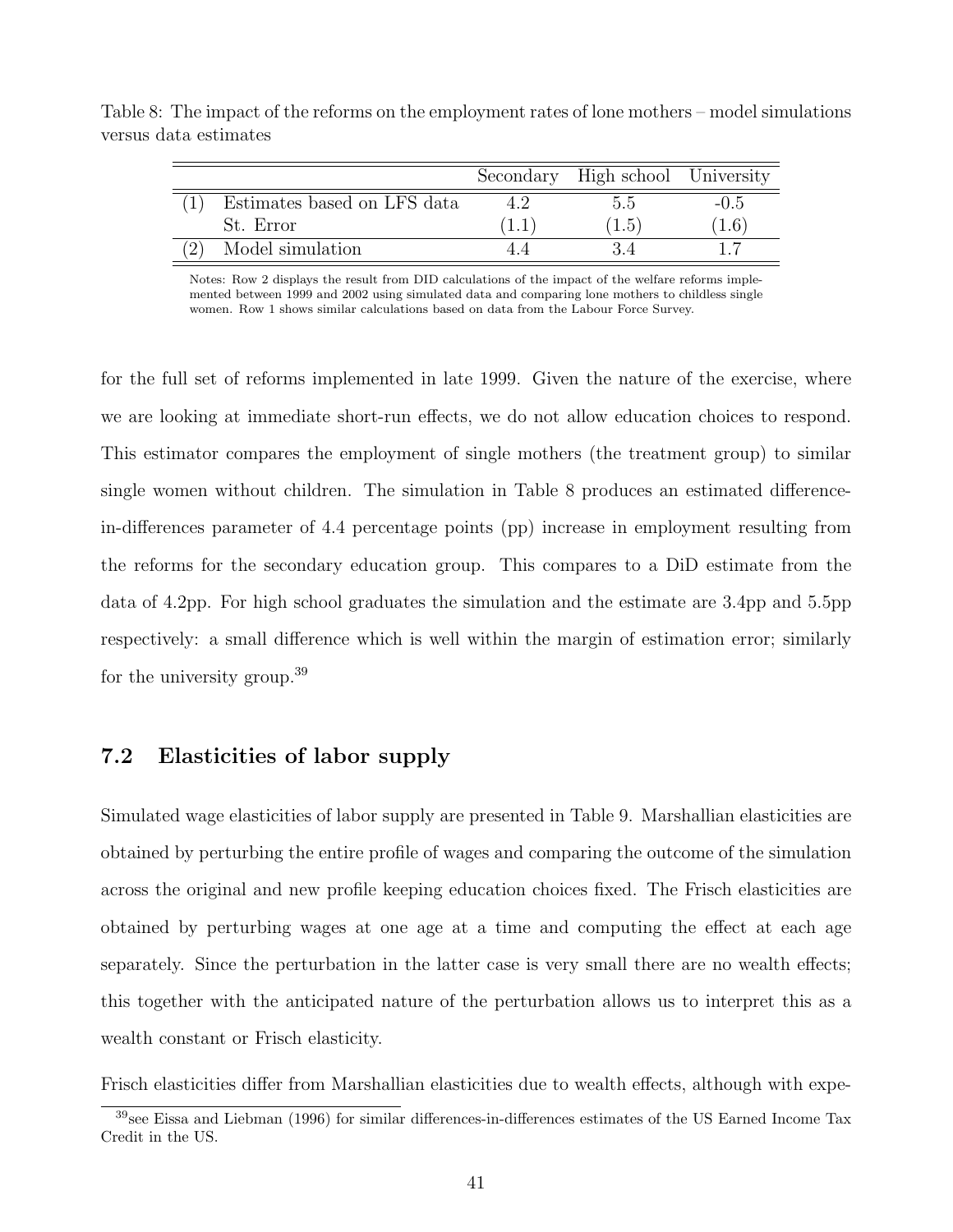|                                |       | Frisch    |            |           | Marshall |            |
|--------------------------------|-------|-----------|------------|-----------|----------|------------|
|                                |       | extensive | intensive  | extensive |          | intensive  |
|                                | elast | deriv     | elasticity | elast     | deriv    | elasticity |
| All women                      | .636  | .516      | .261       | .468      | .380     | .218       |
| $By\; education$               |       |           |            |           |          |            |
| Secondary                      | .886  | .657      | .383       | .672      | .498     | .304       |
| High school                    | .601  | .498      | .234       | .434      | .359     | .197       |
| University                     | .415  | .362      | .181       | .301      | .263     | .165       |
| By family composition          |       |           |            |           |          |            |
| Single women with no children  | .601  | .547      | .186       | .456      | .415     | .064       |
| Lone mothers                   | 1.871 | 1.097     | .560       | 1.068     | .626     | .440       |
| Women in couples, no children  | .233  | .214      | .172       | .193      | .177     | .171       |
| Women in couples with children | .747  | .563      | .328       | .581      | .438     | .307       |

Table 9: Elasticities of labor supply

Notes: Calculations based on simulated data under the 1999 tax and benefits system. The elasticities in columns 1 and 4 measure the percentage change in labor supply in response to a 1% increase in net earnings. The derivatives in columns 2 and 5 measure the *percentage point change* in labor supply, also in response to a 1% increase in net earnings. The elasticities in columns 3 and 6 measure the percentage change in working hours among employed women in response to a 1% increase in net earnings. The values in columns 1 to 3, Frisch calculation, are responses to expected changes in net earnings lasting for one single year, randomly selected for each woman. The values in columns 4 to 6 are responses to unexpected changes in net earnings occurring at a randomly selected year for each woman and lasting for the rest of her working life. The effects are measured in the year the change in earnings occurs.

rience dynamics there is no necessity for Frisch elasticities to be larger. We find participation is more elastic than hours, a result that is common in the empirical literature.<sup>40</sup> Mothers are more responsive to changes in net wages than women with no children, another typical result in the empirical literature. <sup>41</sup> The labor supply of younger women is more elastic than that of older ones, a consequence of changes in family composition over the life-cycle that counteract the downward pressure on labor elasticities created by higher returns to work at younger ages due to human capital accumulation (see Imai and Keane, 2004). Finally, secondary educated women are also much more responsive to incentives, particularly on the intensive margin.

The elasticities also vary with age as illustrated for both the Frisch and the Marshallian elasticities in Figure 7. In all cases, elasticities are low at the start of the lifecycle and peak at about age 35, when family formation and childrearing are important. They then decline again gradually to the levels they were at the start of the lifecycle. It is however remarkable that for college graduates the elasticities are always low and only the Frisch elasticities show some

<sup>40</sup>See the survey of participation and hours elasticities in Meghir and Phillips (2010)

<sup>41</sup>See Blundell, Meghir and Neves (1993), or Blundell, Duncan and Meghir (1998)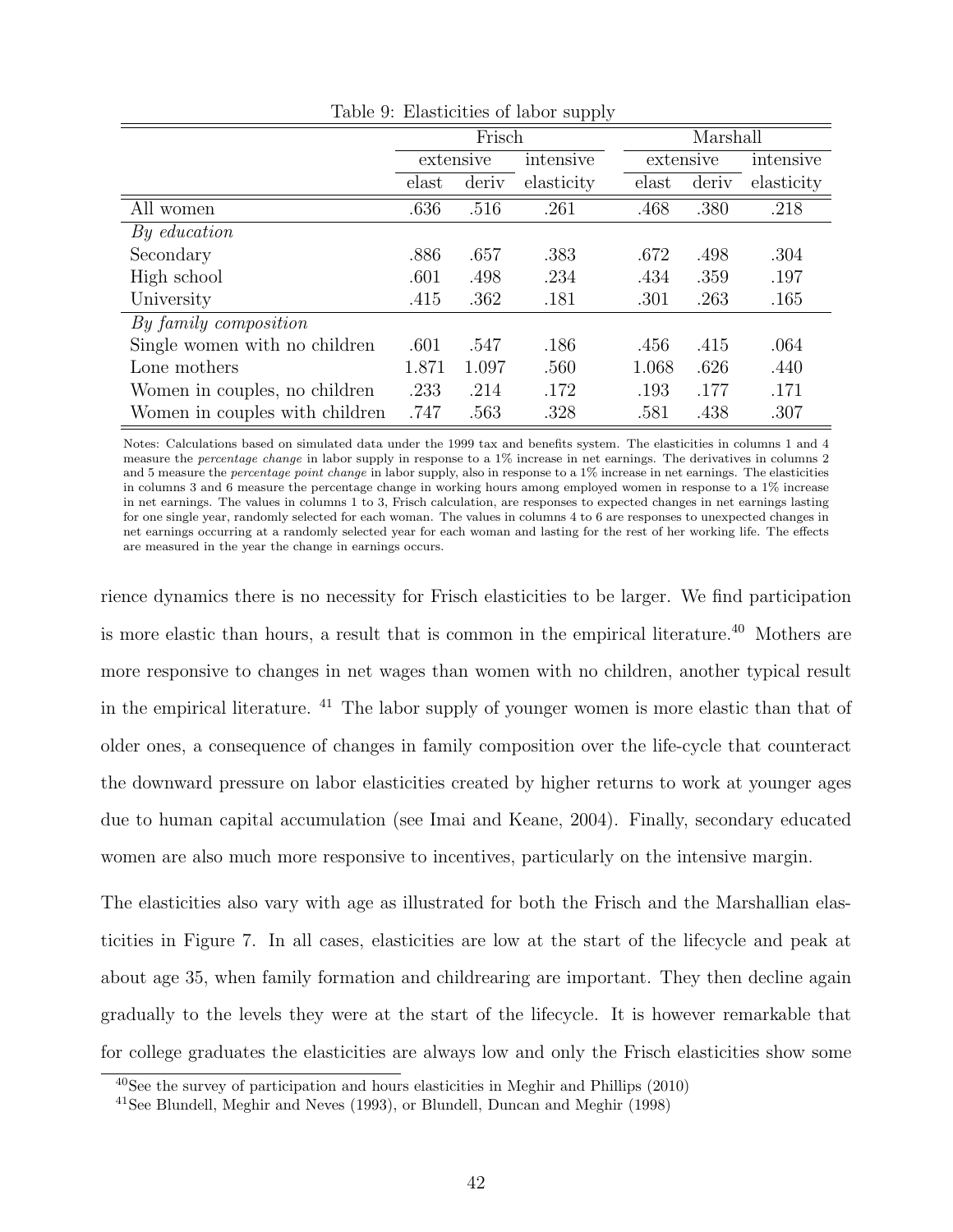

Figure 7: Frisch and Marshallian elasticities over the life-cycle of women by education

Notes: Based on simulated data using the 1999 tax and benefit system.

(although much milder) age pattern. The income elasticities on the extensive margin are about -0.4 for all education groups and decline in absolute value with age to about -0.3, with minimal variation across education groups.

#### 7.3 Education choice

To validate the model predictions on education, we use the reduced-form specification of education choice in columns (1) and (2) of Table 4 to calculate the average effects of the 1999-2002 reforms on education attainment and compare these effects to similar estimates on simulated data. To calculate the effects we compare the individual-level post-reform probabilities of investing in each education level with what these probabilities would have been had the reform had no differential impact by background factors. We than take the average over the generation born during the 80s. The first row of Table 10 shows the BHPS estimates of these average effects on the treated , while row (2) shows comparable estimates based on simulated data. The BHPS estimates show that the reform seems to have had no impact on the probability of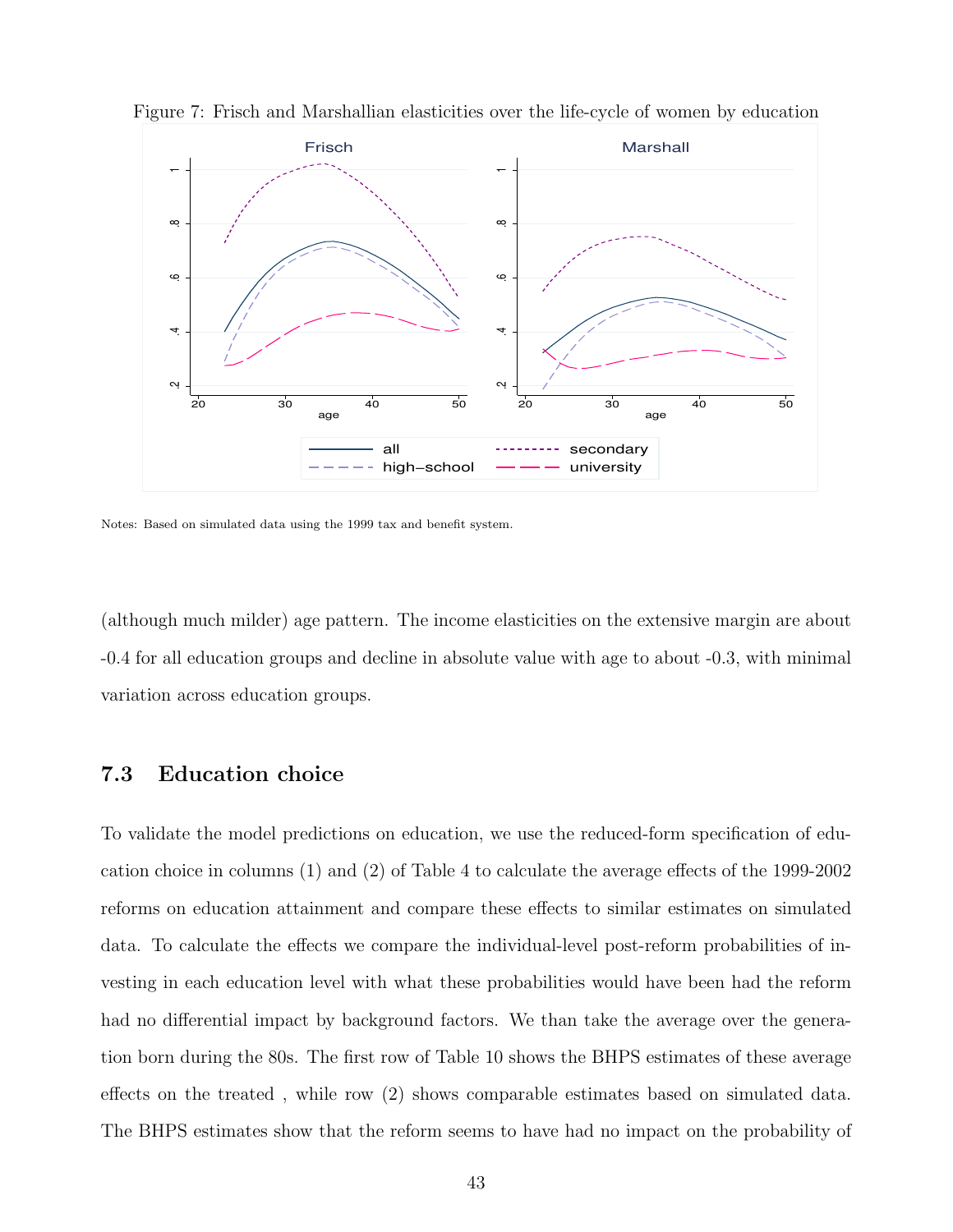|                              | High school University |        |
|------------------------------|------------------------|--------|
| Estimates based on BHPS data | $-()$                  | $-1.3$ |
| St. Error                    | (0.5)                  | (0.4)  |
| Model simulation             |                        |        |

Table 10: The impact of the reforms on education attainment – model simulations versus data estimates

Notes: Row 1 displays the data estimates of the average impact of the 1999-2002 reforms on education attainment. Calculations based on the regression estimates in columns (1) and (2) of Table 4. Given the logistic specification, the effect for education level s is estimated as

.

$$
\frac{1}{n_{80}} \sum_{i=1,...,n_{80}} \left( \frac{\exp\left[x_i \beta + \alpha_1 \left(f_{1i} \times g_{80,i}\right) + \alpha_2 \left(f_{2i} \times g_{80,i}\right)\right]}{1 + \exp\left[x_i \beta + \alpha_1 \left(f_{1i} \times g_{80,i}\right) + \alpha_2 \left(f_{2i} \times g_{80,i}\right)\right]} - \frac{\exp\left(x_i \beta\right)}{1 + \exp\left(x_i \beta\right)} \right)
$$

where there are  $n_{80}$  observations in the generation born in the 80s (for whom  $q_{80,i} = 1$ , hence making education choices post-reform),  $(f_1, f_2)$  are the first and second family background factors and  $x$  includes all other covariates in the regression model. Standard errors calculated with the delta method. Row 2 shows similar calculations, from a similar regression model on simulated data.

graduating from high-school but reduced those graduating from university by 1.3 pp. Although the estimates of Table 4 show that the reform affected education choices at both the high school and university margins, the heterogenous effects on high school completion average out and the only statistically significant effects are on university graduation. Estimates based on simulated data are very similar, and well within the confidence region for the BHPS estimates.

## 8 Assessing the Impact of Welfare Reform

### 8.1 Incentive effects of the Tax Credit and Income Support reforms

In this section we simulate the short- and longer-run impact the 1999 Working Families' Tax Credit (WFTC) and Income Support  $(IS)$  reforms described earlier.<sup>42</sup> We compare the choices of women facing the baseline 1999 tax and benefits system, prior to the WFTC and IS reforms, with alternative hypothetical systems which include the 1999 WFTC and IS reforms.

Table 11 shows the simulated effects on the employment of mothers under revenue neutrality.<sup>43</sup>

 $42W$ e only consider the reform in one of the components of IS, namely the one targeted at families with children. The analysis is based on the simulation of 19,490 life-cycle profiles.

<sup>&</sup>lt;sup>43</sup>The changes in the basic tax rate required to maintain neutrality are shown in Table 25 in the Appendix E.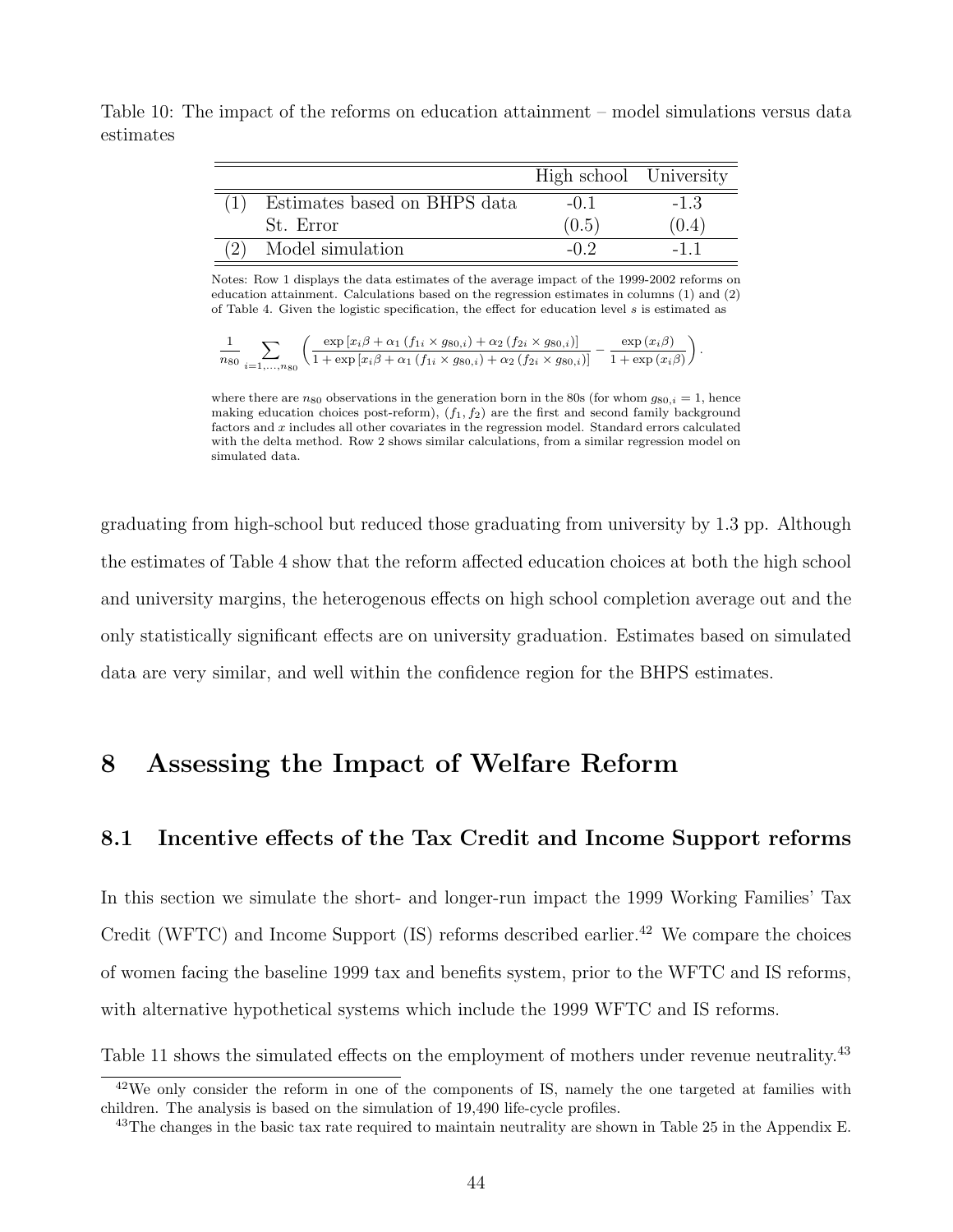Rows 2 to 4 hold education choices fixed at pre-reform levels, while rows 5 to 7 show results when education choice is allowed to respond. Row 1 reports the the pre-reform employment rates. For single mothers, the largest impact is for those with secondary qualifications. Considering the WFTC reform in isolation, the employment effects are very large: 10.7pp overall with the effect being highest among low education individuals. This is because the WFTC reform improved the work incentives substantially both by increasing the benefit and by reducing the rate at which it is withdrawn. However, when we also allow for the IS reform, where eligibility is means-tested on income only (and not on hours) carrying a 100% marginal tax rate, the resulting employment effects are much more modest.<sup>44</sup> When we consider the WFTC and IS reform combination as in rows 1 and 4 of the table but we keep the taper rate for WFTC at the original 70% instead of the new lower 55% withdrawal rate the positive employment effects are reduced to zero. Finally, for mothers in couples the employment effects are negative, basically because for them the increased welfare acts mostly as a disincentive to work since her earnings will be added to male earnings and will usually reduce the amount of welfare for which the household is eligible.

The impact on the employment effects of allowing education to change is shown in rows 4 to 6 of Table 11. The results are tabulated on the basis of pre-reform educational choice. Those with the minimum level of education have no incentive to increase it and of course cannot decrease it further; so for them there is no difference to the earlier results. For the other two education groups (based on pre-reform choices) employment effects are slightly reduced when education choices are allowed to adjust. Turning to Table 12 we see that the WFTC reform combined with the IS reform is accompanied by a small overall decline in educational attainment as also documented in the data earlier. Both the WFTC and the income support reforms contribute to reduce educational attainment, but most of the change is driven by the reform to in-work credits. Finally, note that the effects in Table 12 are smaller than those shown when simulating the model to fit the actual data (Table 10) for two reasons: in the data the reforms are not revenue neutral while here they are, and in the data there are more policy

<sup>44</sup>Table 26 in Appendix E shows the impact of the reforms when we do not maintain revenue neutrality.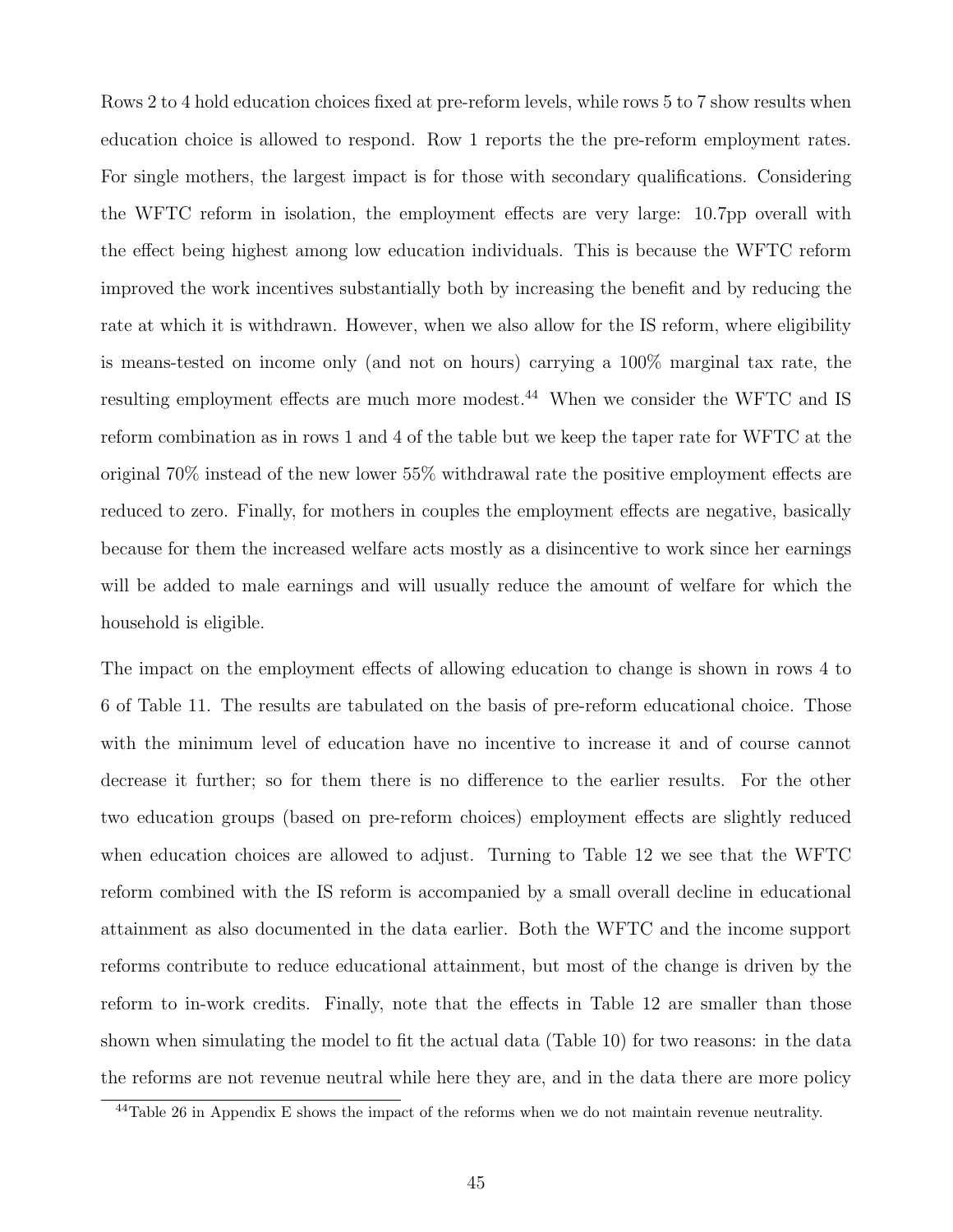|                   |                              |            |          | Single mothers |       |          | Mothers in couples |          |          |  |  |  |  |  |  |  |
|-------------------|------------------------------|------------|----------|----------------|-------|----------|--------------------|----------|----------|--|--|--|--|--|--|--|
|                   |                              | <b>Sec</b> | HS       | Univ           | all   | Sec      | HS                 | Univ     | all      |  |  |  |  |  |  |  |
| $\perp$           | Employment in 1999           | 0.350      | 0.608    | 0.748          | 0.518 | 0.667    | 0.759              | 0.802    | 0.738    |  |  |  |  |  |  |  |
|                   | Pre-reform Education Choice  |            |          |                |       |          |                    |          |          |  |  |  |  |  |  |  |
| (2)               | $WFTC + IS$                  | 0.024      | 0.024    | 0.013          | 0.023 | $-0.046$ | $-0.030$           | $-0.012$ | $-0.031$ |  |  |  |  |  |  |  |
| $\left( 3\right)$ | <b>WFTC</b>                  | 0.114      | 0.113    | 0.060<br>0.107 |       | $-0.037$ | $-0.023$           | $-0.009$ | $-0.025$ |  |  |  |  |  |  |  |
| $\left(4\right)$  | with 99 taper                | 0.005      | 0.001    | $-0.005$       | 0.002 | $-0.019$ | $-0.012$           | $-0.004$ | $-0.013$ |  |  |  |  |  |  |  |
|                   | Post-reform Education Choice |            |          |                |       |          |                    |          |          |  |  |  |  |  |  |  |
| (5)               | $WFTC + IS$                  | 0.024      | 0.022    | $-0.003$       | 0.021 | $-0.046$ | $-0.031$           | $-0.014$ | $-0.032$ |  |  |  |  |  |  |  |
| (6)               | <b>WFTC</b>                  | 0.114      | 0.112    | 0.054          | 0.106 | $-0.037$ | $-0.023$           | $-0.009$ | $-0.025$ |  |  |  |  |  |  |  |
| (7)               | with 99 taper                | 0.005      | $-0.000$ | $-0.016$       | 0.001 | $-0.019$ | $-0.013$           | $-0.005$ | $-0.013$ |  |  |  |  |  |  |  |

Table 11: Effects on employment rates of mothers under revenue neutrality

Notes: Based on simulated data. All reforms are revenue neutral, with adjustments in the basic tax rate making up for differences in the public budget relative to baseline (1999). Effects from comparisons with baseline tax and benefit system. Rows 2 and 5 show the effects of a joint reform of in-work and out-of-work benefits:  $(i)$  the family credit as in 1999 is replaced by the WFTC as it  $2002$  and  $(ii)$  the child components of IS as in 1999 are replaced by the more generous level adopted in 2002. Rows 3 and 6 single out the effect of replacing replacing Family Credit as in 1999 by WFTC as in 2002. Rows 4 and 7 impose the 1999 withdrawal rate (70%) on the joint reform in rows 2 and 5. Rows 2 to 4 display the effects if education is kept at pre-reform levels. Rows 5 to 7 allow for education choices to adjust to the new incentives and classify people in the table based on their baseline educational choice.

changes, while here we are isolating just the reforms of WFTC and IS for families with children. So the magnitude of the education effects can indeed be large and will depend on how reforms are actually implemented and what other taxes are raised to fund them.

Table 12: Education among women – simulated distribution by policy regime; revenue neutral reforms

|               | Sec - |      | HS Univ |
|---------------|-------|------|---------|
| 1999          | .311  | .456 | .232    |
| $WFTC + IS$   | .318  | .454 | .228    |
| <b>WFTC</b>   | .316  | .455 | .229    |
| with 99 taper | .316  | .455 | .229    |

Notes: Based on simulated data. All reforms are revenue neutral, with adjustments in the basic tax rate making up for differences in the public budget relative to baseline (1999). Row 1 shows results for the baseline 1999 tax and benefit system. Row 2 adds WFTC and the child components of IS as in 2002. Row 3 removes the reform to the child components of IS. Row 4 imposes the 1999 withdrawal rate (70%) on the joint reform in row 2.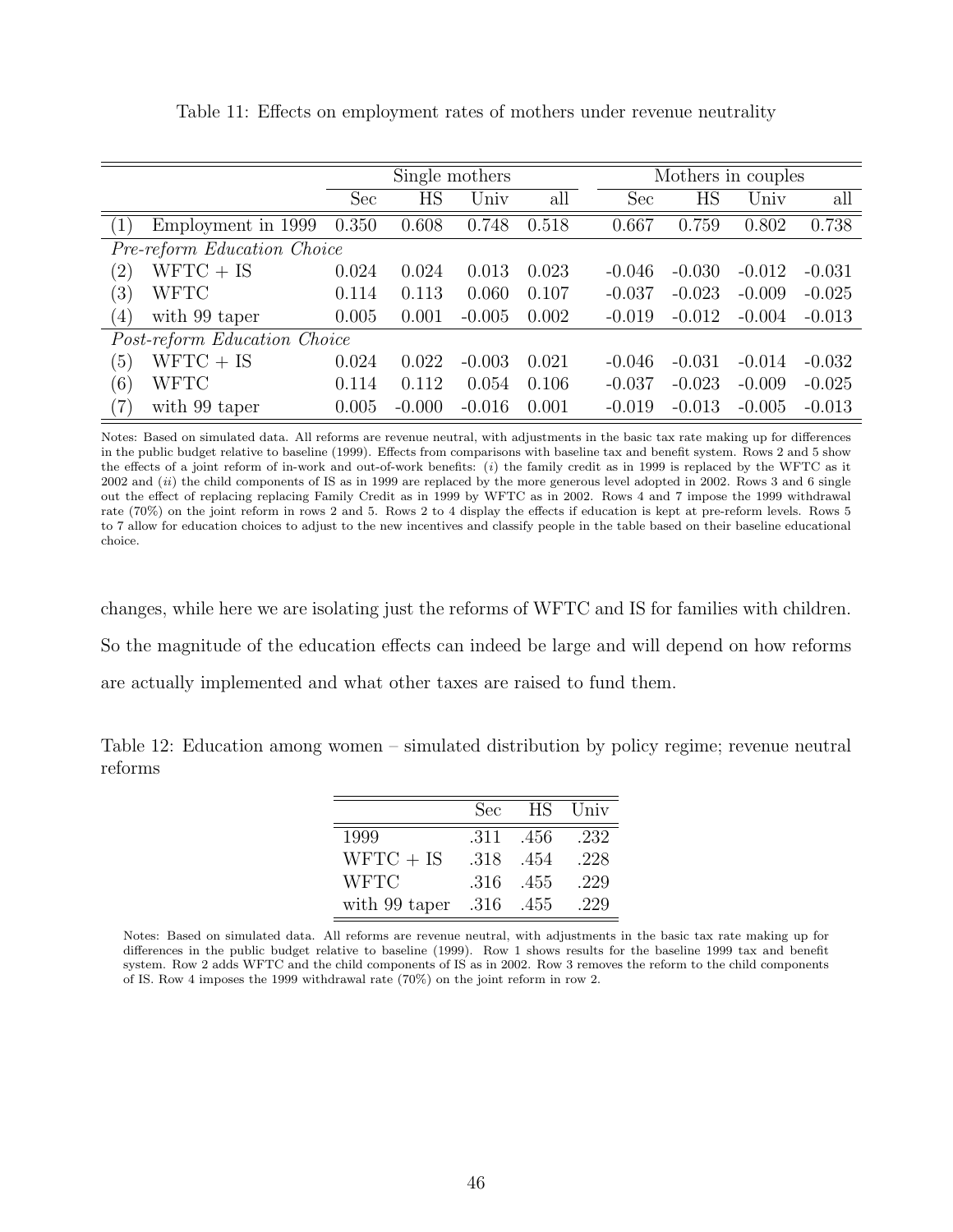#### 8.2 Welfare and Risk

One of the main reasons for having a welfare program in the first place is to provide some degree of insurance against uninsurable shocks. We now calculate the welfare implications of the WFTC and IS reforms, which are presented in Table 13. Rows (1) and (2) show the percentage change in lifetime gross earnings and disposable income, while rows (3) and (4) show the effects of the reform on welfare as measured by the willingness to pay for it expressed as a percentage of consumption (i.e., the percentage change in consumption required to keep wellbeing at pre-reform levels with the post-reform family budget).

Even for those with the secondary education there is a negative impact of the WFTC and IS reform on gross life-cycle earnings (row 1, column 1). This turns positive once transfers are accounted for (row 2, column 1), but remains negative for those with higher educational investments (row 2, columns 2 and 3). In contrast, turning to overall welfare, the impact is positive for the two lower education groups and strongest for the lowest one but negative for those with university education. In other words, the reform decreased welfare for university graduates because the risks insured by these programs are less relevant for them, while they bare a high proportion of the increased tax bill. Once education responses are allowed for, the welfare effect of the reforms is positive for all groups. It is quite remarkable that the lowest education group is willing to give up 1.5% of consumption for these reforms. Moreover ex-ante welfare (measured before any education choice) increases.

To put these welfare effects in context, in Figure 8 we report how willingness to pay relates to increases in the variance of wages, which is the main source of uncertainty. The group that seems to value reductions in the variance of earnings least are individuals with secondary education. The other two groups are willing to forgo substantial amounts of consumption to avoid increases in risk, despite the presence of welfare programs. Despite this, the welfare loss from the reforms is highest for university graduates because the income loss is too high relative to the amount of insurance their design can provide to them. For women with secondary education only, insurance counteracts the loss in income. For them, a part of the loss in income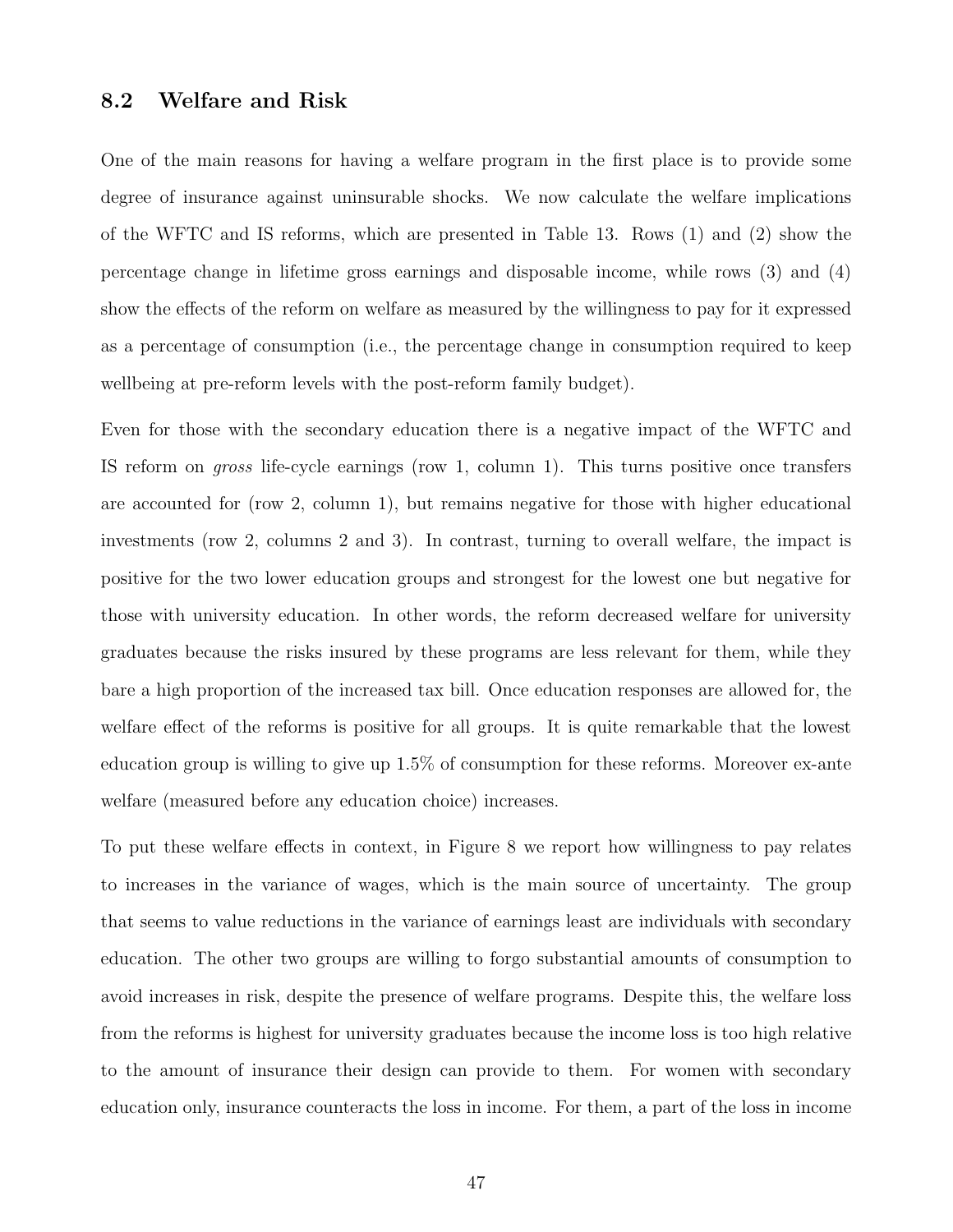|                   |                            |                  |                   | Pre-reform education choice |                  |         |         |                  | Post-reform education choice |
|-------------------|----------------------------|------------------|-------------------|-----------------------------|------------------|---------|---------|------------------|------------------------------|
|                   |                            |                  |                   | by baseline educ            |                  |         |         | by baseline educ |                              |
|                   |                            | <b>Sec</b>       | ΗS                | Univ                        | All              | Sec     | ΗS      | Univ             | All                          |
|                   |                            | $\left(1\right)$ | $\left( 2\right)$ | (3)                         | $\left(4\right)$ | (5)     | (6)     |                  | (8)                          |
| $\perp$           | Lifetime gross earnings    | $-0.44$          | $-0.41$           | $-0.32$                     | $-0.40$          | $-0.47$ | $-0.62$ | $-1.02$          | $-0.67$                      |
| $\left( 2\right)$ | Lifetime disposable income | 0.18             | $-0.26$           | $-0.73$                     | $-0.23$          | 0.02    | $-0.57$ | $-1.48$          | $-0.60$                      |
| $\left( 3\right)$ | Welfare (post-education)   | 1.49             | 0.55              | $-0.18$                     | 0.67             | 1.36    | 0.31    | 0.61             | 0.71                         |
| (4)               | Welfare (pre-education)    |                  |                   |                             |                  |         |         |                  | 0.61                         |

Table 13: Effects of WFTC and child IS reforms on lifecycle earnings and welfare under revenue neutrality

Notes: All values measure the impact of the joint WFTC and IS child reform as compared with the baseline (1999) tax and benefit system. Reform is revenue neutral to keep the public budget at the same level as the baseline (1999). Rows 1 and 2 show the percentage change in lifetime gross earnings and disposable income, respectively. Rows 3 and 4 show effects on welfare measured by the willingness to pay as a percentage of consumption to keep pre-reform wellbeing with post-reform family budget. These are measured at the beginning of working life (row 3) and at the start of life (row 4). The values of consumption compensation displayed in rows 3 and 4 are the solution to the equation:

$$
EV_0 = E \sum_{t} \beta^{a-\underline{A}} \frac{((1-r)c_{1a}/n_{1a})^{\mu}}{\mu} \exp \{f(l_{1a}, X_{1a}) + \theta(l_{1a})\}
$$

where the index 0/1 stands for the pre/post-reform solutions and the value function is evaluated at different stages in life for different rows. The equation can be solved for  $r$ , yielding:

$$
r = 1 - \left(\frac{EV_0}{EV_1}\right)^{\frac{1}{\mu}}.
$$

Columns 1 to 3 display effects if education is kept at pre-reform levels. Columns 4 to 6 allow for education choices to adjust to the new incentives, but the classification is based on pre-reform education choice.

is due to an endogenous decrease in labor supply (see for example the effects on married women in Table 11).

### 8.3 Comparing alternative policies

Taxes and the various forms of welfare have different incentive, redistributive and welfare implications. We thus evaluate the welfare implications of a small change in alternative programs all costing an exogenously funded amount equal to 0.5% of baseline earnings. We consider in turn a decrease in the basic tax rate, an increase in the maximal tax credit award an an increase in income support respectively.

The results are in Table 14. If we do not allow education to adjust, the clear winner among the programs are tax credits where on average individuals are willing to pay 1.15% of consumption (row 7, col 4). The second preferred alternative is a tax cut with a willingness to pay of 0.55% of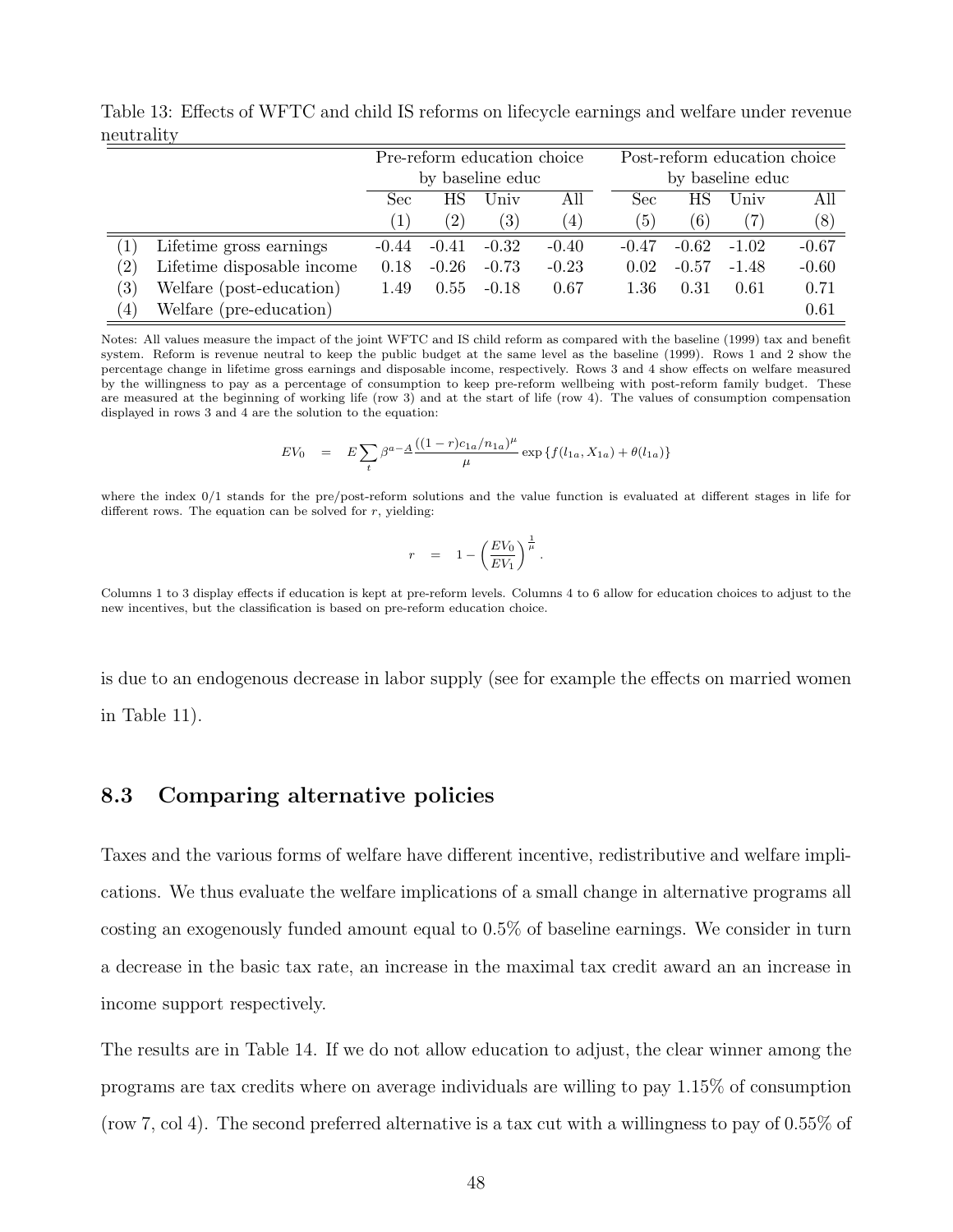Figure 8: Willingness to pay in consumption terms: value of risk by education



Notes: Based on simulated data using the 1999 tax and benefit system. Lines show willingness to pay in consumption terms for a change in uncertainty induced by the variance of women's wage innovation changing by a varying factor  $(x\text{-axis})$ . All values computed for families living in own accommodation. Consumption compensation calculated at start of working life.

consumption (row 3, col 4). The least preferred program is income support with a willingness to pay of 0.46% (row 11, col 4). This continues to be the case when we allow education to adjust, whether we look at ex-ante welfare before the education choice or ex-post. In all cases the distortionary nature of income support, with its 100% marginal tax rate, makes it the least preferable program despite its basic insurance property (it provides a strong income floor). Of course, this relates to marginal changes and the result could be different if we were considering large changes.

Comparing education groups, the university graduates strongly prefer tax cuts to either tax credit changes or income support. Secondary educated women prefer an increase in tax credits, with the second best option for them being income support and tax cuts being the least preferred option. Finally, the preferred option for high-school graduates is also an increase in tax credits, but their second best option is a tax cut. If we allow education to adjust, those who choose university education in the pre-reform world prefer tax credits to tax cuts because some of them shift to a lower education level.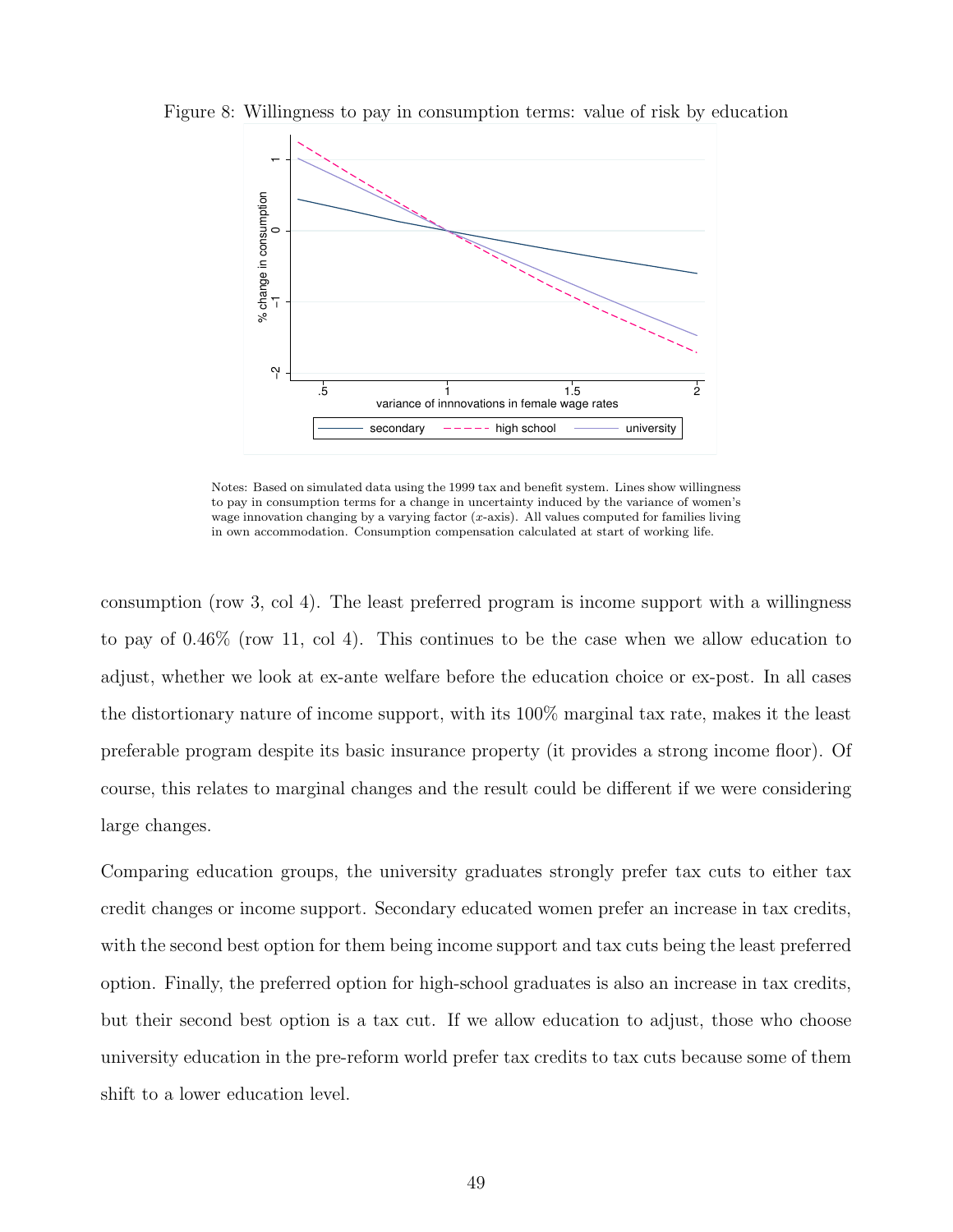|                   |                                                  |         |                   |                   | Pre-reform education choice |            | Post-reform education choice |         |         |  |  |  |  |  |
|-------------------|--------------------------------------------------|---------|-------------------|-------------------|-----------------------------|------------|------------------------------|---------|---------|--|--|--|--|--|
|                   |                                                  |         |                   | by baseline educ  |                             |            | by baseline educ             |         |         |  |  |  |  |  |
|                   |                                                  | Sec     | <b>HS</b>         | Univ              | All                         | <b>Sec</b> | HS                           | Univ    | All     |  |  |  |  |  |
|                   |                                                  | (1)     | $\left( 2\right)$ | $\left( 3\right)$ | $\left( 4\right)$           | (5)        | (6)                          | (7)     | (8)     |  |  |  |  |  |
|                   | Panel A: Adjustment in basic tax rate            |         |                   |                   |                             |            |                              |         |         |  |  |  |  |  |
| (1)               | Lifetime gross earnings                          | 0.14    | 0.16              | 0.13              | 0.14                        | 0.17       | 0.16                         | 0.13    | 0.15    |  |  |  |  |  |
| (2)               | Lifetime disposable income                       | 0.64    | 0.79              | 0.90              | 0.77                        | 0.66       | 0.79                         | 0.90    | 0.78    |  |  |  |  |  |
| (3)               | Welfare (post-education)                         | 0.52    | 0.63              | 0.45              | 0.55                        | 0.51       | 0.63                         | 0.45    | 0.55    |  |  |  |  |  |
| (4)               | Welfare (pre-education)                          |         |                   |                   |                             |            |                              |         | 0.78    |  |  |  |  |  |
|                   | Panel B: Adjustment in tax credits maximum award |         |                   |                   |                             |            |                              |         |         |  |  |  |  |  |
| (5)               | Lifetime gross earnings                          | $-0.05$ | $-0.36$           | $-0.27$           | $-0.24$                     | 0.01       | $-0.39$                      | $-0.59$ | $-0.31$ |  |  |  |  |  |
| (6)               | Lifetime disposable income                       | 1.18    | 0.54              | $-0.01$           | 0.61                        | 1.00       | 0.38                         | $-0.24$ | 0.43    |  |  |  |  |  |
| (7)               | Welfare (post-education)                         | 1.94    | 1.11              | 0.18              | 1.15                        | 1.63       | 0.87                         | 0.91    | 1.11    |  |  |  |  |  |
| (8)               | Welfare (pre-education)                          |         |                   |                   |                             |            |                              |         | 1.24    |  |  |  |  |  |
|                   | Panel C: Adjustment in IS award                  |         |                   |                   |                             |            |                              |         |         |  |  |  |  |  |
| (9)               | Lifetime gross earnings                          | $-1.30$ | $-1.36$           | $-0.78$           | $-1.21$                     | $-1.25$    | $-1.35$                      | $-0.86$ | $-1.20$ |  |  |  |  |  |
| (10)              | Lifetime disposable income                       | $-0.18$ | $-0.56$           | $-0.49$           | $-0.42$                     | $-0.17$    | $-0.55$                      | $-0.55$ | $-0.43$ |  |  |  |  |  |
| (11)              | Welfare (post-education)                         | 0.72    | 0.44              | 0.14              | 0.46                        | 0.70       | 0.41                         | 0.32    | 0.48    |  |  |  |  |  |
| $\left(12\right)$ | Welfare (pre-education)                          |         |                   |                   |                             |            |                              |         | 0.55    |  |  |  |  |  |

Table 14: Impacts of an exogenous increase in public spending distributed through alternative routes

Notes: The values measure the impact of exogenously increasing public spending by 0.5% of total gross earnings and distributing it through a drop in the basic tax rate (panel A), an increase in the tax credits maximum award (panel B) and an increase in the IS award (panel C). All comparisons are against the 1999 tax and benefits system.

Columns 1 to 4 display results when education choices remain at 1999 levels, in which case the extra spending allows for the basic tax rate to drop by 0.93pp, the IS award to increase by £8.10 per week, or the tax credits award to increase by £35.90 per week. Columns 5 to 8 display results when education choices can adjust to the new system, in which case the extra spending allows for the basic tax rate to drop by 0.94pp, the IS award to increase by £7.80 per week, or the tax credits award to increase by £31.10 per week.

Rows 1-2 (as well as 5-6 and 9-10) display percentage effects on pre- and post- tax lifetime income, respectively. Rows 3-4 (as well as 7-8 and 11-12) display effects on welfare measured by the willingness to pay as a percentage of consumption to keep pre-reform wellbeing with the post-reform family budget. These are measured at the beginning of working life (rows 3, 7 and 11) and at the start of life (row 4, 8 and 12). See footnote to Table 13 for more details.

The table also reports changes in gross and net income reflecting changes in work behavior and benefit receipt as a result of the marginal changes in the respective programs. These reveal large negative impacts of increases in income support on work income. Tax credits also decrease gross income from work, but by much less. Thus tax credits seem to achieve an increase in welfare with a much lower effect on income.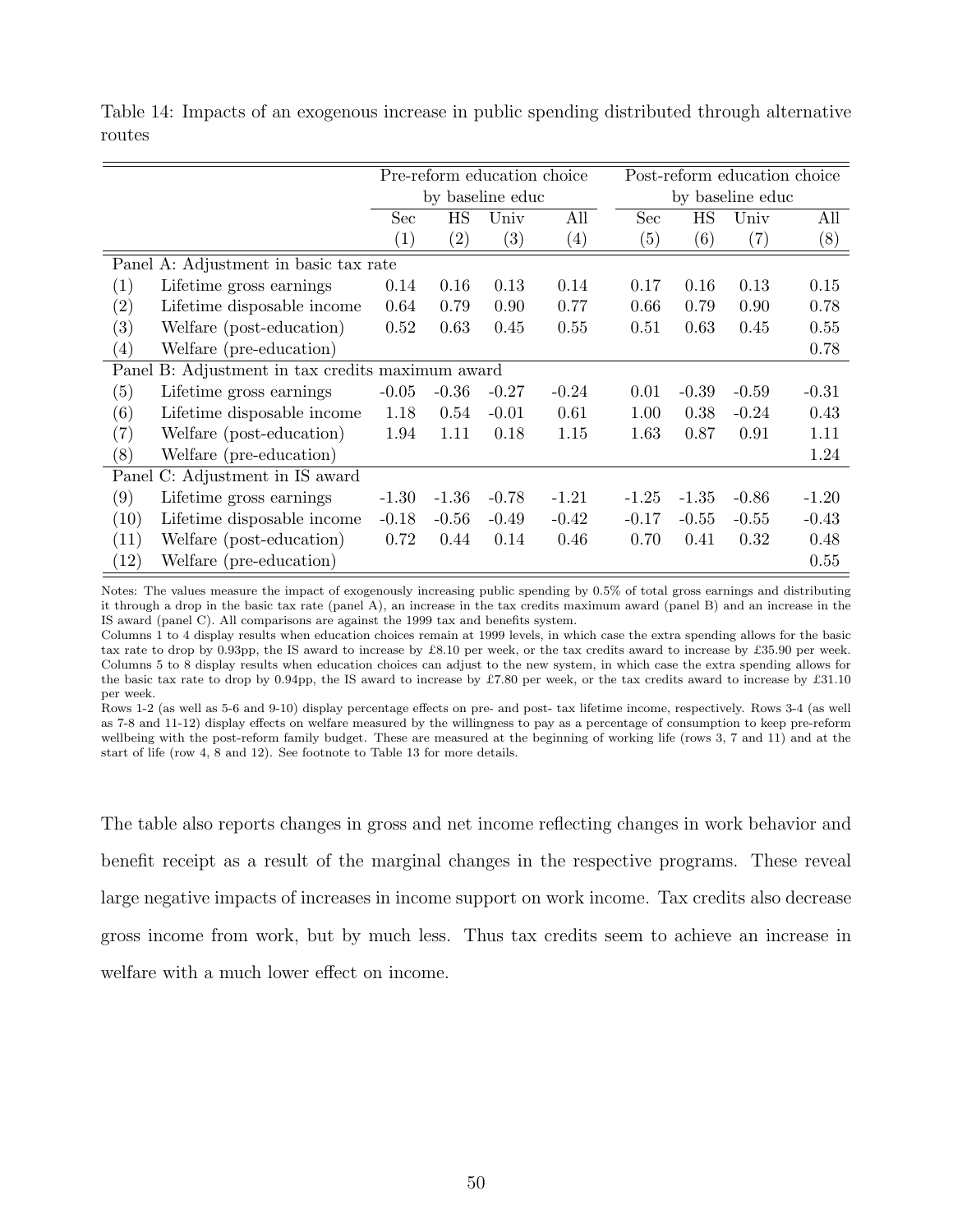## 9 Conclusions

While empirical work has emphasized the importance of tax and welfare on incentives to work, the longer-term incentive and welfare effects of such policies have received less attention. In particular, policies that change the return to education and work may affect the amount of human capital accumulated, with important consequences for output, employment and, ultimately, welfare. On the other hand, such welfare programs offer valuable insurance against adverse shocks and may also reduce poverty rates among both the unemployed and the low wage earners.

In this paper we use reforms to the the tax and welfare system and the way they affect different demographic groups to establish that they affect both labor supply and educational decisions. We then develop a life-cycle model of women's labor supply, human capital formation (including both education choice and work experience) and savings, allowing for family formation, that allows us to consider these trade-offs and understand better the longer-term effects of policy. We pay particular attention in the detailed modeling of the tax and welfare system and they it was reformed.

The model is estimated on a long household panel survey for the UK. We use two sources of exogenous variation for this purpose. First, different tax and welfare systems are in place as successive cohorts start adult life. Moreover they face reforms at different ages. This induces different educational and work incentives. Second, conditional on family background (that can affect all aspects of the model) parental income at 16 is allowed to affect education choices, reflecting liquidity constraints in education choice.

Many important empirical features are closely reproduced, including the short-run effects of the tax credit and income support reforms of the late 1990s. We compute intensive and extensive margin elasticities of labor supply, showing the difference between Marshallian and Frisch labor supply elasticities. We then use the model to study the impact of tax and welfare benefit reforms on employment, family income and education decisions. We also investigate the insurance value of redistributive policies.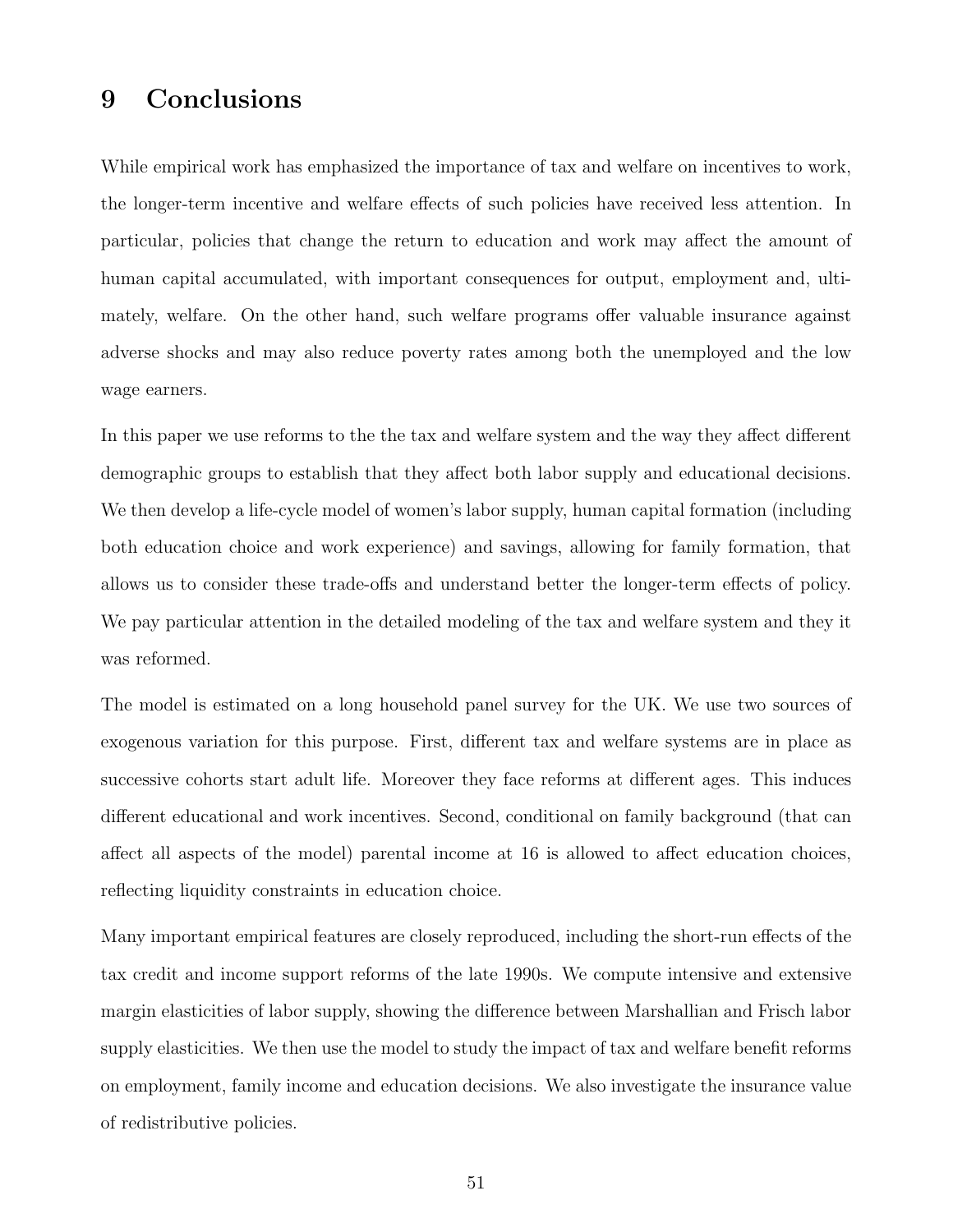Our results show that labor supply elasticities can be substantial both on the intensive and the extensive margins, and even more so for single mothers. As a result, tax and benefit reform has important incentive and welfare effects. We also show that there is substantial depreciation of human capital out of work and that valuable labor-market experience is only gained in full-time (as opposed to part-time) work. We uncover strong complementarity between formal education and human capital on-the-job. Finally, individuals on the margin change their education choices in response to welfare reforms, such as tax credits, that change substantially the returns to education. As such policies become permanent features of the policy landscape, their benefits in terms of insurance and poverty reduction need to be weighed against changes in incentives and human capital accumulation, including education choice.

We also quantify the marginal welfare gains of tax cuts, tax credits and income support. While preferences for the alternative programs vary among education groups, overall tax credits are preferred to tax cuts. Moreover, the least welfare enhancing policy on the margin is income support, which carries an implicit 100% marginal tax rate. Perhaps not unexpectedly, secondary educated women prefer tax credits to tax cuts, while university graduates prefer tax cuts.

While the insurance and anti-poverty value of such benefit systems is substantial, policy may need to be designed to counteract the ill-effects on education and human capital accumulation that, in itself, can have important longer-term impacts in many aspects of life, including the intergenerational transmission of poverty as well as on crime.

### References

- Abbott, B., G. Gallipoli, C. Meghir and G. Violante (2013). "Education Policy and Intergenerational Transfers in Equilibrium," NBER Working Paper w18782.
- Adam, S., J. Browne and C. Heady (2010). "Taxation in the UK," in J. Mirrlees, S. Adam, T. Besley, R. Blundell, S. Bond, R. Chote, M. Gammie, P. Johnson, G. Myles and J. Poterba (eds), *Dimensions of Tax Design: the Mirrlees Review*, 1-87, Oxford: Oxford University Press.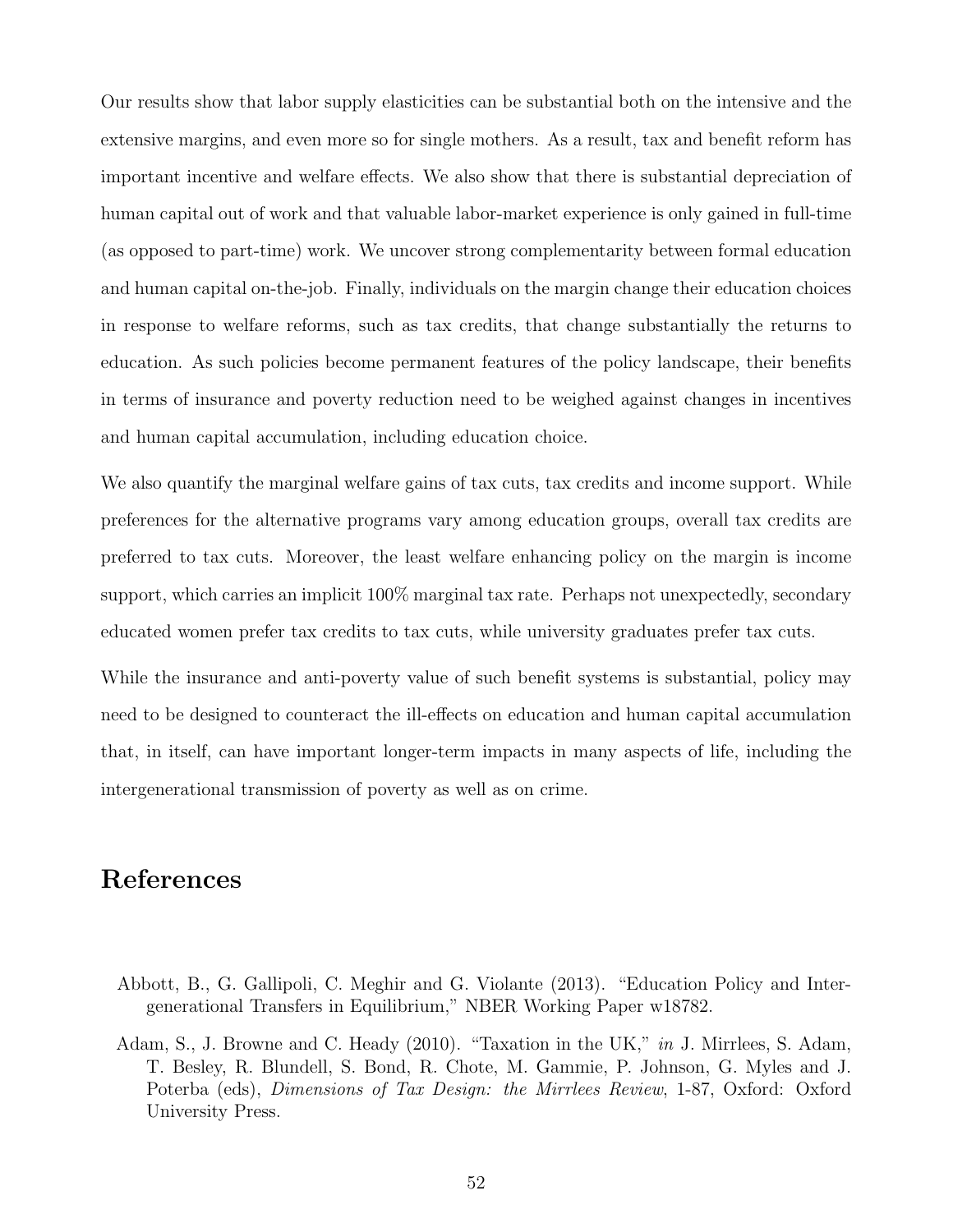- Adda, J., C. Dustmann, C. Meghir and J. M. Robin (2013). "Career Progression, Economic Downturns, and Skills," NBER working paper w18832
- Adda, J., C. Dustmann and K. Stevens (2011). "The Career Costs of Children," IZA discussion paper 6201, Bonn.
- Altonji, Joseph G. (1986) Intertemporal Substitution in Labor Supply: Evidence from Micro Data Journal of Political Economy, Vol. 94, No. 3, Part 2: Hoover Institution Labor Conference (Jun., 1986), pp. S176-S215
- Altonji, Joseph G. and Lewis M. Segal (1996) Small-Sample Bias in GMM Estimation of Covariance Structures Journal of Business and Economic Statistics, Vol. 14, No. 3 (July, 1996), pp. 353-366
- Arellano, M. and C. Meghir (1992). "Female Labour Supply and On-the-Job Search: An Empirical Model Estimated Using Complementary Data Sets," The Review of Economic Studies, vol. 59(3): 537-559.
- Attanasio, O., H. Low, V. Sanchez-Marcos (2008). "Explaining Changes in Female Labor Supply in a Life-Cycle Model," The American Economic Review, vol. 98(4): 1517-1552.
- Attanasio, O. and G. Weber (1995). "Is Consumption Growth Consistent with Intertemporal Optimization?," Journal of Political Economy, 103, 11211157.
- Black Sandra E. , Paul J. Devereux (2011) "Recent Developments in Intergenerational Mobility", in Handbook of Labor Economics, Volume 4b, O. Ashenfelter and D. Card eds.
- Blundell, R., A. Bozio and G. Laroque (2013). "Extensive and Intensive Margins of Labour Supply: Working Hours in the US, UK and France," Fiscal Studies, March, 34(1), 1-29.
- Blundell, R., M. Brewer and M Francesconi (2008). "Job Changes, Hours Changes and the Path of Labour Supply Adjustment," *Journal of Labor Economics*, vol. 26(3): 421–453, July.
- Blundell, R, M. Brewer and A. Shephard (2005). "Evaluating the Labour Market Impact of Working Families' Tax Credit Using Difference-in-Differences," IFS Working Paper.
- Blundell, R. M. Browning and C. Meghir (1994) "Consumer demand and the life-cycle allocation of household expenditures', Review of Economic Studies, vol. 161: 57-80.
- Blundell, R., A. Duncan and C. Meghir (1992). "Taxation in Empirical Labour Supply Models: Lone Mothers in the UK," Economic Journal, vol. 102: 265-278.
- Blundell, R., A. Duncan and C. Meghir (1998). "Estimating Labor Supply Responses Using Tax Reforms," Econometrica, vol. 66: 827-861.
- Blundell, R. and H. Hoynes (2004). 'Has 'In-Work' Benefit Reform Helped the Labour Market?," in R. Blundell, D. Card and R. Freeman (eds), Seeking a Premier League Economy, 411-460, Chicago: University of Chicago Press.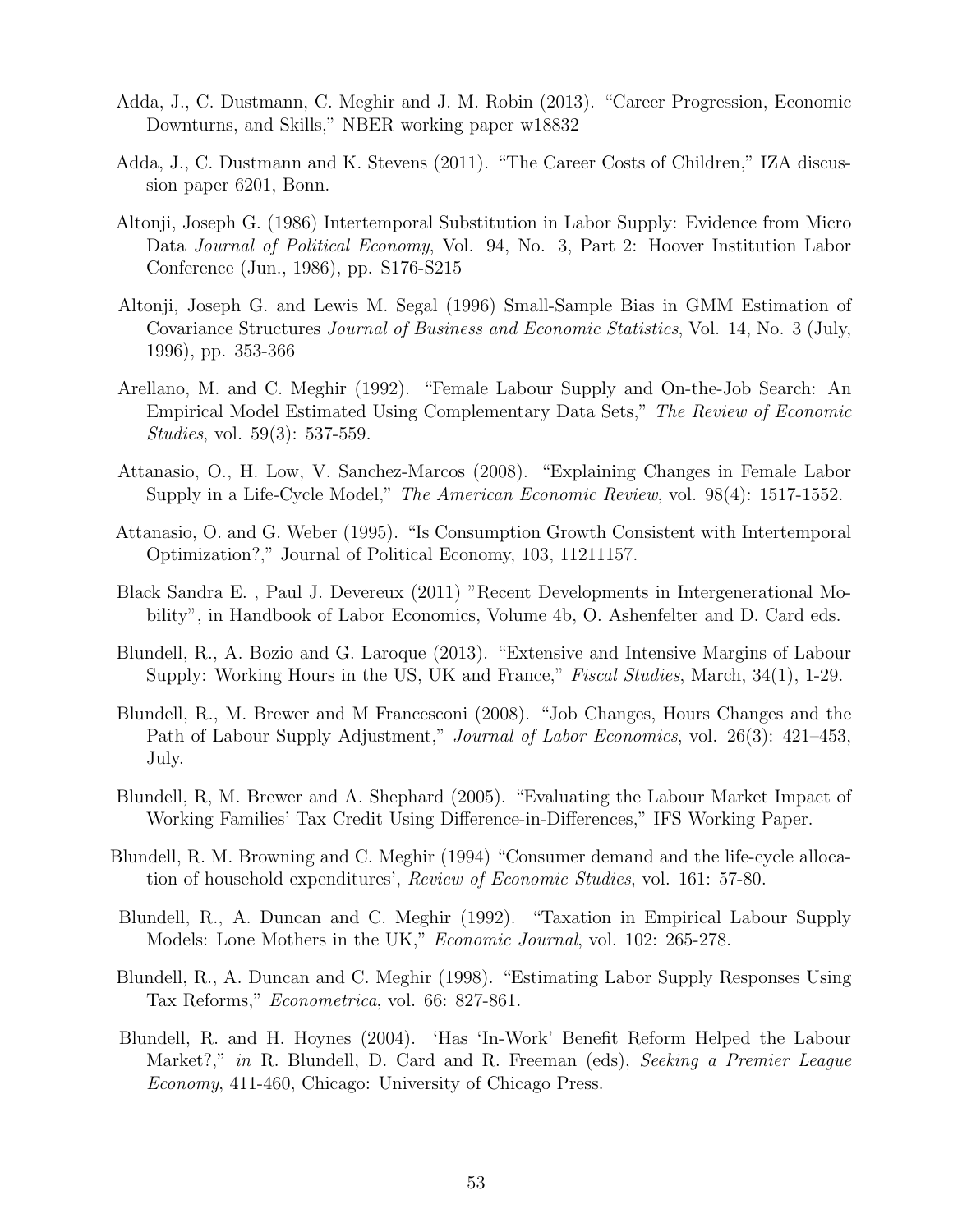- Blundell, R. and T. MaCurdy (1999). 'Labor Supply: A Review of Alternative Approaches," in O. Ashenfelter and D. Card (eds), *Handbook of Labour Economics*, vol 3: 1559-1695, Amsterdam: Elsevier Science.
- Blundell, R., C. Meghir and P. Neves (1993). "Labour Supply and Intertemporal Substitution," Journal of Econometrics, vol. 53: 137-160.
- Blundell, R., L. Pistaferri and I. Saporta-Eksten (2012). "Consumption Inequality and Family Labor Supply," NBER working paper 18445.
- Blundell, R. and I. Walker (1986). "A Life-Cycle Consistent Empirical Model of Family Labour Supply Using Cross-Section Data," The Review of Economic Studies, Vol. 53(4): 539-558, Econometrics Special Issue.
- Brewer, M., A. Duncan, A. Shepard and M. Suarez, (2006). "Did Working Families' Tax Credit work? The impact of in-work support on labour supply in Great Britain," Labour Economics, vol. 13(6): 699-720.
- Brewer, M., E. Saez and A. Shephard (2010). "Means testing and tax rates on earnings," in J. Mirrlees, S. Adam, T. Besley, R. Blundell, S. Bond, R. Chote, M. Gammie, P. Johnson, G. Myles and J. Poterba (eds), Dimensions of Tax Design: the Mirrlees Review, Oxford: Oxford University Press.
- Browne, J. and A. Hood (2012), "A Survey of the UK Benefit System," IFS Briefing Note No. 13.
- Browne, J. and B. Roantree (2012). "A Survey of the UK Tax System," IFS Briefing Note No. 9.
- Browning, M. and C. Meghir (1991). "The Effects of Male and Female Labour Supply on Commodity Demands," Econometrica, vol. 59: 925-952.
- Card, D. and R. Hyslop (2005). "Estimating the Effects of a Time-Limited Earnings Subsidy for Welfare-Leavers," Econometrica, vol. 73(6): 1723-1770.
- Card, D. and P. Robins (2005). "How Important Are 'Entry Effects' in Financial Incentive programs for Welfare Recipients? Experimental Evidence from the Self-Sufficiency Project," Journal of Econometrics, vol. 125(1-2): 113-139.
- Carroll, C (2006). "The Method of Endogenous Gridpoints for Solving Dynamic Stochastic Optimization Problems," Economics Letters, 91: 312320.
- Chiappori, P.A., M. Iyigun and Y. Weiss (2012). "Investment in Schooling and the Marriage Market," American Economic Review, vol. 99 (5): 1689-1713.
- Eckstein, Z. and K. Wolpin (1989). "Dynamic Labour Force Participation of Married Women and Endogenous Work Experience," The Review of Economic Studies, vol. 56(3): 375- 390.
- Eissa, Nada and Jeffrey B. Liebman (1996) Labor Supply Response to the Earned Income Tax Credit The Quarterly Journal of Economics, Vol. 111, No. 2 (May, 1996), pp. 605-637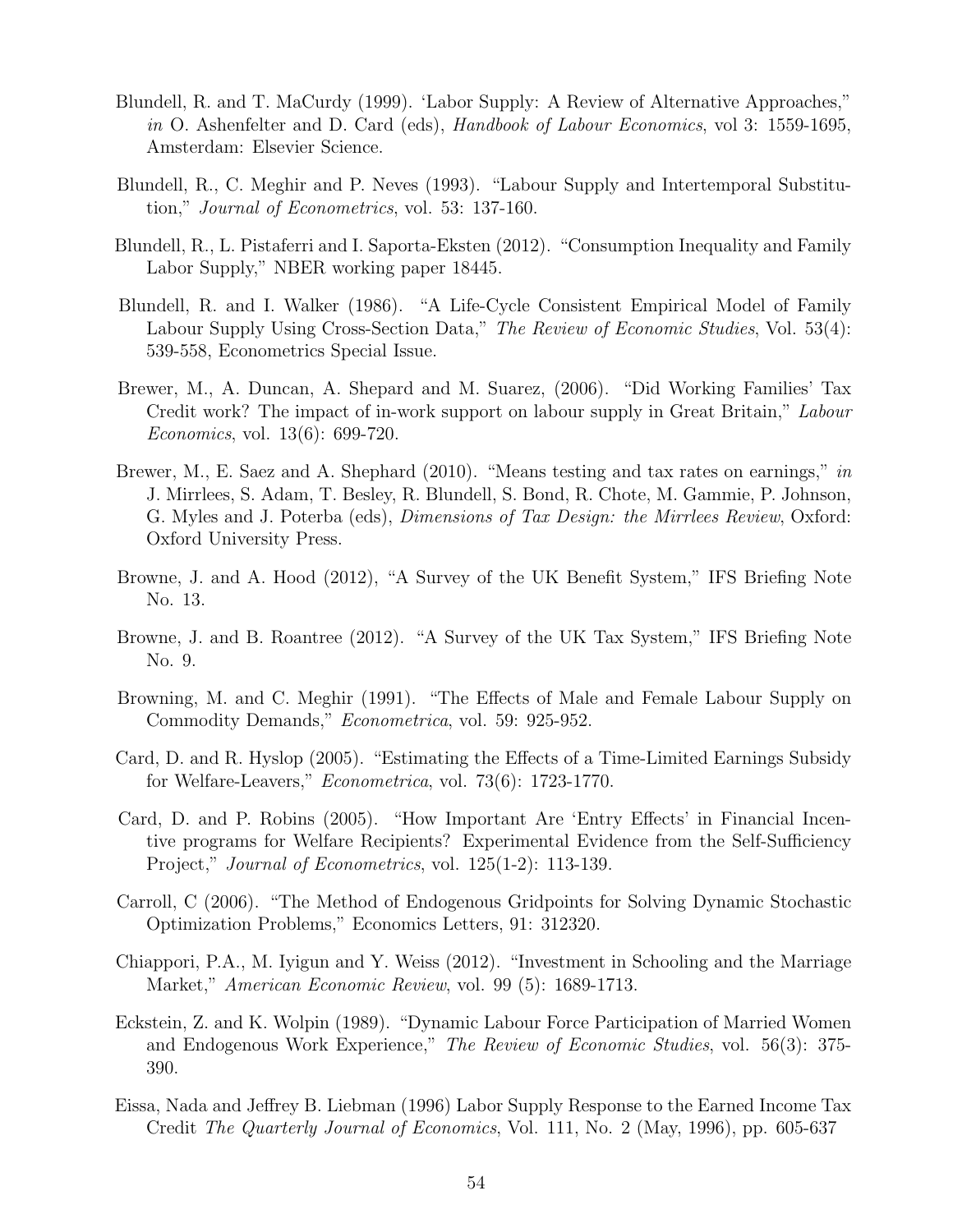- Francesconi, M. (2002). "A Joint Dynamic Model of Fertility and Work of Married Women," Journal of Labor Economics, vol. 20(2): 336-380.
- Francesconi, M. and W. van der Klaauw (2007). "The Socioeconomic Consequences of 'In-Work' benefit reform for British Lone Mothers," *Journal of Human Resources*, vol. 42(1): 1-31.
- Francesconi, M., H. Rainer and W. van der Klaauw (2009). "The Effects of In-Work Benefit Reform in Britain on Couples: Theory and Evidence," *Economic Journal*, vol. 119(535): F66-F100.
- French, E. (2005). "The Effects of Health, Wealth, and Wages on Labour Supply and Retirement Behaviour," The Review of Economic Studies, vol. 72(2): 395-427.
- Gallant, R. and G. Tauchen (1996). "Which Moments to Match?," Econometric Theory, vol. 12: 657-681.
- Goldin C. (2006). "The Rising (and then Declining) Significance of Gender," in Blau, Brinton and Grusky, The Declining Significance of Gender, Russell Sage Foundation Press.
- Goldin, C. (2014). "A Grand Gender Convergence: Its Last Chapter," American Economic Review, vol. 104(4): 1091?1119.
- Gourieroux, C., A. Monfort and E. Renault (1993). "Indirect Inference," *Journal of Applied* Econometrics, vol. 8: S85-S118.
- Gregg, P. S. Harkness and S. Smith (2009). "Welfare Reform and Lone Parents in the UK," Economic Journal, vol. 119(535): F38-F65.
- Grogger, J. and L. Karoly (2009). "The Effects of Work-Conditioned Transfers on Marriage and Child Well-Being: A Review," Economic Journal, vol. 119(535): F15-F37.
- Heckman, J. (1979). "Sample Selection Bias as a Specification Error," Econometrica, vol. 47(1): 153-161.
- Heckman, J. J., L. Lochner, and R. Cossa (2003). "Learning-By-Doing Vs. On-the- Job Training: Using Variation Induced by the EITC to Distinguish Between Models of Skill Formation," in E. Phelps (ed.) Designing Inclusion: Tools to Raise Low-end Pay and Employment in Private Enterprise. Cambridge University Press, Cambridge.
- Heckman, J. J., L. Lochner, C. Taber (1998). "General-Equilibrium Treatment Effects: A Study of Tuition Policy." The American Economic Review, vol. 88(2): 381-386, Papers and Proceedings of the Hundred and Tenth Annual Meeting of the American Economic Association.
- Heckman, J. J. and T. E. MaCurdy (1980). "A Life Cycle Model of Female Labour Supply" The Review of Economic Studies, vol.  $47(1)$ :  $47-74$ , Econometrics Issue.
- Huggett, M., G. Ventura and A. Yaron, (2011). "Sources of Lifetime Inequality," American Economic Review, vol. 101(7): 2923-54.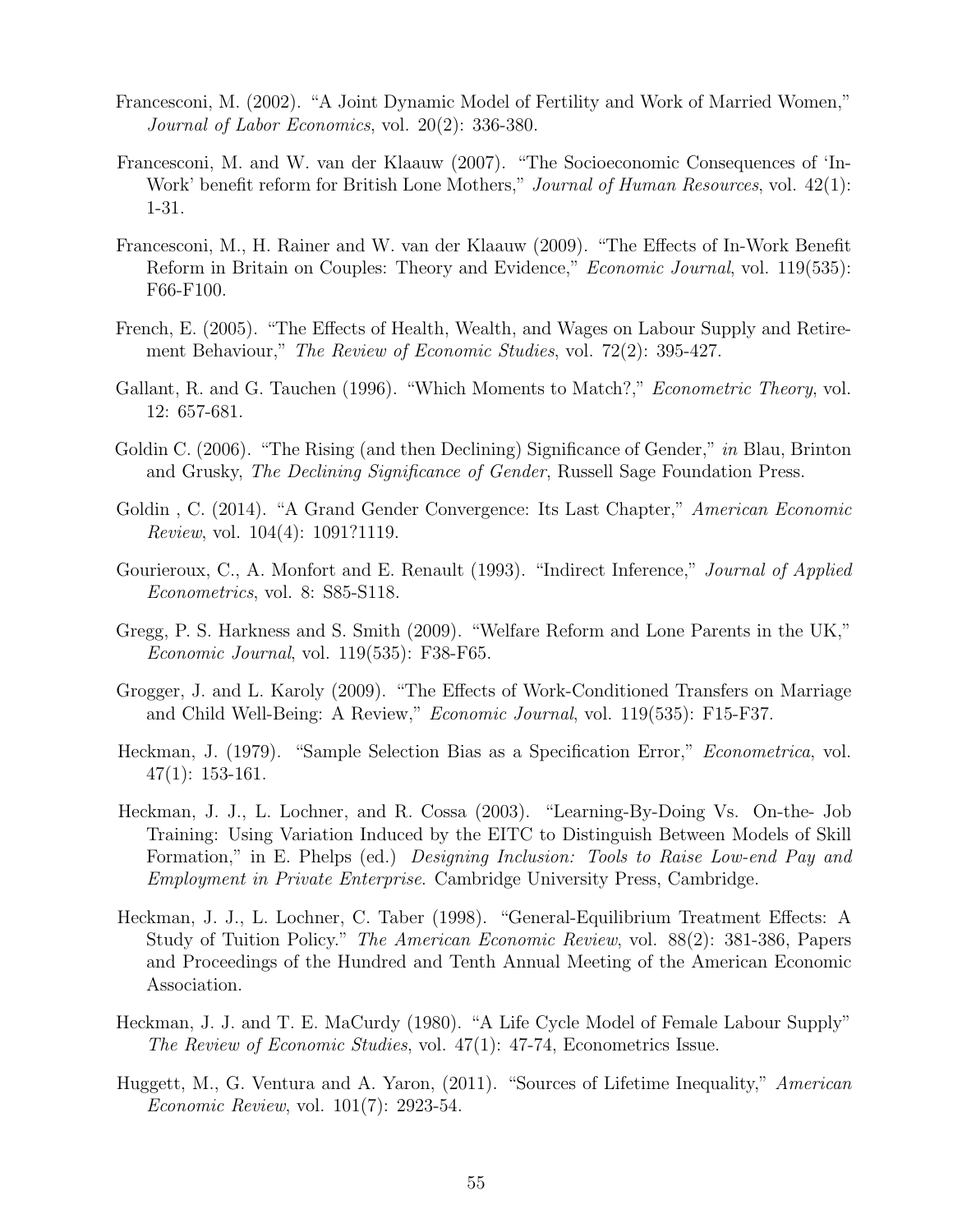- Hotz, V. and K. Scholz (2003). "The Earned Income Tax Credit," in R. Moffitt (ed.) Means-Tested Transfer Programs in the United States, pages 141-198. Chicago: University of Chicago Press.
- Imai, S. and M. Keane (2004). "Intertemporal Labor Supply and Human Capital Accumulation," International Economic Review, vol. 45: 601-641.
- Keane M. P. and K. I. Wolpin (1997). "The Career Decisions of Young Men," Journal of Political Economy, vol. 105(3): 473-522.
- Keane M. P. and K. I. Wolpin (2007) "Exploring the Usefulness of a Nonrandom Holdout Sample for Model Validation: Welfare Effects on Female Behavior" International Economic Review, Vol. 48, No. 4 (Nov., 2007), pp. 1351-1378
- Keane M. P. and K. I. Wolpin (2010). "The Role Of Labor And Marriage Markets, Preference Heterogeneity, And The Welfare System In The Life Cycle Decisions Of Black, Hispanic, And White Women," International Economic Review, vol. 51(3): 851-892.
- Lee, D. (2005). "An Estimable Dynamic General Equilibrium Model of Work, Schooling, and Occupational Choice," International Economic Review, vol. 46(1): 1-34.
- Van der Klaauw, W. (1996). "Female Labour Supply and Marital Status Decisions: A Life-Cycle Model," The Review of Economic Studies, vol. 63(2): 199-235.
- Van der Klaauw, W. and K. Wolpin (2008). "Social Security and the Retirement and Savings Behavior of Low-Income Households," Journal of Econometrics, vol. 145(1-2): 21-42.
- Levell, P., R. May, C. O'Dea and D. Phillips (2009). "A Survey of the UK Benefits System," IFS Briefing Note No. 13.
- Lindahl, M. Mrten Palme, Sofia Sandgren Massih , Anna Sjgren (2015) "Long-Term Intergenerational Persistence of Human Capital An Empirical Analysis of Four Generations", The Journal of Human Resources, 50.1
- McFadden, D. (1989). "A Method of Simulated Moments for Estimation of Discrete Response Models Without Numerical Integration," Econometrica, vol. 57(5): 995-1026.
- MaCurdy, T. E. (1983). "A Simple Scheme for Estimating an Intertemporal Model of Labor Supply and Consumption in the Presence of Taxes and Uncertainty," International Economic Review, vol. 24(2): 265-289.
- Meghir, C. and D. Phillips (2010). "Labour supply and taxes," in J. Mirrlees, S. Adam, T. Besley, R. Blundell, S. Bond, R. Chote, M. Gammie, P.Johnson, G. Myles and J. Poterba (eds), Dimensions of Tax Design: the Mirrlees Review. Oxford: Oxford University Press.
- Pakes, A. and D. Pollard (1989). "Simulation and the Asymptotics of Optimization Estimators," Econometrica, Vol. 57(5): 1027-1057.
- Pistaferri, L. (2003). "Anticipated and Unanticipated Wage Changes, Wage Risk, and Intertemporal Labor Supply," Journal of Labor Economics, vol. 21(3).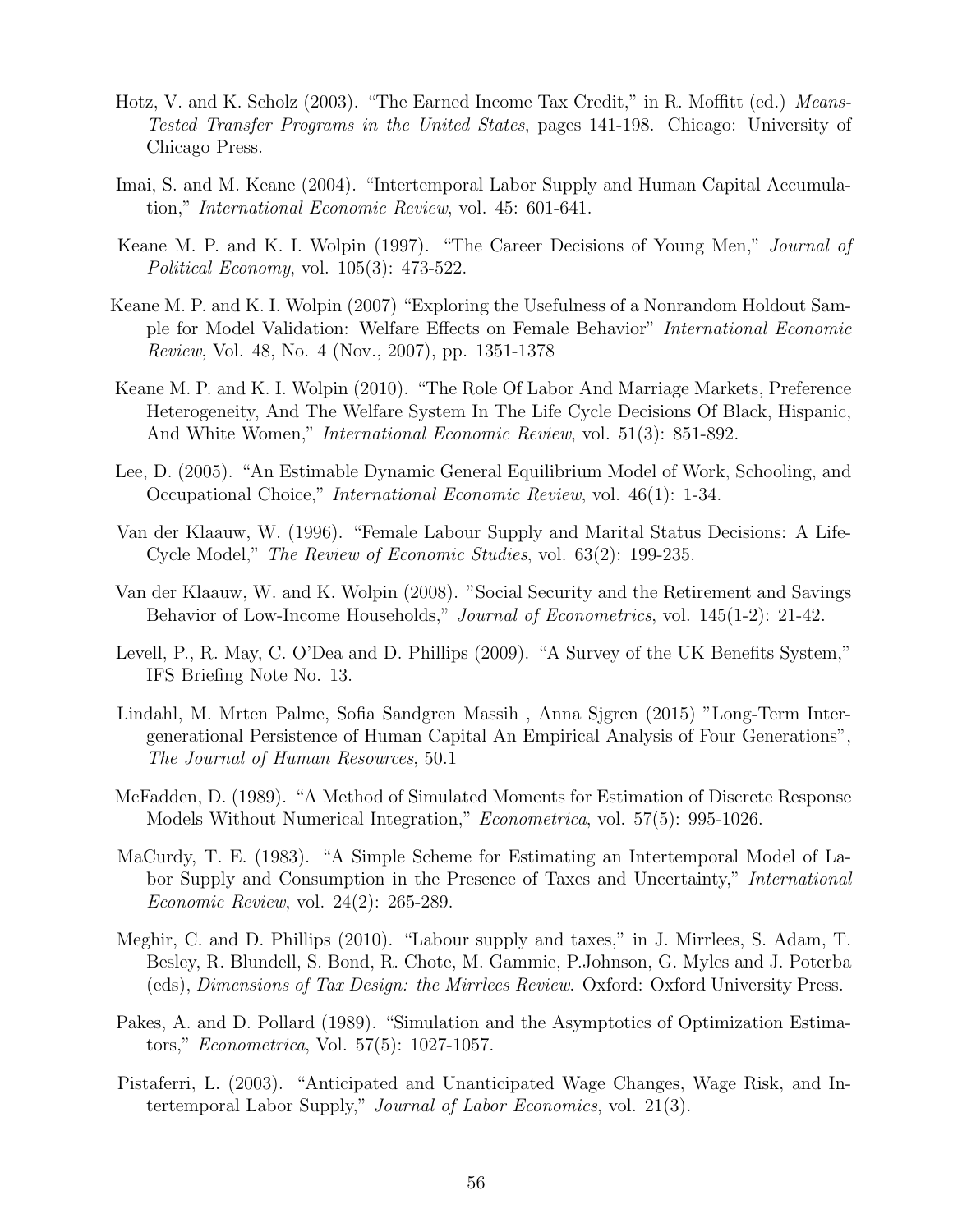- Powell, M. (2009) "The BOBYQA algorithm for bound constrained optimization without derivatives," Report DAMTP 2009/NA06, University of Cambridge.
- Saez, E. (2002). "Optimal Income Transfer Programs: Intensive Versus Extensive Labor Supply Responses," Quarterly Journal of Economics, vol. 117: 1039-1073.
- Shaw, J. (2011). "FORTAX: UK Tax and Benefit System Documentation," IFS Working Paper.
- Shaw, K. L. (1989). "Life-Cycle Labor Supply with Human Capital Accumulation," International Economic Review, Vol. 30(2): 431-456.
- Shephard, A. (2009). "FORTAX: Reference Manual," unpublished manuscript.
- Smith, A. (1990), Three Essays on the Solution and Estimation of Dynamic Macroeconomic Models, Ph.D. thesis, Duke University.
- Stantcheva, Stefanie (2015) "Optimal Taxation and Human Capital Policies over the Life Cycle", mimeo Harvard University.
- Ziliak, J. and T. Kniesner (2005). "The Effect of Income Taxation on Consumption and Labor Supply," Journal of Labor Economics, vol. 23(4): 769-796.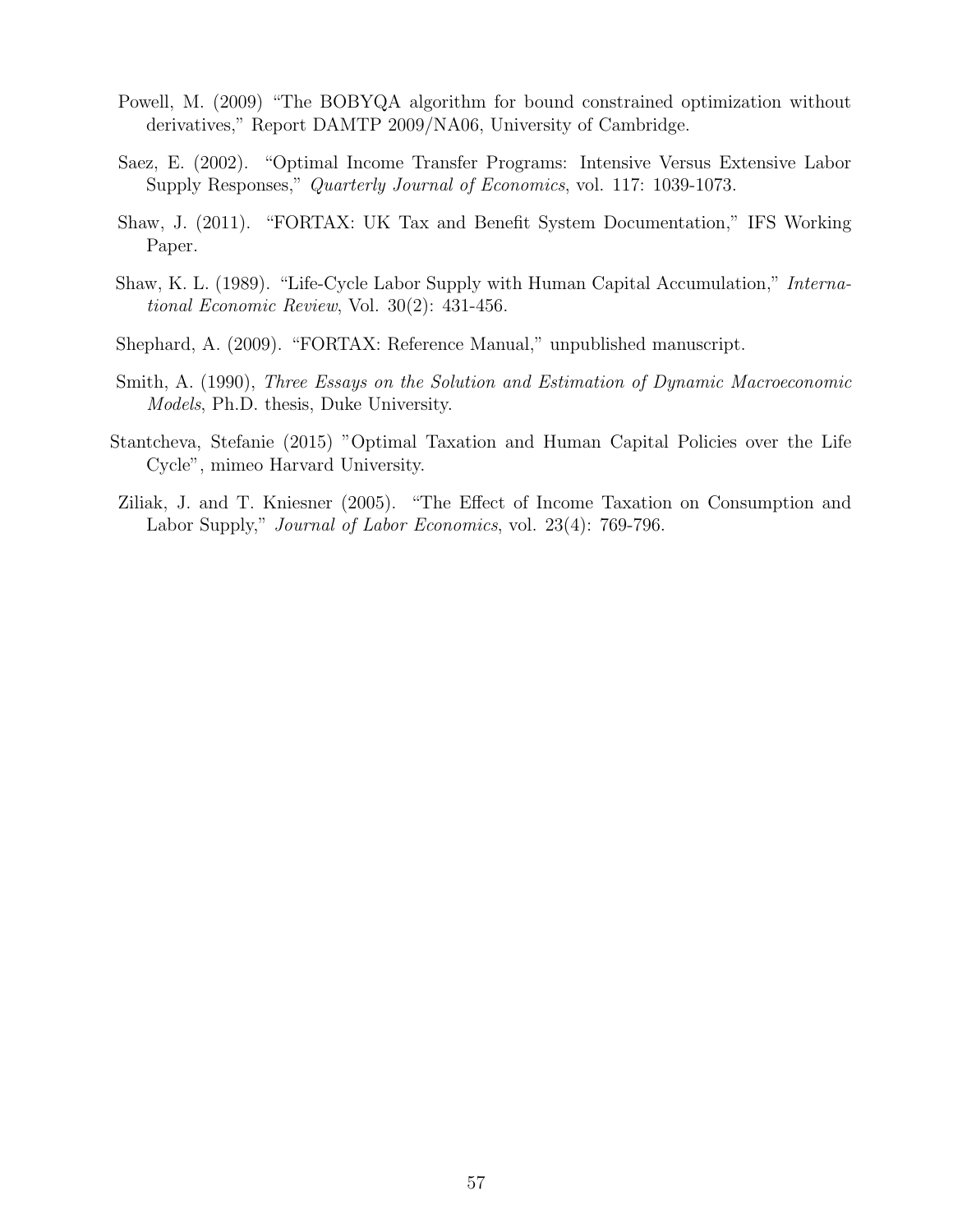# Appendix A: Data

Estimation is based on all 18 yearly waves of the British Household Panel Survey (BHPS), covering the period from 1991 to 2008. Apart from those who are lost through attrition, all families in the original 1991 sample and subsequent booster samples remain in the panel from then onwards. Other individuals have been added to the sample in subsequent periods – sometimes temporarily – as they formed families with original interviewees or were born to them. All members of the household aged 16 and above are interviewed.

We select the sample of women in all types of family arrangements observed while aged 19 to 50. Our full dataset is an unbalanced panel of just under 3,900 women observed for some varying period during the years 1991 to 2008. Almost 60% of these women were observed for at least 5 years and just over 20% were observed for at least 10 years; 25% are observed entering working life from education and for 18% parental earnings when the respondent was aged 16-17 is observed. A great deal of information is collected for them, including family demographics, employment, working hours and earnings as well as those of a present partner, women's demographics such as age and education, demand for childcare and its cost. Moreover, historical data provides information on the characteristics of their parental home when they were aged 16, including whether lived with parents, parent's education, employment status, number of siblings and sibling order, books at home.

Some definitional and data preparation procedures should be mentioned for clarity. *Employment* is determined by present labor-market status and excludes self-employment. The paths of women who report being self-employed are deleted from that moment onwards. Only women working 5 or more hours per week are classified as employed. We consider employment choices from the age of 19 for women with secondary and high school education, and from the age of 22 for women with university education.

Working hours refer to the usual hours in main job including overtime. We discretised labour supply using a three-point distribution: not working (0 to 4 hours per week, modelled as 0 hours), working part-time (5 to 20 hours per week, modelled as 18 hours) and working full-time (21 hours or more per week, modelled as 38 hours). The employment status and working hours observed at one point in the year are assumed to remain unaltered over the entire year.

Earnings are the usual gross weekly earnings in the main job. (Hourly) wage rates are the ratio of weekly earnings to weekly hours capped at 70. The wage distribution is trimmed at percentiles 2 and 99 from below and above, respectively, and only for women working at or above 5 hours per week to reduce the severity of measurement error in wage rates. Wage rates are de-trended using the aggregate wage index (for both men and women of all education levels), and all other monetary parameters in the model, including all monetary values in the annual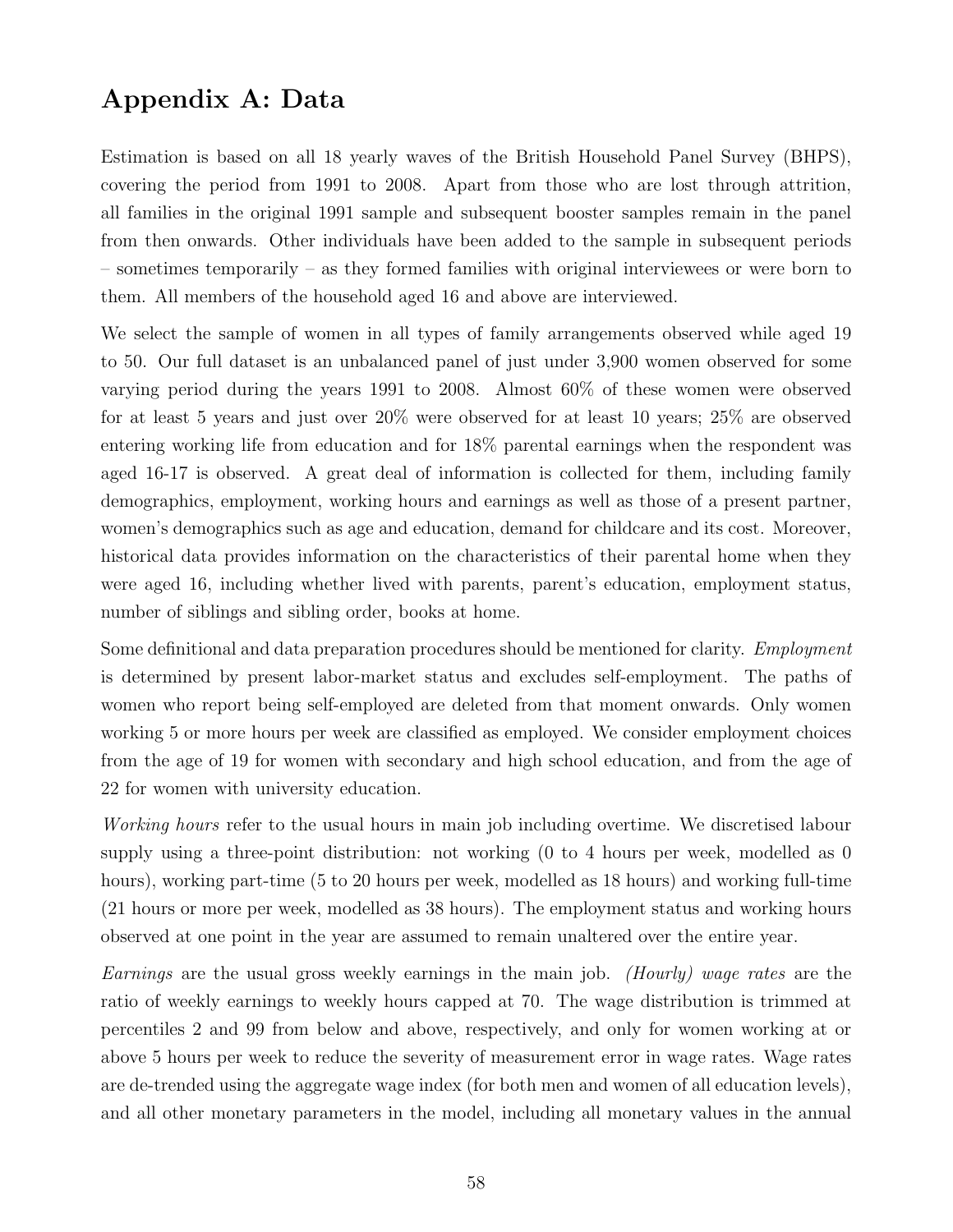sequence of tax and benefit systems, were deflated using the same index.

Family type includes four groups: single women and couples without children, lone mothers and couples with children. Women are assumed to have children only after finishing education, once entering the labor market. Cumulated *work experience* is measured in years. *Individual* assets at the beginning of adult life are the total of savings and investments net of debts. They are truncated at zero, never allowed to be negative. *Education* is classified in 3 categories: secondary or compulsory (completed by the age of 16), high school or equivalent (corresponding to A-levels or equivalent qualifications) and university (3-year degrees and above).

# Appendix B: Parameters estimated outside the structural model

#### Externally set parameters

Two parameters are chosen from pre-existing estimates: the coefficient,  $\mu$ , set to -0.56, giving a risk aversion coefficient of 1.56 (consistent with evidence in Blundell, Browning and Meghir, 1994, and Attanasio and Weber, 1995). This choice implies that the utility is always negative, and so the higher is the argument in the exponential -  $f_s$  in equation (1) - the lower is overall utility. Hence, positive and larger values of the parameters in  $f$  make working less attractive. The discount factor,  $\beta$ , is set to 0.98, a typical value in the literature (see e.g. Attanasio, Low and Sanchez-Marcos, 2008). Moreover, the risk-free interest rate is set to 0.015, which is slightly lower than the discount rate thus implying that agents have some degree of impatience. Tuition costs of university education amount to £3,000 (uprated to 2008 prices) for the threeyear program and the credit limit for university students (and graduates throughout their life) is £5,000 (also uprated to 2008 prices), both reflecting the university education policy of the late 1990s in the UK. For everyone else, credit is constrained.

#### Family transitions

Family transition probabilities were estimated using linear probability regressions, weighted to ensure an equal number of women at each age.

The probability of a partner arriving is estimated by regressing a dummy for partner arrival on a fourth order polynomial in female age among single women aged 55 or less. This is done separately for each of the nine combinations of female and partner education level. Arrival probabilities in the first period of working life are taken directly from the data, and are set to zero after 55. The probability of a partner leaving is also described by a fourth order polynomial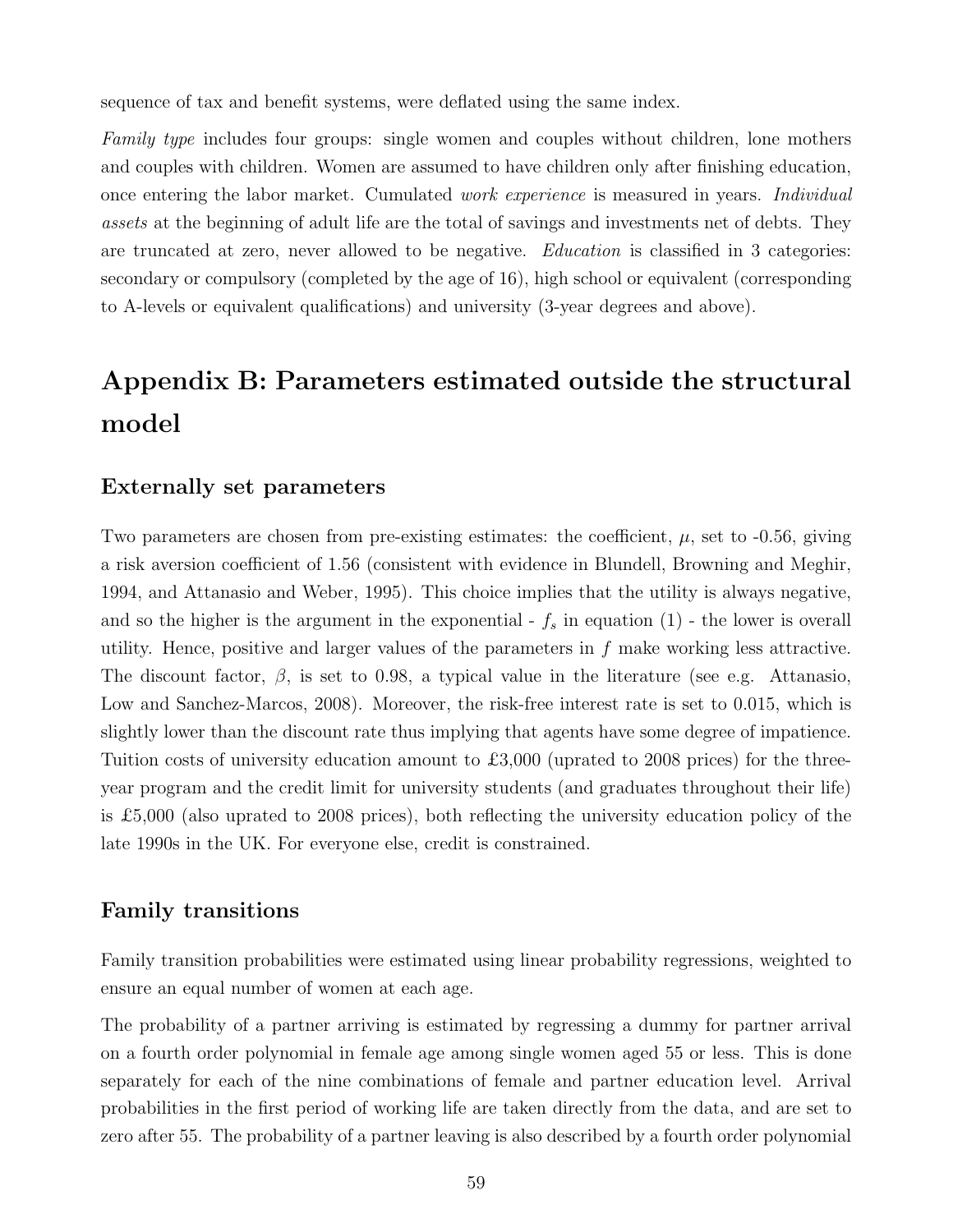

Figure 9: Family demographics by female age – data and simulations

Notes: Distribution of family types by age of woman. Data in solid lines, simulations in dashed lines.

in female age, estimated on all women aged 20–69. This is done separately by spouses' education and presence of children.

The probability of a child arriving is estimated by regressing a dummy for child arrival on a second order polynomial in female age and, for families with children, a second order polynomial in age of next youngest child and a linear interaction with female age. This is done separately for each female education level and by couple status. The probability of a child arriving is set to zero from when the woman reaches 43 onwards.

Figure 9 shows the distribution of family composition by female age and education for both observed data and model simulations. The displayed simulated profiles are reasonably close to the observed data ones. They show that secondary educated women are more likely to become mothers early on and to experienced lone-motherhood than high school and university graduates.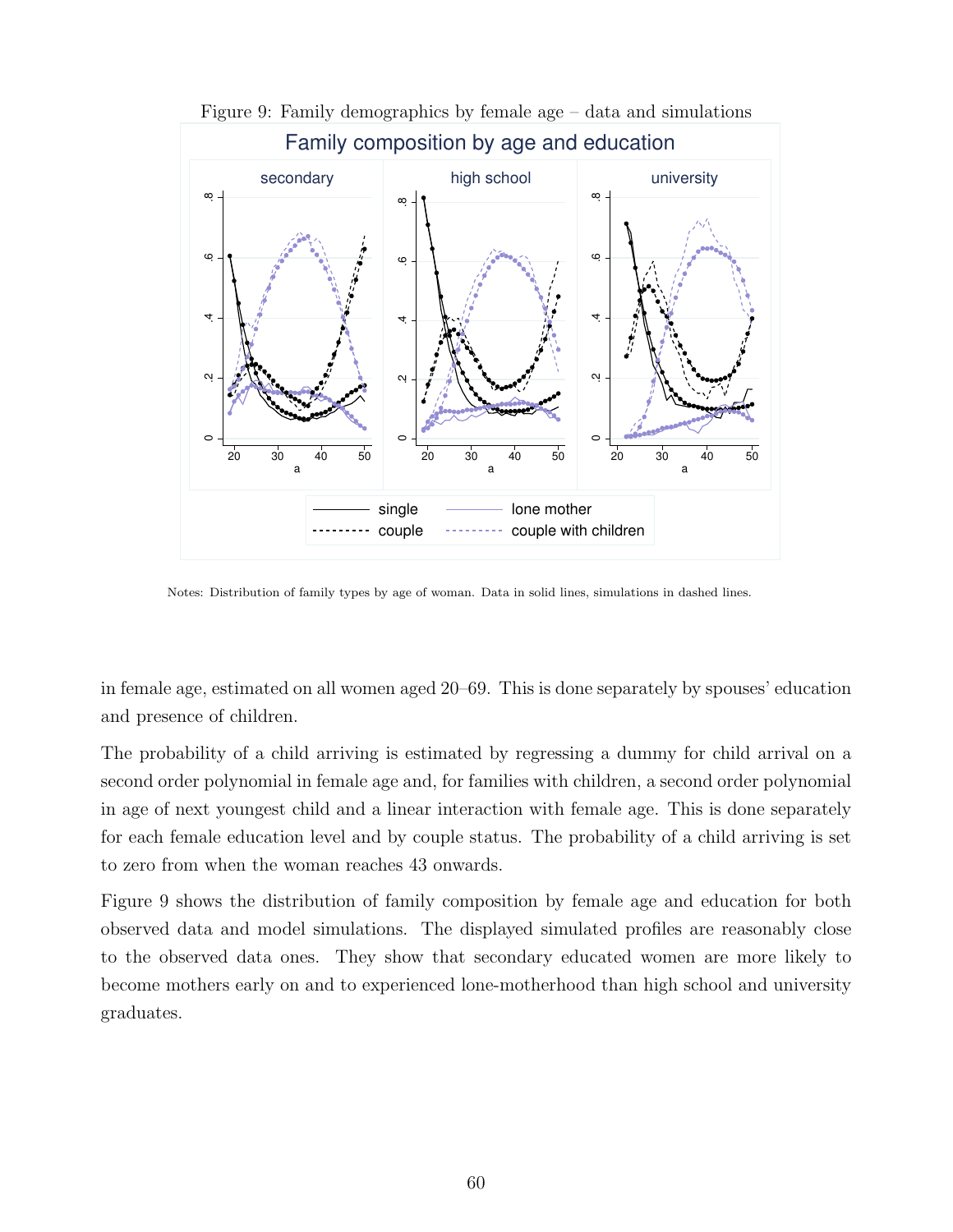### Male employment and earnings

Table 15 reports the estimates for male working status and earnings by his education. This is relevant only for women in couples as we do not seek to solve the men's problem. However, the partner's employment and income changes the family budget constraint and the work incentives of women in couples.

Rows 1 to 3 display estimates from a probit regression and show that the employment probability generally increases with education and is very persistent (row 3). Estimates for the log wage equation suggest only mild differences in wage rates by education (row 4) but strong differences in wage progression, with more educated men experiencing steeper wage profiles over time (row 5). We set the autocorrelation coefficient in the male productivity process to 0.99, close to a unit root. Having tried several alternative exclusion restrictions within a Heckman selection model of male employment and earnings, we found no evidence of statistically significant selection. Hence, we assume that the residuals in the employment and wage equations are uncorrelated.

|                                                           |           | Man's education |        |
|-----------------------------------------------------------|-----------|-----------------|--------|
|                                                           | secondary | further         | higher |
| Employment probabilities                                  |           |                 |        |
| new couples<br>(1)                                        | 0.74      | 0.87            | 0.83   |
|                                                           | (0.02)    | (0.02)          | (0.03) |
| (2)<br>ongoing couples: intercept                         | 0.05      | 0.37            | 0.58   |
|                                                           | (0.02)    | (0.02)          | (0.04) |
| (3)<br>ongoing couples: previously employed               | 1.52      | 1.40            | 1.28   |
|                                                           | (0.03)    | (0.03)          | (0.06) |
| Log wage equation                                         |           |                 |        |
| (4)<br>log wage rates                                     | 1.94      | 2.07            | 2.05   |
|                                                           | (0.07)    | (0.08)          | (0.15) |
| (5)<br>log woman's age minus 18                           | 0.09      | 0.18            | 0.35   |
|                                                           | (0.04)    | (0.03)          | (0.07) |
| (6)<br>dispersion productivity (new couples)              | 0.37      | 0.36            | 0.39   |
|                                                           | (0.12)    | (0.13)          | (0.18) |
| (7)<br>dispersion innov in productivity (ongoing couples) | 0.12      | 0.10            | 0.10   |
| (0.04)                                                    | (0.03)    | (0.5)           |        |

Table 15: Exogenous parameters: married men employment and wage rates by education

Notes: Standard errors in parenthesis below the estimate. Sample sizes are: 665 observations for new couples, 31,946 observations for all couples and 16,318 for continuously employed men.

Families with positive childcare costs pay £2.60 (standard error 0.04) per working hour. Childcare is required for every hour when all adults in the household are working if the child is 5 or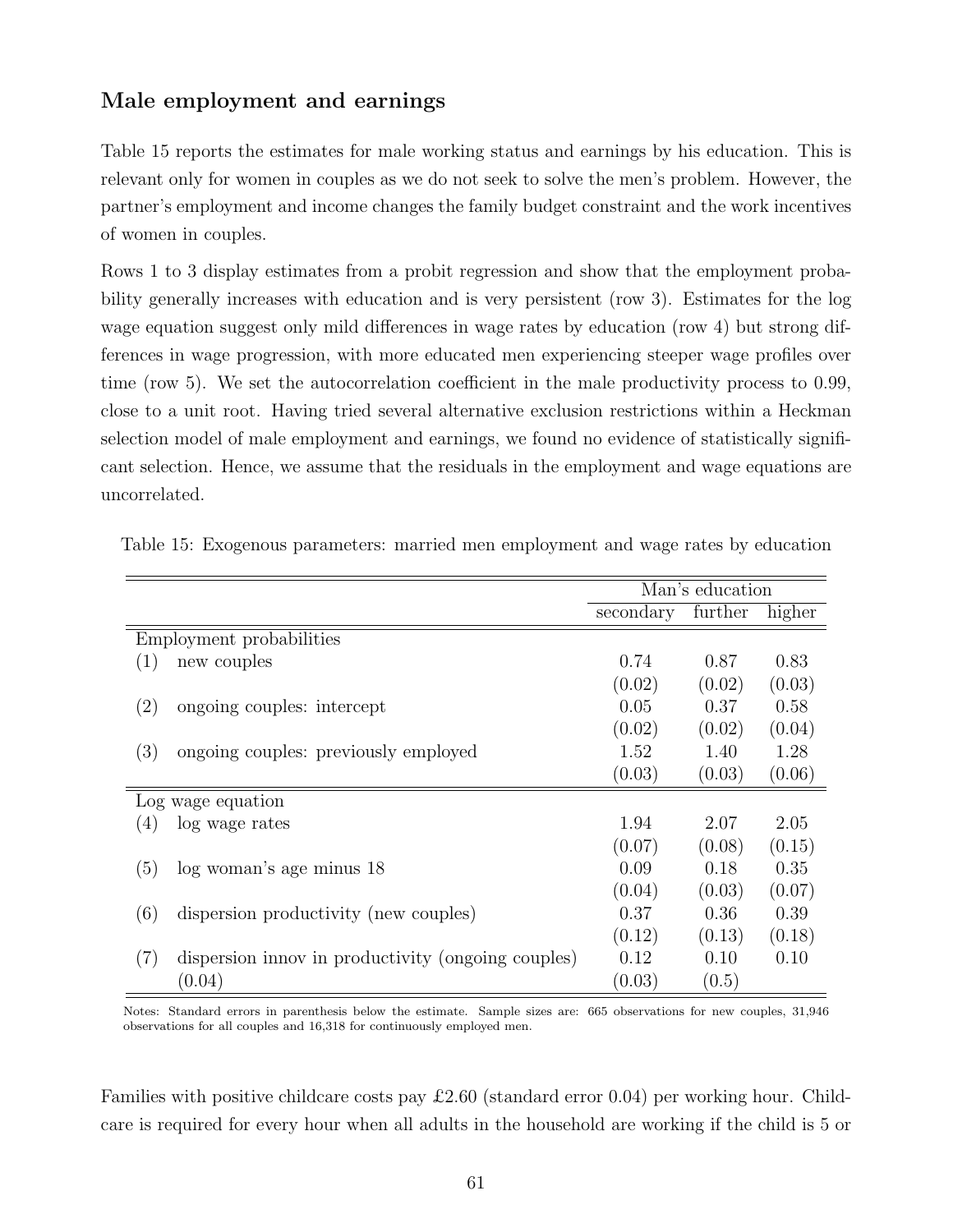# Appendix C: Computational details on the solution and estimation of the model

The estimation and simulation exercises involve solving the life-cycle model conditional on all exogenous individual characteristics, including family background, parental income, preferences for working and education, the dynamics of family demographics, the random productivity processes for both women and men, and whether the woman faces positive childcare costs. This is a life-cycle model (finite horizon), hence requiring the solution to be computed for each period (which we take to be a year) as a function of the entire state space (described by X at the start of section 4.2). We do this by backward recursion, starting from the end of life (age 70).

We discretize the domain of all continuous state variables to reduce the dimensionality of the problem to a manageable computational size. The continuous state variables are assets, experience, and the productivity shocks of the woman and present partner,  $(a, e, v, \tilde{v})$ . We use a grid of 6 points in each of the variables  $(a, e, \tilde{v})$ , but use 12 points in v to ensure that the domain of uncertainty in future wages, a key determinant of future labor supply, is well covered. A good representation of uncertainty is crucial in ensuring that the approximated future expected value functions are smooth and concave when one of the decisions variables - labor supply - is discrete. The grid points in the productivity shocks are the mid points (median) of the equal probability adjacent intervals of their entire support. The grid points in assets and experience are more concentrated towards the bottom of the domain of each variable, where the problem is more non-linear. The support of the discrete state variables is fully represented in the solution. During working life, the discrete state variables include the woman's age, family background, education, and preferences for working, whether kids are present and the age of the youngest, whether she faces childcare costs as a mother of a young child, the presence of a partner his education and employment status, respectively  $(t, x_1, x_2, s, \theta, k, t^k, d_{cc}, m, \tilde{s}, \tilde{l}).$ 

The solution of the problem at any point of the woman's working life requires knowledge of two continuation functions: the expected value of the stream of utilities from tomorrow onwards and the expected marginal utility of consumption tomorrow. These are functions of the information available today and of assets and experience tomorrow, which are deterministic functions of the savings and employment choices to be made today. Expectations are taken with respect to all random components of the model (family composition, productivity of both spouses and employment status of a present husband). We use the model transition rules to integrate future uncertainty; specifically for the productivity shocks, which are modelled as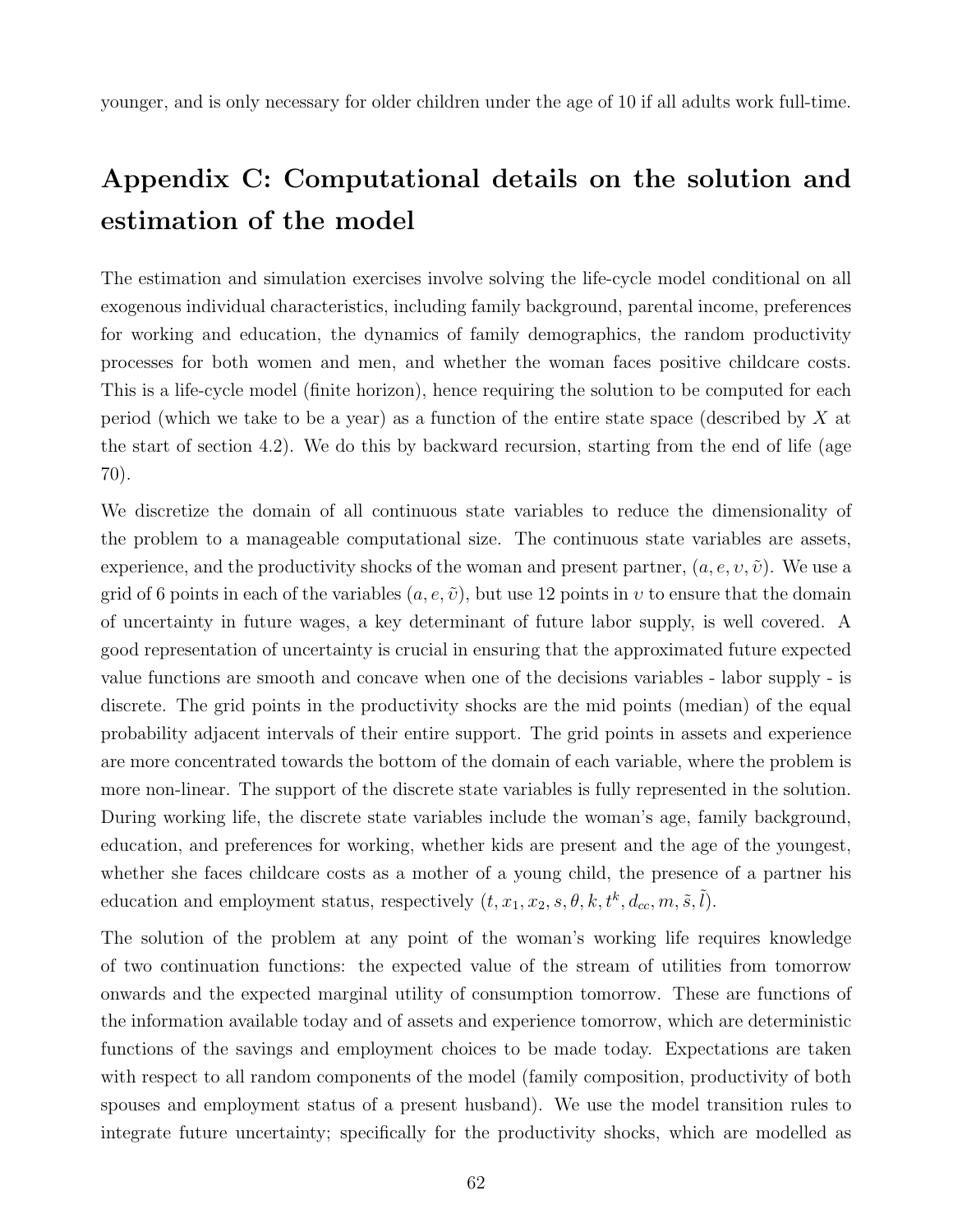AR(1) processes, we calculate the probabilities of moving from each point in today's grid to the interval corresponding to each grid point tomorrow.

Once her continuation functions for age  $a+1$  are known, the solution for age a is computed in two steps. The first step involves solving the optimality condition (Euler equation) for the optimal level of consumption at each possible labor supply choice. To evaluate tomorrow's expected marginal utility of consumption at points in experience and assets outside the grid at which its value is explicitly calculated, we use linear interpolation on a approximate linearization in assets of the expected marginal utility, where the transformation is the inverse marginal utility of consumption. This is in the spirit of Carroll (2006) endogenous grid point method, but we do not endogenously select the grid. Instead, the root of the Euler equation is calculated as the solution to a linear equation on a pre-determined grid in assets – that is finer for values closer to its lower bound where the linearization becomes less precise with the increased probability of the budget constraint binding in the future. This procedure proved to be computationally efficient and showed in early experiments to compare well with methods based on richer approximations of the marginal utility function (as, for instance, shape preserving splines).

The second step in the solution procedure amounts to choosing the woman's labor supply point that maximizes the value of present and (expected) future utility. This is done at the conditional (on labor supply) optimal savings calculated in step one. Again, we use an approximate linearization of the expected value function to facilitate interpolation on the two dimensions, experience and assets, where the transformation is the inverse instantaneous utility function.

Simulations are based on initial conditions for family background and parental income observed in the data, together with random draws of the entire profile of unobserved shocks. Given this information, individual optimal choices are calculated starting from the beginning of active life, age 17, and moving forward. As for the solution, the optimum is computed at each age in two steps, first by solving the Euler equation to calculate optimal savings at each labor supply point, then by selecting the labor supply that achieves maximum total utility. In doing so, however, the problem must now be evaluated outside the grid chosen for solution. In practice, this means that the continuation functions need to be interpolated over up to four dimensions: future assets and experience as before, along with present productivity shocks (for both spouses if women are married). We do this by linear interpolation.

The estimation procedure is implemented in two steps. The first step estimates all the exogenous parts of the model. This include the dynamics of family formation (marriage, divorce, fertility, male labor supply and earnings, and the cost of childcare. I addition, two parameters are exogenously set: the coefficient of risk aversion and the discount rate.

The second step implements an iterative procedure to estimate the preferences and wages of women within the structural model. In each iteration, we start by solving the female life-cycle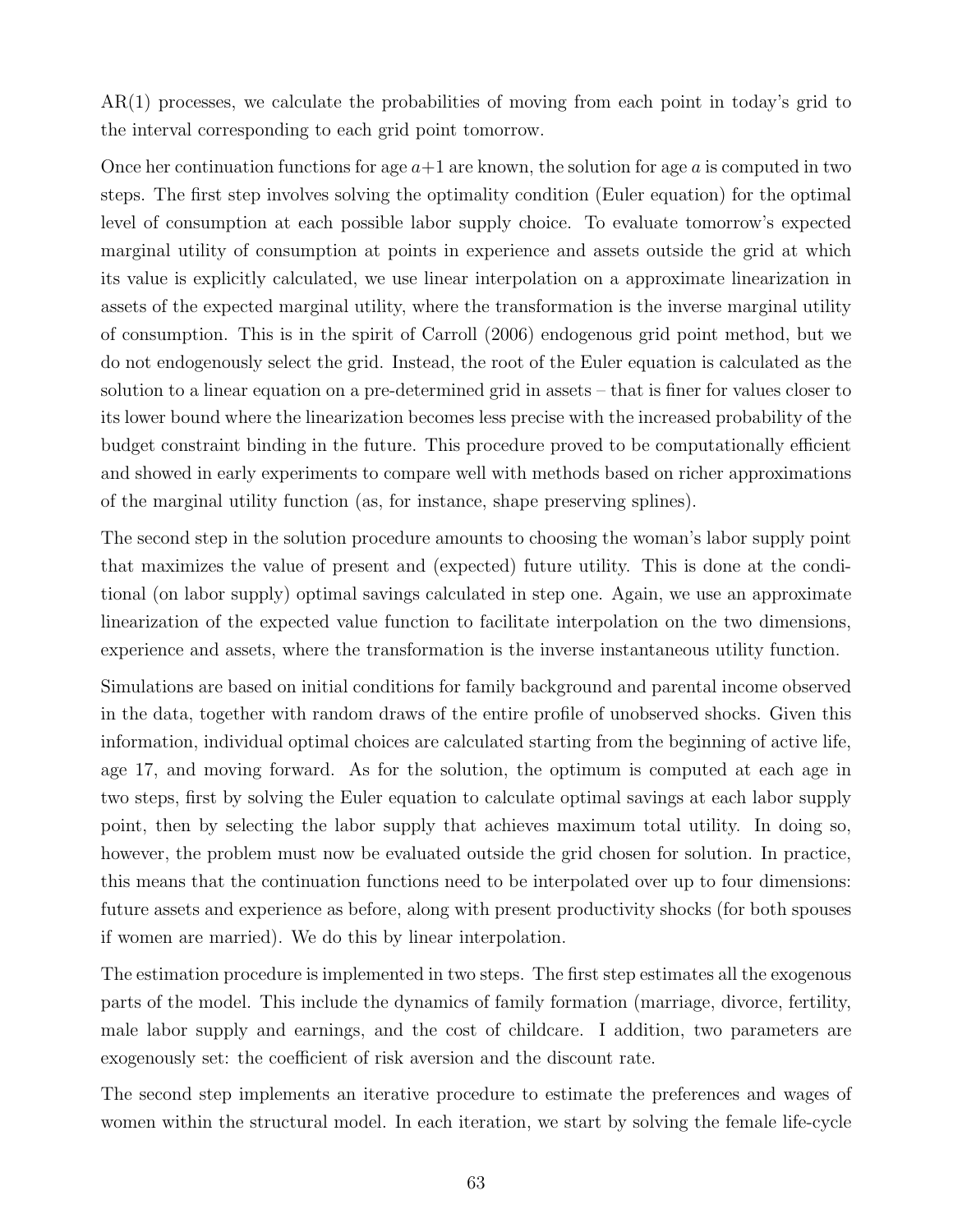problem for a particular set of the estimating parameters, given the economic environment and the adopted exogenously set parameters. We then simulate 5 replications of the life-cycle choices of 3,898 women observed in the data, conditional on observed family background and parental income. We use the same sequences of lifetime shocks in all iterations in the estimation procedure to avoid changes in the optimising function due to changes in the random draws. For each woman, we select an observation window such that the overall simulated sample exactly reproduces the time and age structure of the observed data. The simulations assume women face up to four policy regimes over the observation window, representing the main tax and benefits systems operating during the 11991-2008 period. We adopted the 1995, 1999, 2002 and 2004 regimes and assumed they operated over the periods prior to 1996, 1997 to 1999, 2000 to 2002 and 2003 onwards, respectively. Women into their active life over the entire period will experience all of these regimes at different stages of their lives. Younger and older women, who either enter or leave active life within our observation window, will experience only some of these policy regimes during the life period that we are modelling. It is assumed that women expect the tax and benefit system they face in each period to be permanent, so all reforms arrive unexpectedly. Finally, we calculate the simulated moments using the simulated dataset and the objective function. We use 222 moments to estimate 89 parameters.

The parameters are selected to minimise the distance between sample and simulated moments, where the weights are the inverse variances of the data moments as described in equation (15) in the main text. The procedure described above calculates the value of the criterion function in each iteration of the optimization routine. Given the discrete choice of labor supply, our criterion may not be a smooth function of the model parameters everywhere in their domain (McFadden, 1989). We therefore use an optimisation routine that does not rely on derivatives. Specifically, we choose to use the Bound Optimization By Quadratic Approximation, which generates, in each iteration, a quadratic approximation of the criterion function that matches the criterion in a set of interpolation points (see Powell, 2009; implementation by Nag).

### Appendix D: Model fit

Tables 16 to 24 display the full list of data moments used in estimation, together with their simulated counterparts and the normalized (by the data standard error) differences between the two. The estimation procedure was based on 222 moments, including education distribution and regressions (table 16), employment rates (table 17), transition rates into and out of work (tables 18 and 19), coefficients from log wage regressions, percentiles of the distribution of log wages and year-to-year changes in wage rates by past working hours, age and years of work (tables 20 to 23), and the probability of positive childcare costs (table 24). All moments are education-specific. Among the 222 simulated moments, 47 fall outside the 95% confidence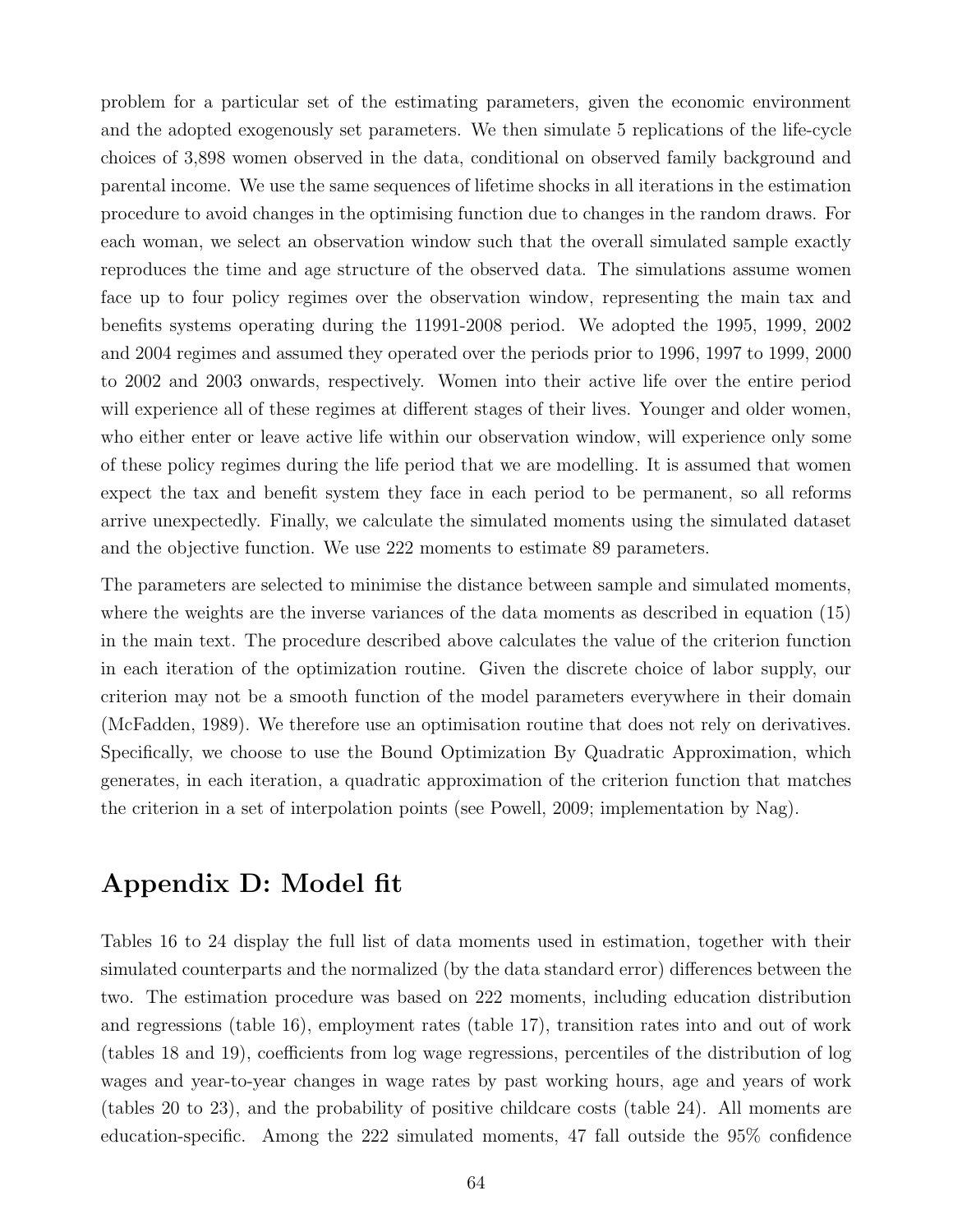interval for the respective data moment, but many amongst these are very similar to their BHPS counterparts. Finally, figure 10 displays the lifecycle profiles of wage rates by education and family background in the model and data; the fit is close.

| Table 16: Educational attainment          |            |           |         |             |  |  |  |  |  |  |  |  |  |
|-------------------------------------------|------------|-----------|---------|-------------|--|--|--|--|--|--|--|--|--|
| Moment                                    | Data       | Simulated | SE data | No. SE diff |  |  |  |  |  |  |  |  |  |
| <i>Education distribution</i>             |            |           |         |             |  |  |  |  |  |  |  |  |  |
| secondary                                 | 0.246      | 0.255     | 0.021   | 0.429       |  |  |  |  |  |  |  |  |  |
| high school                               | 0.473      | 0.462     | 0.023   | 0.465       |  |  |  |  |  |  |  |  |  |
| university                                | 0.281      | 0.283     | 0.022   | 0.077       |  |  |  |  |  |  |  |  |  |
| <i>Education regressions: high school</i> |            |           |         |             |  |  |  |  |  |  |  |  |  |
| constant                                  | 0.437      | 0.532     | 0.155   | $0.612\,$   |  |  |  |  |  |  |  |  |  |
| $\text{cohort } 80+$                      | $-0.035$   | $-0.032$  | 0.047   | 0.068       |  |  |  |  |  |  |  |  |  |
| family bkg: factor 1                      | 0.008      | 0.009     | 0.020   | 0.045       |  |  |  |  |  |  |  |  |  |
| family bkg: factor 2                      | $-0.048$   | $-0.037$  | 0.023   | 0.483       |  |  |  |  |  |  |  |  |  |
| cohort $80+$ x factor 1                   | $-0.018$   | $-0.005$  | 0.022   | 0.591       |  |  |  |  |  |  |  |  |  |
| cohort $80+$ x factor 2                   | 0.012      | 0.020     | 0.022   | 0.385       |  |  |  |  |  |  |  |  |  |
| log parental income                       | 0.003      | 0.015     | 0.011   | 1.093       |  |  |  |  |  |  |  |  |  |
| mum present (at $16$ )                    | $-0.010$   | $-0.134$  | 0.146   | 0.848       |  |  |  |  |  |  |  |  |  |
| $d$ ad present (at 16)                    | 0.029      | $-0.026$  | 0.061   | 0.909       |  |  |  |  |  |  |  |  |  |
| <i>Education regressions:</i>             | university |           |         |             |  |  |  |  |  |  |  |  |  |
| constant                                  | $-0.129$   | $-0.107$  | 0.076   | 0.295       |  |  |  |  |  |  |  |  |  |
| $\text{cohort } 80+$                      | 0.024      | $-0.005$  | 0.041   | 0.700       |  |  |  |  |  |  |  |  |  |
| family bkg: factor 1                      | 0.064      | 0.056     | 0.017   | 0.498       |  |  |  |  |  |  |  |  |  |
| family bkg: factor 2                      | 0.078      | 0.061     | 0.016   | 1.044       |  |  |  |  |  |  |  |  |  |
| cohort $80+$ x factor 1                   | 0.002      | 0.002     | 0.024   | 0.013       |  |  |  |  |  |  |  |  |  |
| cohort $80+$ x factor 2                   | $-0.043$   | $-0.009$  | 0.020   | 1.699       |  |  |  |  |  |  |  |  |  |
| log parental income                       | 0.025      | 0.023     | 0.008   | 0.282       |  |  |  |  |  |  |  |  |  |
| mum present (at $16$ )                    | 0.151      | 0.170     | 0.062   | 0.313       |  |  |  |  |  |  |  |  |  |
| $\alpha$ dad present (at 16)              | 0.073      | 0.067     | 0.032   | 0.178       |  |  |  |  |  |  |  |  |  |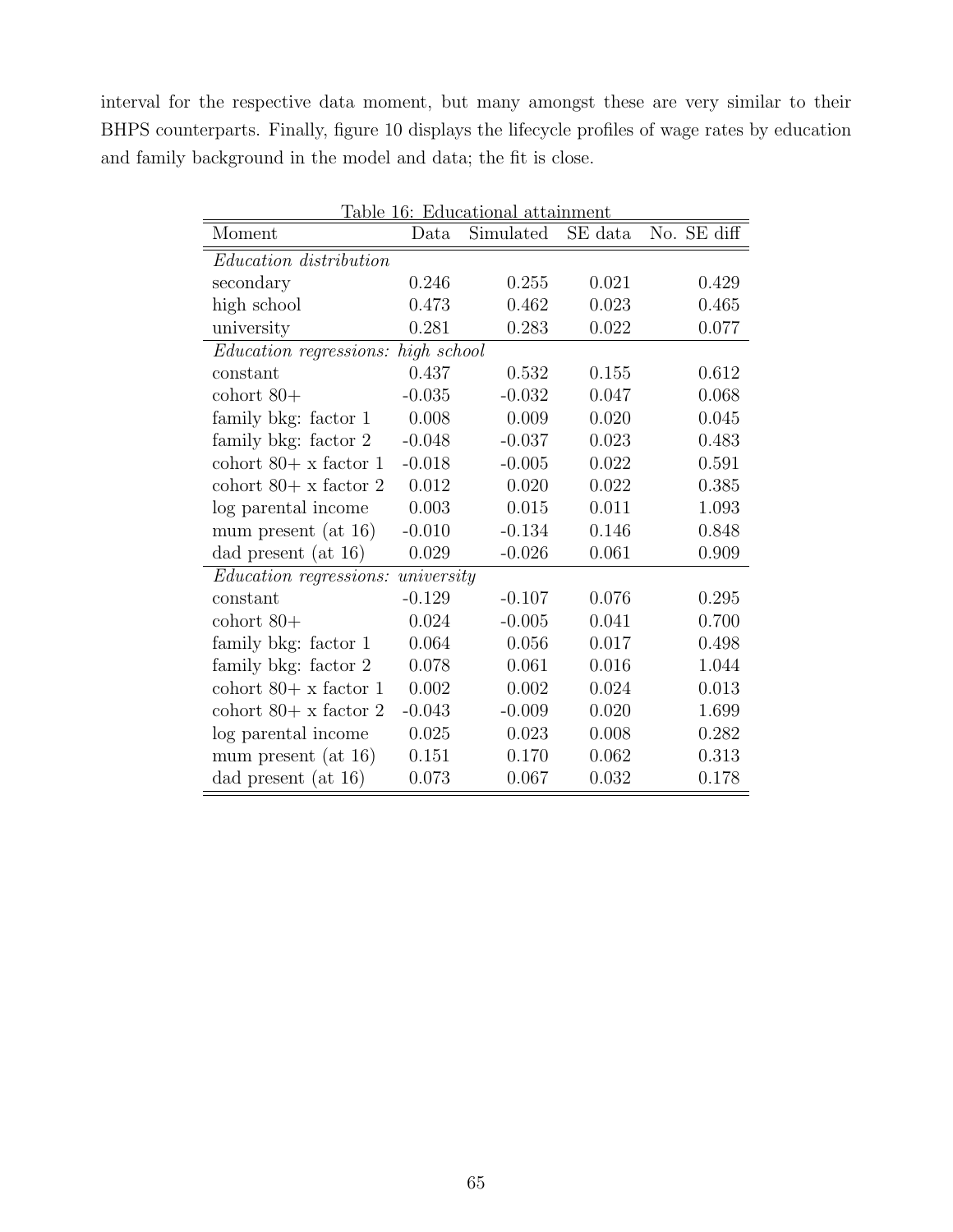|                         |             | diff<br>55              |                |       | .171                                                                                                                                                                                                                                                                                                |                         |              |                 | $\begin{array}{l} 2.647 \\ 1.384 \\ 1.217 \\ 0.397 \\ 0.455 \\ 0.576 \\ 0.576 \\ 0.576 \\ 0.502 \\ 0.500 \\ 0.500 \\ \end{array}$                                                                                                                                                                   |                  |                  |                   |                    |                      |                      |                         | $0.757$<br>$0.625$ |                        | 0.200                   |              |                 |                 |                  |                                                                                                                                                                                                                                                                                                       |                   |                  |                      | $\begin{array}{l} 0.499 \\ 0.684 \\ 1.420 \\ 0.361 \\ 1.081 \\ 0.259 \\ 0.231 \\ 1.376 \\ 1.376 \\ 1.420 \\ 1.376 \\ \end{array}$ |
|-------------------------|-------------|-------------------------|----------------|-------|-----------------------------------------------------------------------------------------------------------------------------------------------------------------------------------------------------------------------------------------------------------------------------------------------------|-------------------------|--------------|-----------------|-----------------------------------------------------------------------------------------------------------------------------------------------------------------------------------------------------------------------------------------------------------------------------------------------------|------------------|------------------|-------------------|--------------------|----------------------|----------------------|-------------------------|--------------------|------------------------|-------------------------|--------------|-----------------|-----------------|------------------|-------------------------------------------------------------------------------------------------------------------------------------------------------------------------------------------------------------------------------------------------------------------------------------------------------|-------------------|------------------|----------------------|-----------------------------------------------------------------------------------------------------------------------------------|
|                         | university  | data<br>5E)             |                | 0.006 | $\begin{array}{r} 0.008 \\ 0.007 \\ 0.032 \\ 0.011 \\ 0.011 \\ 0.018 \\ 0.017 \\ 0.018 \\ 0.017 \\ 0.006 \\ 0.000 \\ 0.000 \\ 0.000 \\ 0.000 \\ 0.000 \\ 0.000 \\ 0.000 \\ 0.000 \\ 0.000 \\ 0.000 \\ 0.000 \\ 0.000 \\ 0.000 \\ 0.000 \\ 0.000 \\ 0.000 \\ 0.000 \\ 0.000 \\ 0.000 \\ 0.000 \\ 0.$ |                         |              |                 |                                                                                                                                                                                                                                                                                                     |                  |                  |                   |                    |                      |                      |                         |                    |                        |                         |              |                 |                 |                  | $\begin{array}{l} 0.005\\ 0.007\\ 0.005\\ 0.010\\ 0.011\\ 0.007\\ 0.007\\ 0.007\\ 0.000\\ 0.002\\ 0.000\\ 0.000\\ 0.000\\ 0.000\\ 0.000\\ 0.000\\ 0.000\\ 0.000\\ 0.000\\ 0.000\\ 0.000\\ 0.000\\ 0.000\\ 0.000\\ 0.000\\ 0.000\\ 0.000\\ 0.000\\ 0.000\\ 0.000\\ 0.$                                 |                   |                  |                      |                                                                                                                                   |
|                         |             | $\sin$                  |                | 0.869 | $0.957$<br>$0.929$<br>$0.773$<br>$0.675$<br>$0.676$<br>$0.676$<br>$0.826$<br>$0.864$                                                                                                                                                                                                                |                         |              |                 |                                                                                                                                                                                                                                                                                                     |                  |                  |                   |                    | 0.870<br>0.861       |                      |                         | 0.119              | 0.035                  |                         |              |                 |                 |                  | $\begin{array}{l} 0.035 \\ 0.104 \\ 0.251 \\ 0.350 \\ 0.158 \\ 0.279 \\ 0.279 \\ 0.157 \\ 0.119 \\ 0.119 \\ 0.124 \\ 0.124 \end{array}$                                                                                                                                                               |                   |                  |                      |                                                                                                                                   |
|                         |             | Data                    |                |       |                                                                                                                                                                                                                                                                                                     |                         |              |                 |                                                                                                                                                                                                                                                                                                     |                  |                  |                   |                    |                      |                      |                         |                    |                        |                         |              |                 |                 |                  | $\begin{array}{l} 0.123 \\ 0.039 \\ 0.034 \\ 0.043 \\ 0.0243 \\ 0.148 \\ 0.254 \\ 0.034 \\ 0.0148 \\ 0.035 \\ 0.010 \\ 0.011 \\ 0.010 \\ 0.010 \\ 0.011 \\ 0.011 \\ 0.011 \\ 0.011 \\ 0.011 \\ 0.011 \\ 0.011 \\ 0.011 \\ 0.011 \\ 0.011 \\ 0.011 \\ 0.011 \\ 0.011 \\ 0.011 \\ 0.011 \\ 0.011 \\ $   |                   |                  |                      |                                                                                                                                   |
|                         |             | diff<br>5E              |                | .336  | $\begin{array}{c} 0.843 \\ 2.079 \\ 0.276 \\ 0.817 \\ 0.811 \\ 0.141 \\ 0.189 \\ 0.141 \\ 0.831 \\ 1.318 \\ 1.3831 \\ 1.331 \\ 0.2831 \\ 0.269 \end{array}$                                                                                                                                         |                         |              |                 |                                                                                                                                                                                                                                                                                                     |                  |                  |                   |                    |                      |                      |                         |                    |                        |                         |              |                 |                 |                  | $\begin{array}{l} 2.135 \\ 2.612 \\ 1.503 \\ 1.462 \\ 1.169 \\ 0.519 \\ 0.365 \\ 0.344 \\ 0.41 \\ 0.41 \\ 0.436 \\ 0.41 \\ 0.436 \\ 0.41 \\ 0.436 \\ 0.41 \\ 0.436 \\ 0.436 \\ 0.41 \\ 0.436 \\ 0.436 \\ 0.436 \\ 0.436 \\ 0.436 \\ 0.436 \\ 0.436 \\ 0.436 \\ 0.436 \\ 0.436 \\ 0.436 \\ 0.436 \\ 0$ |                   |                  |                      |                                                                                                                                   |
|                         | high school | $SE$ data               |                |       | $\begin{array}{l} 0.005\\ 0.000\\ 0.005\\ 0.005\\ 0.008\\ 0.000\\ 0.011\\ 0.011\\ 0.000\\ 0.001\\ 0.014\\ 0.006\\ 0.000\\ 0.000\\ 0.000\\ 0.000\\ 0.000\\ 0.000\\ 0.000\\ 0.000\\ 0.000\\ 0.000\\ 0.000\\ 0.000\\ 0.000\\ 0.000\\ 0.000\\ 0.000\\ 0.000\\ 0.000\\ 0.$                               |                         |              |                 |                                                                                                                                                                                                                                                                                                     |                  |                  |                   |                    |                      |                      |                         |                    |                        |                         |              |                 |                 |                  | $\begin{array}{l} 0.004 \\ 0.006 \\ 0.005 \\ 0.004 \\ 0.008 \\ 0.005 \\ 0.005 \\ 0.005 \\ 0.013 \\ 0.014 \\ 0.006 \\ 0.006 \\ 0.006 \\ 0.006 \\ 0.006 \\ \end{array}$                                                                                                                                 |                   |                  |                      |                                                                                                                                   |
|                         |             | $\sin$                  |                |       | $\begin{array}{r} 0.832 \\ 0.919 \\ 0.940 \\ 0.666 \\ 0.730 \\ 0.833 \\ 0.594 \\ 0.799 \\ 0.833 \\ 0.671 \\ 0.836 \\ 0.826 \\ 0.836 \\ 0.826 \end{array}$                                                                                                                                           |                         |              |                 |                                                                                                                                                                                                                                                                                                     |                  |                  |                   |                    |                      |                      |                         |                    |                        |                         |              |                 |                 |                  | $\begin{array}{l} 0.151 \\ 0.037 \\ 0.052 \\ 0.187 \\ 0.271 \\ 0.271 \\ 0.288 \\ 0.281 \\ 0.030 \\ 0.142 \\ 0.142 \\ 0.142 \\ 0.142 \\ 0.142 \\ 0.142 \\ \end{array}$                                                                                                                                 |                   |                  |                      |                                                                                                                                   |
| Employment by education |             | Data                    |                |       | 825<br>0.911 0.6723<br>0.050 0.590 0.674<br>0.000 0.000 0.624<br>0.624                                                                                                                                                                                                                              |                         |              |                 |                                                                                                                                                                                                                                                                                                     |                  |                  |                   |                    |                      |                      |                         |                    |                        |                         |              |                 |                 |                  | $\begin{array}{l} 0.160\\ 0.053\\ 0.060\\ 0.167\\ 0.180\\ 0.191\\ 0.280\\ 0.191\\ 0.255\\ 0.317\\ 0.034\\ 0.196\\ \end{array}$                                                                                                                                                                        |                   |                  | ).153<br>).172       |                                                                                                                                   |
|                         |             | diff<br>SE <sub>3</sub> |                | 1.922 | $3.911$<br>$0.445$                                                                                                                                                                                                                                                                                  |                         |              |                 | $\begin{array}{c} 0.922 \\ 0.542 \\ 1.543 \\ 2.720 \\ 1.345 \\ 1.011 \\ 1.017 \\ 2.175 \\ 2.105 \\ 1.057 \\ 1.057 \\ 1.057 \\ 1.057 \\ 1.057 \\ 1.057 \\ 1.057 \\ 1.057 \\ 1.057 \\ 1.057 \\ 1.057 \\ 1.057 \\ 1.057 \\ 1.057 \\ 1.057 \\ 1.057 \\ 1.057 \\ 1.057 \\ 1.057 \\ 1.057 \\ 1.057 \\ 1.$ |                  |                  |                   |                    |                      |                      |                         | 2.295              | 0.960                  |                         |              |                 |                 |                  | $\begin{array}{l} 1.721 \\ 0.945 \\ 1.346 \\ 2.502 \\ 1.601 \\ 1.603 \\ 0.398 \\ 0.480 \\ 0.798 \\ \end{array}$                                                                                                                                                                                       |                   |                  |                      |                                                                                                                                   |
| Table 17:               | secondary   | lata<br>5E d            |                | 0.005 | $\begin{array}{r} 7000 \\ 0.006 \\ 0.010 \\ 0.000 \\ 0.000 \\ 0.001 \\ 0.001 \\ 0.001 \\ 0.007 \\ 0.007 \\ 0.007 \\ 0.007 \\ 0.007 \\ 0.007 \\ 0.007 \\ 0.007 \\ 0.007 \\ 0.007 \\ 0.007 \\ 0.007 \\ 0.007 \\ 0.007 \\ 0.007 \\ 0.007 \\ 0.007 \\ 0.007 \\ 0.007 \\ 0.007 \\ 0.007 \\ 0.007 \\ 0.0$ |                         |              |                 |                                                                                                                                                                                                                                                                                                     |                  |                  |                   |                    |                      |                      |                         |                    |                        |                         |              |                 |                 |                  | $\begin{array}{l} 0.004\\ 0.007\\ 0.007\\ 0.001\\ 0.006\\ 0.006\\ 0.003\\ 0.011\\ 0.006\\ 0.003\\ 0.003\\ 0.005\\ 0.005\\ 0.005\\ 0.005\\ 0.005\\ 0.006\\ 0.007\\ 0.008\\ 0.007\\ 0.008\\ 0.009\\ 0.0008\\ 0.0009\\ 0.0009\\ 0.0009\\ 0.0009\\ 0.0009\\ 0.0009\\ 0.$                                  |                   |                  |                      |                                                                                                                                   |
|                         |             | mig                     |                | 0.729 | 0.882                                                                                                                                                                                                                                                                                               | 0.887                   | 0.437        | 0.626           | 0.742                                                                                                                                                                                                                                                                                               | 0.398            | 0.508            | 0.685             | 0.784              | 0.739                | 0.720                |                         | 0.197              | 0.048                  | 0.113                   | 0.191        | 0.289           | 0.235           | 0.231            | 0.273                                                                                                                                                                                                                                                                                                 | 0.336             | 0.238            | 0.174                | 0.199                                                                                                                             |
|                         |             | Data                    |                | 0.719 | 0.913                                                                                                                                                                                                                                                                                               | 0.884                   | 0.452        | 0.637           | 0.758                                                                                                                                                                                                                                                                                               | 0.413            | 0.522            | 0.707             | 0.806              | 0.745                | 0.713                |                         | 0.206              | 0.055                  | 0.125                   | 0.181        | 0.297           | 0.248           | 0.217            | 0.299                                                                                                                                                                                                                                                                                                 | 0.331             | 0.274            | 0.171                | 0.203                                                                                                                             |
|                         |             | Moment                  | All employment |       | single women, no child                                                                                                                                                                                                                                                                              | married women, no child | lone mothers | married mothers | partner working                                                                                                                                                                                                                                                                                     | youngest kid 0-2 | youngest kid 3-5 | youngest kid 6-10 | youngest kid $11+$ | family bkg: factor 1 | family bkg: factor 2 | $Part-time\ emplogment$ | $\overline{a}$     | single women, no child | married women, no child | lone mothers | married mothers | partner working | youngest kid 0-2 | youngest kid 3-5                                                                                                                                                                                                                                                                                      | youngest kid 6-10 | youngest kid 11+ | family bkg: factor 1 | family bkg: factor 2                                                                                                              |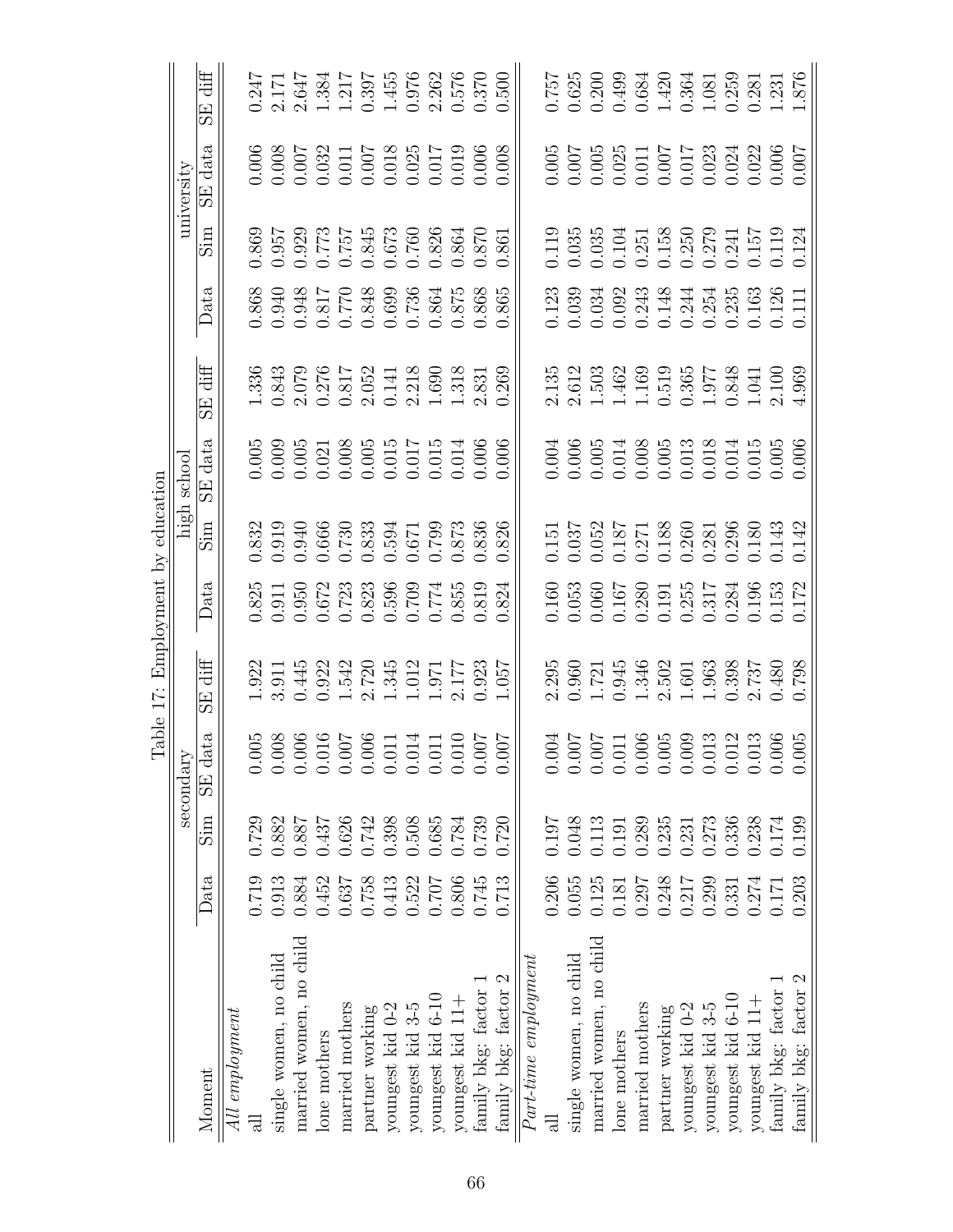| Moment                     | Data  | Simulated | SE data | No. SE diff |
|----------------------------|-------|-----------|---------|-------------|
| <i>Secondary education</i> |       |           |         |             |
| all                        | 0.180 | 0.194     | 0.008   | 1.744       |
| women with no children     | 0.272 | 0.301     | 0.026   | 1.129       |
| lone mothers               | 0.114 | 0.124     | 0.014   | 0.691       |
| married mothers            | 0.183 | 0.192     | 0.010   | 0.893       |
| High school                |       |           |         |             |
| all                        | 0.255 | 0.244     | 0.013   | 0.874       |
| women with no children     | 0.503 | 0.347     | 0.038   | 4.096       |
| lone mothers               | 0.186 | 0.203     | 0.031   | 0.548       |
| married mothers            | 0.210 | 0.222     | 0.015   | 0.790       |
| University                 |       |           |         |             |
| all                        | 0.276 | 0.198     | 0.023   | 3.380       |
| women with no children     | 0.585 | 0.249     | 0.054   | 6.226       |
| lone mothers               | 0.294 | 0.187     | 0.111   | 0.968       |
| married mothers            | 0.188 | 0.181     | 0.023   | 0.294       |

Table 18: Transition rates from out of work into work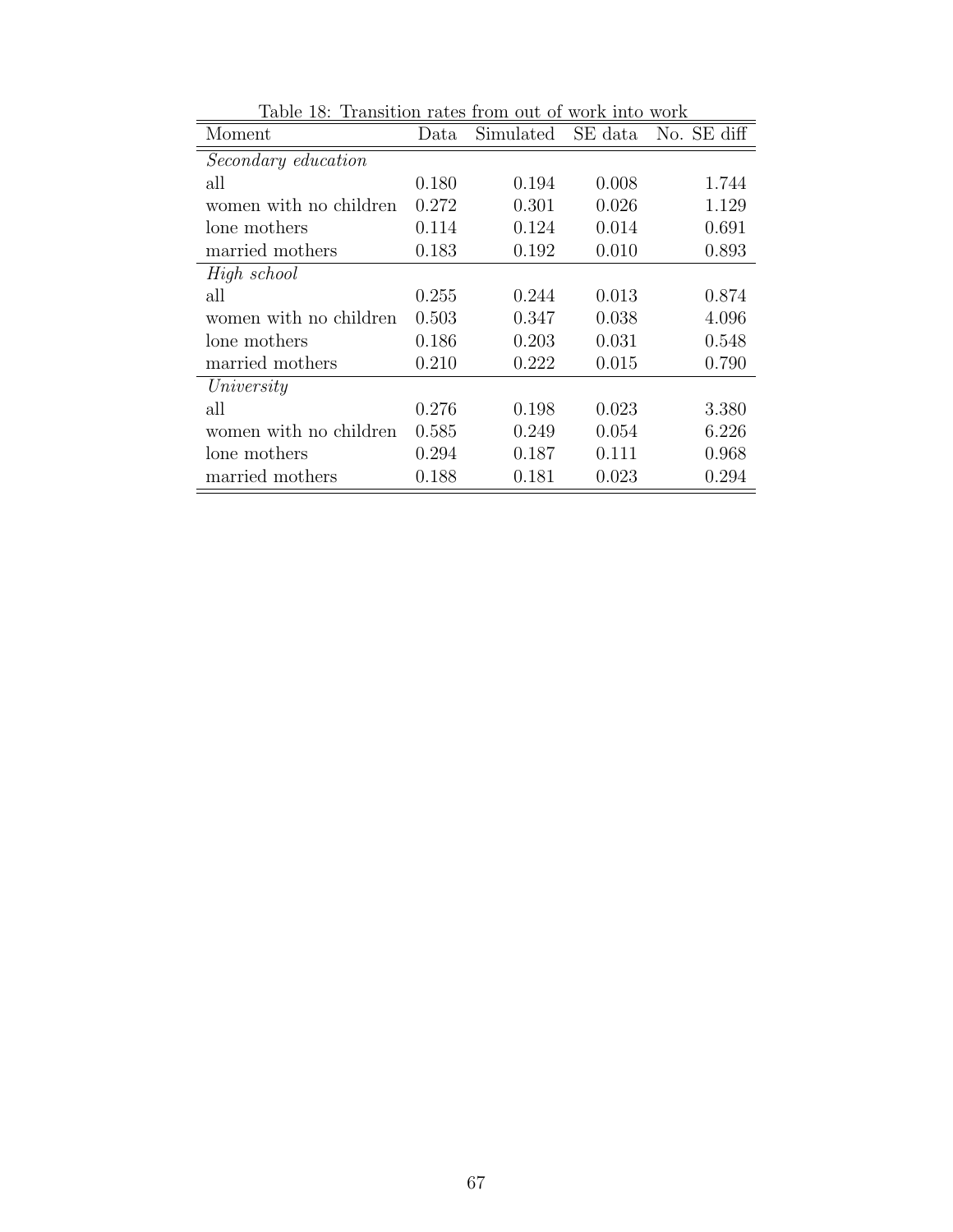| Moment                                       | Data  | Simulated | SE data | No. SE diff |
|----------------------------------------------|-------|-----------|---------|-------------|
| Secondary education                          |       |           |         |             |
| all                                          | 0.064 | 0.068     | 0.003   | 1.403       |
| single women with no children                | 0.037 | 0.035     | 0.006   | 0.283       |
| married women with no children               | 0.031 | 0.039     | 0.004   | 2.104       |
| lone mothers                                 | 0.147 | 0.135     | 0.016   | 0.753       |
| married mothers                              | 0.085 | 0.087     | 0.005   | 0.440       |
| past wage in bottom decile $(y_{t-1} < Q10)$ | 0.112 | 0.114     | 0.010   | 0.162       |
| $y_{t-1} < Q50$                              | 0.073 | 0.080     | 0.004   | 1.848       |
| $y_{t-1} < Q90$                              | 0.063 | 0.069     | 0.003   | 1.950       |
| High school                                  |       |           |         |             |
| all                                          | 0.056 | 0.051     | 0.003   | 1.675       |
| single women with no children                | 0.047 | 0.027     | 0.006   | 3.400       |
| married women with no children               | 0.021 | 0.027     | 0.003   | 1.911       |
| lone mothers                                 | 0.092 | 0.088     | 0.017   | 0.225       |
| married mothers                              | 0.086 | 0.075     | 0.006   | 1.813       |
| $y_{t-1} < Q10$                              | 0.135 | 0.118     | 0.010   | 1.705       |
| $y_{t-1} < Q50$                              | 0.078 | 0.073     | 0.004   | 1.254       |
| $y_{t-1} < Q90$                              | 0.056 | 0.054     | 0.003   | 0.504       |
| University                                   |       |           |         |             |
| all                                          | 0.041 | 0.037     | 0.004   | 1.124       |
| single women with no children                | 0.030 | 0.015     | 0.007   | 2.121       |
| married women with no children               | 0.023 | 0.021     | 0.005   | 0.316       |
| lone mothers                                 | 0.045 | 0.058     | 0.020   | 0.649       |
| married mothers                              | 0.063 | 0.063     | 0.007   | 0.015       |
| $y_{t-1} < Q10$                              | 0.091 | 0.109     | 0.010   | 1.791       |
| $y_{t-1} < Q50$                              | 0.083 | 0.063     | 0.004   | 4.989       |
| $y_{t-1} < Q90$                              | 0.046 | 0.044     | 0.003   | 0.730       |

Table 19: Mean transition rates from employment to out of work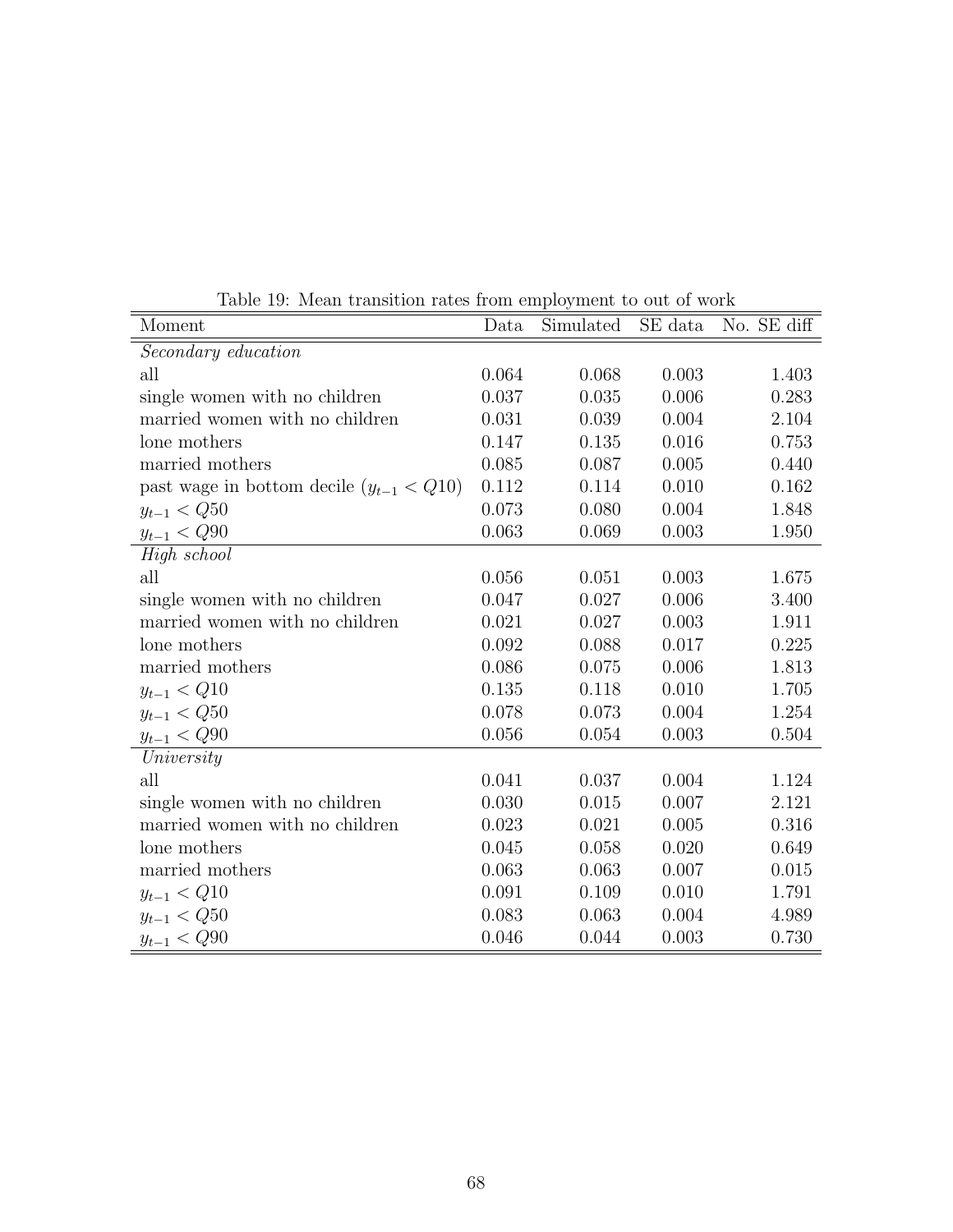| Moment                              | Data  | Simulated | SE data | No. SE diff |
|-------------------------------------|-------|-----------|---------|-------------|
| Secondary education                 |       |           |         |             |
| mean                                | 1.841 | 1.839     | 0.018   | 0.128       |
| st. deviation                       | 0.272 | 0.275     | 0.012   | 0.262       |
| wage: bottom quartile $(y_t < Q25)$ | 0.250 | 0.258     | 0.026   | 0.306       |
| $y_t < Q50$                         | 0.500 | 0.531     | 0.032   | 0.981       |
| $y_t < Q$ 75                        | 0.750 | 0.734     | 0.026   | 0.625       |
| High school                         |       |           |         |             |
| mean                                | 1.893 | 1.917     | 0.017   | 1.382       |
| st. deviation                       | 0.294 | 0.341     | 0.013   | 3.550       |
| $y_t < Q25$                         | 0.250 | 0.260     | 0.025   | 0.402       |
| $y_t < Q50$                         | 0.500 | 0.459     | 0.026   | 1.564       |
| $y_t < Q$ 75                        | 0.750 | 0.680     | 0.023   | 3.016       |
| University                          |       |           |         |             |
| mean                                | 2.254 | 2.204     | 0.023   | 2.154       |
| st. deviation                       | 0.344 | 0.369     | 0.013   | 1.907       |
| $y_t < Q25$                         | 0.250 | 0.321     | 0.025   | 2.817       |
| $y_t < Q50$                         | 0.500 | 0.577     | 0.033   | 2.321       |
| $y_t < Q$ 75                        | 0.750 | 0.759     | 0.029   | 0.308       |

Table 20: Log wages  $(\ln y)$  at entrance in working life

Notes: Statistics in this table are for 19 to 22 years old women in the two lowest education levels, or 22 to 25 years old university graduates.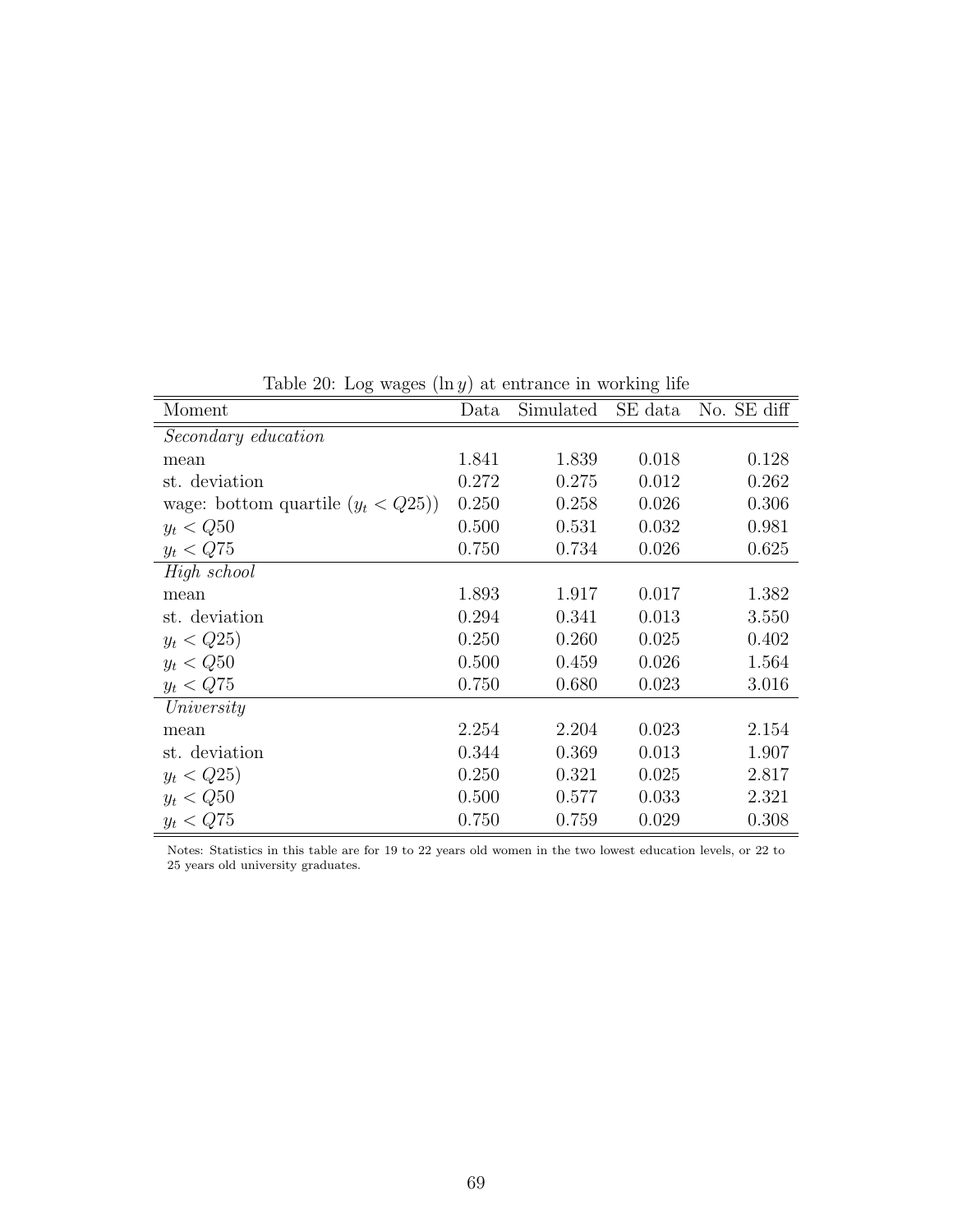| Moment                                 | Data     | Simulated | SE data | ت<br>$\circ$<br>No. SE diff |
|----------------------------------------|----------|-----------|---------|-----------------------------|
| Secondary education                    |          |           |         |                             |
| constant                               | 0.433    | 0.462     | 0.037   | 0.775                       |
| family bkg: factor 1                   | 0.029    | 0.036     | 0.006   | 1.100                       |
| family bkg: factor 2                   | $-0.006$ | 0.001     | 0.006   | 1.172                       |
| $\ln y_{t-1}$                          | 0.745    | 0.735     | 0.011   | 0.944                       |
| log cumulated working years            | 0.072    | 0.115     | 0.078   | 0.552                       |
| lagged log cumulated working years     | $-0.039$ | $-0.090$  | 0.069   | 0.743                       |
| Variance of residuals                  | 0.050    | 0.051     | 0.002   | 0.541                       |
| 1st order autocorrelation of residuals | $-0.010$ | $-0.011$  | 0.002   | 0.325                       |
| High school                            |          |           |         |                             |
| constant                               | 0.372    | 0.336     | 0.033   | 1.097                       |
| family bkg: factor 1                   | 0.009    | 0.007     | 0.006   | 0.316                       |
| family bkg: factor 2                   | 0.002    | 0.008     | 0.006   | 0.970                       |
| $\ln y_{t-1}$                          | 0.799    | 0.813     | 0.009   | 1.540                       |
| log cumulated working years            | 0.191    | 0.208     | 0.060   | 0.289                       |
| lagged log cumulated working years     | $-0.153$ | $-0.176$  | 0.052   | 0.450                       |
| Variance of residuals                  | 0.050    | 0.053     | 0.002   | 1.389                       |
| 1st order autocorrelation of residuals | $-0.010$ | $-0.010$  | 0.002   | 0.021                       |
| University                             |          |           |         |                             |
| constant                               | 0.602    | 0.579     | 0.051   | 0.458                       |
| family bkg: factor 1                   | $-0.008$ | $-0.004$  | 0.009   | 0.499                       |
| family bkg: factor 2                   | 0.001    | $-0.004$  | 0.008   | 0.660                       |
| $\ln y_{t-1}$                          | 0.761    | 0.752     | 0.016   | 0.556                       |
| log cumulated working years            | 0.087    | 0.179     | 0.072   | 1.277                       |
| lagged log cumulated working years     | $-0.068$ | $-0.151$  | 0.061   | 1.354                       |
| Variance of residuals                  | 0.043    | 0.047     | 0.002   | 1.801                       |
| 1st order autocorrelation of residuals | $-0.007$ | $-0.008$  | 0.002   | 0.508                       |

Table 21: Log wage  $(\ln y)$  regressions on cumulated experience and lagged wages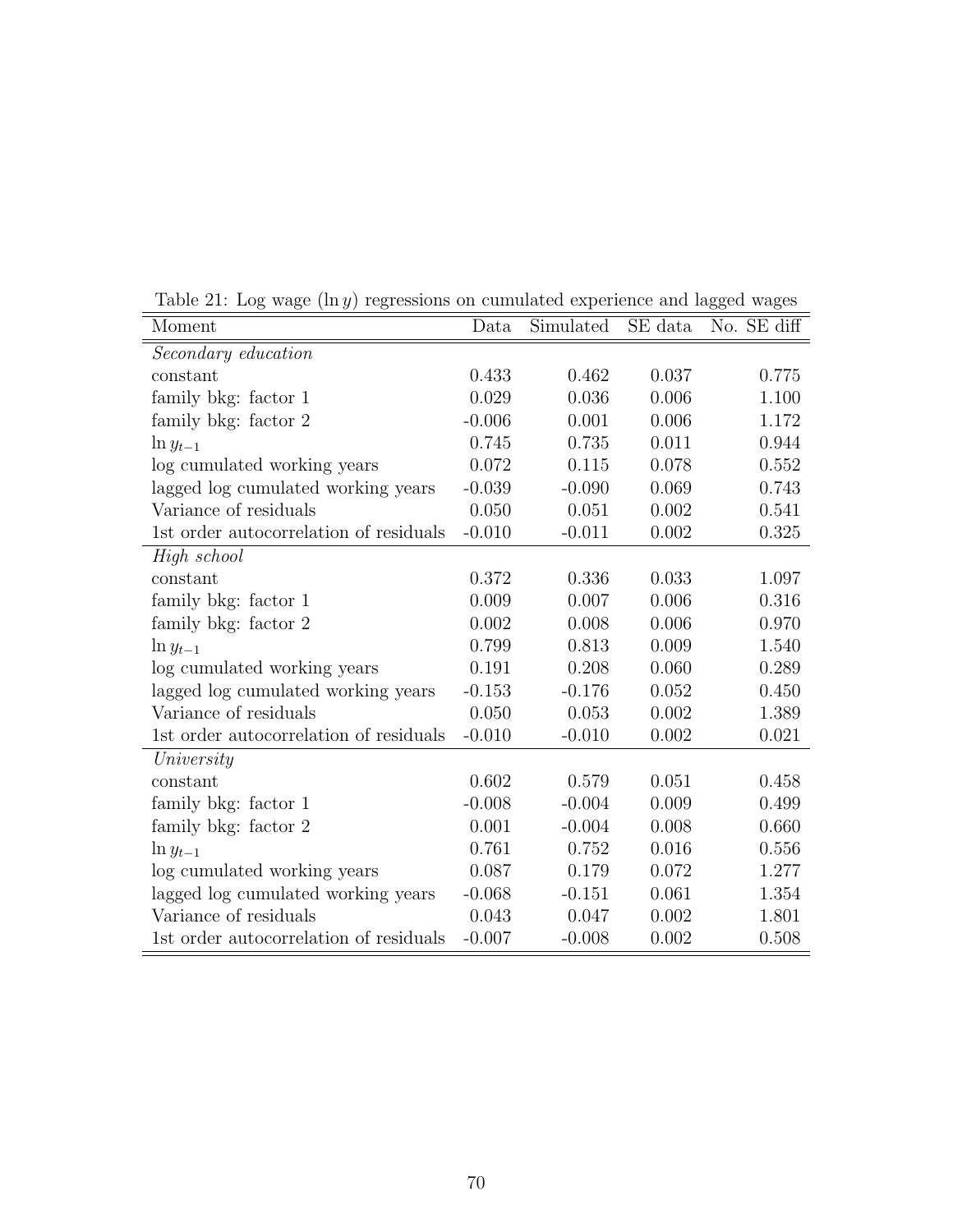| 2.084<br>Data<br>0.100<br>0.250<br>wage: bottom dec $(y_t < Q10)$<br>Full-time workers<br>$y_t < Q25$<br>Moment<br>Mean | $\overline{\text{Sim}}$<br>2.054 | Secondary                                                                            |                                                                 |                                                                          |                                                                          | High school                      |                                                                          |                                                                          |                                                                          | Jniversity                                                      |                                                                          |
|-------------------------------------------------------------------------------------------------------------------------|----------------------------------|--------------------------------------------------------------------------------------|-----------------------------------------------------------------|--------------------------------------------------------------------------|--------------------------------------------------------------------------|----------------------------------|--------------------------------------------------------------------------|--------------------------------------------------------------------------|--------------------------------------------------------------------------|-----------------------------------------------------------------|--------------------------------------------------------------------------|
|                                                                                                                         |                                  | SE data                                                                              | SE diff                                                         | Data                                                                     | Sim                                                                      | SE data                          | $SE$ diff                                                                | Data                                                                     | $\sin$                                                                   | SE data                                                         | $\rm SE~ diff$                                                           |
|                                                                                                                         |                                  |                                                                                      |                                                                 |                                                                          |                                                                          |                                  |                                                                          |                                                                          |                                                                          |                                                                 |                                                                          |
|                                                                                                                         |                                  |                                                                                      | 2.167                                                           |                                                                          |                                                                          | 1.015                            |                                                                          |                                                                          |                                                                          | 0.021                                                           | 0.099                                                                    |
|                                                                                                                         | 0.129                            | $\begin{array}{c} 0.014 \\ 0.007 \\ 0.012 \\ 0.015 \\ 0.015 \\ 0.015 \\ \end{array}$ | $\begin{array}{c} 4.082 \\ 1.290 \\ 1.158 \\ 1.158 \end{array}$ | $2.298$<br>$0.100$<br>$0.250$<br>$0.500$<br>$0.750$<br>$0.900$           | $\begin{array}{c} 2.286 \\ 0.112 \\ 0.515 \\ 0.515 \\ 0.759 \end{array}$ | 0.008<br>0.012<br>0.014          | $\begin{array}{c} 0.787 \\ 1.517 \\ 1.649 \\ 1.092 \\ 0.586 \end{array}$ | $2.556$<br>$0.100$<br>$0.250$<br>$0.500$<br>$0.750$                      | $\begin{array}{c} 2.558 \\ 0.101 \\ 0.255 \\ 0.510 \\ 0.762 \end{array}$ | 0.012<br>0.018<br>0.023<br>0.021<br>0.015                       | $\begin{array}{c} 0.096 \\ 0.257 \\ 0.418 \\ 0.562 \end{array}$          |
|                                                                                                                         | 0.265                            |                                                                                      |                                                                 |                                                                          |                                                                          |                                  |                                                                          |                                                                          |                                                                          |                                                                 |                                                                          |
| 0.500<br>$y_t < Q50$                                                                                                    | 0.519                            |                                                                                      |                                                                 |                                                                          |                                                                          |                                  |                                                                          |                                                                          |                                                                          |                                                                 |                                                                          |
| 0.750<br>$y_t < Q75$                                                                                                    | 0.767                            |                                                                                      |                                                                 |                                                                          |                                                                          |                                  |                                                                          |                                                                          |                                                                          |                                                                 |                                                                          |
| 0.900<br>$y_t < Q$ 90                                                                                                   | 0.918                            |                                                                                      | 1627                                                            |                                                                          | 0.894                                                                    | 010.                             | 0.605                                                                    | 0.900                                                                    | 0.890                                                                    |                                                                 | 0.668                                                                    |
| Part-time workers                                                                                                       |                                  |                                                                                      |                                                                 |                                                                          |                                                                          |                                  |                                                                          |                                                                          |                                                                          |                                                                 |                                                                          |
| 1.902<br>Mean                                                                                                           | 1.883                            |                                                                                      | 1.298                                                           |                                                                          | 2.096                                                                    | 0.022                            | 0.302                                                                    |                                                                          |                                                                          | 040                                                             |                                                                          |
| 0.100<br>$y_t < Q10$                                                                                                    | 0.113                            | $\begin{array}{c} 0.015\ 0.008\ 0.016\ 0.016\ 0.020\ 0.030 \end{array}$              | $\begin{array}{c} 1.686 \\ 0.209 \\ 2.963 \\ 0.343 \end{array}$ | $\begin{array}{c} 2.089 \\ 0.100 \\ 0.250 \\ 0.500 \\ 0.750 \end{array}$ | $\begin{array}{c} 0.067 \\ 1.82 \\ 0.447 \\ 0.447 \\ 0.769 \end{array}$  | 0.010<br>0.018<br>0.023<br>0.021 | $3.305$<br>$3.754$<br>$2.296$<br>$0.927$                                 | $\begin{array}{c} 2.476 \\ 0.100 \\ 0.550 \\ 0.500 \\ 0.750 \end{array}$ | $\begin{array}{c} 2.411 \\ 0.019 \\ 0.215 \\ 0.651 \\ 0.897 \end{array}$ | $\begin{array}{c} 0.020 \\ 0.030 \\ 0.037 \\ 0.042 \end{array}$ | $\begin{array}{l} 1.627 \\ 4.026 \\ 1.177 \\ 4.086 \\ 3.508 \end{array}$ |
| 0.250<br>$y_t < Q25$                                                                                                    | 0.247                            |                                                                                      |                                                                 |                                                                          |                                                                          |                                  |                                                                          |                                                                          |                                                                          |                                                                 |                                                                          |
| 0.500<br>$y_t < Q50$                                                                                                    | 0.441                            |                                                                                      |                                                                 |                                                                          |                                                                          |                                  |                                                                          |                                                                          |                                                                          |                                                                 |                                                                          |
| 0.750<br>$y_t < Q75$                                                                                                    | 0.756                            |                                                                                      |                                                                 |                                                                          |                                                                          |                                  |                                                                          |                                                                          |                                                                          |                                                                 |                                                                          |
| 0.900<br>$y_t < Q$ 90                                                                                                   | 71947                            | 0.012                                                                                | 3.939                                                           | 0.900                                                                    | 0.955                                                                    | 0.13                             | 4.227                                                                    | 0.900                                                                    | 0.982                                                                    | 0.035                                                           | 2.333                                                                    |

| J                                  |
|------------------------------------|
| į<br>ı<br>i<br>I<br>$\overline{a}$ |
| ֚֚֚֬<br>֠<br>ı<br>ı<br>ı<br>I<br>l |
| てくそく トーー<br>J                      |
| J<br>J<br>l                        |
|                                    |
| ・くらく<br>ı<br>l                     |
| I<br>i                             |
| I<br>I<br>l<br>ľ                   |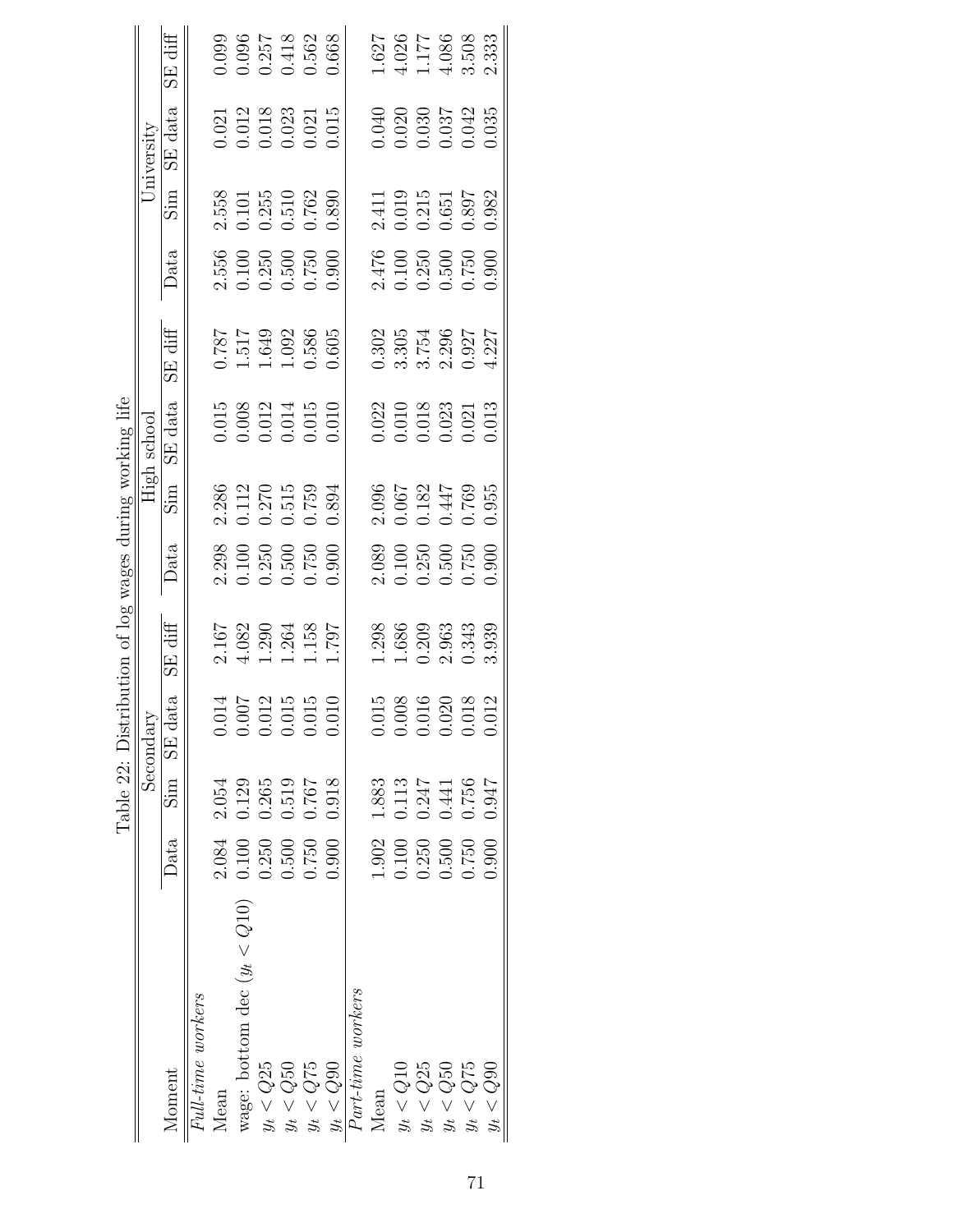|                                                                              |           | Lable 20. Other moments in log wages |         |             |  |  |  |  |
|------------------------------------------------------------------------------|-----------|--------------------------------------|---------|-------------|--|--|--|--|
| Moment                                                                       | Data      | Simulated                            | SE data | No. SE diff |  |  |  |  |
| Panel A                                                                      |           |                                      |         |             |  |  |  |  |
| Coefficients from regression of log wages on $age \times 10^{-1}$            |           |                                      |         |             |  |  |  |  |
| Secondary education                                                          | 0.051     | 0.037                                | 0.007   | 1.964       |  |  |  |  |
| High school                                                                  | 0.107     | 0.101                                | 0.008   | 0.777       |  |  |  |  |
| University                                                                   | 0.179     | 0.145                                | 0.015   | 2.268       |  |  |  |  |
| Panel B                                                                      |           |                                      |         |             |  |  |  |  |
| Coefficients from regression of log wages on log experience, 1st differences |           |                                      |         |             |  |  |  |  |
| Secondary education                                                          | 0.110     | 0.142                                | 0.027   | 1.169       |  |  |  |  |
| High school                                                                  | 0.198     | 0.234                                | 0.021   | 1.706       |  |  |  |  |
| University                                                                   | $0.231\,$ | 0.263                                | 0.024   | 1.345       |  |  |  |  |
| Panel C                                                                      |           |                                      |         |             |  |  |  |  |
| Mean yearly change in log wages if working full-time at $t-1$                |           |                                      |         |             |  |  |  |  |
| Secondary education                                                          | 0.026     | 0.013                                | 0.004   | 3.180       |  |  |  |  |
| High school                                                                  | 0.041     | 0.023                                | 0.005   | 3.636       |  |  |  |  |
| University                                                                   | 0.042     | 0.032                                | 0.007   | 1.443       |  |  |  |  |
| Panel $\overline{D}$                                                         |           |                                      |         |             |  |  |  |  |
| Mean yearly change in log wages if working part-time time at $t-1$           |           |                                      |         |             |  |  |  |  |
| Secondary education                                                          | 0.000     | 0.009                                | 0.007   | 1.303       |  |  |  |  |
| High school                                                                  | $-0.007$  | 0.013                                | 0.009   | 2.276       |  |  |  |  |
| University                                                                   | 0.012     | 0.011                                | 0.016   | 0.082       |  |  |  |  |
| Panel E                                                                      |           |                                      |         |             |  |  |  |  |
| Mean yearly change in log wages if not working at $t-1$                      |           |                                      |         |             |  |  |  |  |
| Secondary education                                                          | 0.005     | $-0.005$                             | 0.010   | 1.048       |  |  |  |  |
| High school                                                                  | 0.003     | 0.000                                | 0.013   | 0.210       |  |  |  |  |
| University                                                                   | $-0.014$  | 0.012                                | 0.024   | 1.091       |  |  |  |  |

Table 23: Other moments in log wages

Notes: Experience in panel B is number of years worked in the past.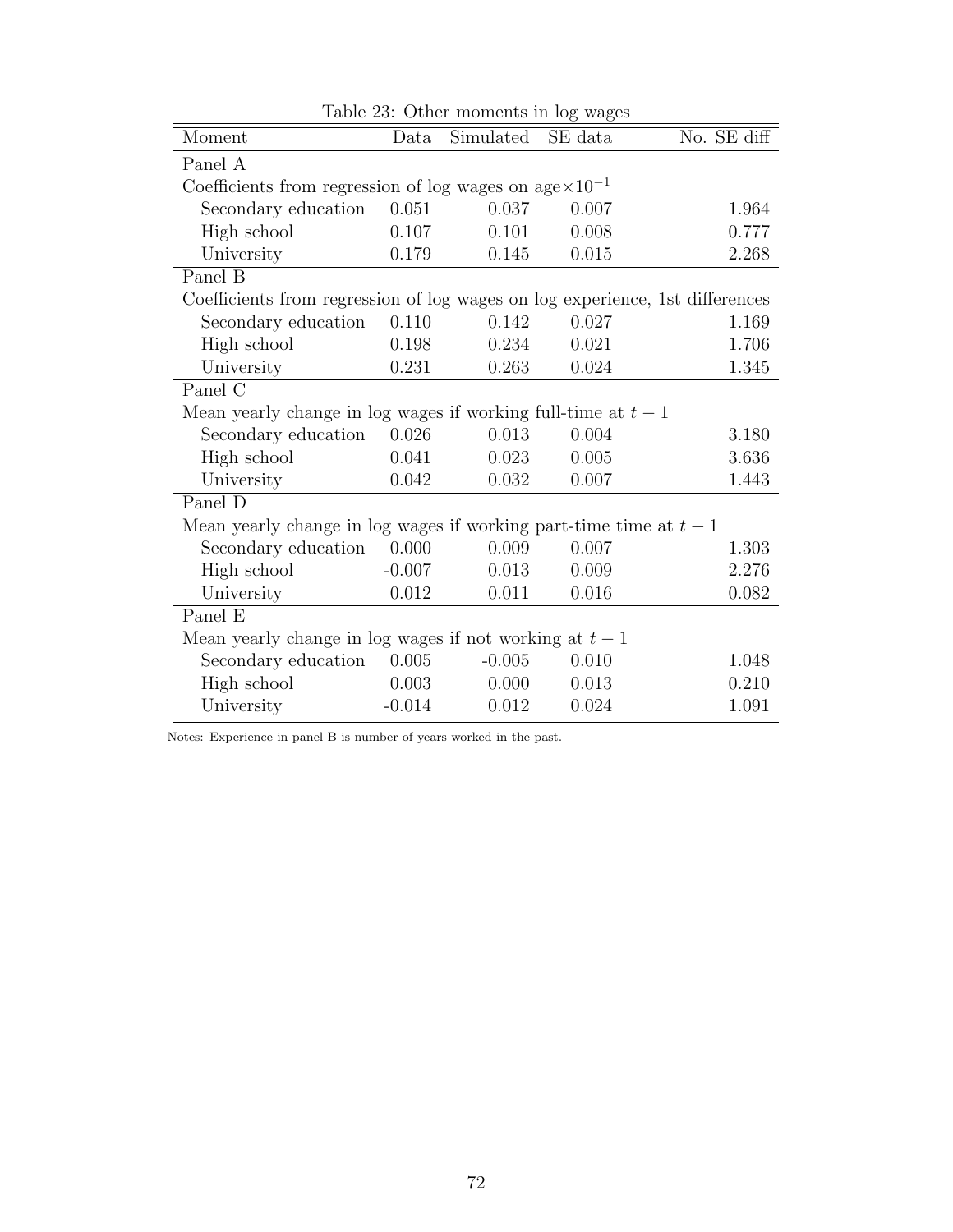Table 24: Positive childcare costs costs among working mothers of kids 10 or younger

| Moment              |       |       |       | Data Simulated SE data No. SE diff |
|---------------------|-------|-------|-------|------------------------------------|
| Secondary education | 0.250 | 0.319 | 0.016 | 4.2859                             |
| High school         | 0.396 | 0.386 | 0.020 | 0.5060                             |
| University          | 0.632 | 0.441 | 0.028 | 6.8141                             |

Figure 10: Log wage rates for working women over the life-cycle by education and family background: data versus model



Notes: Solid lines are for BHPS data; dashed lines are for model predictions.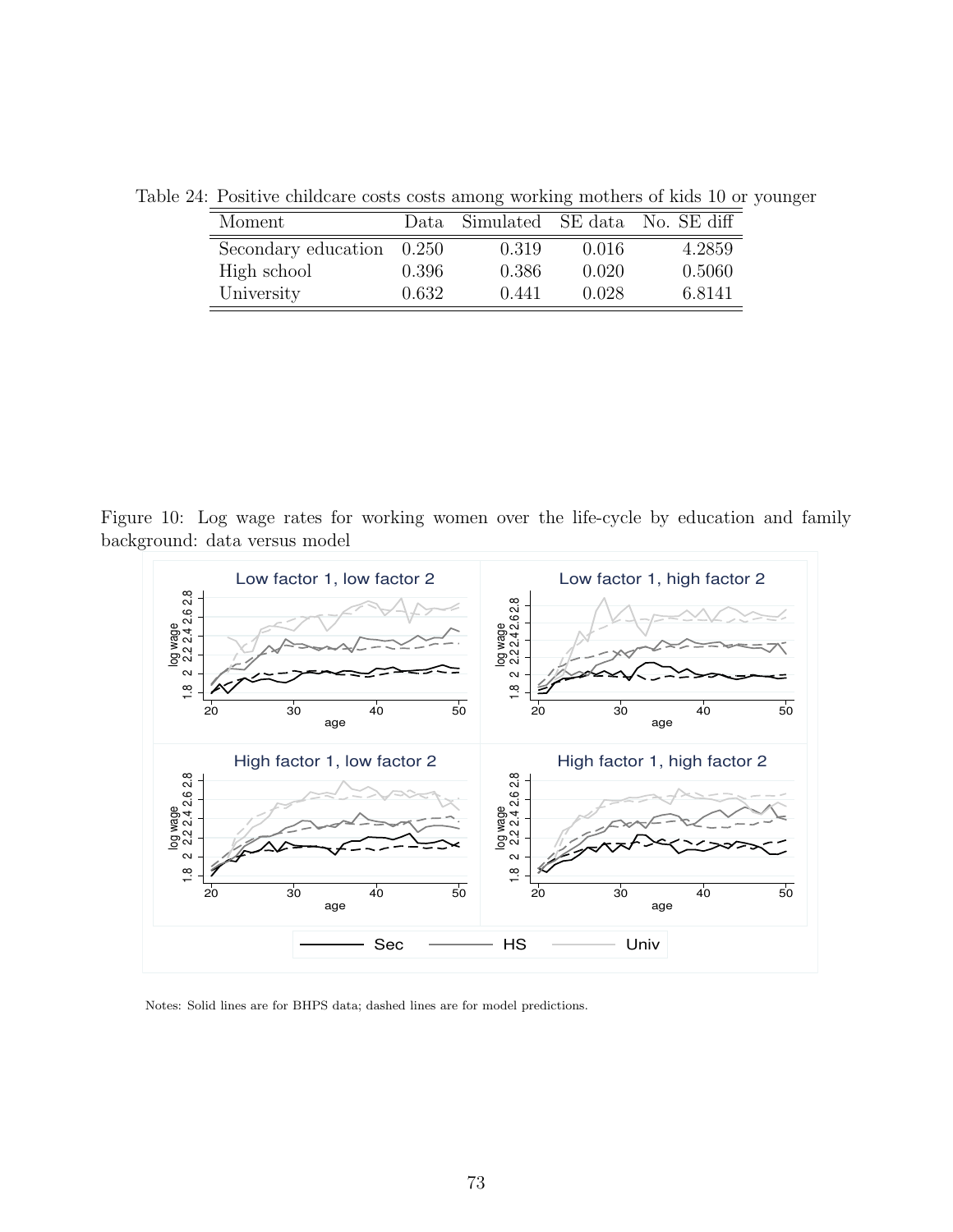## Appendix E: Other model results

|               |        | 1999 educ post-reform educ |
|---------------|--------|----------------------------|
| 1999          | 23.0\% | 23.0\%                     |
| $WFTC + IS$   | $+.73$ | $+.98$                     |
| <b>WFTC</b>   | $+.40$ | $+.57$                     |
| with 99 taper | $+.59$ | $+.76$                     |

Table 25: Basic tax rates to maintain revenue at baseline level (%)

Notes: Based on simulated data. Basic tax rate required to keep public budget at the same level as baseline (1999). Row 1 shows the basic tax rate for the baseline system (1999). Row 2 adds WFTC and the child component of IS as in 2002. Row 3 elliminates the reform in the child component of IS. Row 4 imposes the 1999 withdrawal rate (70%) on the joint reform in row 2. Column 1 displays results if education is kept at pre-reform levels. Column 2 allows for education choices to adjust to the new incentives.

Table 26: Simulated effects of non-revenue neutral reforms on employment rates of mothers (ppt)

|                   |                              |       |           | Single mothers |       |            |          | Mothers in couples |          |
|-------------------|------------------------------|-------|-----------|----------------|-------|------------|----------|--------------------|----------|
|                   |                              | Sec   | <b>HS</b> | Uni            | all   | <b>Sec</b> | HS       | Uni                | all      |
|                   | Pre-reform education choice  |       |           |                |       |            |          |                    |          |
| (1)               | Empl in 1999                 | 0.350 | 0.608     | 0.748          | 0.518 | 0.667      | 0.759    | 0.802              | 0.738    |
| $\left( 2\right)$ | $WFTC + IS$                  | 0.024 | 0.024     | 0.014          | 0.023 | $-0.046$   | $-0.030$ | $-0.013$           | $-0.032$ |
| (3)               | <b>WFTC</b>                  | 0.114 | 0.113     | 0.060          | 0.107 | $-0.037$   | $-0.023$ | $-0.010$           | $-0.025$ |
| (4)               | with 99 taper                | 0.004 | 0.001     | $-0.003$       | 0.001 | $-0.020$   | $-0.013$ | $-0.005$           | $-0.013$ |
|                   | Post-reform education choice |       |           |                |       |            |          |                    |          |
| $\left(5\right)$  | Empl in 1999                 | 0.350 | 0.608     | 0.748          | 0.518 | 0.667      | 0.759    | 0.802              | 0.738    |
| (6)               | $WFTC + IS$                  | 0.024 | 0.022     | $-0.002$       | 0.020 | $-0.046$   | $-0.031$ | $-0.015$           | $-0.032$ |
| (7)               | <b>WFTC</b>                  | 0.114 | 0.111     | 0.054          | 0.106 | $-0.037$   | $-0.023$ | $-0.010$           | $-0.025$ |
| (8)               | with 99 taper                | 0.004 | $-0.000$  | $-0.014$       | 0.000 | $-0.020$   | $-0.013$ | $-0.006$           | $-0.014$ |

Notes: Based on simulated data. Reforms are not revenue neutral. Effects from comparisons with baseline tax and benefit system. Rows 2 and 6 show the effects of a joint reform of in-work and out-of-work benefits:  $(i)$  the family credit as in 1999 is replaced by the WFTC as it 2002 and (ii) the child component of IS as in 1999 is replace by the more generous level adopted in 2002. Rows 3 and 7 single out the effect of replacing replacing FC as in 1999 by WFTC as in 2002. Rows 4 and 8 impose the 1999 withdrawal rate (70%) on the joint reform in rows 1 and 4. Rows 1 to 3 display the effects if education is kept at pre-reform levels. Rows 5-8 allow for education choices to adjust to the new incentives, while rows 1-4 display results conditional on pre-reform education attainment.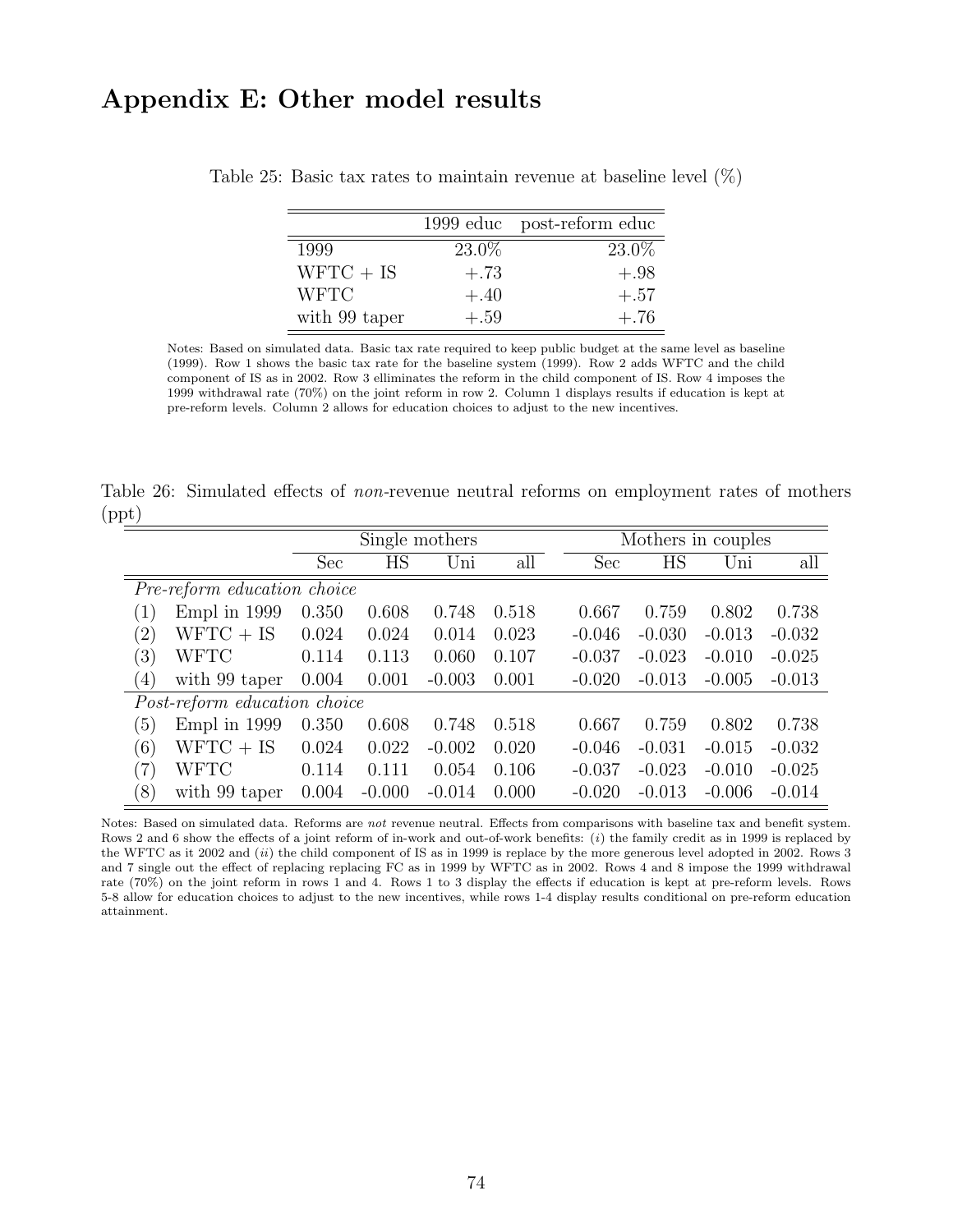## Appendix F: Tax and benefit reforms

Here we provide a brief description of the UK tax and transfer system.<sup>45</sup> We focus on reforms between four systems – April 1995, April 1999, April 2002 and April 2004 – that represent four different regimes in terms of the generosity and structure of taxes and transfers. These systems are the ones we use in estimation.

Table 27 sets out the most important tax rates and thresholds for the two main personal taxes on earnings: income tax and National Insurance. Both are individual-based and operate through a system of tax-free allowances and income bands that are subject to different rates of tax.

|                                        | April 1995 | April 1999 | April 2002 | April 2004 |
|----------------------------------------|------------|------------|------------|------------|
| Income tax                             |            |            |            |            |
| Personal allowance                     | 95.45      | 105.87     | 105.97     | 103.09     |
| Allowance for couples                  | 6.99       | 4.81       | 0.00       | 0.00       |
| Starting rate                          | 20%        | 10\%       | $10\%$     | 10\%       |
| Starting rate limit                    | 86.65      | 36.63      | 44.09      | 43.89      |
| Basic rate                             | 25\%       | 23\%       | 22%        | 22\%       |
| Basic rate limit                       | 657.99     | 683.83     | 686.6      | 682.21     |
| Higher rate                            | 40%        | 40\%       | $40\%$     | 40\%       |
| National insurance                     |            |            |            |            |
| Lower earnings limit/primary threshold | 81.67      | 83.82      | 106.27     | 102.81     |
| Entry fee                              | $2\%$      | $0\%$      | $0\%$      | $0\%$      |
| Main rate                              | 10%        | $10\%$     | 10\%       | 11\%       |
| Upper earnings limit                   | 619.54     | 634.99     | 698.54     | 689.17     |
| Rate above upper earnings limit        | $0\%$      | $0\%$      | $0\%$      | $1\%$      |

Table 27: Tax rates and thresholds under different tax and transfer systems

Notes: Amounts expressed in weekly terms and uprated to January 2008 prices using RPI. Allowance for couples is the married couple allowance and additional personal allowance.

Between April 1995 and April 1999, the main income tax and National Insurance reforms were as follows. For income tax, the personal allowance and basic rate limit rose in real terms by 11% and 4% respectively. The starting rate was cut from 20% to 10% but the starting rate limit reduced substantially (58%). Also, the basic rate was cut from 25% to 23%. For National Insurance, the 2% 'entry fee' (cliff edge) payable as soon as earnings exceeded the lower earnings limit was abolished.

Between April 1999 and April 2002, the basic rate of income tax was further reduced from 23% to 22% and the additional allowance for couples was abolished. In addition, in National

<sup>45</sup>For a more comprehensive discussion of UK taxes and transfers, see Browne and Roantree (2012) and Browne and Hood (2012).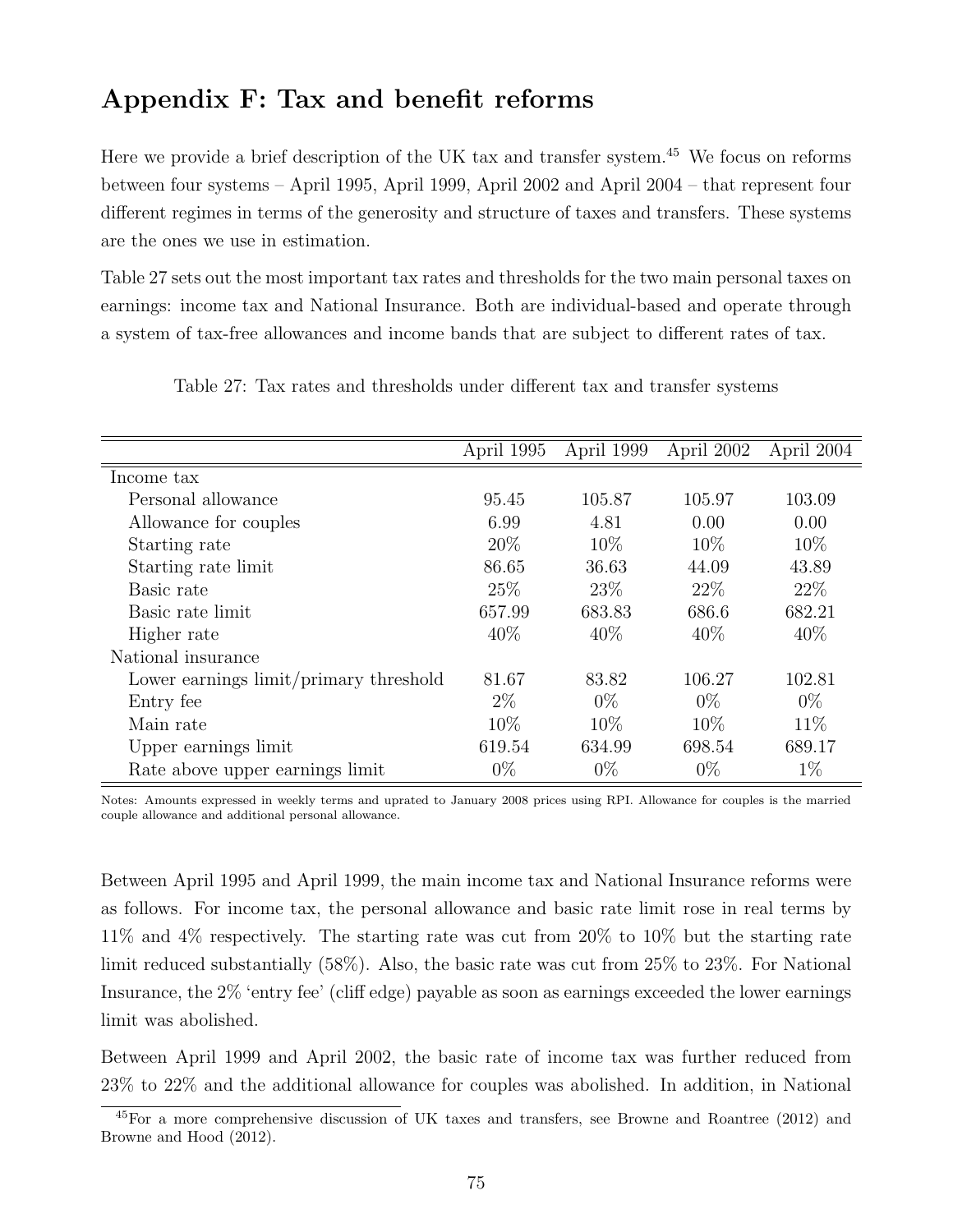Insurance, the lower earnings limit/primary threshold and upper earnings limit rose by 27% and 10% respectively.

Between April 2002 and April 2004, the income tax personal allowance and National Insurance primary threshold both declined by 3% in real terms. Also, in National Insurance, the main rate and the rate above upper earnings limit both rose by 1%.

The system of transfers in the UK is more complex. Most transfers are strongly contingent on family circumstances and are means-tested at the family level. The main transfer programs for working-age individuals in existence at some point across the four systems of interest are as follows. Child Benefit is a universal (non-means-tested) benefit available for families with children. Income Support (together with Income-Based Jobseeker's Allowance) is an out-ofwork means-tested benefit that tops net family income up to a specified level based on family needs. Children's Tax Credit is a tax rebate available to families with children. (It actually part of the tax system but is included here because of the way it was reformed, discussed below). Family Credit and Working Families' Tax Credit are means-tested benefits for working families with children. They are structurally very similar to each other. Working Tax Credit is a means-tested benefit for working families that is more generous for families with children but also available to childless families. Child Tax Credit is a means-tested benefit for families with children that is not contingent on working. Working Tax Credit and Child Tax Credit are subject to a joint taper. Finally, Housing Benefit and Council Tax Benefits are means-tested benefits that help low-income families meet, respectively, rent payments and council tax bills.

Table 28 sets out maximum entitlements and taper rates for transfers that were reformed across our four systems of interest. It considers six example low-wage family types to demonstrate who were the main gainers and losers from each reform. Housing Benefit and Council Tax Benefit are not included because changes to these transfer programs were relatively minor.

Between April 1995 and April 1999, the main change was the abolition of the lone parent rate of Child Benefit, affecting lone parents. There were also some modest increases in generosity in Family Credit across all low-wage families with children.

Between April 1999 and April 2002, Family Credit was replaced by the considerably more generous Working Families' Tax Credit, affecting working families with children. The increase in generosity was particularly large for families with childcare costs. For example, maximum entitlement for a lone parent with one child aged 4 and no childcare costs grew by 21% compared with 93% for the same lone parent but with childcare costs of £98.80 (38 hours at pounds 2.60 per hour). This is because Family Credit included a childcare income disregard whereas Working Families' Tax Credit had a childcare element that contributed to the maximum award.

Between April 2002 and April 2004, Child Tax Credit replaced Children's Tax Credit and child elements of other benefits including in Working Families' Tax Credit. This also coincided with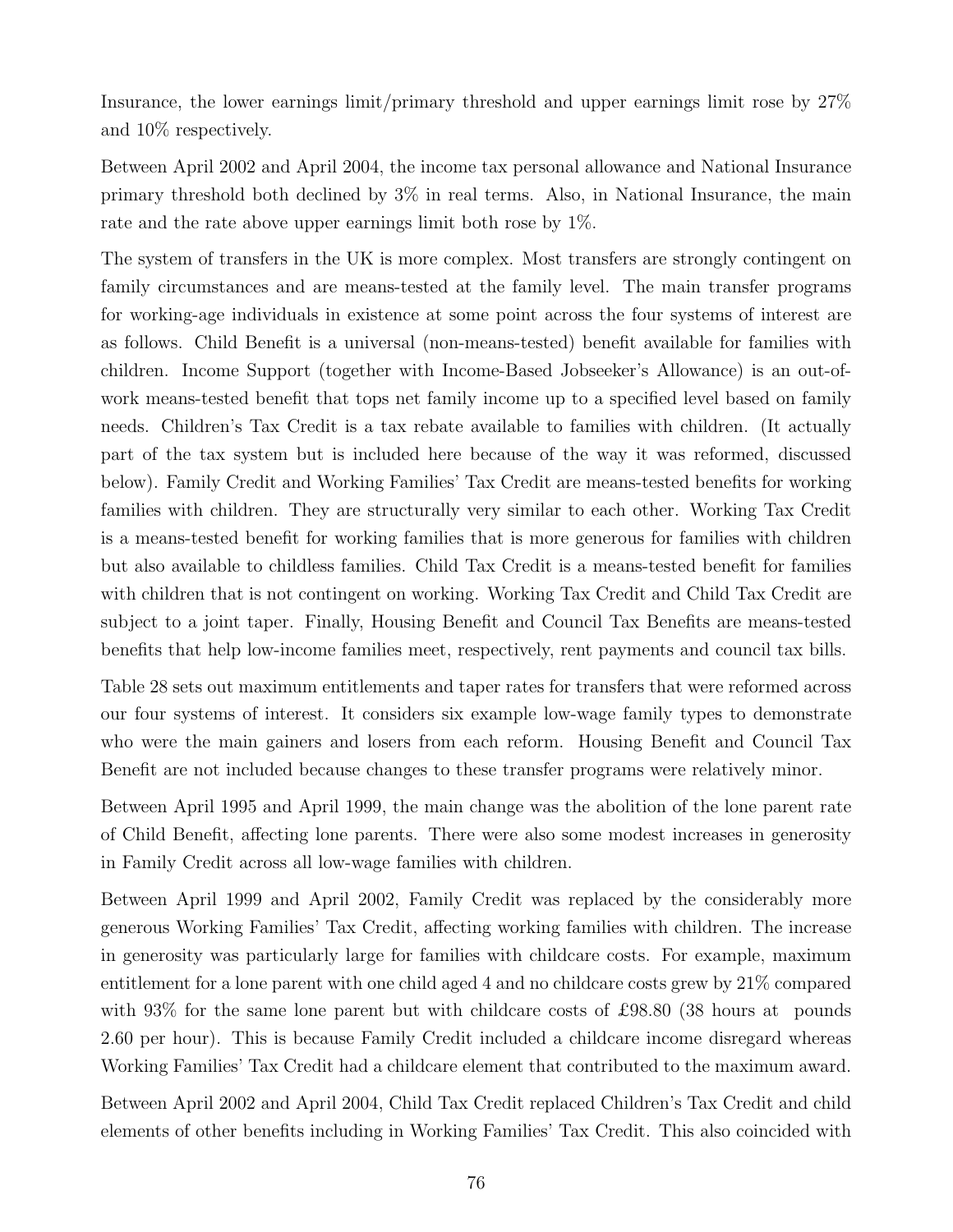a modest increase in generosity. In addition, Working Tax Credit replaced Working Families' Tax Credit and extended entitlement to families without children.

Differences in eligibility and interactions across transfer programs make it hard to use Table 28 to deduce the size of the overall gain or loss across years. Therefore, Table 29 sets out the net family income for the same six low-wage family types across the four tax and transfer systems. In each case, results are shown for three different hours of work: zero, part-time (18 hours per week) and full-time (38 hours per week). In each case, the wage is assumed to be equal to the April 2004 minimum wage of £4.50, uprated for inflation. In cases involving childcare costs, childcare is assumed to be required to cover every hour of work at a rate of  $\pounds 2.60$  per hour. A partner, if present, is assumed to work 40 hours per week, also at the April 2004 minimum wage.

Childless singles and childless couples were largely unaffected by the reforms, except for the changes between April 2002 and April 2004. Childless singles working full time and childless couples with one working partner saw substantial increases in generosity (9% and 23% respectively). This was due to the Working Tax Credit reforms, which extended entitlement to families without children.

Lone parents with no childcare costs saw the largest gains between April 1999 and April 2002, particularly if they worked full time. This is a consequence of the Working Families Tax Credit reform. There were smaller gains across all hours of work between April 2002 and April 2004, due to the Working Tax Credit and Child Tax Credit reforms. Lone parents with childcare costs were affected in much the same way, though many of the gains were larger. There was also an increase in generosity for full-time work between April 1995 and April 1999.

Turning to couple parents, the patterns are similar: the biggest gains were felt between April 1999 and April 2002, coinciding with the Working Families' Tax Credit reform. There were also gains between April 1995 and April 1999 particularly for full-time workers and between April 2002 and April 2004 for part- and full-time workers.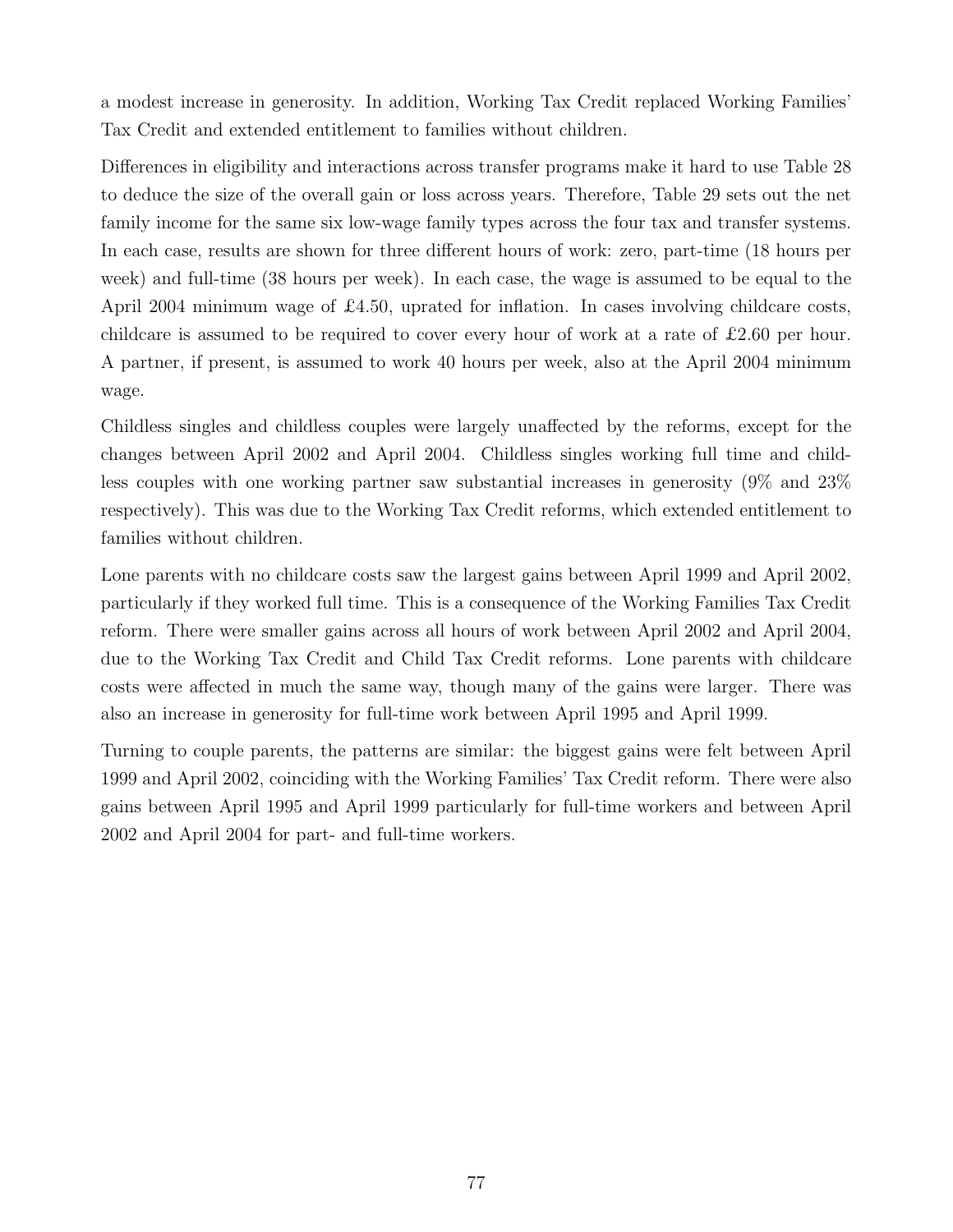|                                                               | April 1995 | April 1999 | April 2002 | April 2004 |
|---------------------------------------------------------------|------------|------------|------------|------------|
| Childless single                                              |            |            |            |            |
| Child Benefit                                                 | 0.00       | 0.00       | 0.00       | 0.00       |
| Income Support                                                | 65.47      | 65.28      | 64.42      | 62.87      |
| Children's Tax Credit                                         |            |            | 0.00       | $\equiv$   |
| Tax credits                                                   | 0.00       | 0.00       | 0.00       | 48.02      |
| Lone parent with one child aged 4 and no childcare costs      |            |            |            |            |
| Child Benefit                                                 | 23.51      | 18.29      | 18.81      | 18.64      |
| Income Support                                                | 109.69     | 108.58     | 122.04     | 62.87      |
| Children's Tax Credit                                         |            |            | 12.15      |            |
| Tax credits                                                   | 93.64      | 96.52      | 117.14     | 162.84     |
| Lone parent with one child aged 4 and with childcare costs    |            |            |            |            |
| Child Benefit                                                 | 23.51      | 18.29      | 18.81      | 18.64      |
| Income Support                                                | 109.69     | 108.58     | 122.04     | 62.87      |
| Children's Tax Credit                                         |            |            | 12.15      |            |
| Tax credits                                                   | 93.64      | 96.52      | 186.30     | 232.00     |
| Childless couple                                              |            |            |            |            |
| Child Benefit                                                 | 0.00       | 0.00       | 0.00       | 0.00       |
| Income Support                                                | 102.79     | 102.42     | 101.08     | 98.63      |
| Children's Tax Credit                                         |            |            | 0.00       |            |
| Tax credits                                                   | 0.00       | 0.00       | 0.00       | 115.69     |
| Couple parents with one child aged 4 and no childcare costs   |            |            |            |            |
| Child Benefit                                                 | 14.64      | 18.29      | 18.81      | 18.64      |
| Income Support                                                | 139.68     | 145.73     | 158.69     | 98.63      |
| Children's Tax Credit                                         |            |            | 12.15      |            |
| Tax credits                                                   | 93.64      | 96.52      | 117.14     | 162.84     |
| Couple parents with one child aged 4 and with childcare costs |            |            |            |            |
| Child Benefit                                                 | 14.64      | 18.29      | 18.81      | 18.64      |
| Income Support                                                | 139.68     | 145.73     | 158.69     | 98.63      |
| Children's Tax Credit                                         |            |            | 12.15      |            |
| Tax credits                                                   | 93.64      | 96.52      | 186.30     | 232.00     |
| Taper rates (all family types)                                |            |            |            |            |
| Income Support                                                | 100%       | 100%       | 100%       | 100%       |
| Children's Tax Credit                                         |            |            | 6.67%      |            |
| Tax credits                                                   | 70%        | 70%        | 55%        | 37%        |

Table 28: Maximum entitlements and taper rates for example families for selected benefits and tax credits under different tax and transfer systems

Notes: Amounts expressed in weekly terms and uprated to January 2008 prices using RPI. Amounts ignore disability-related supplements and transition rules. Note that it doesn't make sense to sum across maximum entitlements for all benefits and tax credits because some cannot be received together. April 1995 Child Benefit amount includes One Parent Benefit (later combined with Child Benefit) Income Support calculated assuming adults are aged 25+. Child-related components of Income Support became part of tax credits in April 2004 system. The Children's Tax Credit is an Income Tax rebate so is only received if income tax is paid. It became part of tax credits in the April 2004 system. Tax credits include Family Credit, Working Families' Tax Credit, Working Tax Credit and Child Tax Credit. Tax credit maximum amounts calculated assuming entitlement to full-time premium and, where relevant, childcare support for 38 hours per week at 2.60 per hour. Tax credit maximum amount in April 1995 includes full-time premium that was introduced in July 1995. The way childcare was treated for tax credits changed between the April 1999 and April 2002 systems so the maximum tax credit awards are not directly comparable before and after these dates. Tax credits under the April 2004 system additionally incorporate child-related support previously delivered through Income Support and the Children's Tax Credit. The 37% tax credit taper rate in April 2004 is roughly equivalent to the 55% taper rate in April 2002 because the former operates against gross income and the latter against net income. Also note that under the April 2004 system there was a second taper of 6.67%.